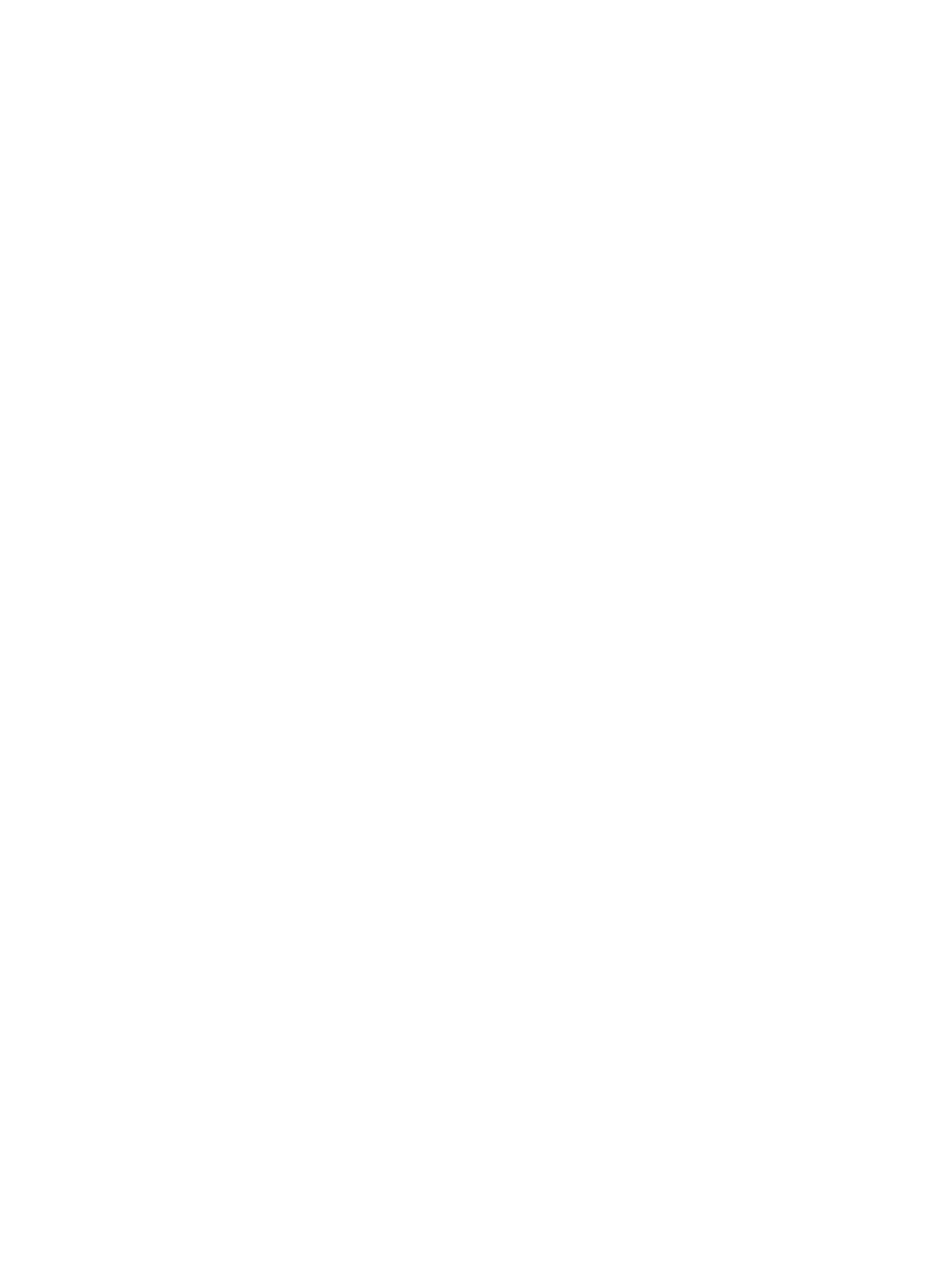# Cummulative Numerical Index

to the

# Stud=Books

of the

# American Cat Association

===========

Volumes I = IX

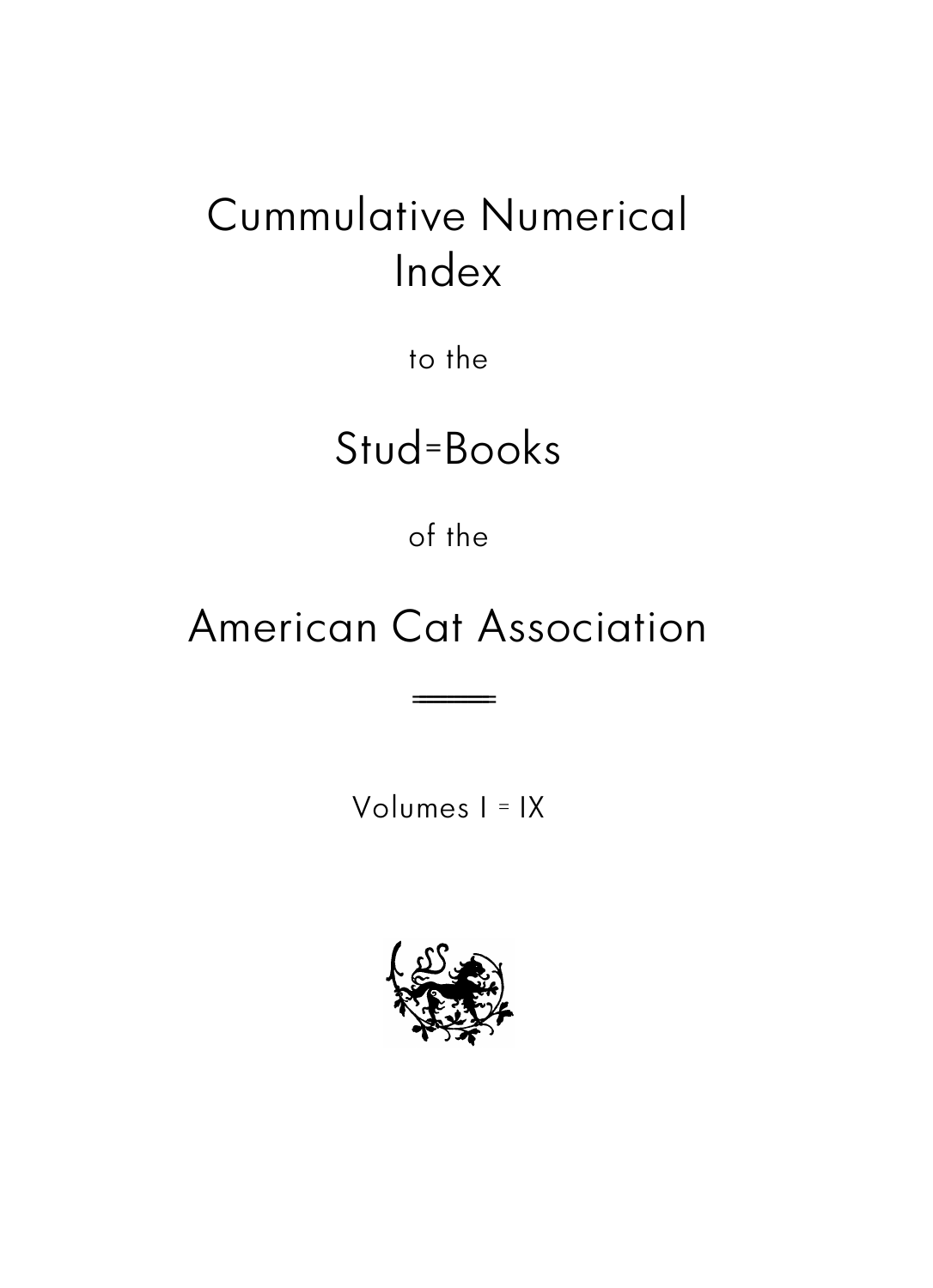*Compiled by Paul G. Russell, September, 2001.*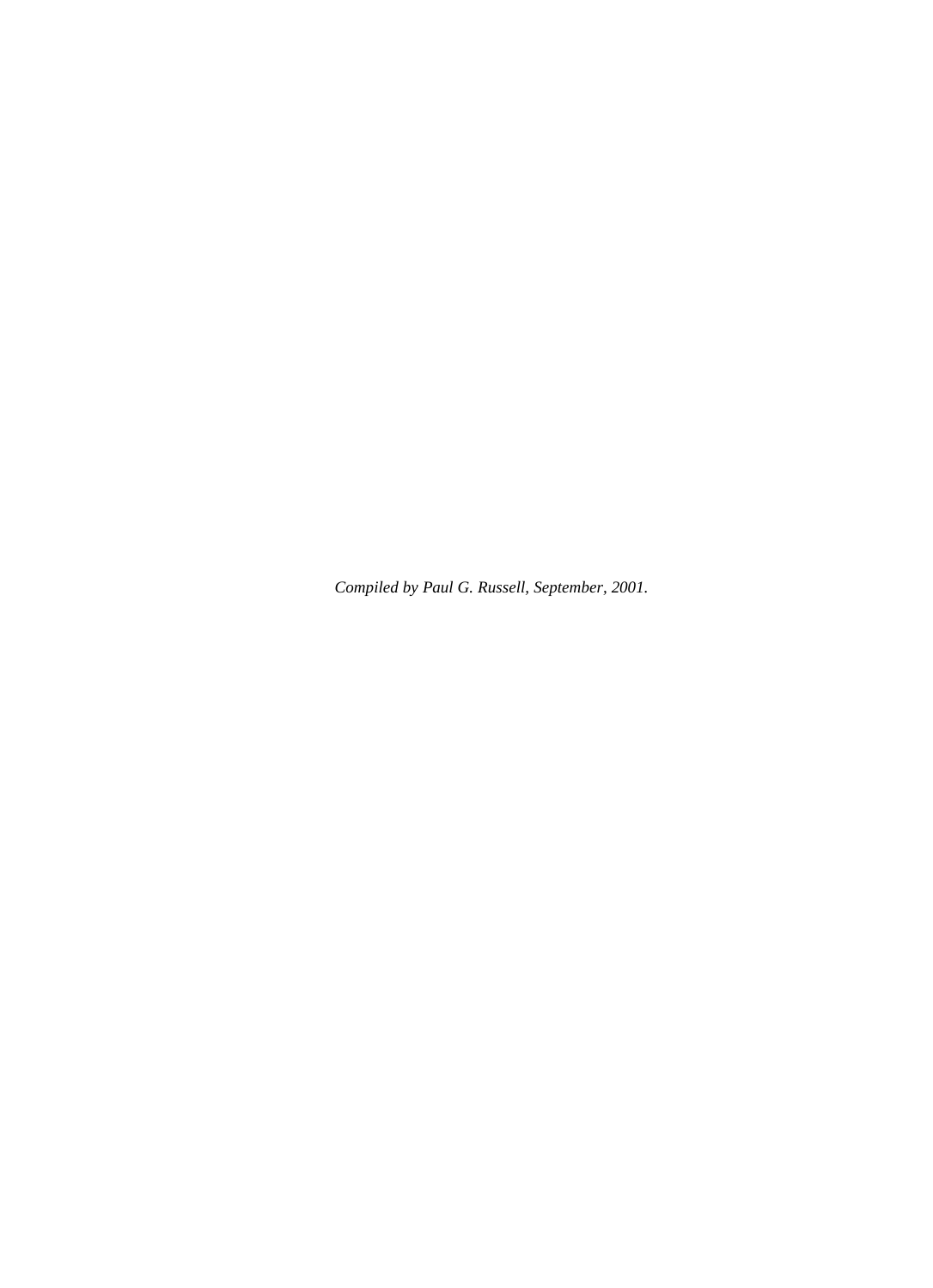#### TO

### **ACA STUD BOOKS** VOLUMES I-IX

| Number | Page | Vol. |
|--------|------|------|
| 1      | 5    | L    |
| 2      | 5    | L    |
| 3      | 6    |      |
| 4      | 6    |      |
| 5      | 7    |      |
| 6      | 8    | Н    |
|        | 9    | L    |
| 8      | 9    |      |
| 9      | 9    |      |
| 10     | 10   |      |
| 11     | 17   | L    |
| 12     | 83   | L    |
| 13     | 29   |      |
| 14     | 89   |      |
| 15     | 110  |      |
| 16     | 103  |      |
| 17     | 75   | I    |
| 18     | 100  |      |
| 19     | 55   |      |
| 20     | 84   |      |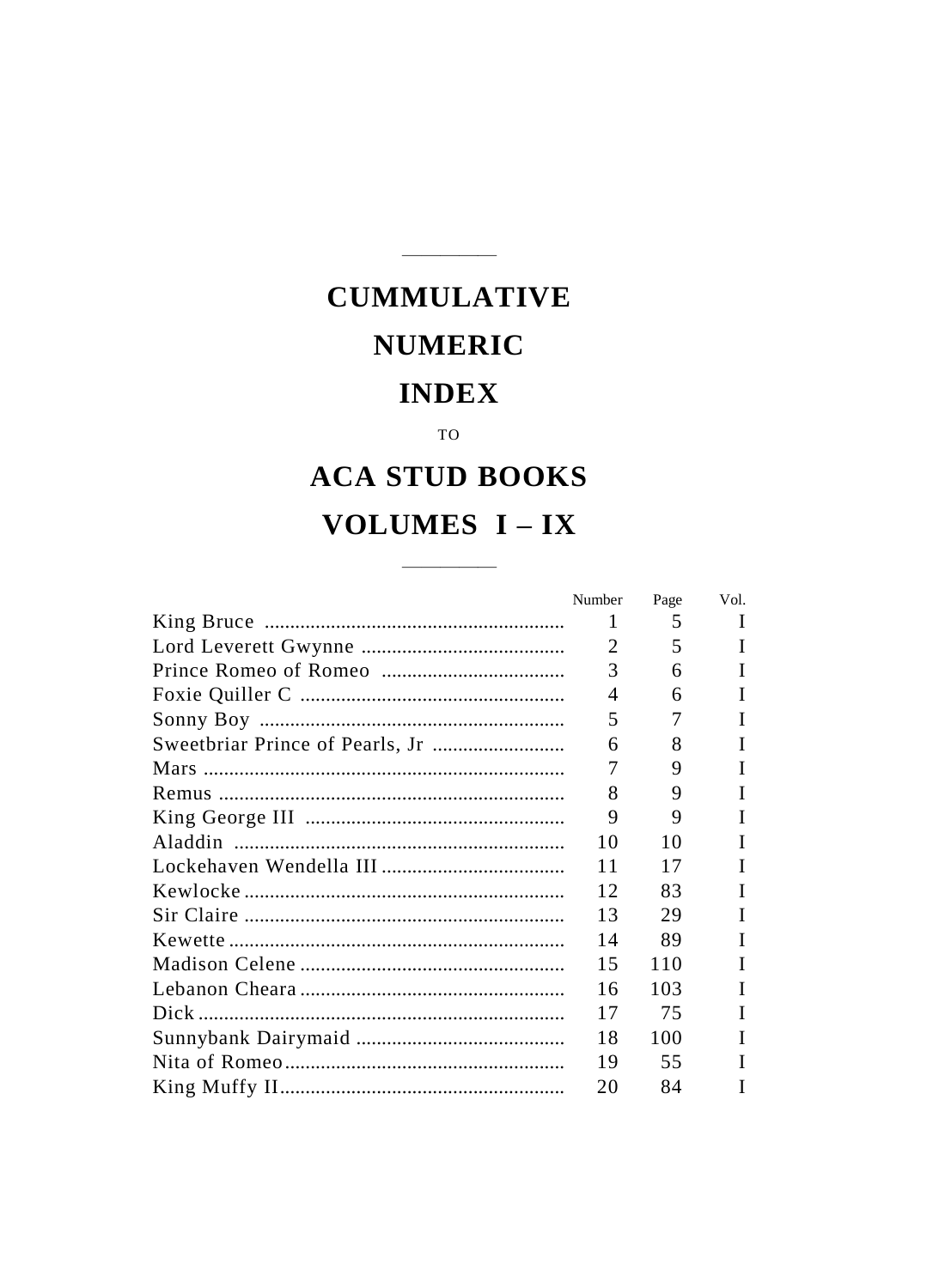| Number | Page | Vol. |
|--------|------|------|
| 21     | 78   | Ι    |
| 22     | 29   | I    |
| 23     | 30   | I    |
| 24     | 56   | I    |
| 25     | 98   | Ī    |
| 26     | 63   | Ī    |
| 27     | 17   | I    |
| 28     | 30   | Ī    |
| 29     | 64   | I    |
| 30     | 90   | T    |
| 31     | 114  | I    |
| 32     | 87   | I    |
| 33     | 90   | I    |
| 34     | 10   | I    |
| 35     | 114  | I    |
| 36     | 75   | I    |
| 37     | 90   | I    |
| 38     | 30   | I    |
| 39     | 64   | T    |
| 40     | 57   | I    |
| 41     | 17   | I    |
| 42     | 76   | I    |
| 43     | 79   | I    |
| 44     | 76   | I    |
| 45     | 79   | I    |
| 46     | 76   | I    |
| 47     | 79   | I    |
| 48     | 46   | I    |
| 49     | 31   | I    |
| 50     | 38   | I    |
| 51     | 31   | I    |
| 52     | 38   | I    |
| 53     | 32   | I    |
| 54     | 38   | I    |
| 55     | 38   | I    |
| 56     | 32   | Ī    |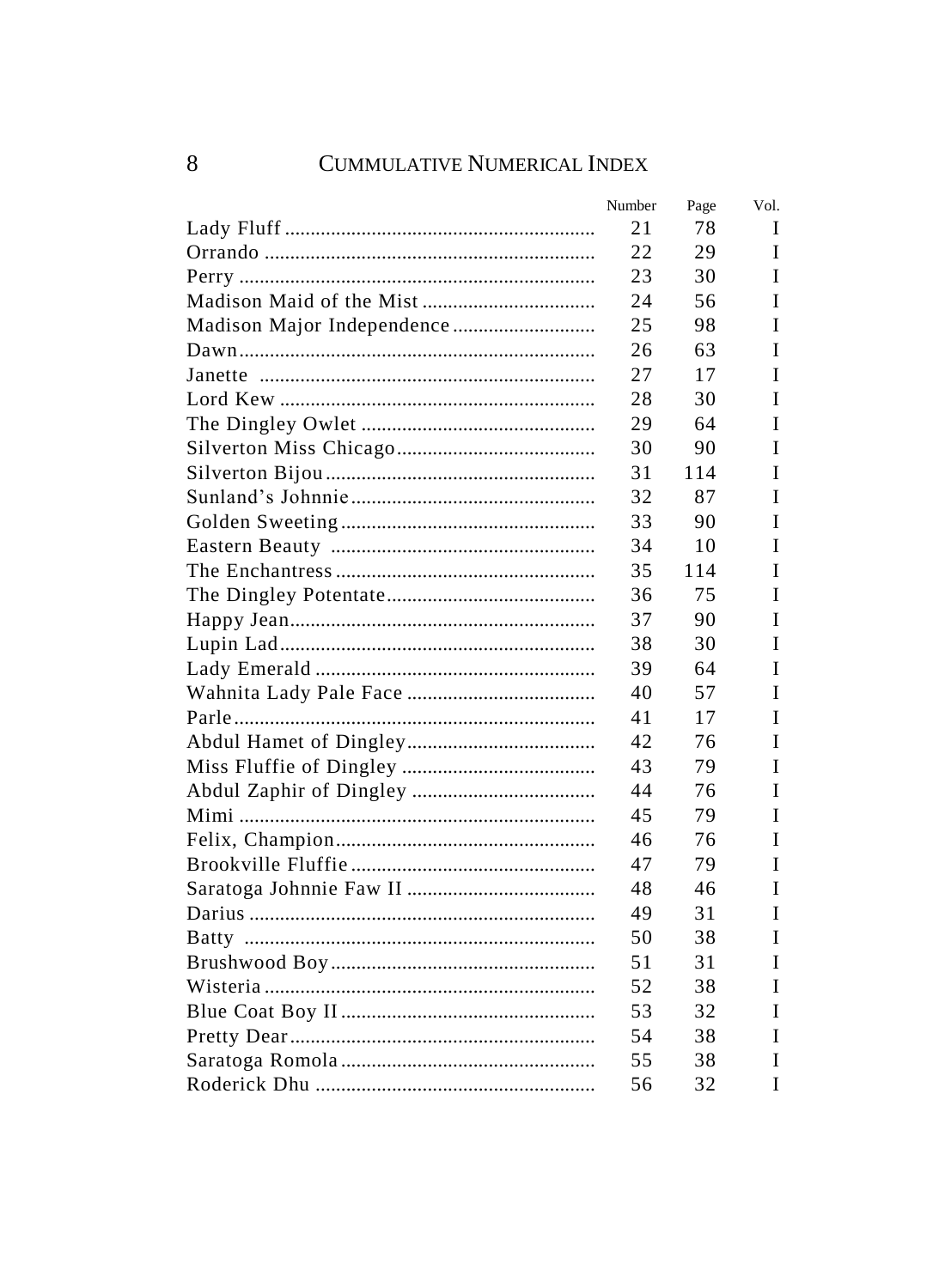| Number | Page | Vol. |
|--------|------|------|
| 57     | 39   | I    |
| 59     | 39   | I    |
| 60     | 39   | I    |
| 61     | 32   | I    |
| 62     | 33   | I    |
| 63     | 76   | I    |
| 64     | 57   | I    |
| 65     | 33   | I    |
| 66     | 57   | I    |
| 67     | 57   | I    |
| 68     | 77   | I    |
| 69     | 39   | I    |
| 70     | 40   | I    |
| 71     | 88   | I    |
| 72     | 65   | I    |
| 73     | 112  | I    |
| 74     | 113  | I    |
| 75     | 18   | I    |
| 76     | 18   | I    |
| 77     | 48   | I    |
| 78     | 11   | I    |
| 79     | 91   | I    |
| 80     | 81   | I    |
| 80     | 81   | I    |
| 81     | 95   | I    |
| 82     | 102  | I    |
| 83     | 99   | I    |
| 84     | 65   | I    |
| 85     | 81   | I    |
| 86     | 52   | I    |
| 87     | 66   | I    |
| 88     | 85   | I    |
| 89     | 52   | I    |
| 90     | 52   | I    |
| 91     | 61   | I    |
| 92     | 18   | I    |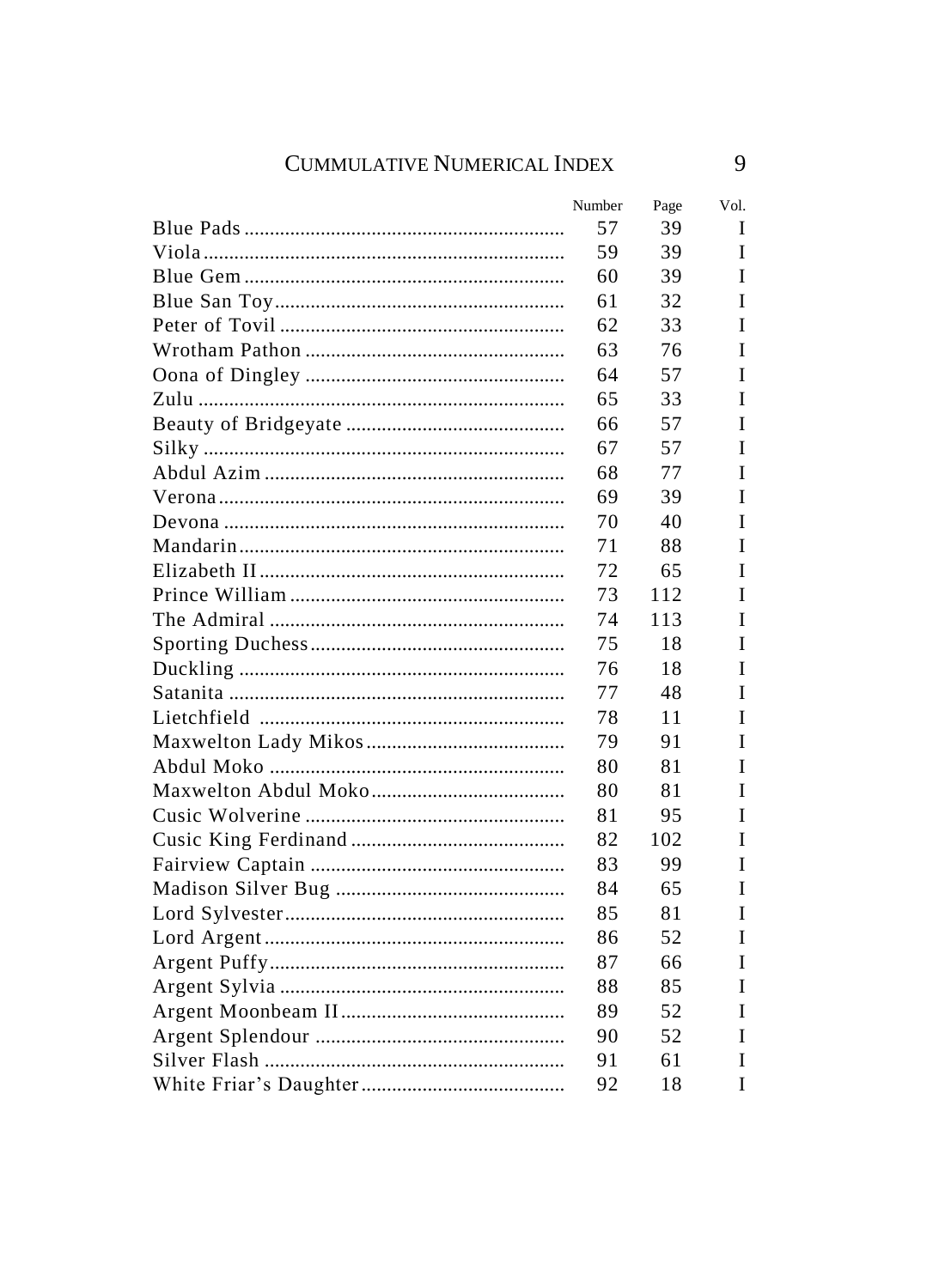| Number | Page | Vol. |
|--------|------|------|
| 93     | 19   | Τ    |
| 94     | 11   | T    |
| 95     | 102  | I    |
| 96     | 66   | I    |
| 97     | 19   | I    |
| 98     | 107  | I    |
| 99     | 11   | I    |
| 100    | 101  | T    |
| 101    | 96   | I    |
| 102    | 103  | I    |
| 103    | 104  | I    |
| 104    | 67   | I    |
| 105    | 82   | I    |
| 106    | 58   | I    |
| 107    | 58   | I    |
| 108    | 49   | T    |
| 109    | 67   | T    |
| 110    | 120  | Ī    |
| 111    | 114  | I    |
| 112    | 88   | I    |
| 113    | 98   | I    |
| 114    | 33   | T    |
| 115    | 40   | I    |
| 116    | 40   | I    |
| 117    | 41   | I    |
| 118    | 12   | I    |
| 119    | 118  | I    |
| 120    | 119  | I    |
| 121    | 119  | I    |
| 122    | 119  | Ī    |
| 123    | 120  | I    |
| 124    | 120  | I    |
| 125    | 119  | I    |
| 126    | 53   | I    |
| 127    | 91   | I    |
| 128    | 67   | Ī    |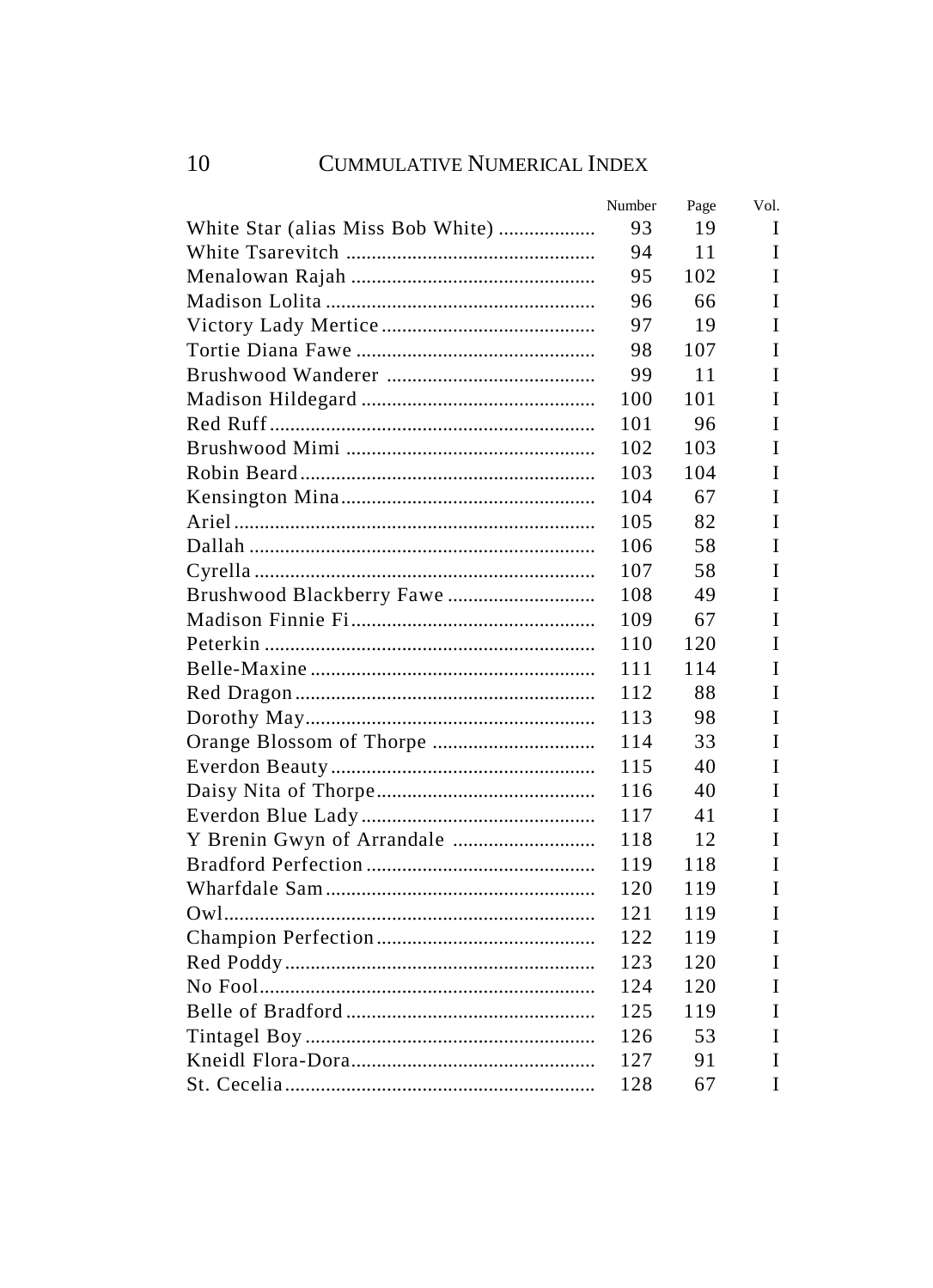| Number | Page | Vol. |
|--------|------|------|
| 129    | 36   | I    |
| 129    | 36   | I    |
| 129    | 46   | I    |
| 130    | 19   | I    |
| 131    | 12   | I    |
| 132    | 20   | I    |
| 133    | 12   | I    |
| 134    | 20   | I    |
| 135    | 13   | I    |
| 136    | 20   | I    |
| 137    | 20   | I    |
| 138    | 33   | I    |
| 139    | 34   | I    |
| 140    | 41   | I    |
| 141    | 34   | I    |
| 142    | 41   | I    |
| 143    | 41   | I    |
| 144    | 34   | I    |
| 145    | 110  | I    |
| 146    | 34   | I    |
| 147    | 49   | I    |
| 148    | 115  | I    |
| 149    | 96   | I    |
| 150    | 49   | I    |
| 151    | 50   | I    |
| 152    | 13   | I    |
| 153    | 42   | I    |
| 154    | 120  | I    |
| 155    | 42   | I    |
| 156    | 35   | I    |
| 157    | 43   | I    |
| 158    | 21   | I    |
| 159    | 21   | I    |
| 160    | 35   | I    |
| 161    | 21   | I    |
| 162    | 67   | I    |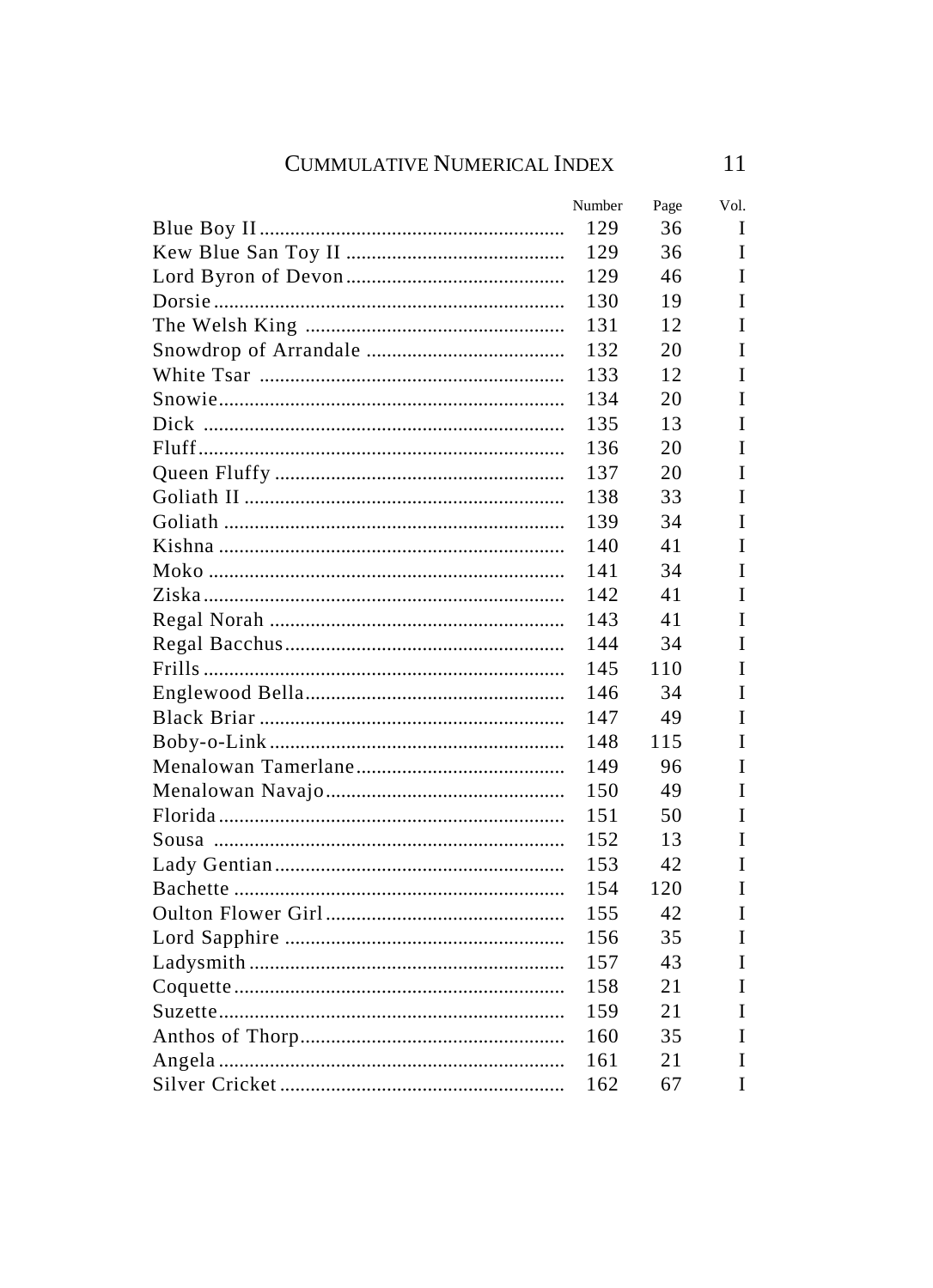| Number | Page | Vol. |
|--------|------|------|
| 163    | 22   | I    |
| 164    | 107  | T    |
| 165    | 88   | Ī    |
| 166    | 111  | I    |
| 167    | 77   | I    |
| 168    | 109  | T    |
| 169    | 79   | I    |
| 170    | 86   | Ī    |
| 171    | 13   | Ī    |
| 172    | 61   | I    |
| 173    | 14   | I    |
| 174    | 68   | I    |
| 175    | 91   | I    |
| 176    | 22   | I    |
| 177    | 116  | I    |
| 178    | 62   | I    |
| 179    | 97   | I    |
| 180    | 92   | I    |
| 181    | 113  | I    |
| 182    | 99   | I    |
| 183    | 89   | I    |
| 184    | 69   | T    |
| 185    | 62   | T    |
| 186    | 69   | T    |
| 187    | 14   | Ī    |
| 188    | 35   | Ī    |
| 189    | 22   | I    |
| 190    | 23   | T    |
| 191    | 23   | I    |
| 192    | 23   | I    |
| 193    | 43   | Ī    |
| 194    | 117  | Ī    |
| 195    | 97   | I    |
| 196    | 69   | Ī    |
| 197    | 116  | I    |
| 198    | 69   | I    |
|        |      |      |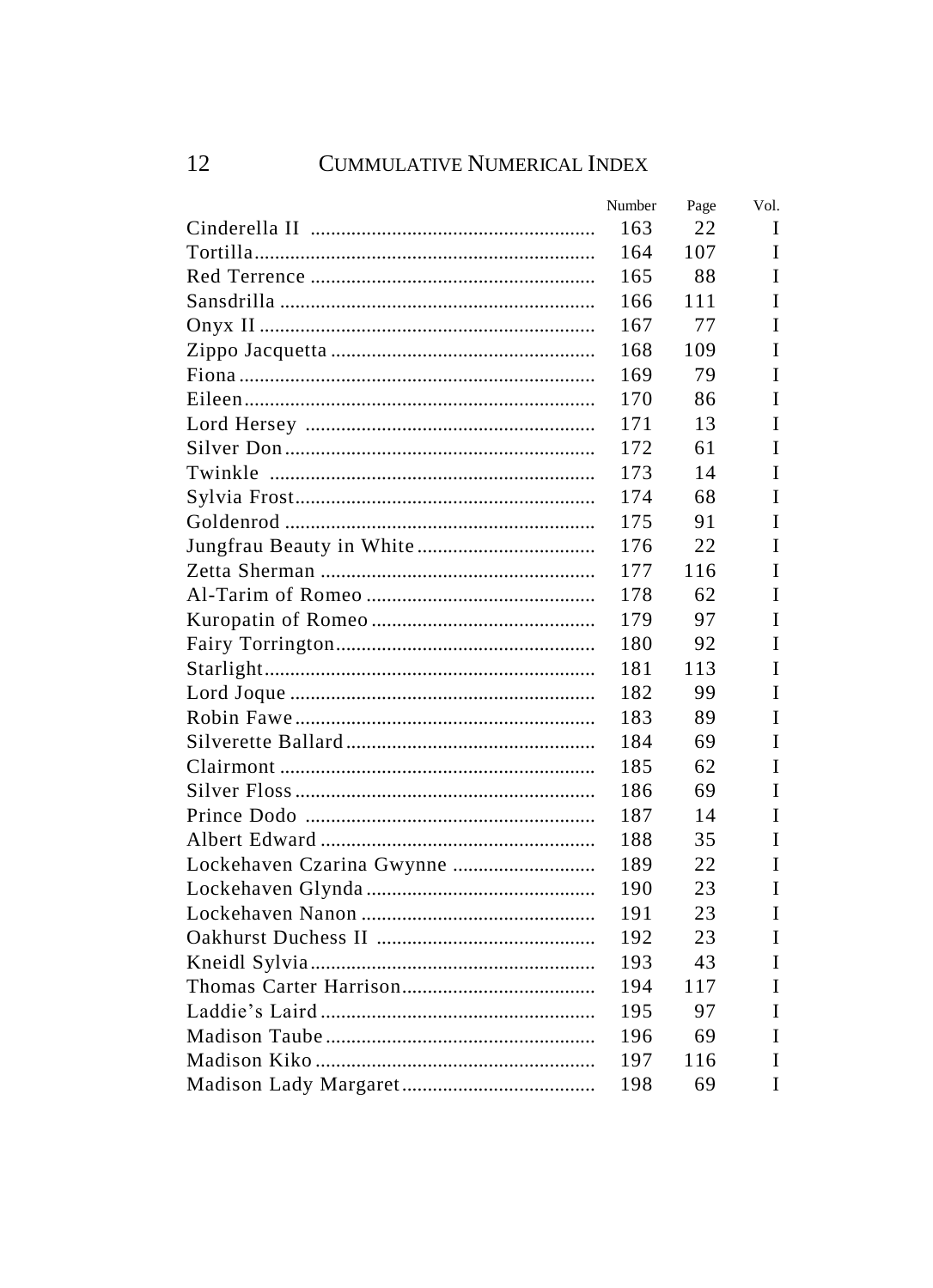|                               | Number | Page | Vol. |
|-------------------------------|--------|------|------|
|                               | 199    | 36   | I    |
|                               | 200    | 104  | I    |
|                               | 201    | 24   | I    |
|                               | 202    | 47   | I    |
|                               | 203    | 92   | I    |
|                               | 204    | 92   | I    |
|                               | 205    | 70   | I    |
|                               | 206    | 117  | I    |
|                               | 207    | 107  | I    |
|                               | 208    | 58   | I    |
|                               | 209    | 70   | I    |
|                               | 210    | 70   | I    |
|                               | 211    | 109  | I    |
|                               | 212    | 71   | I    |
|                               | 213    | 24   | I    |
|                               | 215    | 93   | I    |
|                               | 216    | 43   | I    |
|                               | 217    | 44   | I    |
|                               | 218    | 82   | I    |
|                               | 218    | 44   | I    |
|                               | 220    | 44   | I    |
|                               | 221    | 82   | I    |
| Lord Christopher of Glenfoyle | 222    | 36   | I    |
|                               | 223    | 111  | I    |
|                               | 224    | 121  | I    |
|                               | 225    | 122  | I    |
|                               | 226    | 121  | I    |
|                               | 227    | 122  | I    |
|                               | 228    | 121  | I    |
|                               | 229    | 122  | I    |
|                               | 230    | 123  | I    |
|                               | 231    | 121  | I    |
|                               | 232    | 123  | I    |
|                               | 233    | 123  | I    |
|                               | 234    | 123  | I    |
|                               | 235    | 121  | I    |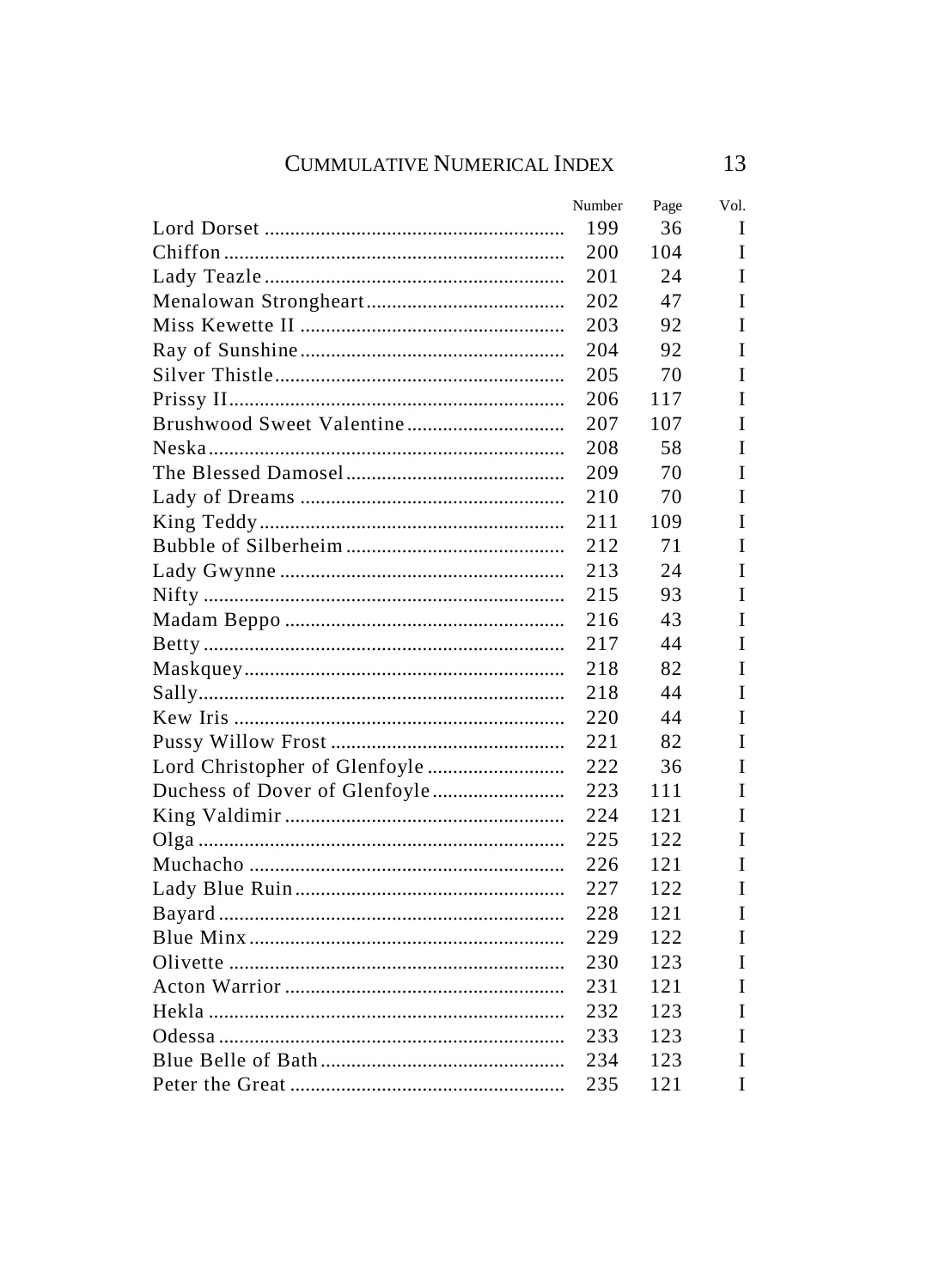| Number | Page | Vol. |
|--------|------|------|
| 236    | 123  | I    |
| 237    | 71   | Ī    |
| 238    | 71   | Ī    |
| 239    | 50   | Ī    |
| 240    | 24   | Ī    |
| 241    | 43   | I    |
| 241    | 24   | I    |
| 2.42   | 25   | I    |
| 243    | 25   | T    |
| 2.44   | 72   | T    |
| 245    | 25   | I    |
| 246    | 15   | I    |
| 2.47   | 72   | I    |
| 248    | 53   | I    |
| 249    | 59   | I    |
| 250    | 117  | T    |
| 251    | 47   | T    |
| 252    | 50   | I    |
| 253    | 118  | T    |
| 254    | 104  | T    |
| 255    | 26   | I    |
| 256    | 15   | I    |
| 257    | 105  | T    |
| 258    | 72   | T    |
| 259    | 44   | Ī    |
| 260    | 44   | Ī    |
| 261    | 37   | Ī    |
| 262    | 73   | Ī    |
| 263    | 102  | I    |
| 264    | 26   | I    |
| 265    | 15   | T    |
| 266    | 15   | I    |
| 267    | 45   | Ī    |
| 268    | 85   | I    |
| 269    | 83   | I    |
| 270    | 51   | I    |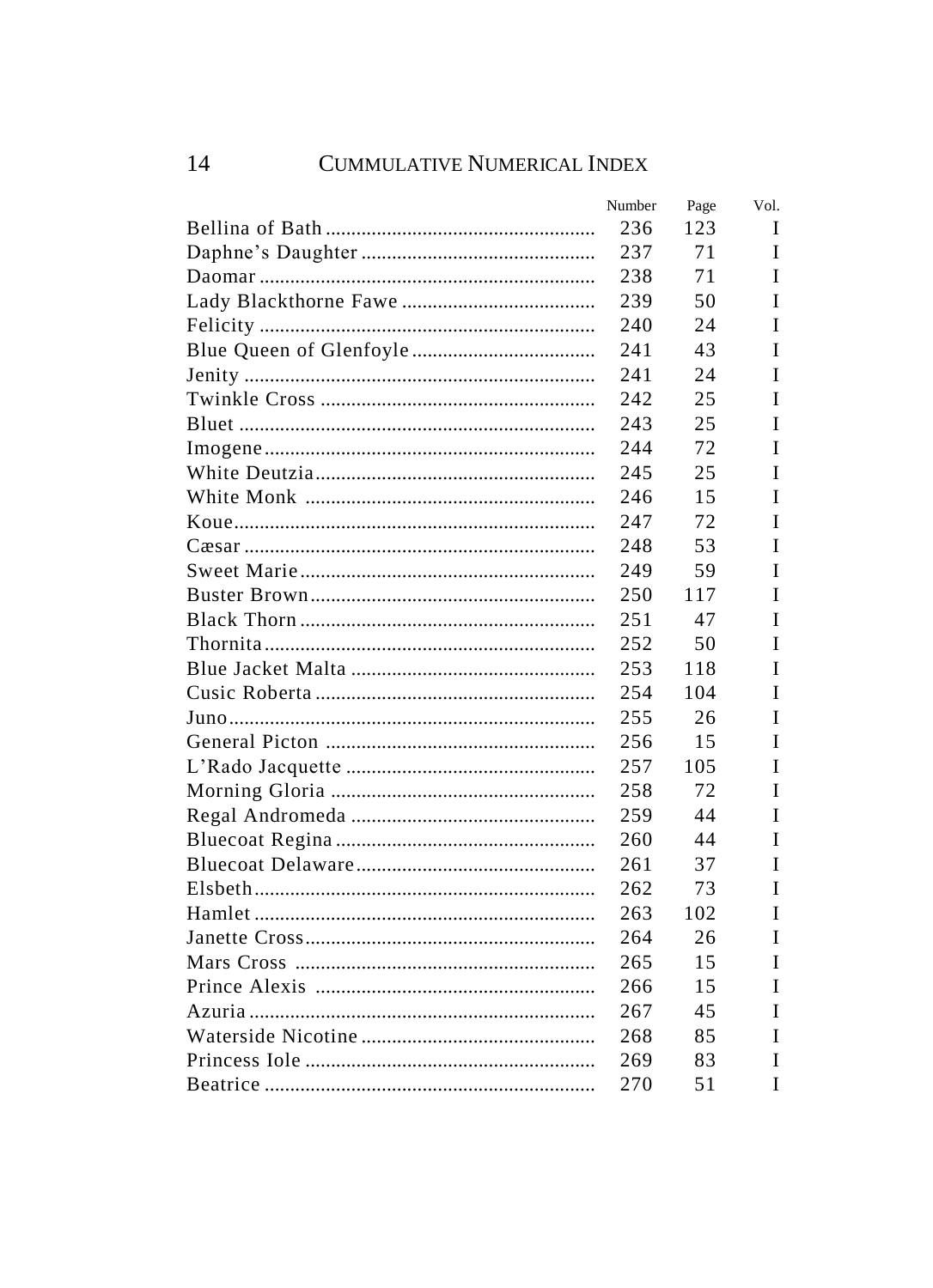| Number | Page | Vol. |
|--------|------|------|
| 271    | 86   | I    |
| 272    | 113  | I    |
| 273    | 26   | I    |
| 274    | 77   | T    |
| 275    | 26   | I    |
| 276    | 45   | I    |
| 277    | 53   | I    |
| 278    | 108  | I    |
| 279    | 62   | I    |
| 280    | 59   | I    |
| 281    | 111  | I    |
| 282    | 93   | I    |
| 283    | 86   | I    |
| 284    | 73   | I    |
| 285    | 105  | I    |
| 286    | 37   | I    |
| 287    | 54   | I    |
| 288    | 73   | I    |
| 289    | 73   | I    |
| 290    | 118  | I    |
| 291    | 27   | I    |
| 292    | 27   | I    |
| 293    | 59   | I    |
| 294    | 60   | I    |
| 295    | 27   | I    |
| 296    | 28   | I    |
| 297    | 74   | T    |
| 298    | 28   | I    |
| 299    | 94   | I    |
| 300    | 94   | I    |
| 301    | 89   | I    |
| 302    | 94   | I    |
| 303    | 94   | T    |
| 304    | 77   | I    |
| 305    | 80   | I    |
| 306    | 105  | I    |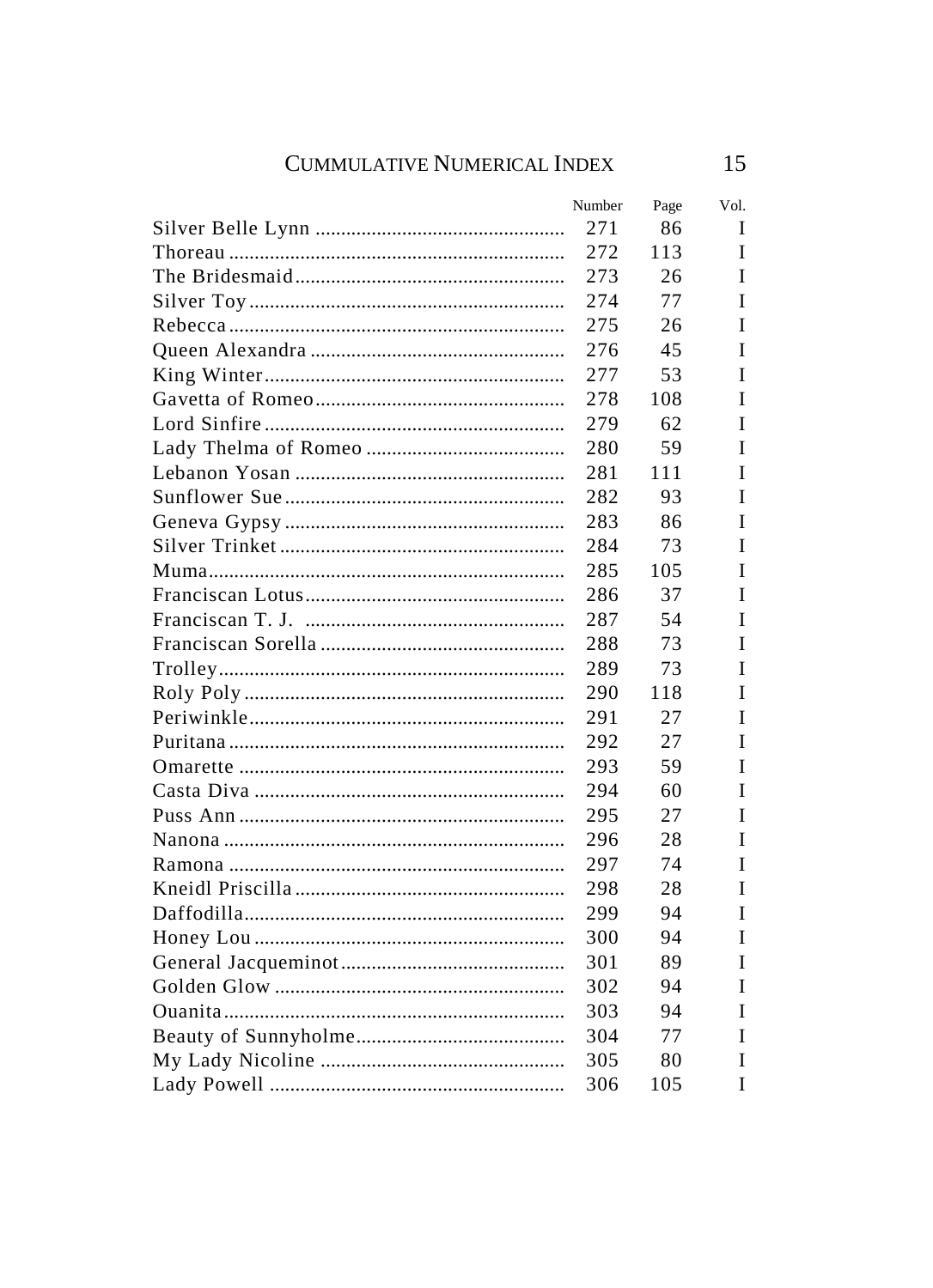| Number | Page | Vol. |
|--------|------|------|
| 307    | 108  | I    |
| 308    | 106  | T    |
| 309    | 106  | I    |
| 310    | 16   | Ī    |
| 311    | 60   | I    |
| 312    | 74   | I    |
| 313    | 54   | I    |
| 314    | 45   | I    |
| 315    | 54   | I    |
| 316    | 60   | I    |
| 317    | 37   | I    |
| 319    | 74   | I    |
| 320    | 106  | I    |
| 321    | 97   | I    |
| 322    | 87   | I    |
| 323    | 47   | I    |
| 324    | 108  | I    |
| 325    | 112  | T    |
| 326    | 63   | T    |
| 327    | 80   | T    |
| 328    | 63   | I    |
| 329    | 16   | I    |
| 330    | 87   | I    |
| 331    | 16   | I    |
| 332    | 28   | I    |
| 333    | 29   | T    |
| 334    | 95   | I    |
| 335    | 51   | I    |
| 336    | 16   | I    |
|        |      |      |
| 337    | 28   | Н    |
| 338    | 38   | Н    |
| 339    | 71   | Н    |
| 340    | 13   | Н    |
| 341    | 29   | Н    |
| 342    | 47   | Н    |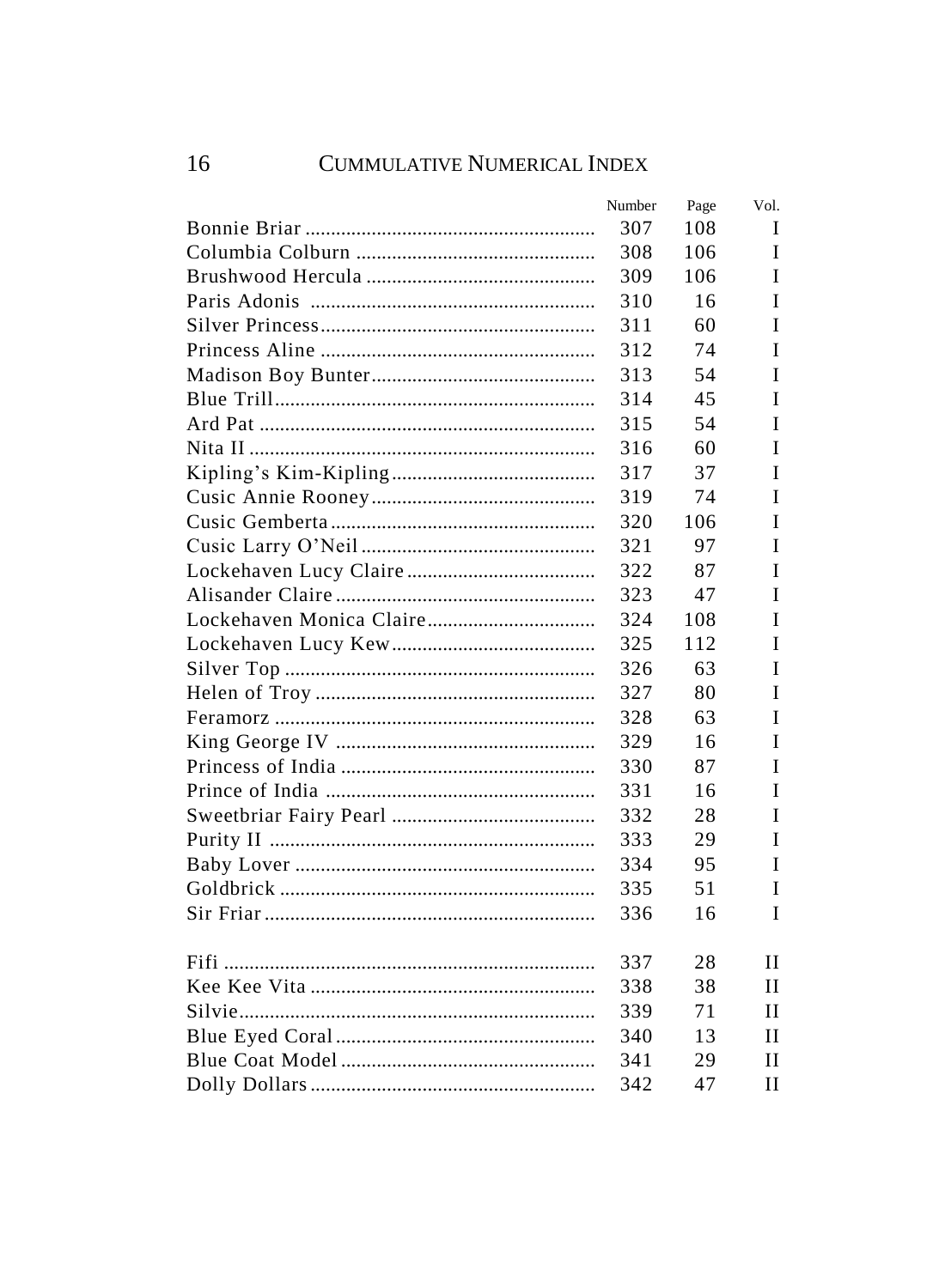| Number | Page | Vol. |
|--------|------|------|
| 343    | 49   | Н    |
| 344    | 5    | Н    |
| 345    | 38   | Н    |
| 346    | 5    | Н    |
| 347    | 56   | Н    |
| 348    | 45   | Н    |
| 349    | 61   | Н    |
| 350    | 56   | Н    |
| 351    | 64   | Н    |
| 352    | 41   | Н    |
| 353    | 42   | Н    |
| 354    | 29   | Н    |
| 355    | 25   | Н    |
| 356    | 25   | Н    |
| 357    | 53   | Н    |
| 358    | 59   | Н    |
| 359    | 67   | Н    |
| 360    | 56   | Н    |
| 361    | 57   | Н    |
| 362    | 6    | Н    |
| 363    | 65   | Н    |
| 364    | 48   | Н    |
| 365    | 53   | Н    |
| 366    | 49   | Н    |
| 367    | 42   | Н    |
| 368    | 13   | Н    |
| 369    | 6    | Н    |
| 370    | 6    | Н    |
| 371    | 13   | Н    |
| 372    | 6    | Н    |
| 373    | 55   | Н    |
| 374    | 14   | Н    |
| 375    | 7    | Н    |
| 376    | 14   | Н    |
| 377    | 61   | Н    |
| 378    | 53   | Н    |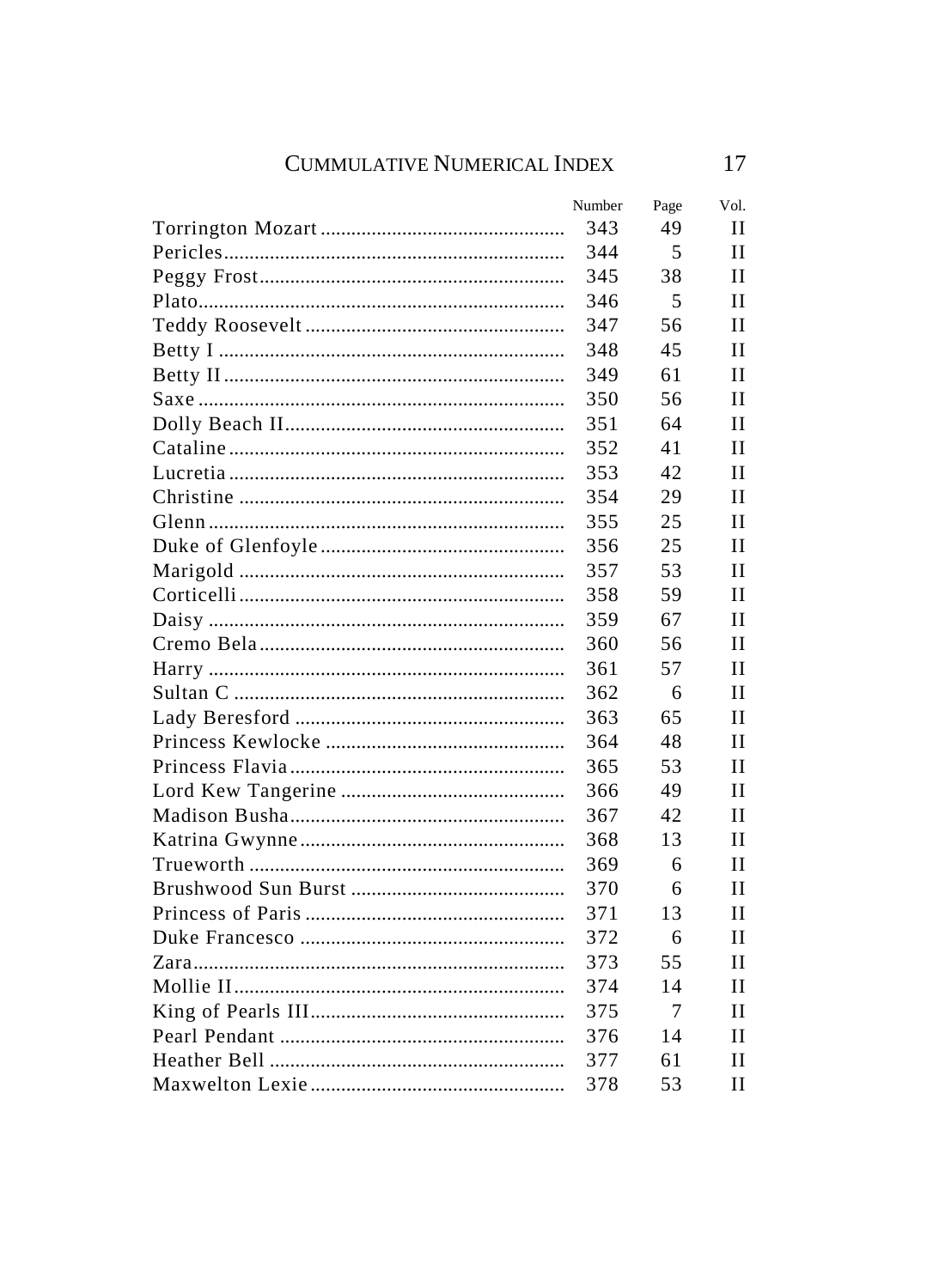| Number | Page | Vol. |
|--------|------|------|
| 379    | 38   | П    |
| 380    | 14   | П    |
| 381    | 72   | П    |
| 382    | 49   | П    |
| 383    | 46   | П    |
| 384    | 35   | П    |
| 385    | 35   | П    |
| 386    | 43   | Н    |
| 387    | 7    | Н    |
| 388    | 62   | Н    |
| 389    | 32   | Н    |
| 390    | 15   | Н    |
| 391    | 50   | Н    |
| 392    | 54   | Н    |
| 393    | 50   | П    |
| 394    | 15   | Н    |
| 395    | 26   | Н    |
| 396    | 7    | Н    |
| 397    | 26   | Н    |
| 398    | 15   | Н    |
| 399    | 16   | Н    |
| 400    | 35   | Н    |
| 401    | 16   | Н    |
| 402    | 47   | Н    |
| 403    | 76   | Н    |
| 404    | 77   | П    |
| 405    | 36   | П    |
| 406    | 77   | П    |
| 407    | 8    | П    |
| 408    | 16   | Н    |
| 409    | 59   | Н    |
| 410    | 76   | Н    |
| 411    | 69   | Н    |
| 412    | 47   | П    |
| 413    | 57   | Н    |
| 414    | 29   | Н    |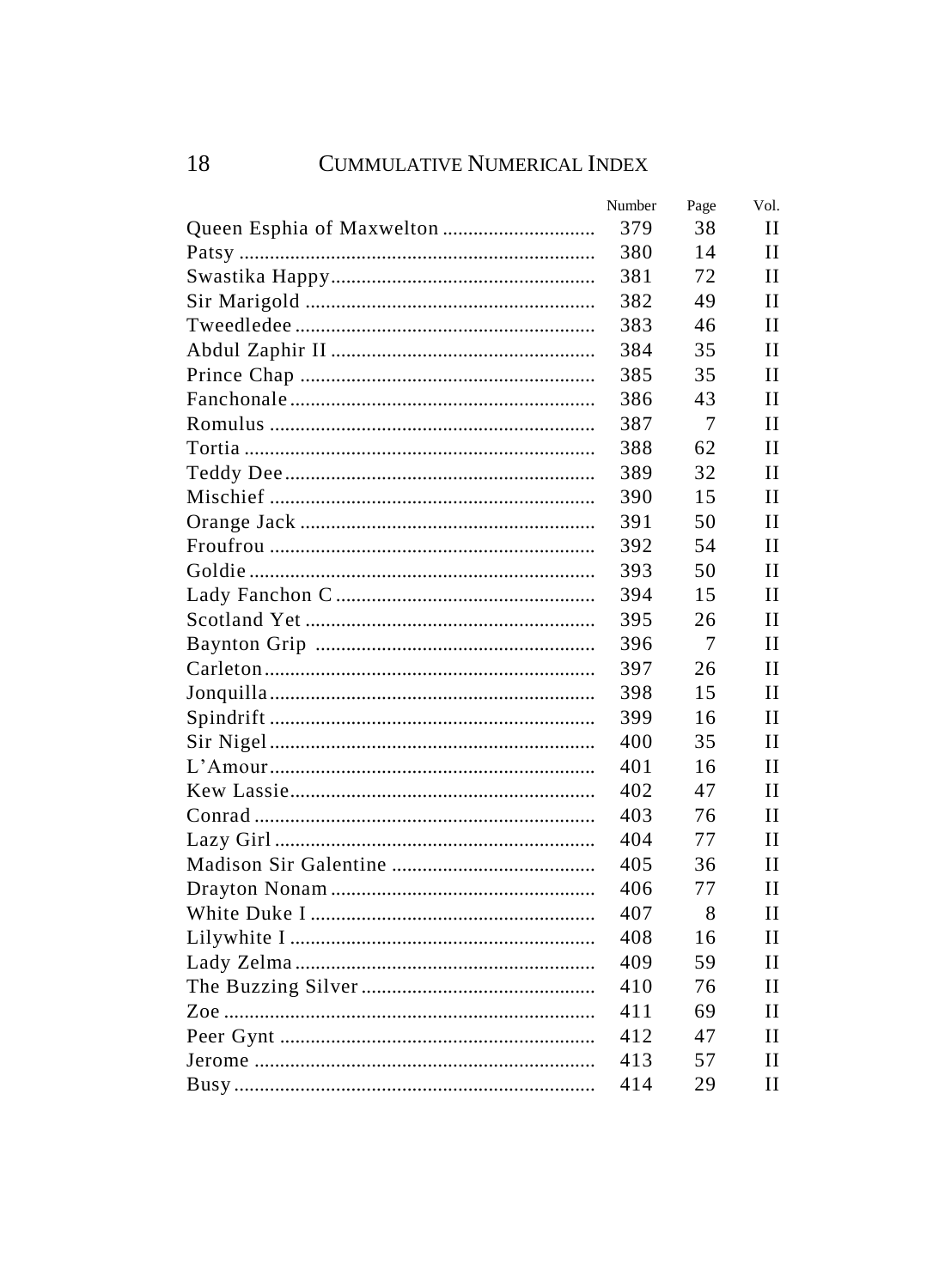| Number | Page | Vol. |
|--------|------|------|
| 415    | 30   | Н    |
| 416    | 30   | Н    |
| 417    | 27   | Н    |
| 418    | 27   | Н    |
| 419    | 65   | Н    |
| 420    | 39   | Н    |
| 421    | 43   | Н    |
| 422    | 8    | Н    |
| 423    | 9    | Н    |
| 424    | 75   | Н    |
| 425    | 54   | Н    |
| 426    | 62   | Н    |
| 427    | 62   | Н    |
| 428    | 67   | Н    |
| 429    | 33   | Н    |
| 430    | 65   | Н    |
| 431    | 17   | Н    |
| 432    | 50   | Н    |
| 433    | 59   | Н    |
| 434    | 32   | Н    |
| 435    | 71   | Н    |
| 436    | 30   | Н    |
| 437    | 30   | Н    |
| 438    | 70   | Н    |
| 439    | 43   | Н    |
| 440    | 17   | Н    |
| 441    | 63   | Н    |
| 442    | 36   | Н    |
| 443    | 44   | Н    |
| 444    | 75   | Н    |
| 445    | 39   | Н    |
| 446    | 18   | Н    |
| 447    | 36   | Н    |
| 448    | 70   | Н    |
| 449    | 32   | Н    |
| 450    | 77   | Н    |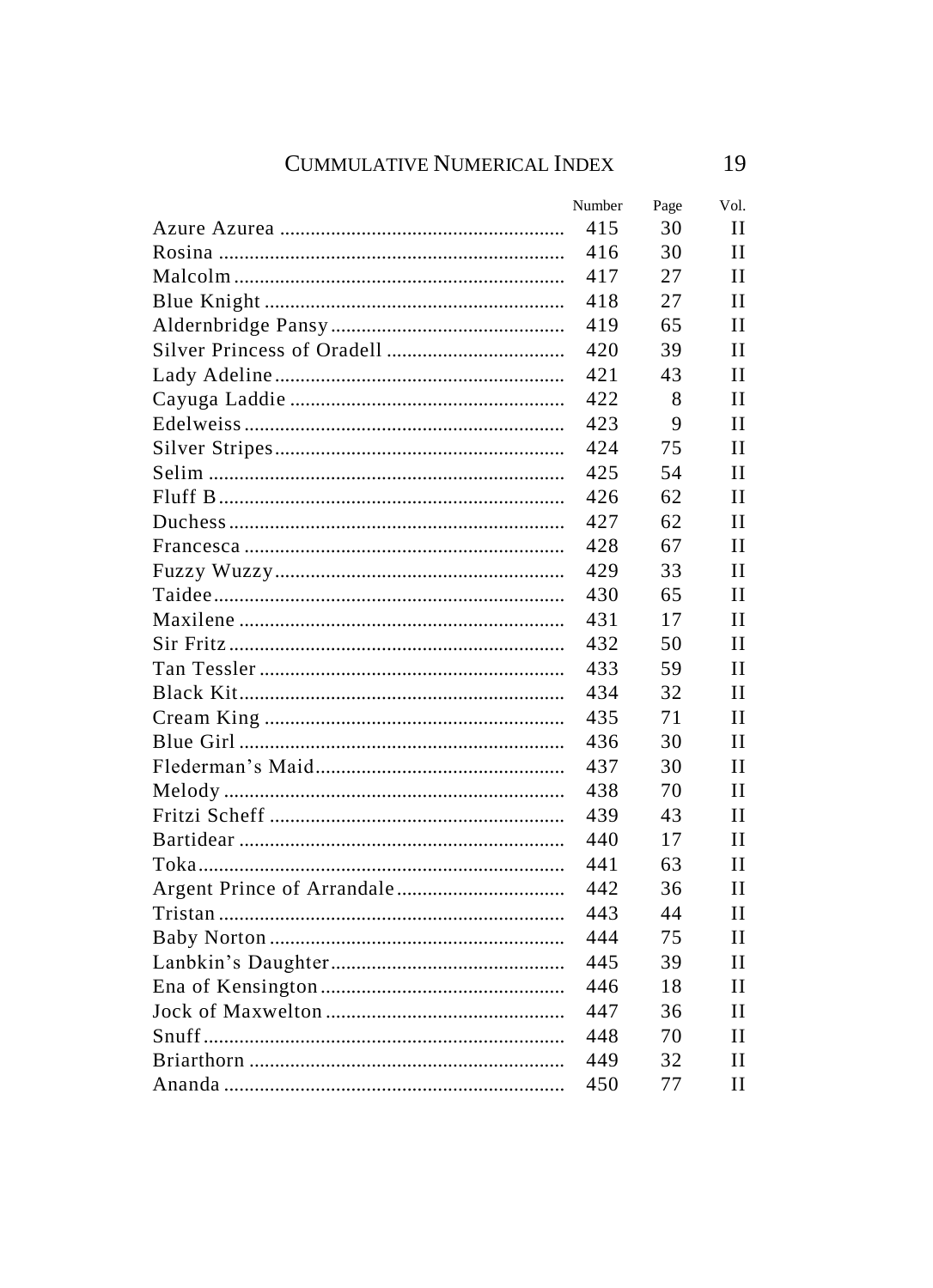| Number | Page | Vol.         |
|--------|------|--------------|
| 451    | 18   | П            |
| 452    | 50   | Н            |
| 453    | 55   | П            |
| 454    | 55   | Н            |
| 455    | 42   | $\mathbf{I}$ |
| 456    | 9    | $_{\rm II}$  |
| 457    | 9    | $\mathbf{I}$ |
| 458    | 18   | Н            |
| 459    | 78   | Н            |
| 460    | 27   | Н            |
| 461    | 31   | Н            |
| 462    | 19   | Н            |
| 463    | 20   | Н            |
| 464    | 20   | Н            |
| 465    | 10   | Н            |
| 466    | 60   | Н            |
| 467    | 63   | П            |
| 468    | 51   | Н            |
| 469    | 51   | Н            |
| 470    | 34   | Н            |
| 470    | 73   | Н            |
| 471    | 28   | Н            |
| 472    | 71   | Н            |
| 473    | 20   | Н            |
| 474    | 20   | Н            |
| 475    | 67   | Н            |
| 476    | 10   | Н            |
| 477    | 21   | Н            |
| 478    | 10   | Н            |
| 479    | 68   | Н            |
| 480    | 10   | Н            |
| 481    | 21   | Н            |
| 482    | 21   | Н            |
| 483    | 21   | Н            |
| 484    | 22   | Н            |
| 485    | 11   | П            |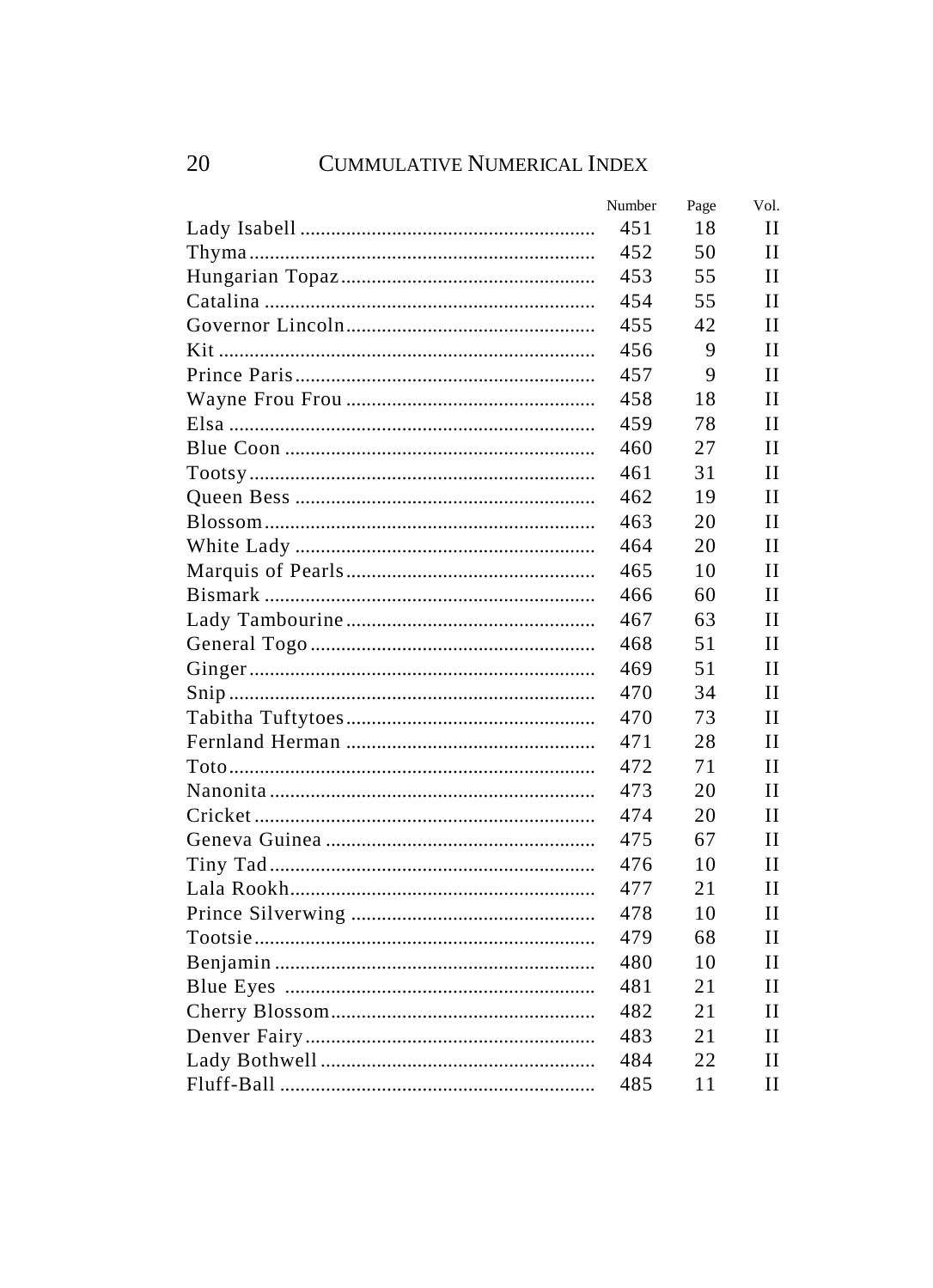| Number | Page | Vol. |
|--------|------|------|
| 486    | 66   | Н    |
| 487    | 11   | Н    |
| 488    | 37   | Н    |
| 489    | 60   | Н    |
| 490    | 66   | Н    |
| 491    | 51   | Н    |
| 492    | 60   | Н    |
| 493    | 48   | Н    |
| 494    | 66   | Н    |
| 495    | 72   | Н    |
| 496    | 61   | Н    |
| 497    | 33   | Н    |
| 498    | 63   | Н    |
| 499    | 51   | Н    |
| 500    | 33   | Н    |
| 501    | 76   | Н    |
| 502    | 75   | Н    |
| 503    | 48   | Н    |
| 504    | 11   | Н    |
| 505    | 46   | Н    |
| 506    | 44   | Н    |
| 507    | 45   | Н    |
| 508    | 64   | Н    |
| 509    | 57   | Н    |
| 510    | 58   | Н    |
| 511    | 58   | Н    |
| 512    | 37   | Н    |
| 513    | 39   | Н    |
| 514    | 31   | Н    |
| 515    | 31   | Н    |
| 516    | 54   | Н    |
| 517    | 22   | Н    |
| 518    | 23   | Н    |
| 519    | 70   | Н    |
| 520    | 23   | Н    |
| 521    | 34   | Н    |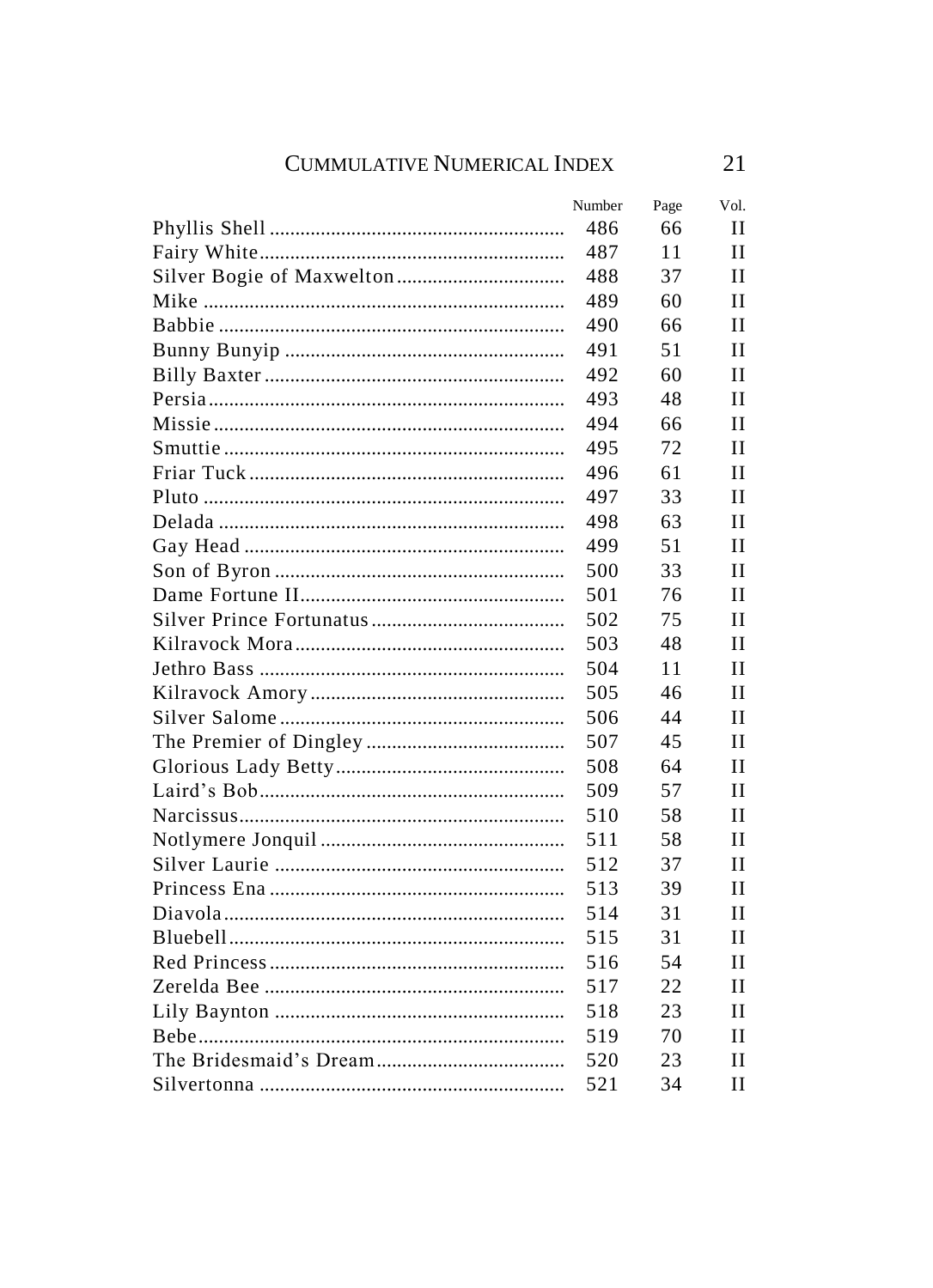| Number | Page | Vol.         |
|--------|------|--------------|
| 522    | 70   | Н            |
| 523    | 28   | Н            |
| 524    | 68   | H            |
| 525    | 68   | Н            |
| 526    | 69   | Н            |
| 527    | 58   | Н            |
| 528    | 34   | $\mathbf{I}$ |
| 529    | 72   | $\mathbf{I}$ |
| 530    | 73   | $\mathbf{I}$ |
| 531    | 64   | $\mathbf{I}$ |
| 532    | 52   | $\mathbf{I}$ |
| 533    | 67   | H            |
| 534    | 23   | H            |
| 535    | 11   | Н            |
| 536    | 73   | Н            |
| 537    | 45   | Н            |
| 538    | 40   | H            |
| 539    | 37   | Н            |
| 540    | 44   | Н            |
| 541    | 48   | $\mathbf{I}$ |
| 542    | 40   | $\mathbf{I}$ |
| 543    | 40   | $\mathbf{I}$ |
| 544    | 24   | Н            |
| 545    | 46   | $\mathbf{I}$ |
| 546    | 12   | Н            |
| 547    | 24   | Н            |
| 548    | 24   | H            |
| 549    | 41   | Н            |
| 551    | 52   | H            |
| 552    | 78   | Н            |
| 553    | 25   | П            |
| 554    | 41   | Н            |
| 555    | 69   | Н            |
| 556    | 12   | Н            |
| 557    | 74   | Н            |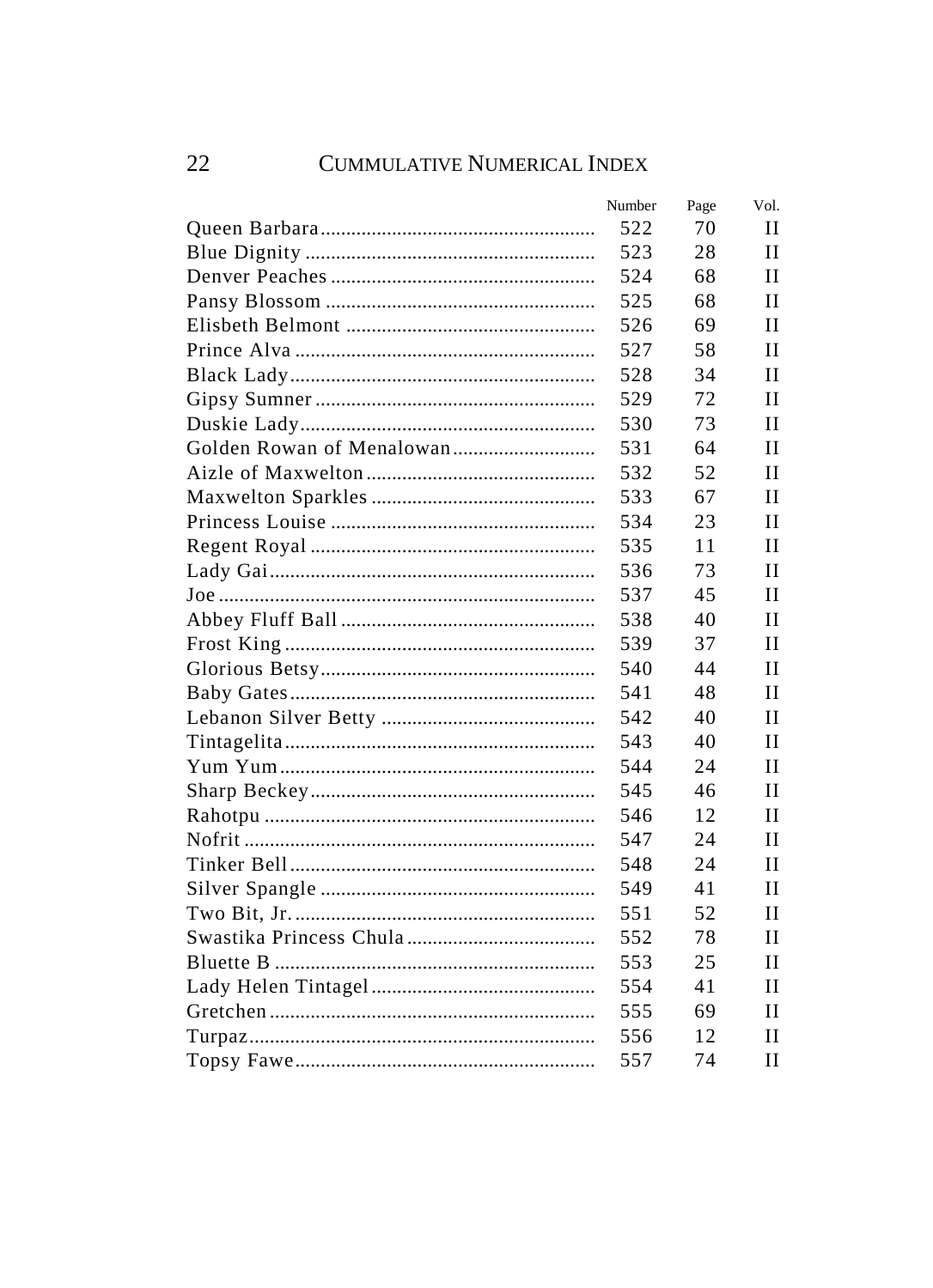| Number | Page | Vol. |
|--------|------|------|
| 558    | 38   | Ш    |
| 559    | 58   | Ш    |
| 560    | 5    | Ш    |
| 561    | 16   | Ш    |
| 562    | 43   | Ш    |
| 563    | 16   | Ш    |
| 564    | 54   | Ш    |
| 565    | 62   | Ш    |
| 566    | 16   | Ш    |
| 567    | 5    | Ш    |
| 568    | 73   | Ш    |
| 569    | 79   | Ш    |
| 570    | 34   | Ш    |
| 571    | 43   | Ш    |
| 572    | 48   | Ш    |
| 573    | 92   | Ш    |
| 574    | 111  | Ш    |
| 575    | 34   | Ш    |
| 576    | 55   | Ш    |
| 577    | 6    | Ш    |
| 578    | 16   | Ш    |
| 579    | 17   | Ш    |
| 580    | 17   | Ш    |
| 581    | 49   | Ш    |
| 582    | 107  | Ш    |
| 583    | 112  | Ш    |
| 584    | 80   | Ш    |
| 585    | 6    | Ш    |
| 586    | 17   | Ш    |
| 587    | 6    | Ш    |
| 588    | 18   | Ш    |
| 589    | 64   | Ш    |
| 590    | 68   | Ш    |
| 591    | 38   | Ш    |
| 592    | 43   | Ш    |
| 593    | 80   | Ш    |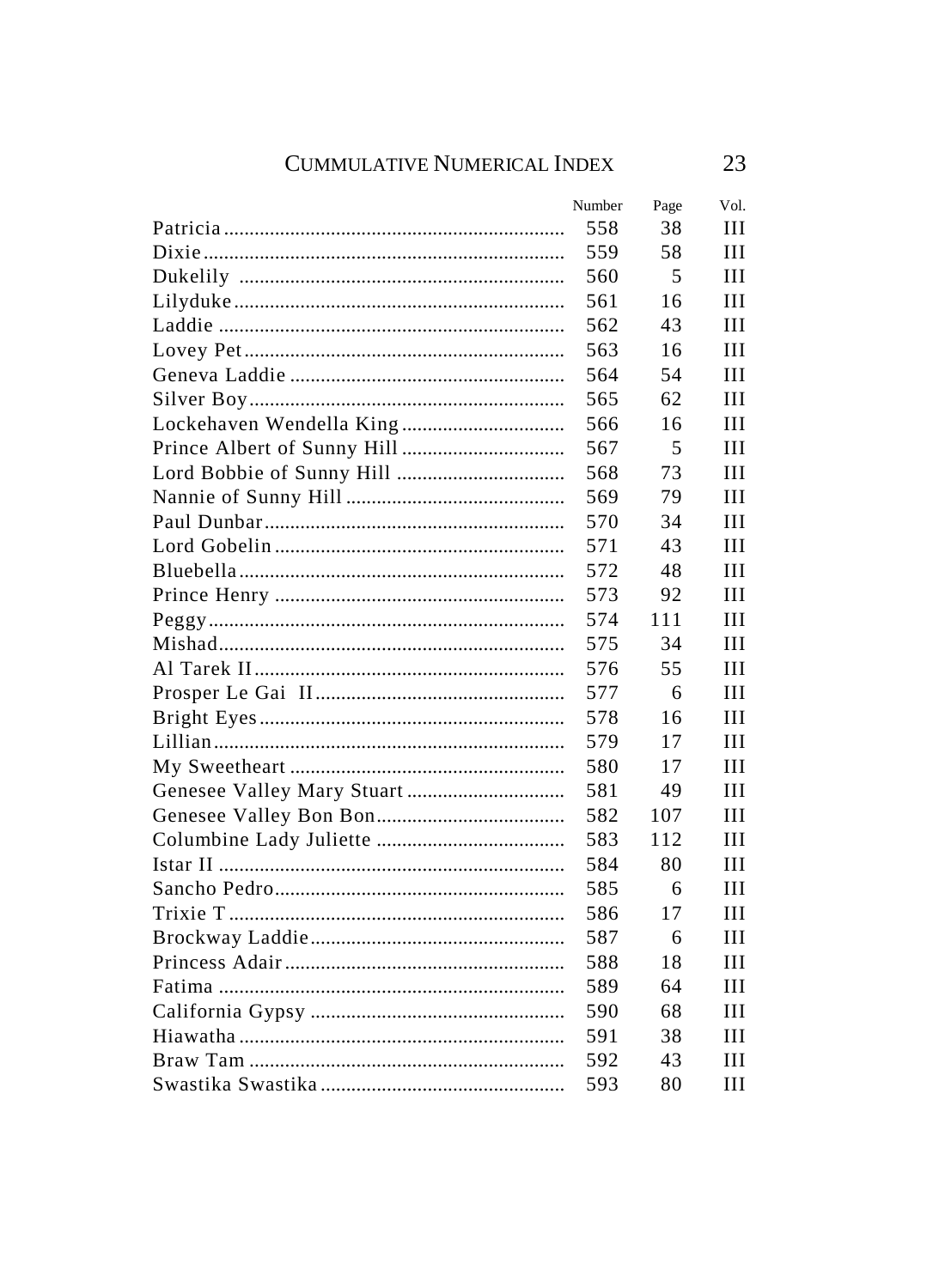| Number | Page | Vol. |
|--------|------|------|
| 594    | 49   | Ш    |
| 595    | 44   | Ш    |
| 596    | 96   | Ш    |
| 597    | 73   | Ш    |
| 598    | 55   | Ш    |
| 599    | 96   | Ш    |
| 600    | 44   | Ш    |
| 601    | 80   | Ш    |
| 602    | 81   | Ш    |
| 603    | 73   | Ш    |
| 604    | 87   | Ш    |
| 605    | 64   | Ш    |
| 606    | 85   | Ш    |
| 607    | 93   | Ш    |
| 608    | 49   | Ш    |
| 609    | 7    | Ш    |
| 610    | 65   | Ш    |
| 611    | 49   | Ш    |
| 612    | 117  | Ш    |
| 613    | 55   | Ш    |
| 614    | 44   | Ш    |
| 615    | 18   | Ш    |
| 616    | 7    | Ш    |
| 617    | 7    | Ш    |
| 618    | 50   | Ш    |
| 619    | 50   | Ш    |
| 620    | 121  | Ш    |
| 621    | 62   | Ш    |
| 622    | 19   | Ш    |
| 623    | 63   | Ш    |
| 624    | 8    | Ш    |
| 625    | 93   | Ш    |
| 626    | 19   | Ш    |
| 627    | 8    | Ш    |
| 628    | 38   | Ш    |
| 629    | 8    | Ш    |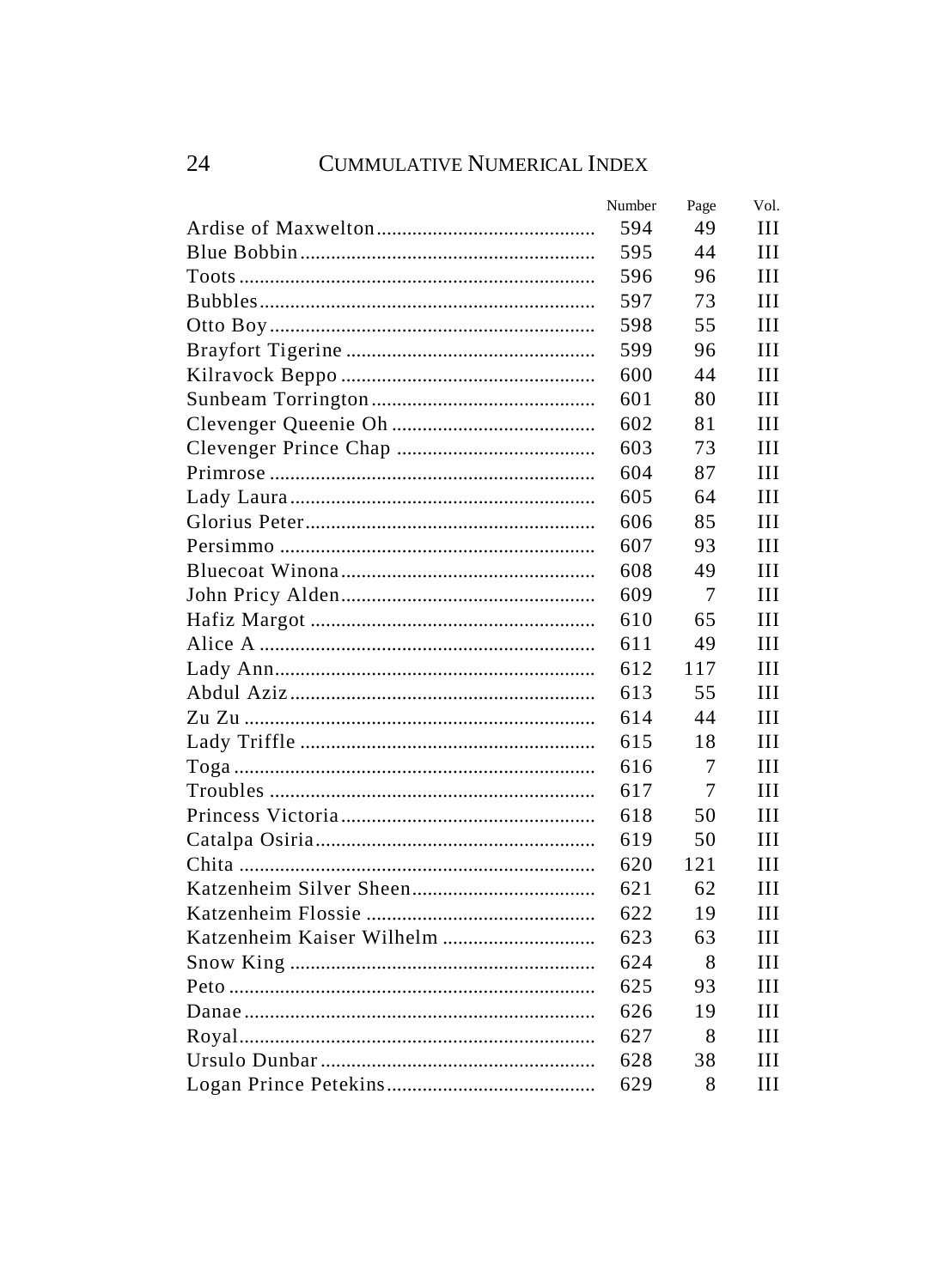| Number | Page | Vol. |
|--------|------|------|
| 630    | 19   | Ш    |
| 631    | 108  | Ш    |
| 632    | 20   | Ш    |
| 633    | 20   | Ш    |
| 634    | 56   | Ш    |
| 635    | 112  | Ш    |
| 636    | 112  | Ш    |
| 637    | 110  | Ш    |
| 638    | 96   | Ш    |
| 639    | 93   | Ш    |
| 640    | 21   | Ш    |
| 641    | 90   | Ш    |
| 642    | 68   | Ш    |
| 643    | 102  | Ш    |
| 644    | 97   | Ш    |
| 645    | 85   | Ш    |
| 646    | 89   | Ш    |
| 647    | 87   | Ш    |
| 648    | 9    | Ш    |
| 649    | 21   | Ш    |
| 650    | 21   | Ш    |
| 651    | 71   | Ш    |
| 652    | 69   | Ш    |
| 653    | 74   | Ш    |
| 654    | 74   | Ш    |
| 655    | 97   | Ш    |
| 656    | 81   | Ш    |
| 657    | 98   | Ш    |
| 658    | 75   | Ш    |
| 659    | 50   | Ш    |
| 660    | 58   | Ш    |
| 661    | 65   | Ш    |
| 662    | 98   | Ш    |
| 663    | 22   | Ш    |
| 664    | 69   | Ш    |
| 665    | 50   | Ш    |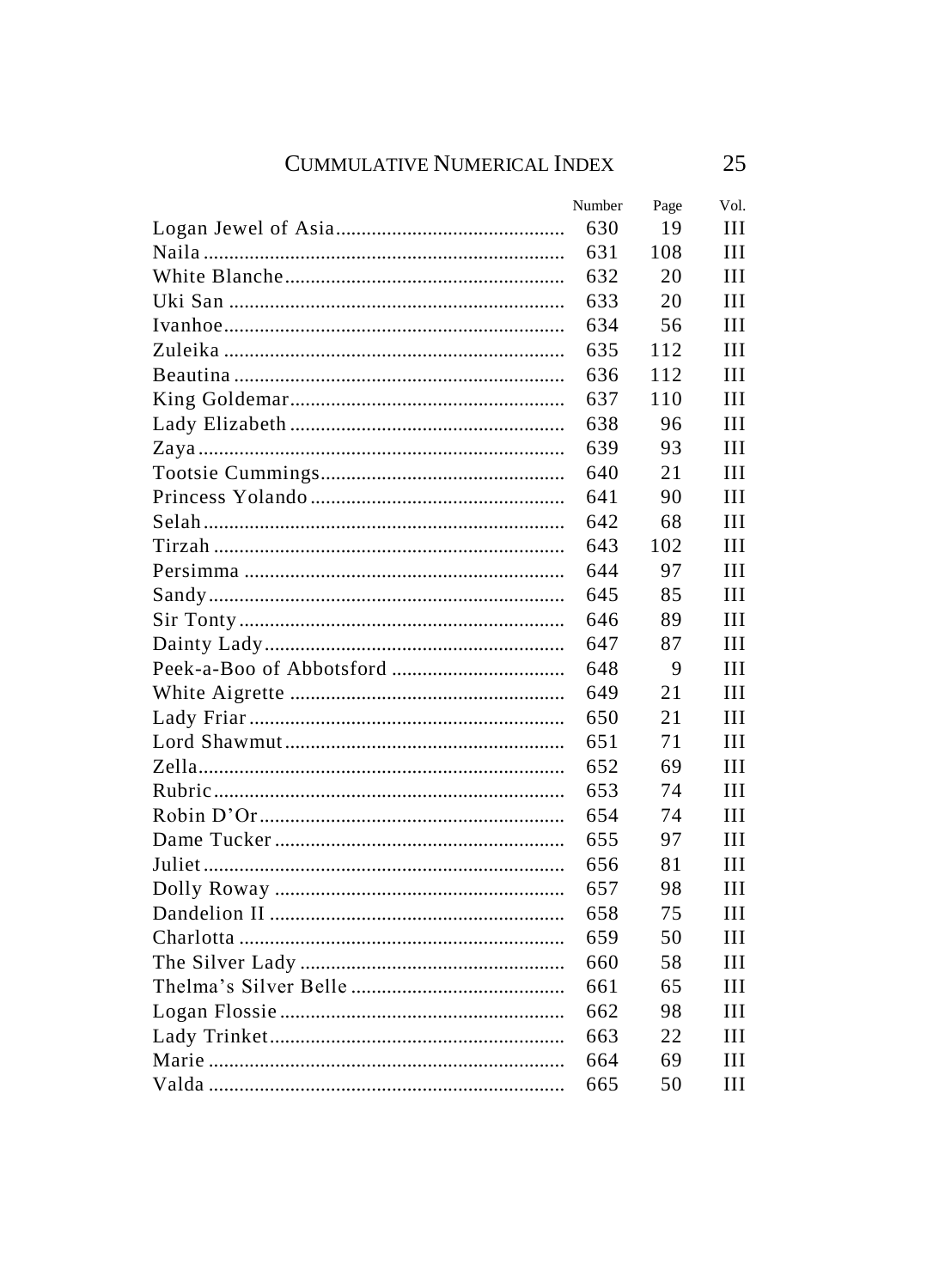| Number | Page | Vol. |
|--------|------|------|
| 666    | 51   | Ш    |
| 667    | 108  | Ш    |
| 668    | 34   | Ш    |
| 669    | 81   | Ш    |
| 670    | 75   | Ш    |
| 671    | 103  | Ш    |
| 672    | 113  | Ш    |
| 673    | 104  | Ш    |
| 674    | 39   | Ш    |
| 675    | 113  | Ш    |
| 676    | 70   | Ш    |
| 677    | 104  | Ш    |
| 678    | 75   | Ш    |
| 679    | 98   | Ш    |
| 680    | 35   | Ш    |
| 681    | 113  | Ш    |
| 682    | 87   | Ш    |
| 683    | 65   | Ш    |
| 684    | 114  | Ш    |
| 685    | 22   | Ш    |
| 686    | 76   | Ш    |
| 687    | 104  | Ш    |
| 688    | 114  | Ш    |
| 689    | 51   | Ш    |
| 690    | 66   | Ш    |
| 691    | 22   | Ш    |
| 692    | 105  | Ш    |
| 693    | 82   | Ш    |
| 694    | 88   | Ш    |
| 695    | 23   | Ш    |
| 696    | 59   | Ш    |
| 697    | 23   | Ш    |
| 698    | 59   | Ш    |
| 699    | 23   | Ш    |
| 700    | 121  | Ш    |
| 701    | 105  | Ш    |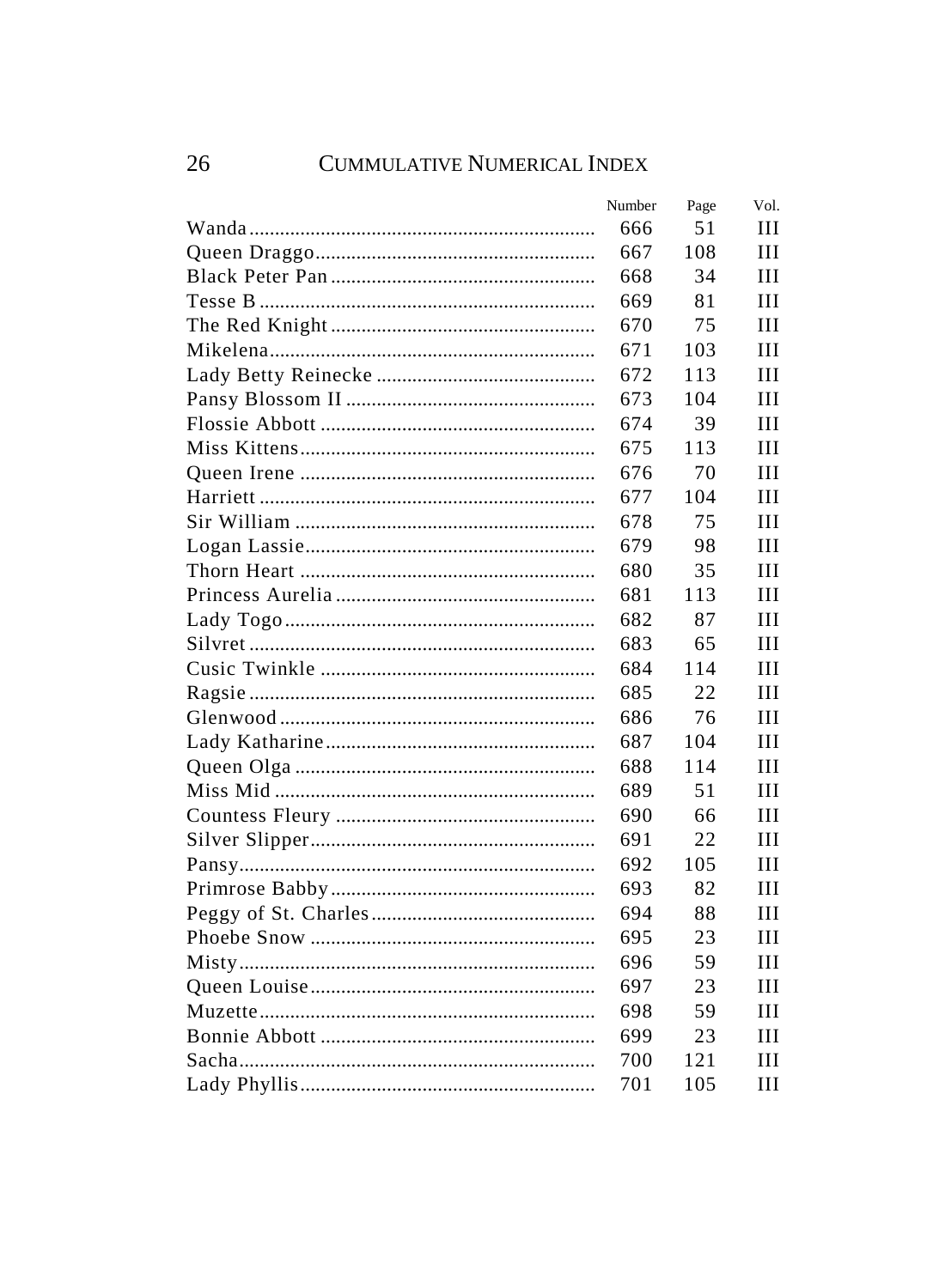| Number | Page | Vol. |
|--------|------|------|
| 702    | 24   | Ш    |
| 703    | 114  | Ш    |
| 704    | 39   | Ш    |
| 705    | 94   | Ш    |
| 706    | 117  | Ш    |
| 707    | 119  | Ш    |
| 708    | 89   | Ш    |
| 709    | 119  | Ш    |
| 710    | 122  | Ш    |
| 711    | 119  | Ш    |
| 712    | 120  | Ш    |
| 713    | 9    | Ш    |
| 714    | 9    | Ш    |
| 715    | 24   | Ш    |
| 716    | 82   | Ш    |
| 717    | 24   | Ш    |
| 718    | 25   | Ш    |
| 719    | 25   | Ш    |
| 720    | 25   | Ш    |
| 721    | 10   | Ш    |
| 722    | 25   | Ш    |
| 723    | 76   | Ш    |
| 724    | 26   | Ш    |
| 725    | 59   | Ш    |
| 726    | 115  | Ш    |
| 727    | 10   | Ш    |
| 728    | 70   | Ш    |
| 729    | 59   | Ш    |
| 730    | 52   | Ш    |
| 731    | 82   | Ш    |
| 732    | 76   | Ш    |
| 733    | 40   | Ш    |
| 734    | 106  | Ш    |
| 735    | 91   | Ш    |
| 736    | 44   | Ш    |
| 737    | 26   | Ш    |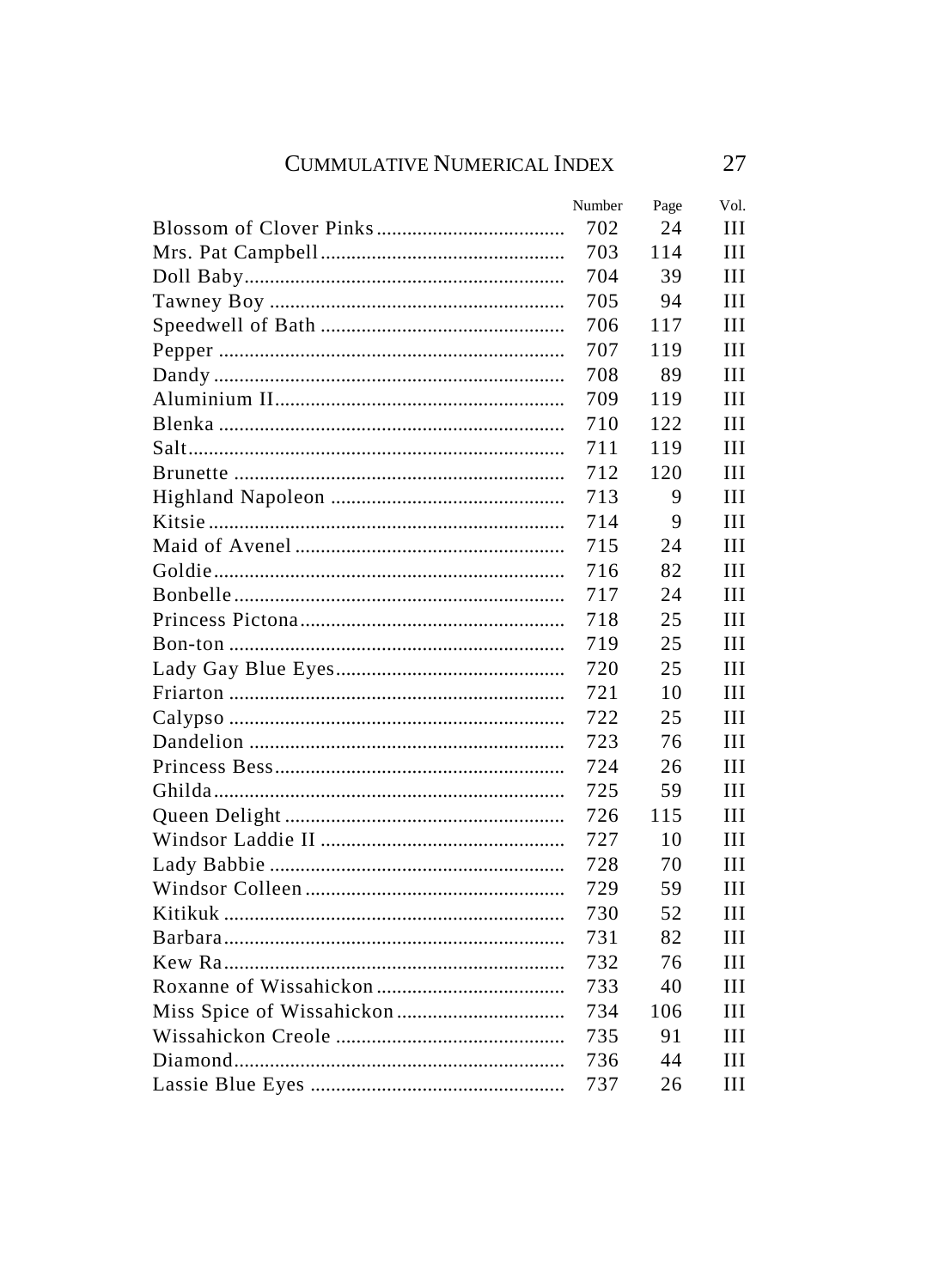| Number | Page | Vol. |
|--------|------|------|
| 738    | 108  | Ш    |
| 739    | 94   | Ш    |
| 740    | 11   | Ш    |
| 741    | 76   | Ш    |
| 742    | 82   | Ш    |
| 743    | 99   | Ш    |
| 744    | 52   | Ш    |
| 745    | 35   | Ш    |
| 746    | 60   | Ш    |
| 747    | 115  | Ш    |
| 748    | 111  | Ш    |
| 749    | 11   | Ш    |
| 750    | 26   | Ш    |
| 751    | 40   | Ш    |
| 752    | 11   | Ш    |
| 753    | 12   | Ш    |
| 754    | 27   | Ш    |
| 755    | 94   | Ш    |
| 756    | 99   | Ш    |
| 757    | 52   | Ш    |
| 758    | 45   | Ш    |
| 759    | 56   | Ш    |
| 760    | 45   | Ш    |
| 761    | 46   | Ш    |
| 762    | 46   | Ш    |
| 763    | 99   | Ш    |
| 764    | 111  | Ш    |
| 765    | 27   | Ш    |
| 766    | 115  | Ш    |
| 767    | 53   | Ш    |
| 768    | 100  | Ш    |
| 769    | 66   | Ш    |
| 770    | 56   | Ш    |
| 771    | 77   | Ш    |
| 772    | 77   | Ш    |
| 773    | 78   | Ш    |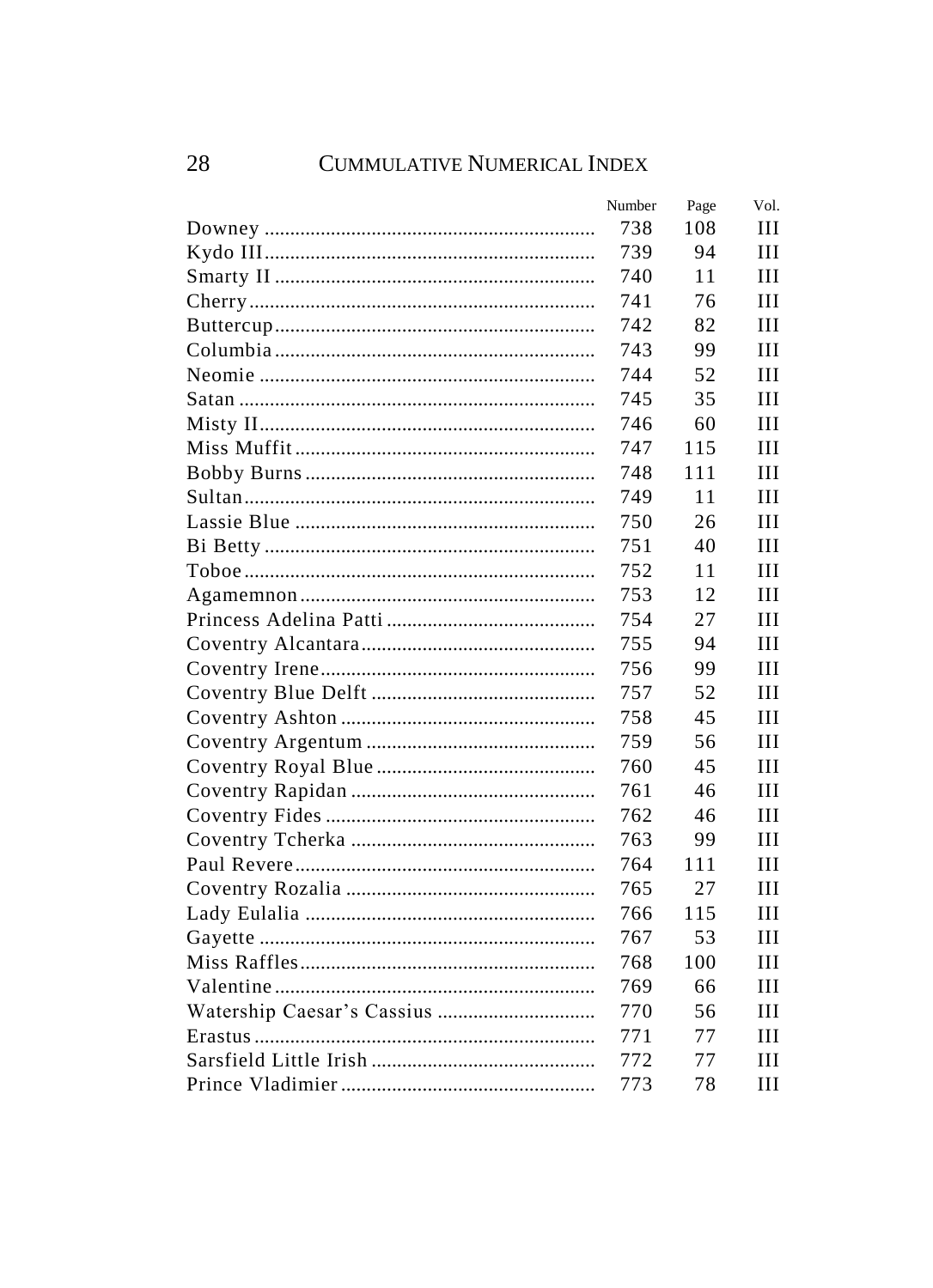| Number | Page | Vol. |
|--------|------|------|
| 774    | 66   | Ш    |
| 775    | 100  | Ш    |
| 776    | 35   | Ш    |
| 777    | 12   | Ш    |
| 778    | 40   | Ш    |
| 779    | 35   | Ш    |
| 780    | 36   | Ш    |
| 781    | 100  | Ш    |
| 782    | 95   | Ш    |
| 783    | 116  | Ш    |
| 784    | 108  | Ш    |
| 785    | 100  | Ш    |
| 786    | 46   | Ш    |
| 787    | 83   | Ш    |
| 788    | 83   | Ш    |
| 789    | 27   | Ш    |
| 790    | 120  | Ш    |
| 791    | 118  | Ш    |
| 792    | 118  | Ш    |
| 793    | 117  | Ш    |
| 794    | 118  | Ш    |
| 795    | 36   | Ш    |
| 796    | 36   | Ш    |
| 797    | 37   | Ш    |
| 798    | 28   | Ш    |
| 799    | 91   | Ш    |
| 800    | 53   | Ш    |
| 801    | 28   | Ш    |
| 802    | 106  | Ш    |
| 803    | 12   | Ш    |
| 804    | 90   | Ш    |
| 805    | 116  | Ш    |
| 806    | 109  | Ш    |
| 807    | 107  | Ш    |
| 808    | 12   | Ш    |
| 809    | 28   | Ш    |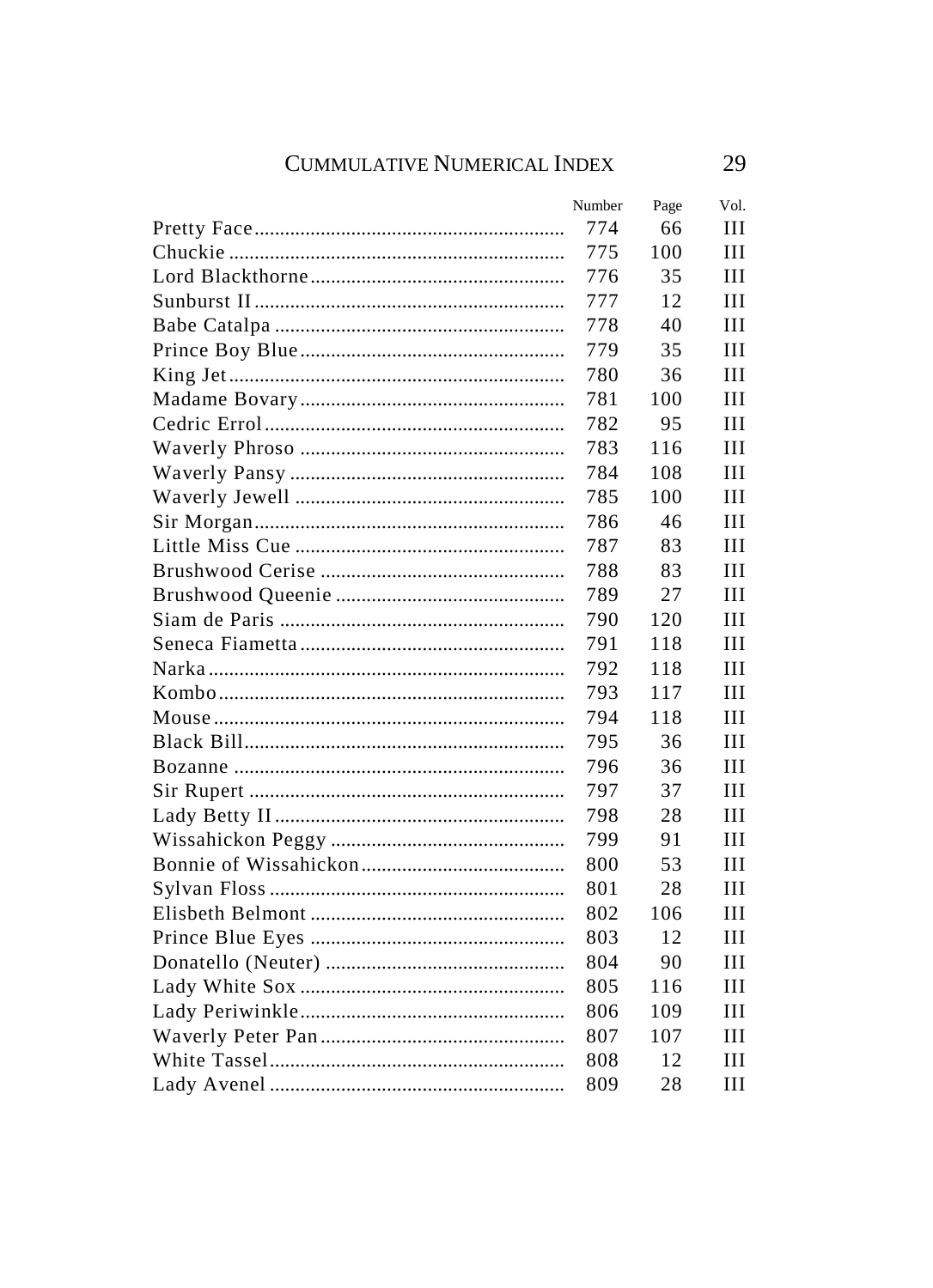| Number | Page | Vol. |
|--------|------|------|
| 810    | 72   | Ш    |
| 811    | 63   | Ш    |
| 812    | 60   | Ш    |
| 813    | 60   | Ш    |
| 814    | 57   | Ш    |
| 815    | 83   | Ш    |
| 816    | 120  | Ш    |
| 817    | 61   | Ш    |
| 818    | 57   | Ш    |
| 819    | 61   | Ш    |
| 820    | 101  | Ш    |
| 821    | 91   | Ш    |
| 822    | 53   | Ш    |
| 823    | 116  | Ш    |
| 824    | 84   | Ш    |
| 825    | 89   | Ш    |
| 826    | 41   | Ш    |
| 827    | 37   | Ш    |
| 828    | 103  | Ш    |
| 829    | 84   | Ш    |
| 830    | 103  | Ш    |
| 831    | 29   | Ш    |
| 832    | 29   | Ш    |
| 833    | 95   | Ш    |
| 834    | 13   | Ш    |
| 835    | 29   | Ш    |
| 836    | 67   | Ш    |
| 837    | 47   | Ш    |
| 838    | 30   | Ш    |
| 839    | 78   | Ш    |
| 840    | 30   | Ш    |
| 841    | 13   | Ш    |
| 842    | 37   | Ш    |
| 843    | 101  | Ш    |
| 844    | 101  | Ш    |
| 845    | 41   | Ш    |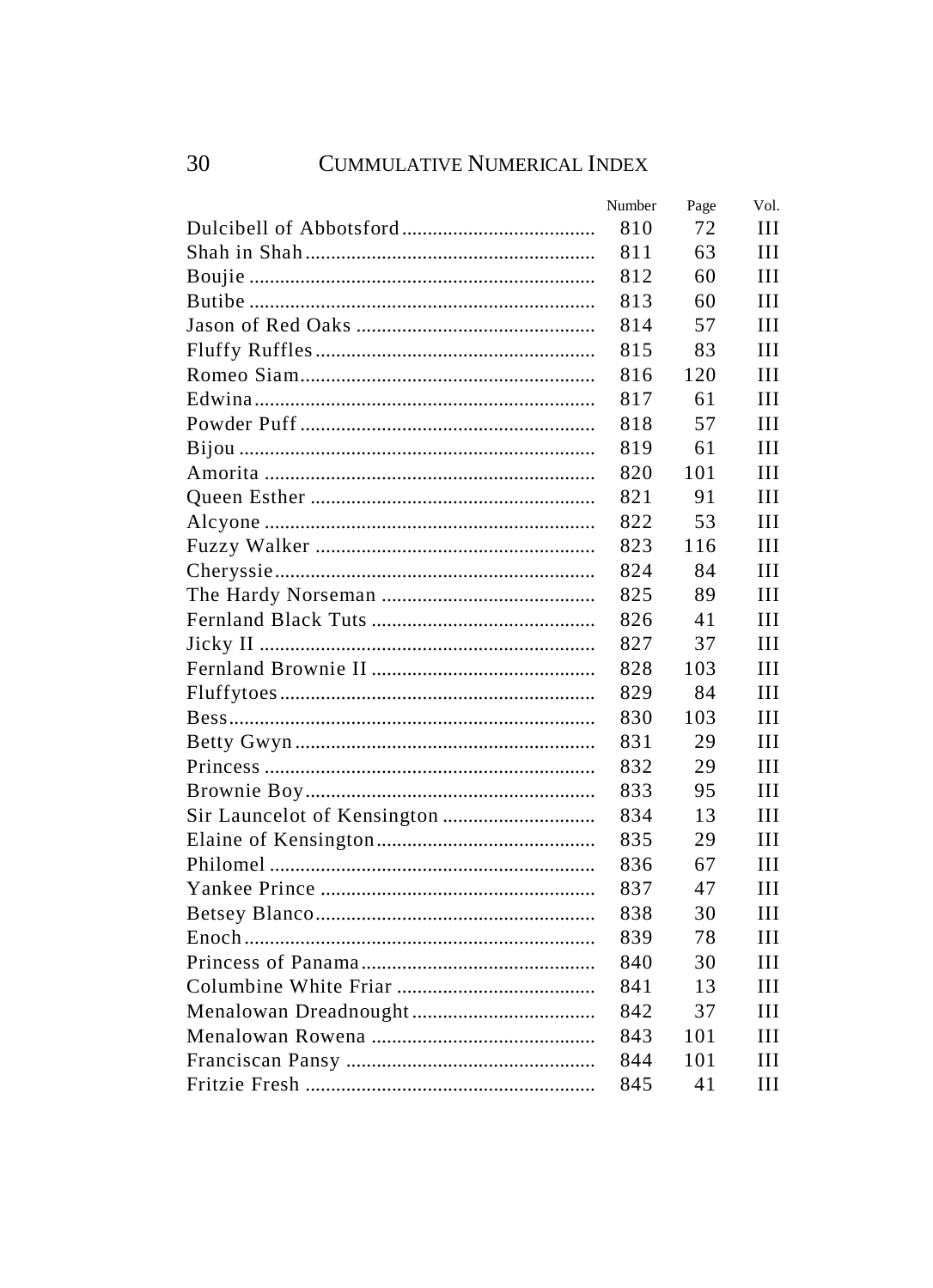| Number | Page | Vol. |
|--------|------|------|
| 846    | 88   | Ш    |
| 847    | 109  | Ш    |
| 848    | 85   | Ш    |
| 849    | 47   | Ш    |
| 850    | 68   | Ш    |
| 851    | 86   | Ш    |
| 852    | 47   | Ш    |
| 853    | 95   | Ш    |
| 854    | 41   | Ш    |
| 855    | 13   | Ш    |
| 856    | 61   | Ш    |
| 857    | 14   | Ш    |
| 858    | 47   | Ш    |
| 859    | 86   | Ш    |
| 860    | 78   | Ш    |
| 861    | 79   | Ш    |
| 862    | 53   | Ш    |
| 863    | 86   | Ш    |
| 864    | 63   | Ш    |
| 865    | 30   | Ш    |
| 866    | 116  | Ш    |
| 867    | 101  | Ш    |
| 868    | 14   | Ш    |
| 869    | 31   | Ш    |
| 870    | 54   | Ш    |
| 871    | 48   | Ш    |
| 872    | 14   | Ш    |
| 873    | 31   | Ш    |
| 874    | 72   | Ш    |
| 875    | 72   | Ш    |
| 876    | 63   | Ш    |
| 877    | 64   | Ш    |
| 878    | 31   | Ш    |
| 879    | 32   | Ш    |
| 880    | 32   | Ш    |
| 881    | 121  | Ш    |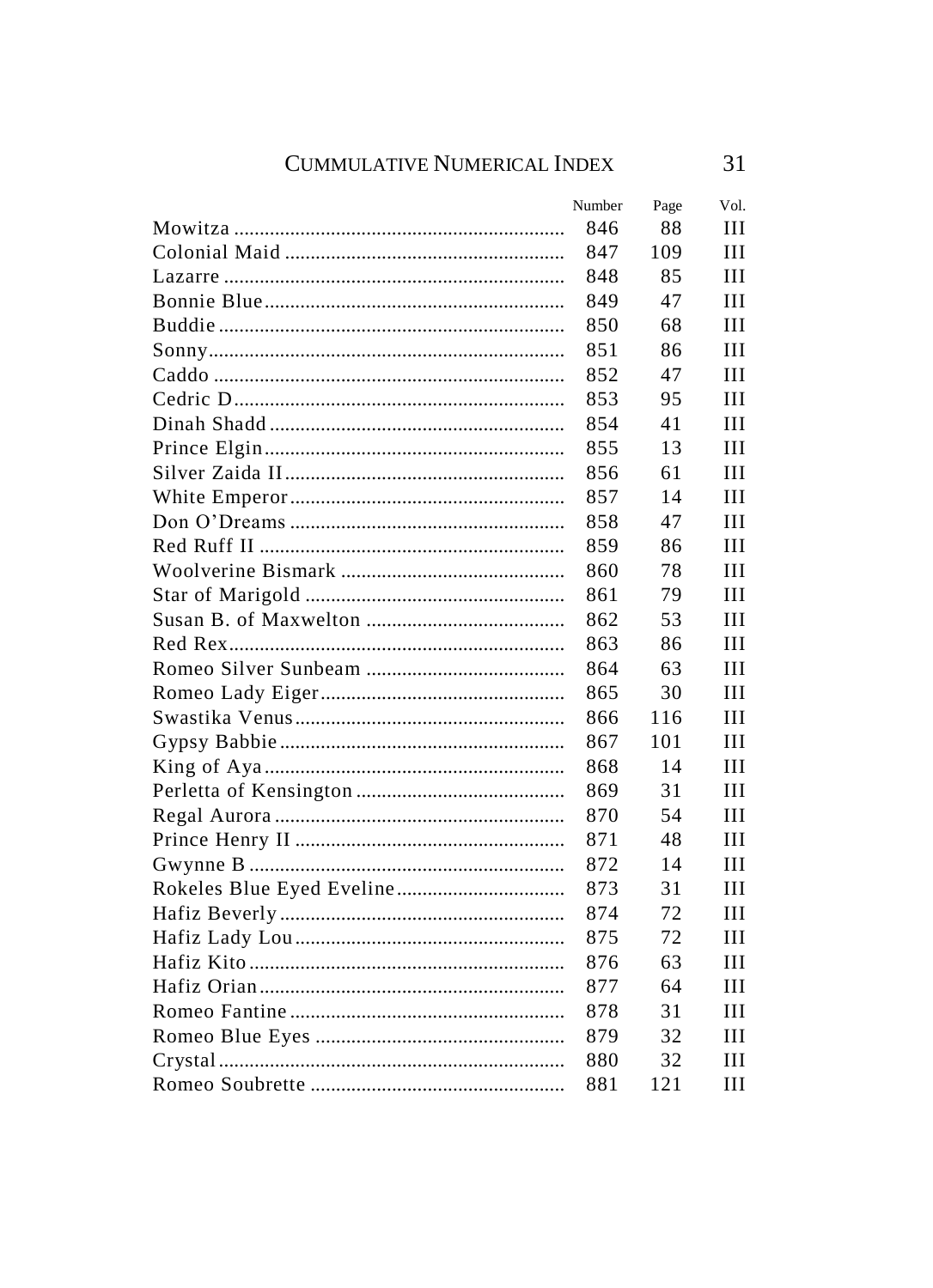| Number | Page | Vol. |
|--------|------|------|
| 882    | 48   | Ш    |
| 883    | 106  | Ш    |
| 884    | 88   | Ш    |
| 885    | 84   | Ш    |
| 886    | 15   | Ш    |
| 887    | 15   | Ш    |
| 888    | 32   | Ш    |
| 889    | 15   | Ш    |
| 890    | 32   | Ш    |
| 891    | 33   | Ш    |
| 892    | 33   | Ш    |
| 893    | 62   | Ш    |
| 894    | 33   | Ш    |
| 895    | 95   | Ш    |
| 896    | 33   | Ш    |
| 897    | 67   | Ш    |
| 898    | 67   | Ш    |
| 899    | 15   | Ш    |
| 900    | 92   | Ш    |
| 901    | 42   | HН   |
| 902    | 90   | Ш    |
| 903    | 110  | Ш    |
| 904    | 42   | Ш    |
| 905    | 102  | Ш    |
| 906    | 107  | Ш    |
| 907    | 102  | Ш    |
| 908    | 54   | Ш    |
| 909    | 110  | Ш    |
| 910    | 42   | Ш    |
| 911    | 37   | Ш    |
| 912    | 79   | Ш    |
| 913    | 118  | Ш    |
| 914    | 71   | Ш    |
| 915    | 57   | Ш    |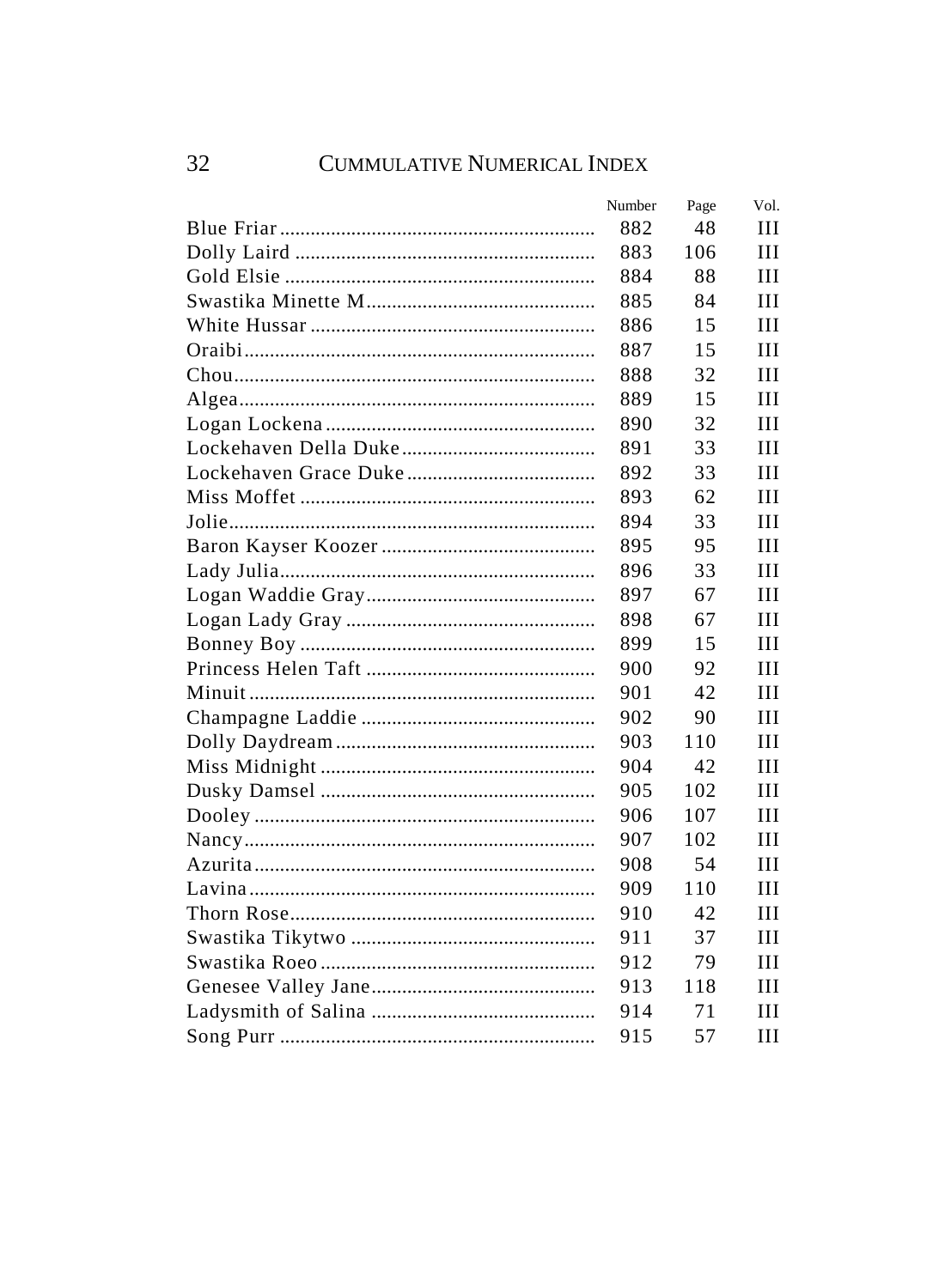| Number | Page | Vol. |
|--------|------|------|
| 916    | 70   | IV   |
| 917    | 5    | IV   |
| 918    | 96   | IV   |
| 919    | 17   | IV   |
| 920    | 110  | IV   |
| 921    | 33   | IV   |
| 922    | 17   | IV   |
| 923    | 44   | IV   |
| 924    | 74   | IV   |
| 925    | 75   | IV   |
| 926    | 45   | IV   |
| 927    | 61   | IV   |
| 928    | 52   | IV   |
| 929    | 5    | IV   |
| 930    | 37   | IV   |
| 931    | 67   | IV   |
| 932    | 102  | IV   |
| 933    | 61   | IV   |
| 934    | 81   | IV   |
| 935    | 6    | IV   |
| 936    | 30   | IV   |
| 937    | 93   | IV   |
| 938    | 93   | IV   |
| 939    | 67   | IV   |
| 940    | 18   | IV   |
| 941    | 91   | IV   |
| 942    | 61   | IV   |
| 943    | 53   | IV   |
| 944    | 6    | IV   |
| 945    | 18   | IV   |
| 946    | 77   | IV   |
| 947    | 30   | IV   |
| 948    | 71   | IV   |
| 949    | 91   | IV   |
| 950    | 92   | IV   |
| 951    | 111  | IV   |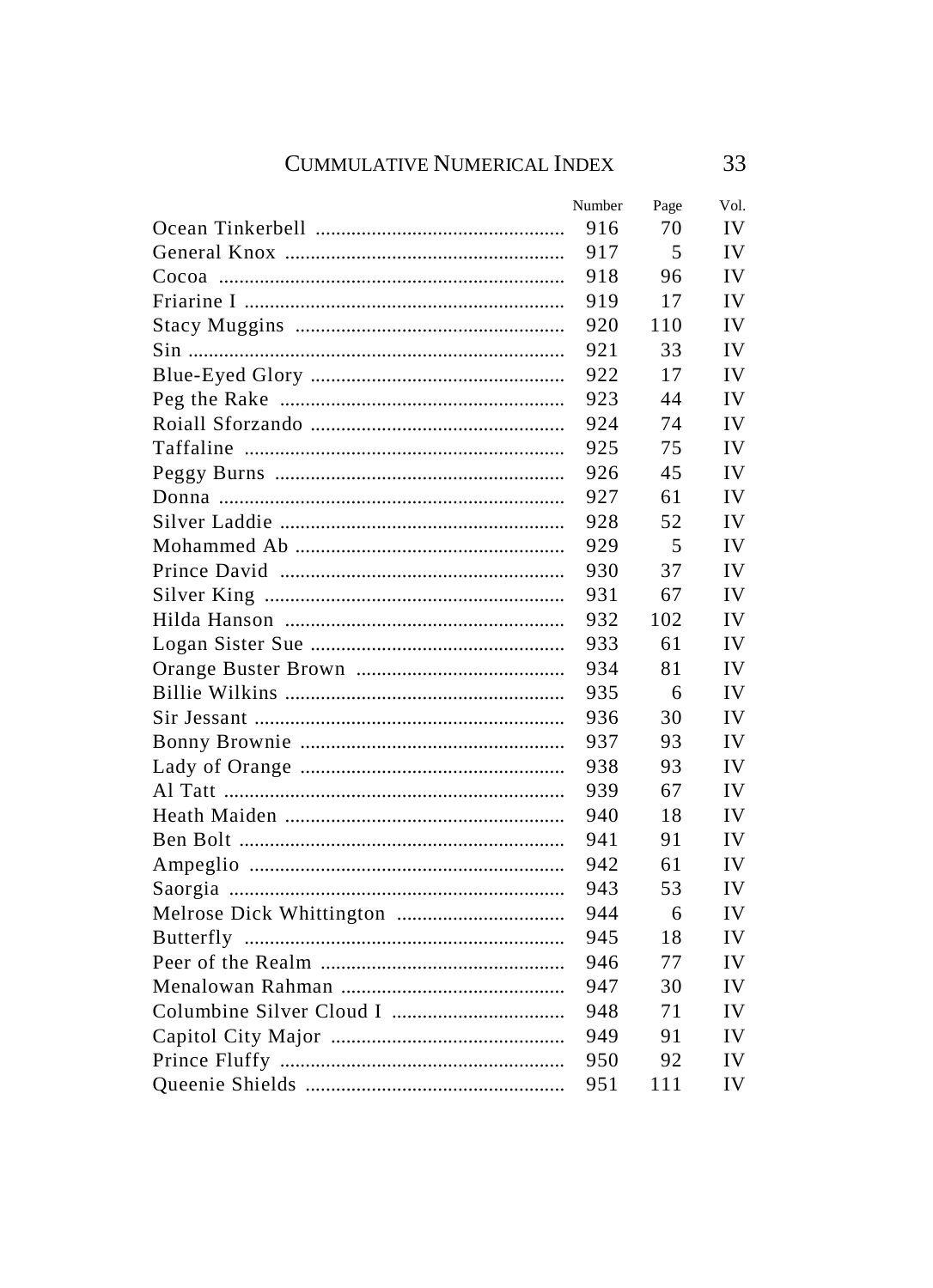| Number | Page | Vol. |
|--------|------|------|
| 952    | 38   | IV   |
| 953    | 18   | IV   |
| 954    | 93   | IV   |
| 955    | 38   | IV   |
| 956    | 53   | IV   |
| 957    | 6    | IV   |
| 958    | 67   | IV   |
| 959    | 68   | IV   |
| 960    | 87   | IV   |
| 961    | 88   | IV   |
| 962    | 111  | IV   |
| 963    | 71   | IV   |
| 964    | 7    | IV   |
| 965    | 7    | IV   |
| 966    | 19   | IV   |
| 967    | 68   | IV   |
| 968    | 7    | IV   |
| 969    | 62   | IV   |
| 970    | 54   | IV   |
| 971    | 45   | IV   |
| 972    | 8    | IV   |
| 973    | 38   | IV   |
| 974    | 92   | IV   |
| 975    | 19   | IV   |
| 976    | 82   | IV   |
| 977    | 82   | IV   |
| 978    | 8    | IV   |
| 979    | 105  | IV   |
| 980    | 105  | IV   |
| 981    | 76   | IV   |
| 982    | 19   | IV   |
| 983    | 8    | IV   |
| 984    | 19   | IV   |
| 985    | 33   | IV   |
| 986    | 68   | IV   |
| 987    | 62   | IV   |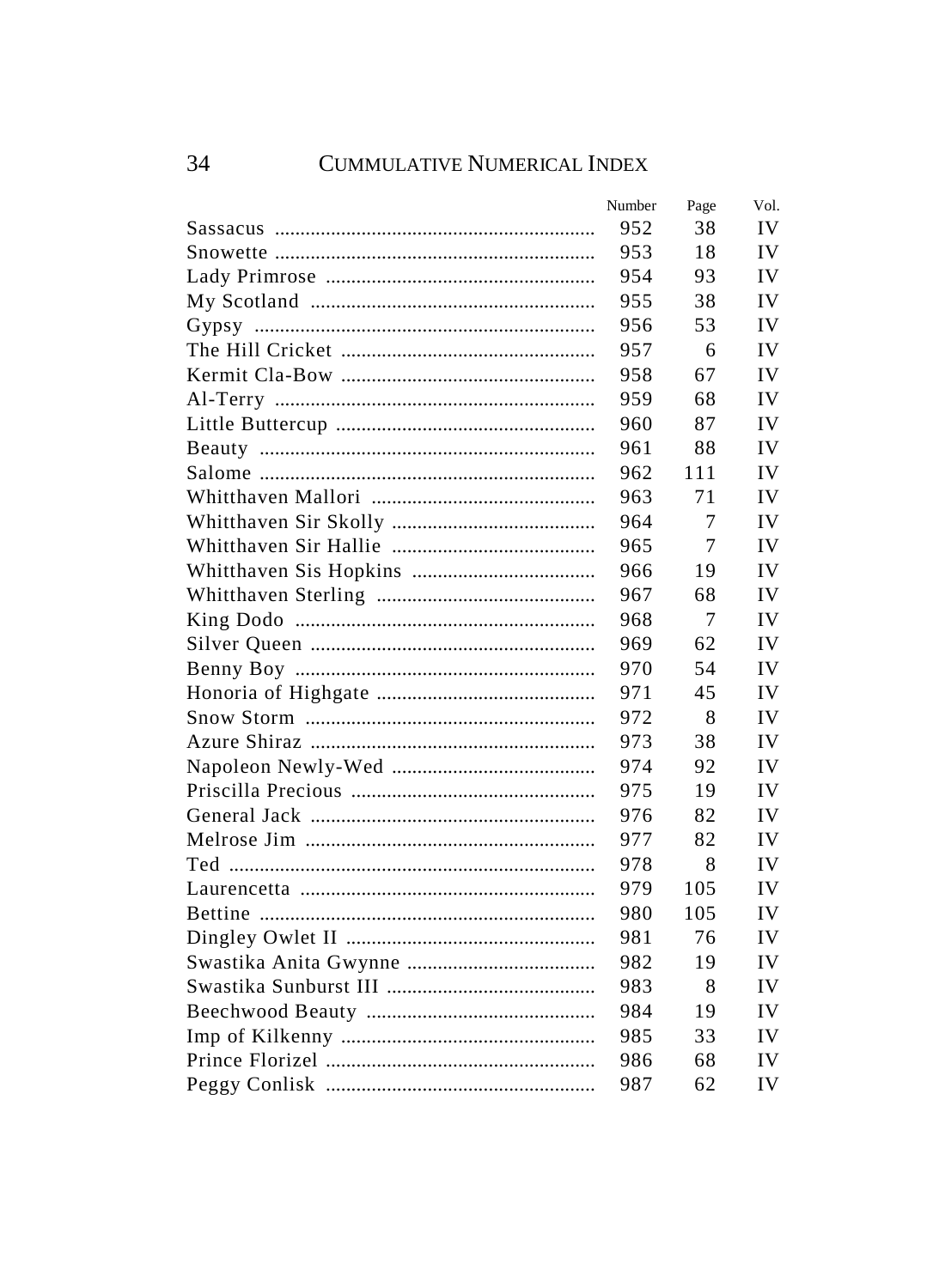|                                   | Number | Page | Vol. |
|-----------------------------------|--------|------|------|
|                                   | 988    | 54   | IV   |
|                                   | 989    | 39   | IV   |
|                                   | 990    | 20   | IV   |
|                                   | 991    | 33   | IV   |
|                                   | 992    | 20   | IV   |
|                                   | 993    | 20   | IV   |
| Chrysanthemum White Chrysanthemum | 994    | 9    | IV   |
|                                   | 995    | 30   | IV   |
|                                   | 996    | 79   | IV   |
|                                   | 997    | 82   | IV   |
|                                   | 998    | 88   | IV   |
|                                   | 999    | 62   | IV   |
|                                   | 1000   | 80   | IV   |
|                                   | 1001   | 45   | IV   |
|                                   |        | 20   | IV   |
|                                   |        | 88   | IV   |
|                                   |        | 83   | IV   |
|                                   |        | 105  | IV   |
|                                   |        | 63   | IV   |
|                                   |        | 21   | IV   |
|                                   |        | 46   | IV   |
|                                   |        | 106  | IV   |
|                                   |        | 111  | IV   |
|                                   |        | 46   | IV   |
|                                   |        | 9    | IV   |
|                                   |        | 21   | IV   |
|                                   |        | 21   | IV   |
|                                   |        | 63   | IV   |
|                                   |        | 22   | IV   |
|                                   |        | 46   | IV   |
|                                   |        | 9    | IV   |
|                                   |        | 72   | IV   |
|                                   |        | 9    | IV   |
|                                   |        | 10   | IV   |
|                                   |        | 80   | IV   |
|                                   |        | 99   | IV   |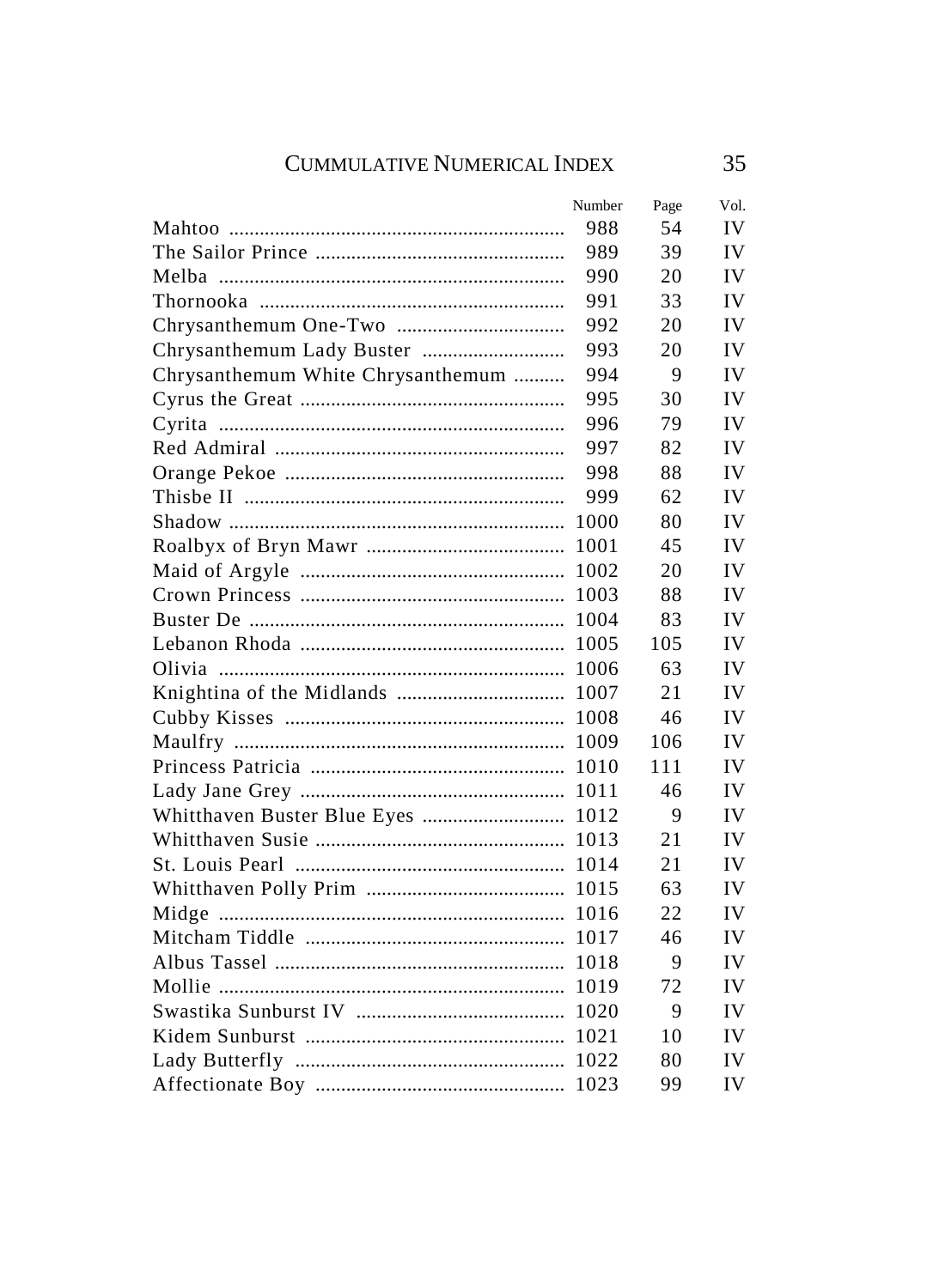| Number | Page | Vol. |
|--------|------|------|
| 1024   | 83   | IV   |
| 1025   | 88   | IV   |
| 1026   | 68   | IV   |
| 1027   | 77   | IV   |
| 1028   | 63   | IV   |
| 1029   | 47   | IV   |
| 1030   | 22   | IV   |
| 1031   | 22   | IV   |
| 1032   | 47   | IV   |
| 1033   | 108  | IV   |
| 1034   | 34   | IV   |
| 1035   | 78   | IV   |
| 1036   | 76   | IV   |
| 1037   | 31   | IV   |
| 1038   | 110  | IV   |
| 1039   | 47   | IV   |
| 1040   | 113  | IV   |
| 1041   | 34   | IV   |
| 1042   | 31   | IV   |
| 1043   | 109  | IV   |
| 1044   | 23   | IV   |
| 1045   | 10   | IV   |
| 1046   | 34   | IV   |
| 1047   | 39   | IV   |
| 1048   | 23   | IV   |
| 1049   | 35   | IV   |
| 1050   | 78   | IV   |
| 1051   | 23   | IV   |
| 1052   | 83   | IV   |
| 1053   | 80   | IV   |
| 1054   | 39   | IV   |
| 1055   | 10   | IV   |
| 1056   | 98   | IV   |
| 1057   | 54   | IV   |
| 1058   | 81   | IV   |
| 1059   | 39   | IV   |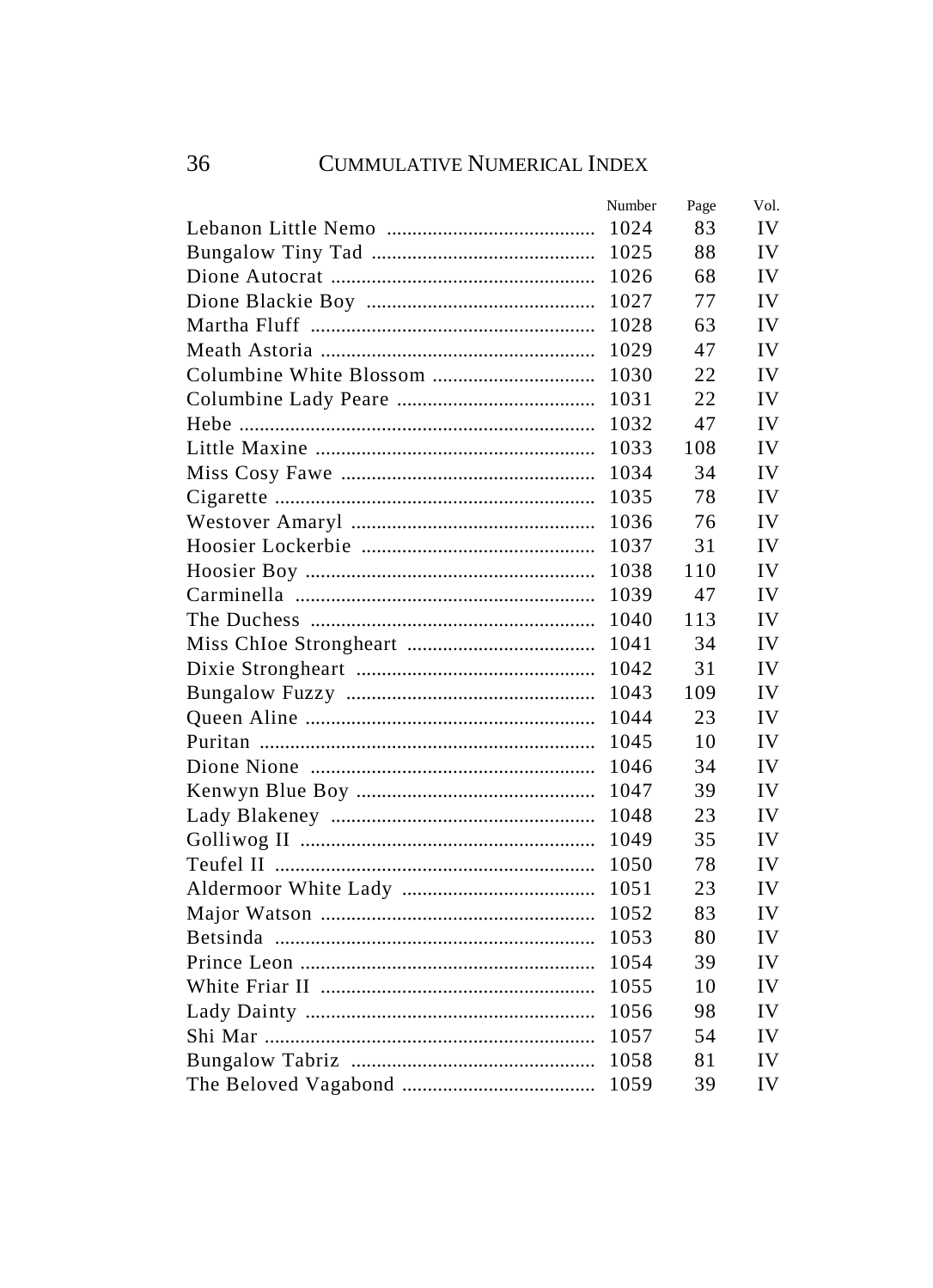| Number | Page | Vol. |
|--------|------|------|
| 1060   | 106  | IV   |
| 1061   | 24   | IV   |
| 1062   | 55   | IV   |
| 1063   | 24   | IV   |
| 1064   | 78   | IV   |
| 1065   | 31   | IV   |
| 1066   | 40   | IV   |
| 1067   | 81   | IV   |
| 1068   | 47   | IV   |
| 1069   | 35   | IV   |
| 1070   | 55   | IV   |
| 1071   | 102  | IV   |
| 1072   | 48   | IV   |
| 1073   | 89   | IV   |
| 1074   | 72   | IV   |
|        | 102  | IV   |
|        | 103  | IV   |
| 1077   | 103  | IV   |
|        | 10   | IV   |
|        | 72   | IV   |
| 1080   | 55   | IV   |
| 1081   | 72   | IV   |
| 1082   | 11   | IV   |
| 1083   | 24   | IV   |
| 1084   | 89   | IV   |
| 1085   | 32   | IV   |
| 1087   | 84   | IV   |
| 1088   | 24   | IV   |
| 1089   | 89   | IV   |
| 1090   | 97   | IV   |
| 1091   | 84   | IV   |
| 1092   | 35   | IV   |
| 1093   | 11   | IV   |
| 1094   | 25   | IV   |
| 1095   | 11   | IV   |
| 1096   | 84   | IV   |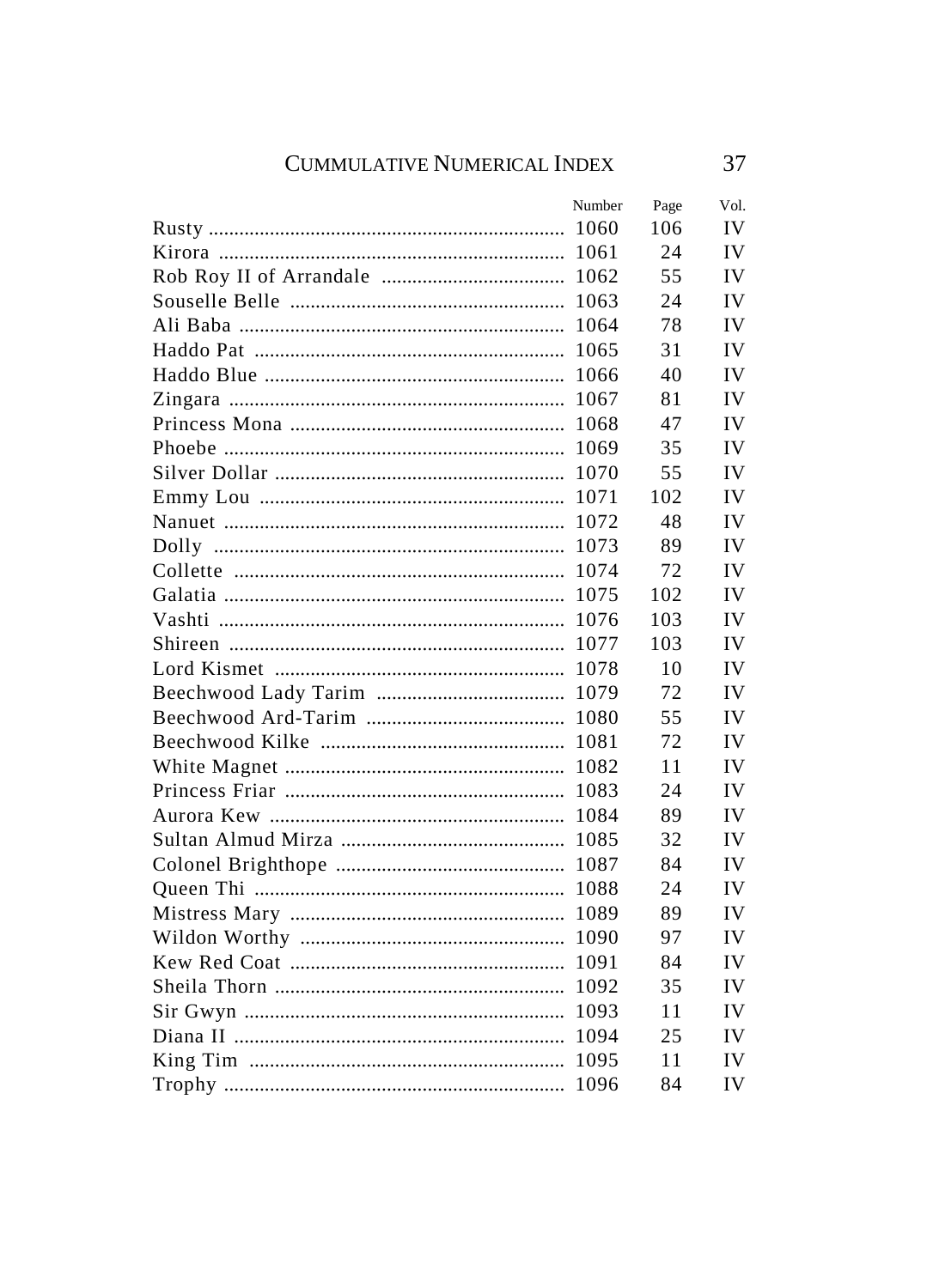|                                  | Number | Page | Vol. |
|----------------------------------|--------|------|------|
|                                  | 1097   | 99   | IV   |
|                                  | 1098   | 76   | IV   |
| Columbine The Duke of Manchester | 1099   | 12   | IV   |
|                                  | 1100   | 40   | IV   |
|                                  | 1101   | 69   | IV   |
|                                  | 1102   | 12   | IV   |
|                                  | 1103   | 32   | IV   |
|                                  | 1104   | 98   | IV   |
|                                  | 1105   | 106  | IV   |
|                                  | 1106   | 25   | IV   |
|                                  | 1107   | 12   | IV   |
| Chrysanthemum The Crown Prince   | 1108   | 13   | IV   |
|                                  | 1109   | 25   | IV   |
|                                  | 1110   | 90   | IV   |
|                                  | 1111   | 40   | IV   |
|                                  | 1112   | 48   | IV   |
|                                  | 1113   | 41   | IV   |
|                                  | 1114   | 73   | IV   |
|                                  | 1115   | 90   | IV   |
|                                  | 1116   | 56   | IV   |
|                                  | 1117   | 26   | IV   |
|                                  | 1118   | 94   | IV   |
|                                  | 1119   | 56   | IV   |
|                                  | 1120   | 103  | IV   |
|                                  | 1121   | 64   | IV   |
|                                  | 1122   | 110  | IV   |
|                                  | 1123   | 85   | IV   |
|                                  | 1124   | 75   | IV   |
|                                  | 1125   | 94   | IV   |
|                                  | 1126   | 36   | IV   |
|                                  | 1127   | 56   | IV   |
|                                  | 1128   | 100  | IV   |
|                                  | 1129   | 104  | IV   |
|                                  | 1130   | 100  | IV   |
|                                  | 1131   | 57   | IV   |
|                                  | 1132   | 97   | IV   |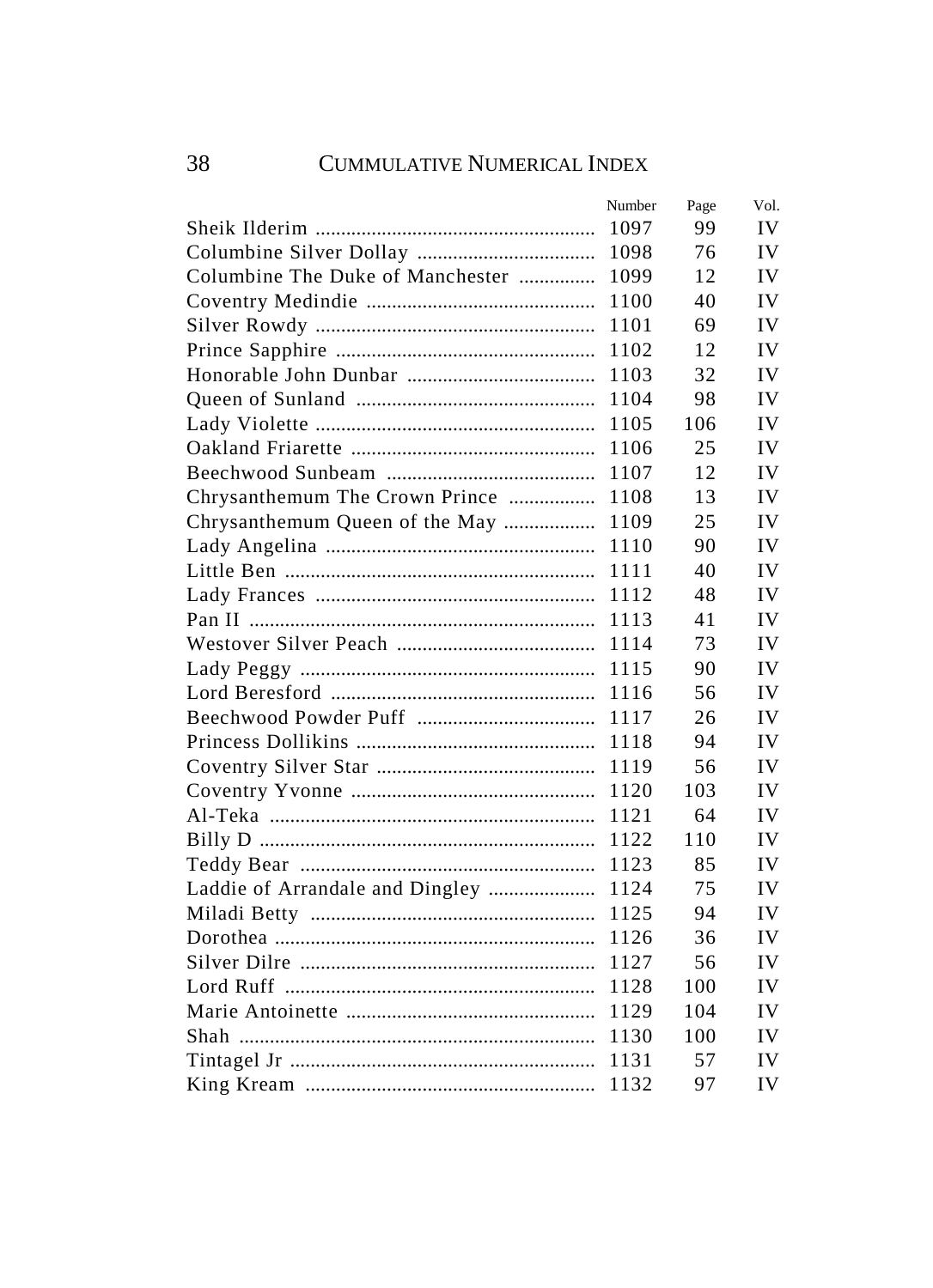| Number | Page | Vol. |
|--------|------|------|
| 1134   | 41   | IV   |
|        | 73   | IV   |
|        | 73   | IV   |
| 1137   | 41   | IV   |
| 1138   | 92   | IV   |
| 1139   | 57   | IV   |
| 1140   | 64   | IV   |
| 1141   | 94   | IV   |
| 1142   | 90   | IV   |
| 1143   | 58   | IV   |
|        | 41   | IV   |
|        | 48   | IV   |
|        | 42   | IV   |
|        | 13   | IV   |
|        | 107  | IV   |
|        | 79   | IV   |
|        | 79   | IV   |
|        | 49   | IV   |
|        | 42   | IV   |
|        | 49   | IV   |
|        | 69   | IV   |
| 1155   | 26   | IV   |
| 1156   | 58   | IV   |
| 1157   | 64   | IV   |
| 1158   | 42   | IV   |
| 1159   | 58   | IV   |
| 1160   | 59   | IV   |
| 1161   | 64   | IV   |
| 1162   | 113  | IV   |
| 1163   | 49   | IV   |
| 1164   | 36   | IV   |
|        | 49   | IV   |
| 1166   | 107  | IV   |
|        | 14   | IV   |
|        | 14   | IV   |
| 1169   | 50   | IV   |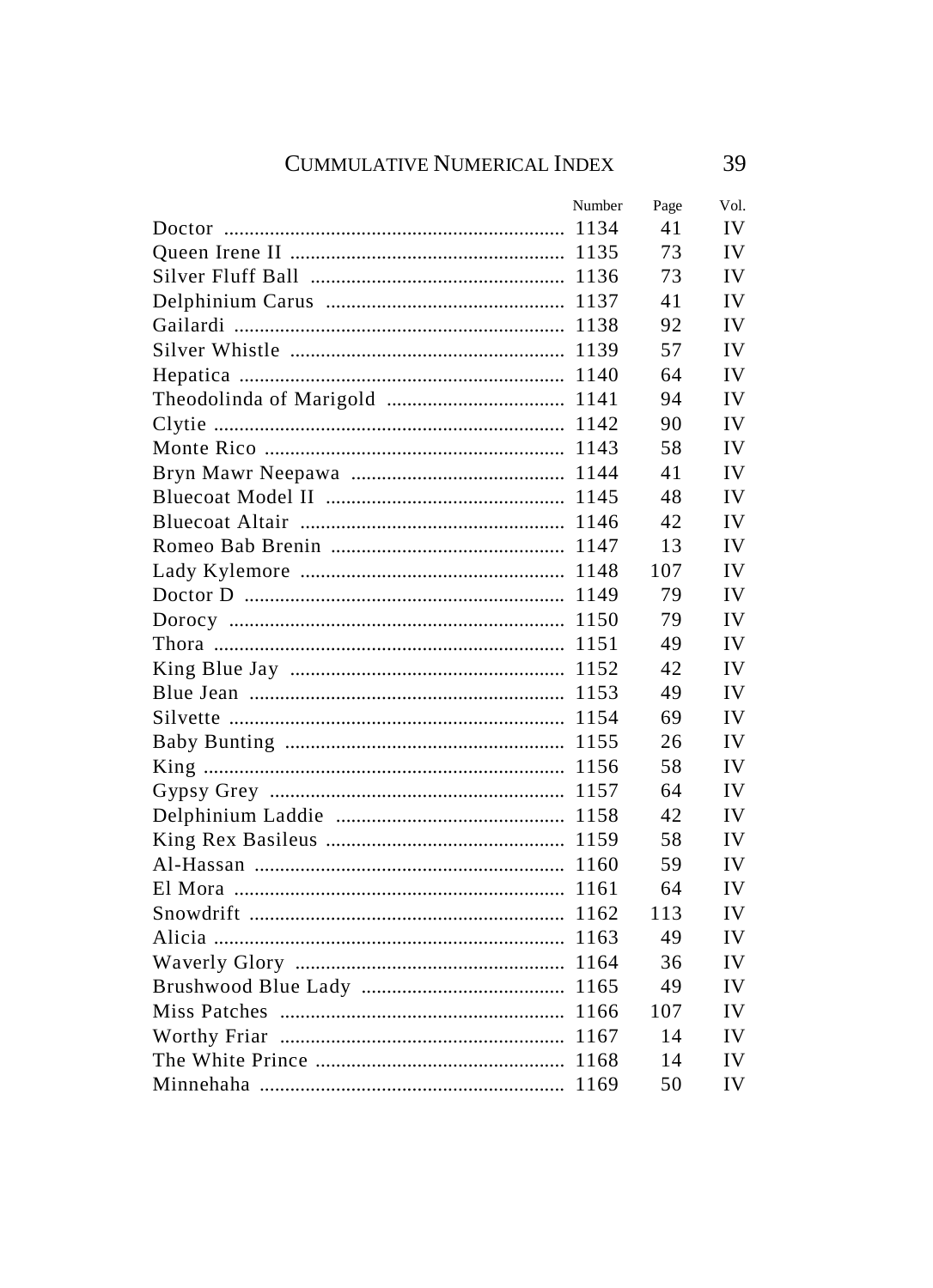| Number | Page | Vol. |
|--------|------|------|
| 1170   | 100  | IV   |
| 1171   | 50   | IV   |
| 1172   | 36   | IV   |
| 1173   | 59   | IV   |
| 1174   | 85   | IV   |
| 1175   | 104  | IV   |
| 1176   | 107  | IV   |
| 1177   | 59   | IV   |
| 1179   | 26   | IV   |
| 1180   | 26   | IV   |
| 1181   | 76   | IV   |
| 1182   | 14   | IV   |
| 1183   | 50   | IV   |
| 1184   | 27   | IV   |
| 1185   | 27   | IV   |
| 1186   | 42   | IV   |
| 1187   | 36   | IV   |
| 1188   | 43   | IV   |
| 1189   | 14   | IV   |
| 1190   | 95   | IV   |
| 1191   | 27   | IV   |
| 1192   | 65   | IV   |
| 1193   | 60   | IV   |
| 1194   | 60   | IV   |
| 1195   | 43   | IV   |
| 1196   | 50   | IV   |
| 1197   | 43   | IV   |
| 1198   | 65   | IV   |
| 1199   | 51   | IV   |
| 1200   | 95   | IV   |
| 1201   | 109  | IV   |
| 1202   | 27   | IV   |
| 1203   | 28   | IV   |
| 1204   | 15   | IV   |
| 1205   | 15   | IV   |
| 1206   | 104  | IV   |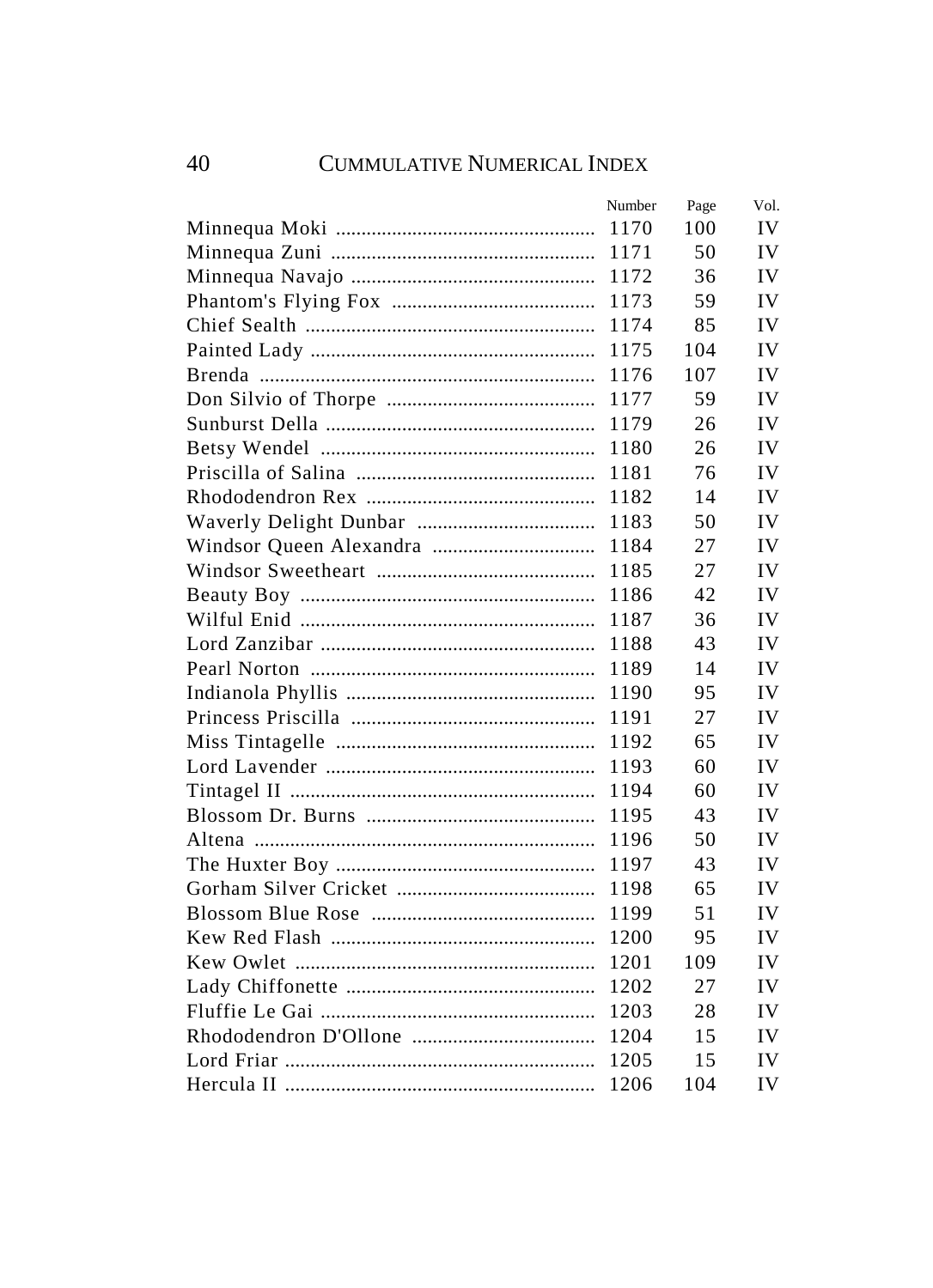| Number | Page | Vol. |
|--------|------|------|
|        | 95   | IV   |
|        | 85   | IV   |
| 1209   | 73   | IV   |
| 1210   | 86   | IV   |
| 1211   | 51   | IV   |
| 1212   | 43   | IV   |
| 1213   | 28   | IV   |
| 1214   | 95   | IV   |
| 1215   | 32   | IV   |
|        | 100  | IV   |
| 1217   | 44   | IV   |
|        | 15   | IV   |
|        | 92   | IV   |
|        | 98   | IV   |
|        | 70   | IV   |
|        | 74   | IV   |
|        | 97   | IV   |
|        | 107  | IV   |
|        | 37   | IV   |
|        | 86   | IV   |
|        | 91   | IV   |
| 1228   | 51   | IV   |
| 1229   | 75   | IV   |
| 1230   | 77   | IV   |
| 1231   | 108  | IV   |
| 1232   | 32   | IV   |
| 1233   | 109  | IV   |
| 1233   | 13   | IV   |
| 1234   | 15   | IV   |
| 1235   | 28   | IV   |
| 1236   | 16   | IV   |
| 1237   | 28   | IV   |
|        | 29   | IV   |
|        | 101  | IV   |
|        | 29   | IV   |
|        | 60   | IV   |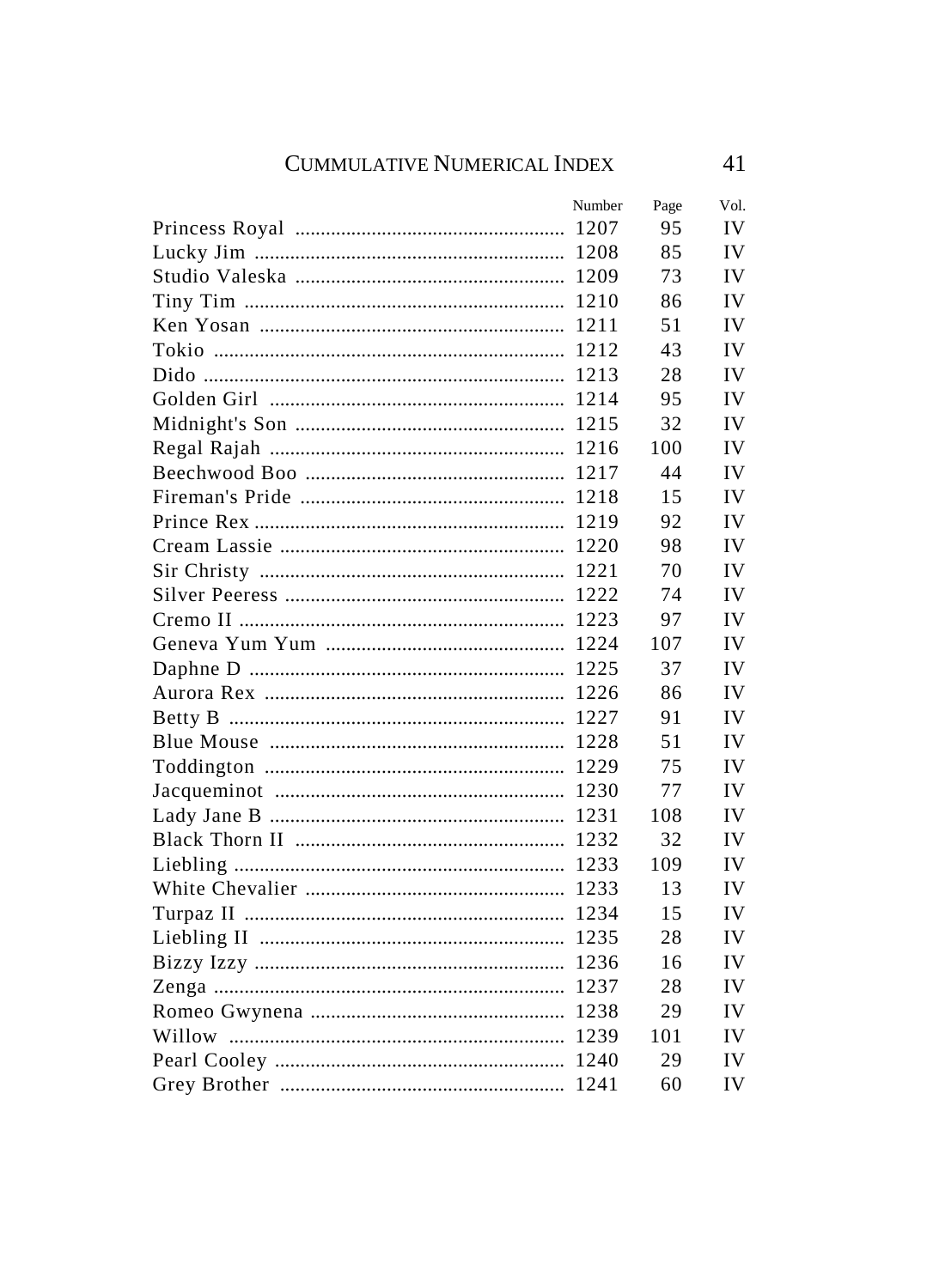| Number | Page | Vol. |
|--------|------|------|
| 1242   | 97   | IV   |
| 1243   | 16   | IV   |
| 1244   | 86   | IV   |
| 1245   | 16   | IV   |
| 1246   | 74   | IV   |
| 1247   | 109  | IV   |
| 1248   | 65   | IV   |
| 1249   | 66   | IV   |
| 1250   | 108  | IV   |
| 1251   | 70   | IV   |
| 1252   | 66   | IV   |
| 1253   | 111  | IV   |
| 1254   | 29   | IV   |
| 1255   | 101  | IV   |
| 1256   | 87   | IV   |
| 1257   | 17   | IV   |
| 1258   | 66   | IV   |
| 1259   | 66   | IV   |
| 1260   | 99   | IV   |
| 1261   | 87   | IV   |
| 1262   | 112  | IV   |
| 1263   | 96   | IV   |
| 1264   | 52   | IV   |
| 1265   | 37   | IV   |
| 1266   | 101  | IV   |
| 1267   | 96   | IV   |
| 1268   | 44   | IV   |
| 1269   | 52   | IV   |
|        |      |      |
| 1270   | 79   | V    |
| 1271   | 84   | V    |
| 1272   | 109  | V    |
| 1273   | 28   | V    |
| 1274   | 28   | V    |
| 1275   | 81   | V    |
| 1276   | 81   | V    |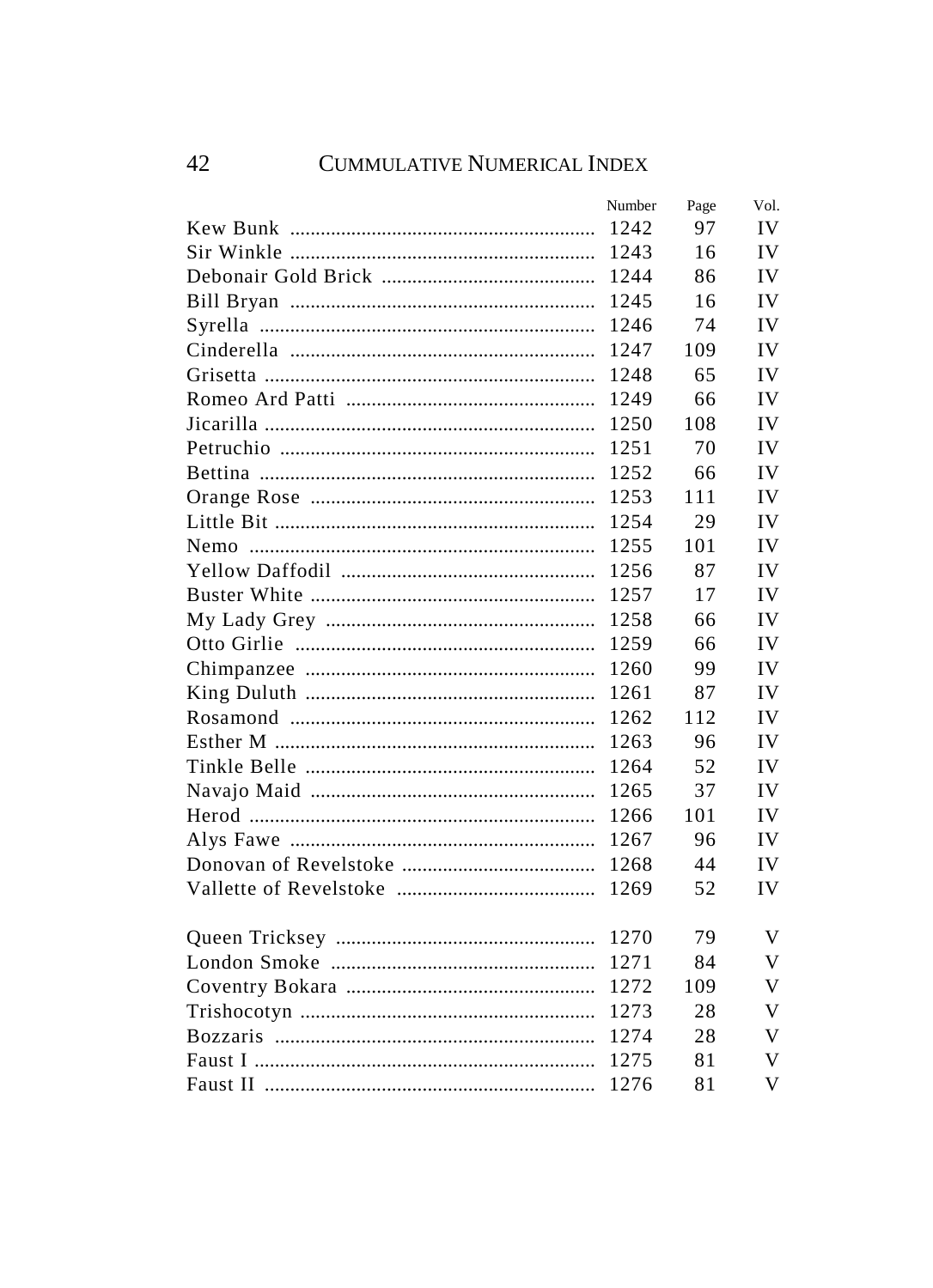| Number | Page | Vol. |
|--------|------|------|
|        | 5    | V    |
|        | 84   | V    |
|        | 48   | V    |
|        | 17   | v    |
|        | 96   | V    |
|        | 96   | V    |
|        | 49   | V    |
| 1284   | 17   | V    |
| 1285   | 35   | V    |
|        | 133  | V    |
|        | 134  | V    |
|        | 133  | V    |
|        | 49   | V    |
|        | 87   | V    |
|        | 97   | v    |
|        | 126  | V    |
|        | 41   | V    |
|        | 49   | V    |
|        | 97   | V    |
|        | 97   | V    |
|        | 84   | V    |
|        | 107  | V    |
| 1299   | 132  | V    |
|        | 29   | V    |
| 1301   | 134  | V    |
| 1302   | 129  | V    |
|        | 103  | V    |
| 1304   | 123  | V    |
|        | 41   | V    |
|        | 50   | V    |
|        | 61   | V    |
|        | 5    | V    |
|        | 93   | v    |
|        | 88   | V    |
|        | 29   | V    |
|        | 97   | V    |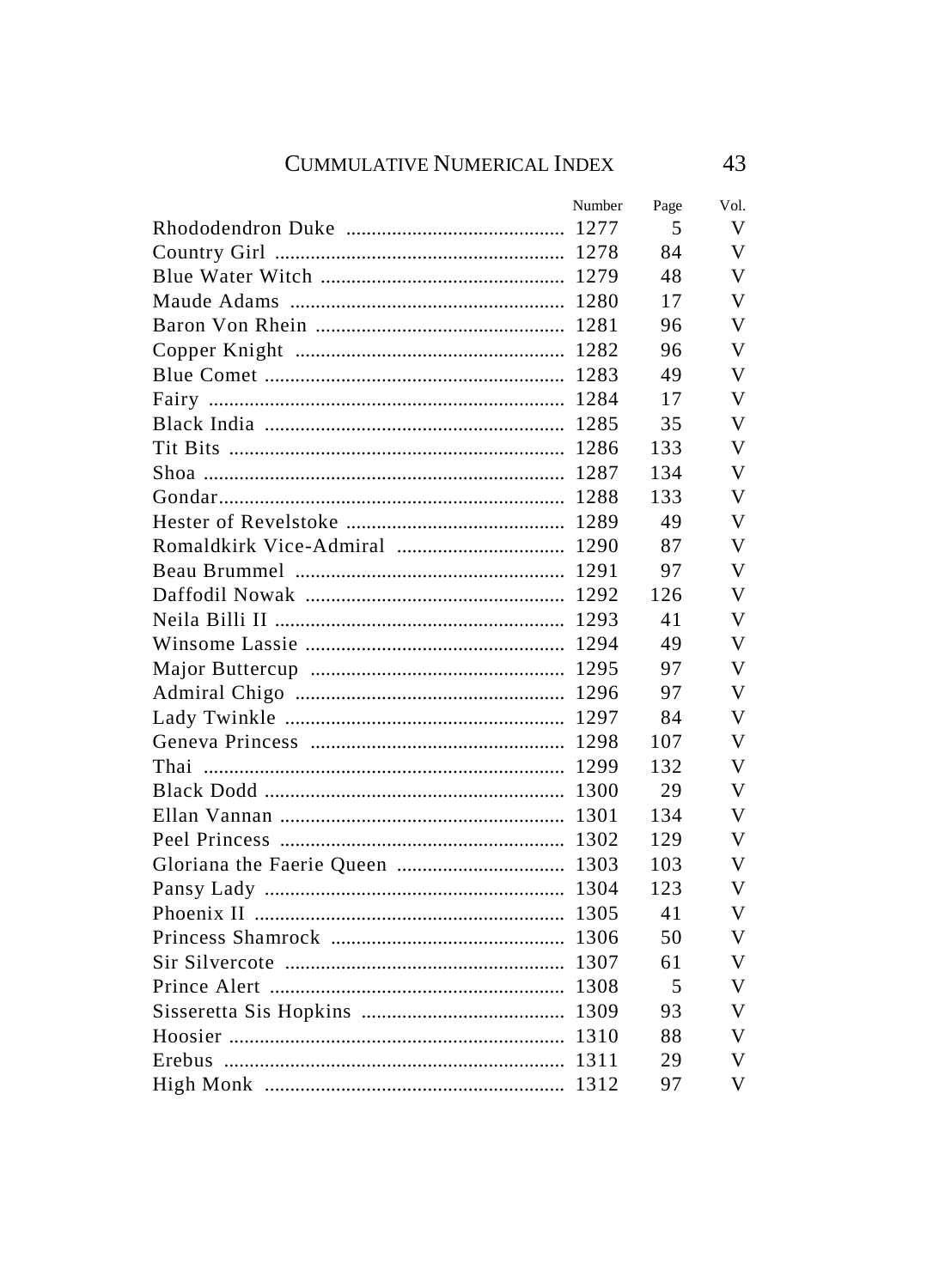| Number | Page | Vol. |
|--------|------|------|
| 1313   | 130  | V    |
| 1314   | 131  | V    |
| 1315   | 130  | V    |
| 1316   | 98   | V    |
| 1317   | 17   | V    |
| 1318   | 113  | V    |
| 1319   | 6    | V    |
| 1320   | 50   | V    |
| 1321   | 18   | V    |
| 1322   | 35   | V    |
| 1323   | 67   | V    |
| 1324   | 109  | V    |
| 1325   | 126  | V    |
| 1326   | 79   | V    |
| 1327   | 18   | V    |
| 1328   | 113  | V    |
| 1329   | 68   | V    |
| 1330   | 85   | V    |
| 1331   | 68   | V    |
| 1332   | 68   | V    |
| 1333   | 68   | V    |
| 1334   | 6    | V    |
| 1335   | 6    | V    |
| 1337   | 131  | V    |
| 1338   | 130  | V    |
| 1339   | 85   | V    |
| 1339   | 7    | V    |
| 1340   | 7    | V    |
| 1341   | 7    | V    |
| 1342   | 8    | V    |
| 1343   | 18   | V    |
| 1344   | 123  | V    |
| 1345   | 80   | V    |
| 1346   | 18   | v    |
| 1347   | 41   | V    |
| 1348   | 50   | V    |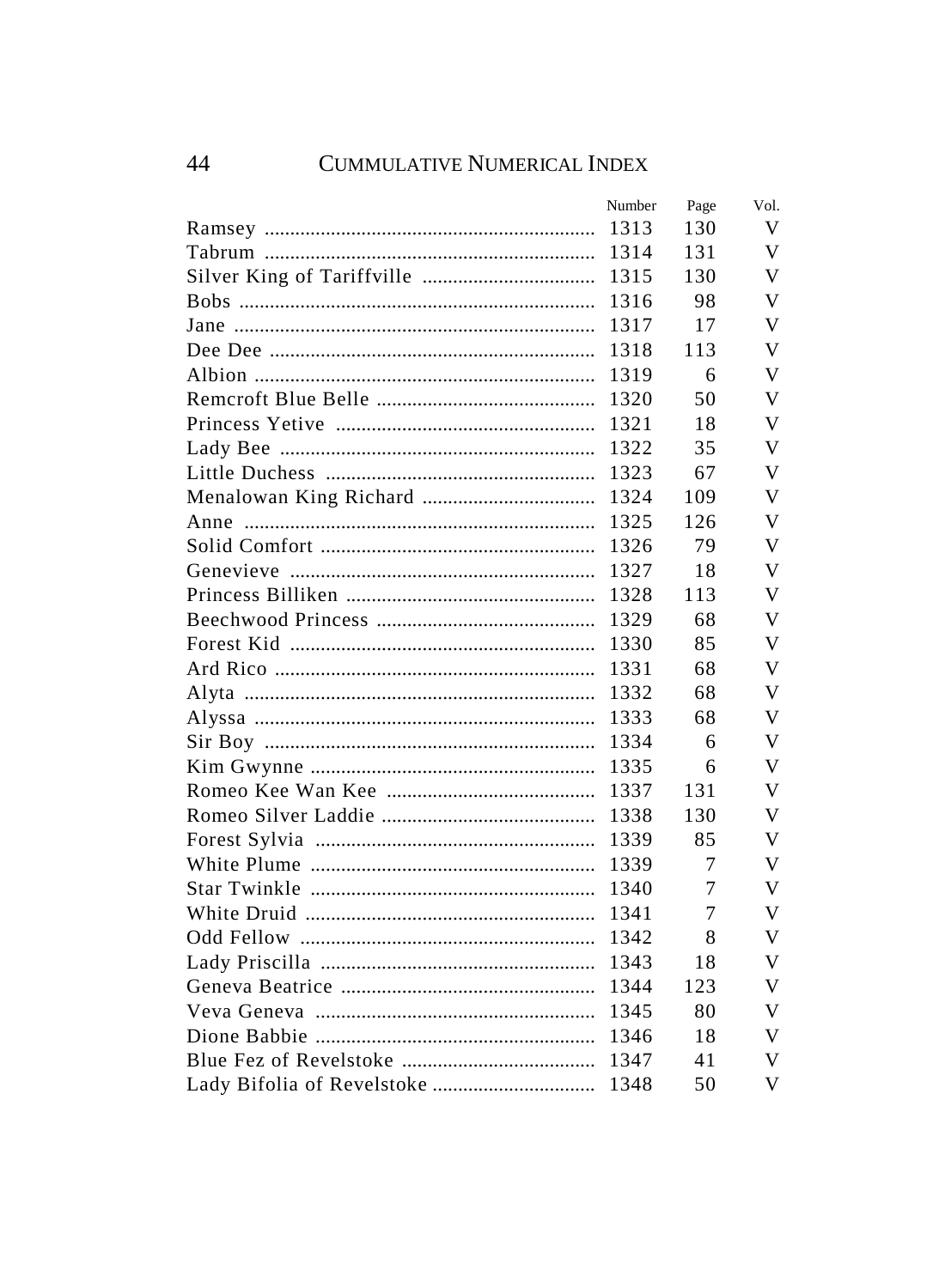| Number | Page | Vol. |
|--------|------|------|
| 1349   | 131  | V    |
| 1350   | 132  | V    |
|        | 8    | V    |
| 1353   | 75   | V    |
| 1354   | 109  | V    |
| 1355   | 29   | V    |
| 1356   | 88   | V    |
| 1357   | 42   | V    |
|        | 51   | V    |
|        | 52   | V    |
|        | 52   | V    |
|        | 126  | V    |
|        | 42   | v    |
|        | 42   | V    |
|        | 75   | v    |
|        | 125  | V    |
|        | 117  | V    |
|        | 93   | V    |
|        | 19   | V    |
|        | 8    | V    |
|        | 98   | V    |
| 1371   | 52   | V    |
|        | 52   | V    |
| 1373   | 53   | V    |
|        | 9    | V    |
|        | 30   | V    |
|        | 61   | V    |
| 1377   | 117  | V    |
| 1378   | 69   | V    |
|        | 53   | V    |
|        | 9    | V    |
|        | 61   | V    |
|        | 62   | V    |
|        | 53   | V    |
|        | 42   | V    |
|        | 19   | V    |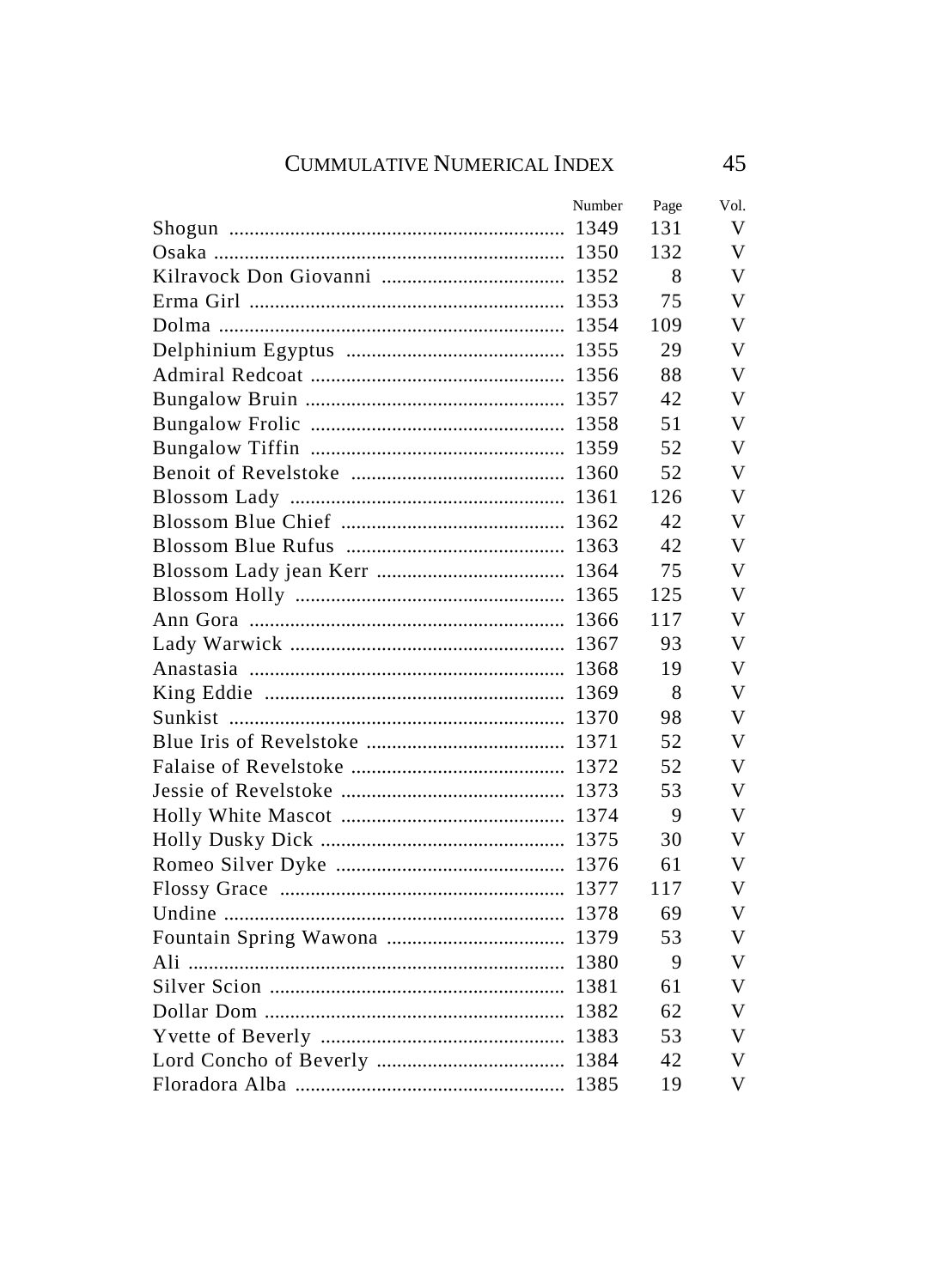| Number | Page | Vol. |
|--------|------|------|
| 1386   | 117  | V    |
| 1387   | 30   | V    |
| 1388   | 69   | V    |
| 1389   | 9    | V    |
| 1390   | 53   | V    |
| 1391   | 109  | V    |
| 1392   | 19   | V    |
| 1393   | 19   | V    |
| 1394   | 20   | V    |
| 1395   | 77   | V    |
| 1396   | 107  | V    |
| 1397   | 20   | V    |
| 1398   | 54   | V    |
| 1399   | 76   | V    |
| 1400   | 30   | V    |
| 1401   | 36   | V    |
| 1402   | 81   | V    |
| 1403   | 62   | V    |
| 1404   | 127  | V    |
| 1405   | 62   | V    |
| 1406   | 110  | V    |
| 1407   | 85   | V    |
| 1408   | 9    | V    |
| 1409   | 54   | V    |
| 1410   | 93   | V    |
| 1411   | 88   | V    |
| 1412   | 118  | V    |
| 1413   | 93   | V    |
| 1414   | 10   | V    |
| 1415   | 106  | V    |
| 1416   | 63   | V    |
| 1417   | 36   | V    |
| 1418   | 31   | V    |
| 1419   | 82   | V    |
| 1420   | 36   | V    |
| 1421   | 37   | V    |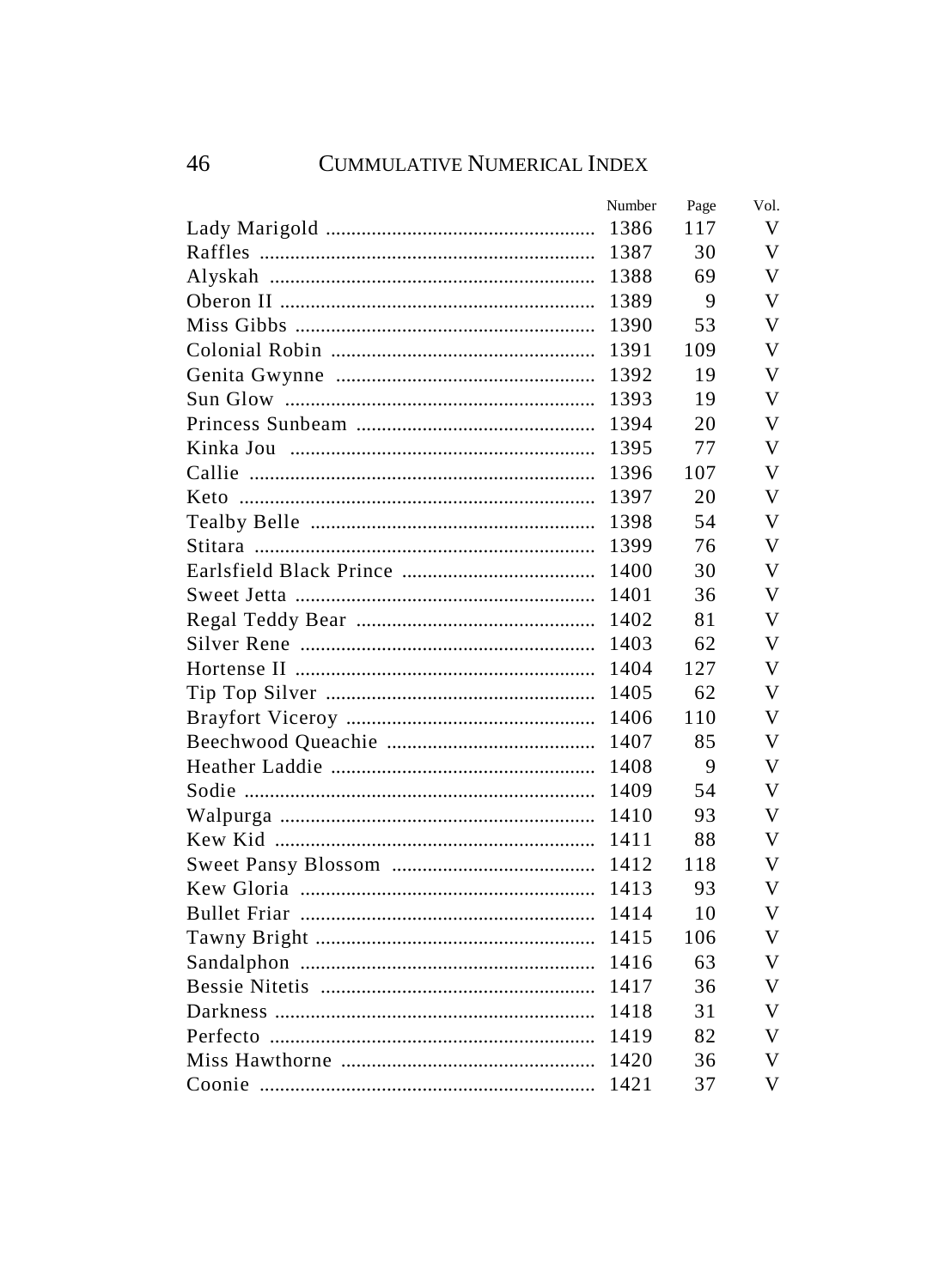| Number | Page | Vol. |
|--------|------|------|
|        | 63   | V    |
|        | 55   | V    |
|        | 43   | v    |
|        | 124  | v    |
|        | 55   | v    |
|        | 110  | V    |
|        | 118  | v    |
|        | 78   | v    |
|        | 124  | v    |
|        | 55   | v    |
|        | 69   | v    |
|        | 43   | v    |
|        | 127  | v    |
|        | 20   | v    |
|        | 98   | V    |
|        | 56   | V    |
|        | 21   | V    |
|        | 98   | V    |
|        | 43   | V    |
|        | 88   | V    |
|        | 78   | V    |
|        | 63   | v    |
|        | 69   | V    |
|        | 56   | v    |
|        | 82   | V    |
|        | 21   | V    |
|        | 75   | V    |
|        | 89   | V    |
|        | 89   | V    |
|        | 31   | V    |
|        | 51   | V    |
|        | 85   | V    |
|        | 82   | V    |
|        | 86   | V    |
|        | 56   | V    |
|        | 94   | V    |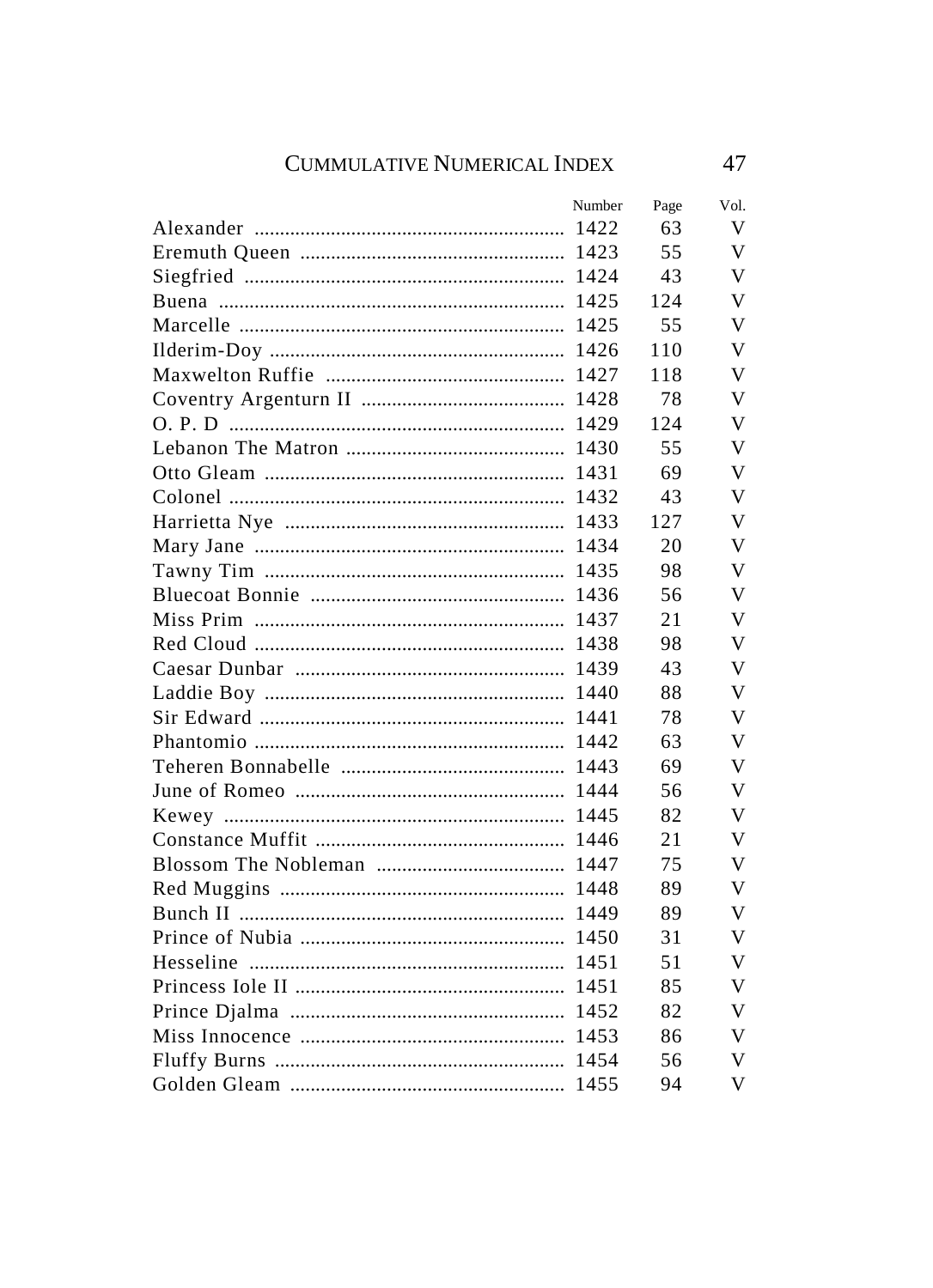| Number | Page | Vol. |
|--------|------|------|
| 1456   | 127  | V    |
| 1457   | 94   | V    |
| 1458   | 10   | V    |
| 1459   | 118  | V    |
| 1460   | 80   | V    |
| 1461   | 70   | V    |
| 1462   | 103  | V    |
| 1463   | 94   | V    |
| 1464   | 99   | V    |
| 1465   | 86   | V    |
| 1466   | 106  | V    |
| 1467   | 31   | V    |
| 1468   | 99   | V    |
| 1469   | 103  | V    |
| 1470   | 86   | V    |
| 1471   | 99   | V    |
| 1472   | 119  | V    |
| 1473   | 125  | V    |
| 1474   | 119  | V    |
| 1475   | 21   | V    |
| 1476   | 113  | V    |
| 1477   | 56   | V    |
| 1478   | 31   | V    |
| 1479   | 22   | V    |
| 1480   | 43   | V    |
| 1481   | 70   | V    |
| 1482   | 132  | V    |
| 1483   | 57   | V    |
| 1484   | 103  | V    |
| 1486   | 44   | V    |
| 1487   | 124  | V    |
| 1488   | 110  | V    |
| 1489   | 114  | V    |
| 1490   | 114  | V    |
| 1491   | 78   | V    |
| 1492   | 10   | V    |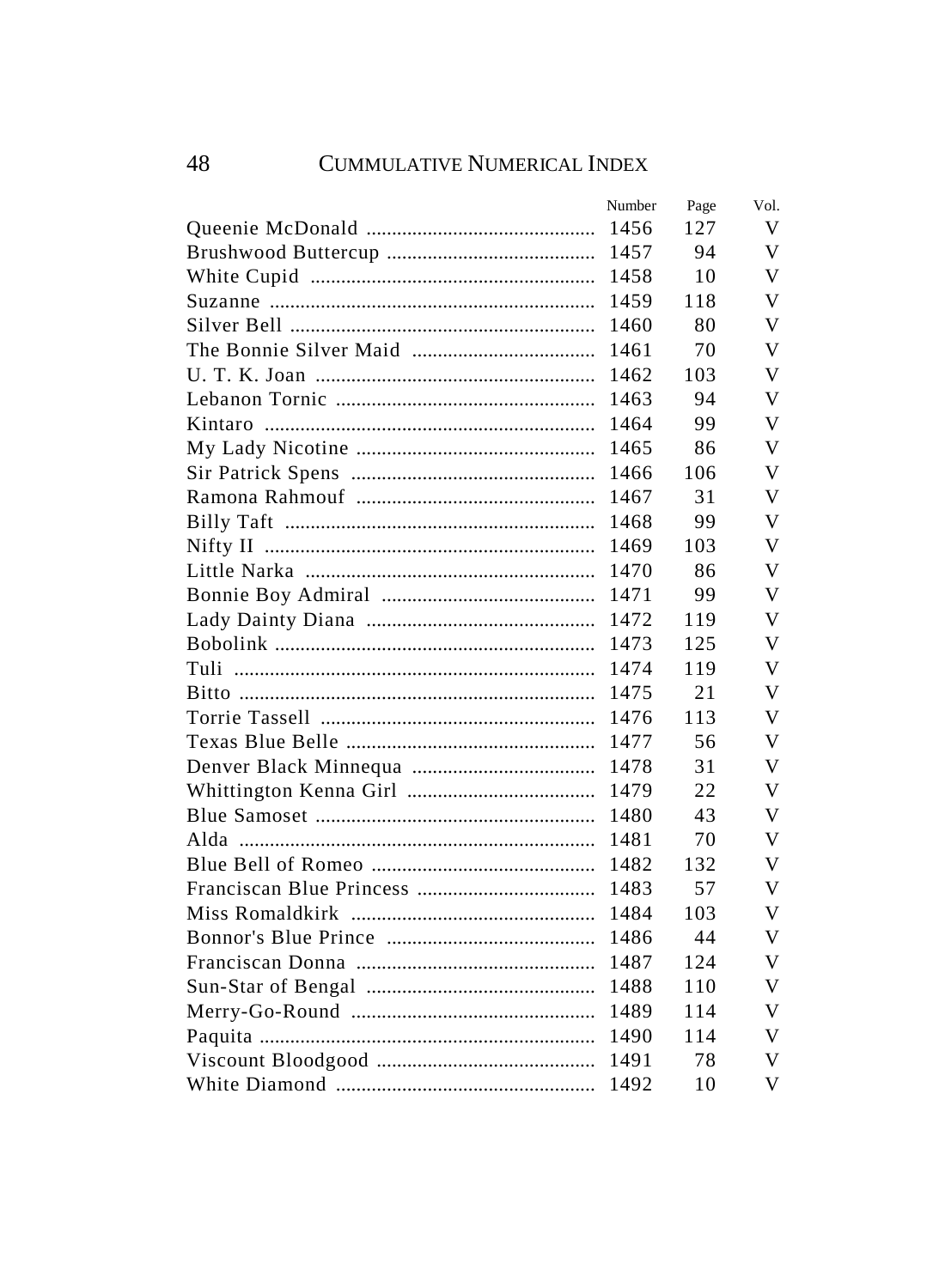| Number | Page | Vol. |
|--------|------|------|
|        | 37   | V    |
|        | 70   | V    |
|        | 94   | V    |
| 1496   | 44   | V    |
| 1497   | 57   | V    |
| 1498   | 71   | V    |
|        | 44   | V    |
|        | 57   | V    |
|        | 58   | V    |
|        | 58   | V    |
|        | 114  | V    |
|        | 11   | V    |
|        | 99   | V    |
|        | 123  | V    |
|        | 125  | V    |
|        | 114  | V    |
|        | 111  | V    |
|        | 37   | V    |
|        | 45   | V    |
|        | 58   | V    |
|        | 45   | V    |
|        | 71   | V    |
|        | 119  | V    |
| 1516   | 115  | V    |
| 1517   | 111  | V    |
| 1518   | 22   | V    |
| 1519   | 11   | V    |
| 1520   | 58   | V    |
| 1521   | 119  | V    |
|        | 89   | V    |
|        | 11   | V    |
|        | 32   | V    |
|        | 90   | V    |
|        | 115  | V    |
|        | 64   | V    |
|        | 104  | V    |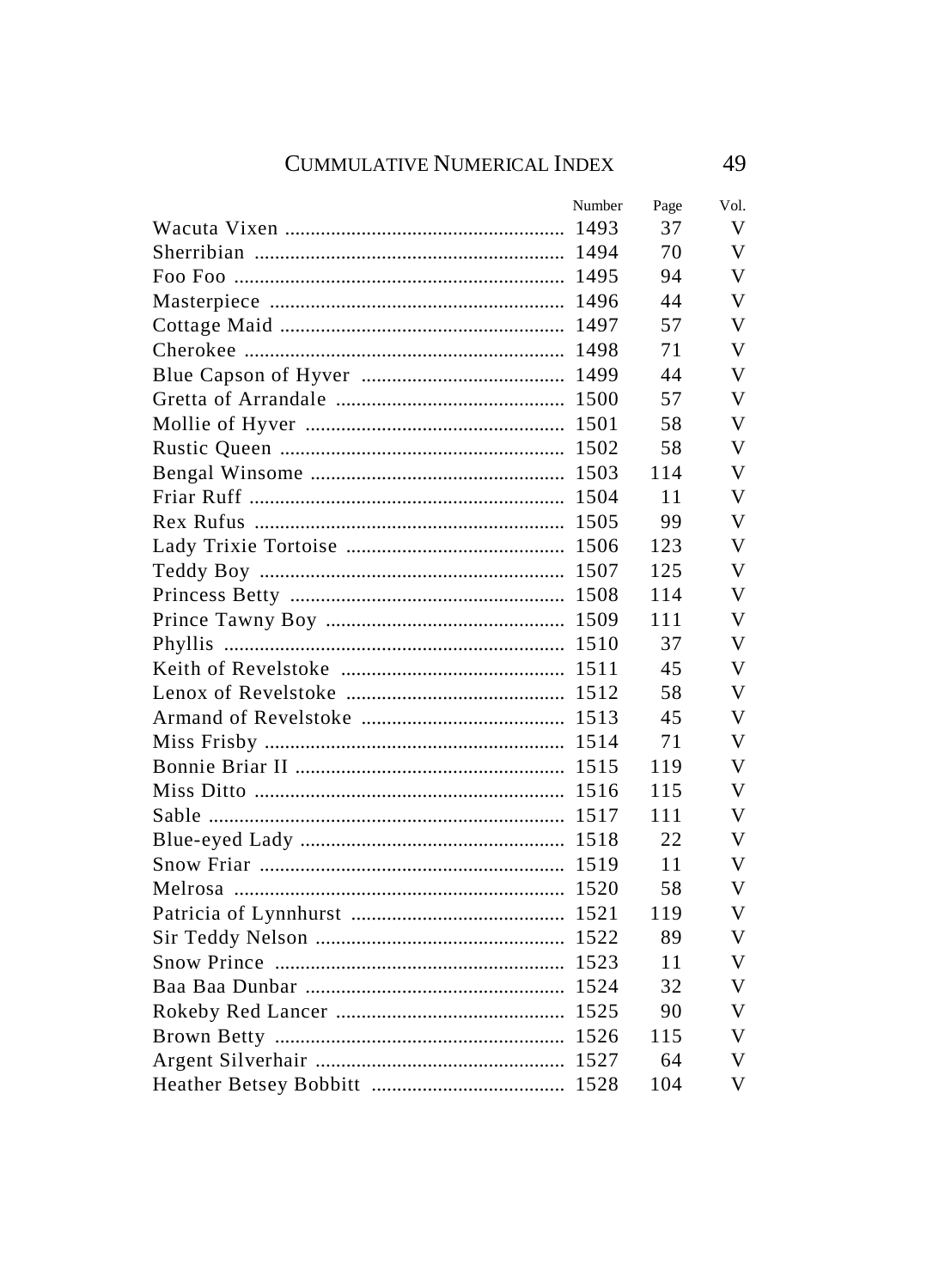|                                                                   | Number | Page | Vol. |
|-------------------------------------------------------------------|--------|------|------|
|                                                                   | 1529   | 111  | V    |
|                                                                   | 1530   | 111  | V    |
|                                                                   | 1531   | 120  | V    |
|                                                                   | 1532   | 120  | V    |
|                                                                   | 1533   | 112  | V    |
|                                                                   | 1534   | 106  | V    |
|                                                                   | 1535   | 32   | V    |
|                                                                   | 1536   | 32   | V    |
|                                                                   | 1537   | 11   | V    |
|                                                                   | 1538   | 12   | V    |
|                                                                   | 1539   | 80   | V    |
|                                                                   | 1540   | 64   | V    |
|                                                                   | 1541   | 59   | V    |
| Airndale <i>(incorrectly listed as 1543 in Vol V Color Index)</i> | 1542   | 12   | V    |
|                                                                   | 1543   | 22   | V    |
|                                                                   | 1544   | 76   | V    |
|                                                                   | 1545   | 77   | V    |
|                                                                   | 1546   | 90   | V    |
|                                                                   | 1547   | 100  | V    |
|                                                                   | 1548   | 95   | V    |
|                                                                   | 1549   | 71   | V    |
|                                                                   | 1550   | 12   | V    |
|                                                                   | 1551   | 72   | V    |
|                                                                   | 1552   | 100  | V    |
|                                                                   | 1553   | 115  | V    |
|                                                                   | 1554   | 32   | V    |
|                                                                   | 1555   | 37   | V    |
|                                                                   | 1556   | 45   | V    |
|                                                                   | 1557   | 12   | V    |
|                                                                   | 1558   | 72   | V    |
|                                                                   | 1559   | 59   | V    |
|                                                                   | 1560   | 72   | V    |
|                                                                   | 1561   | 65   | V    |
|                                                                   | 1562   | 38   | V    |
|                                                                   | 1563   | 45   | V    |
|                                                                   | 1564   | 46   | V    |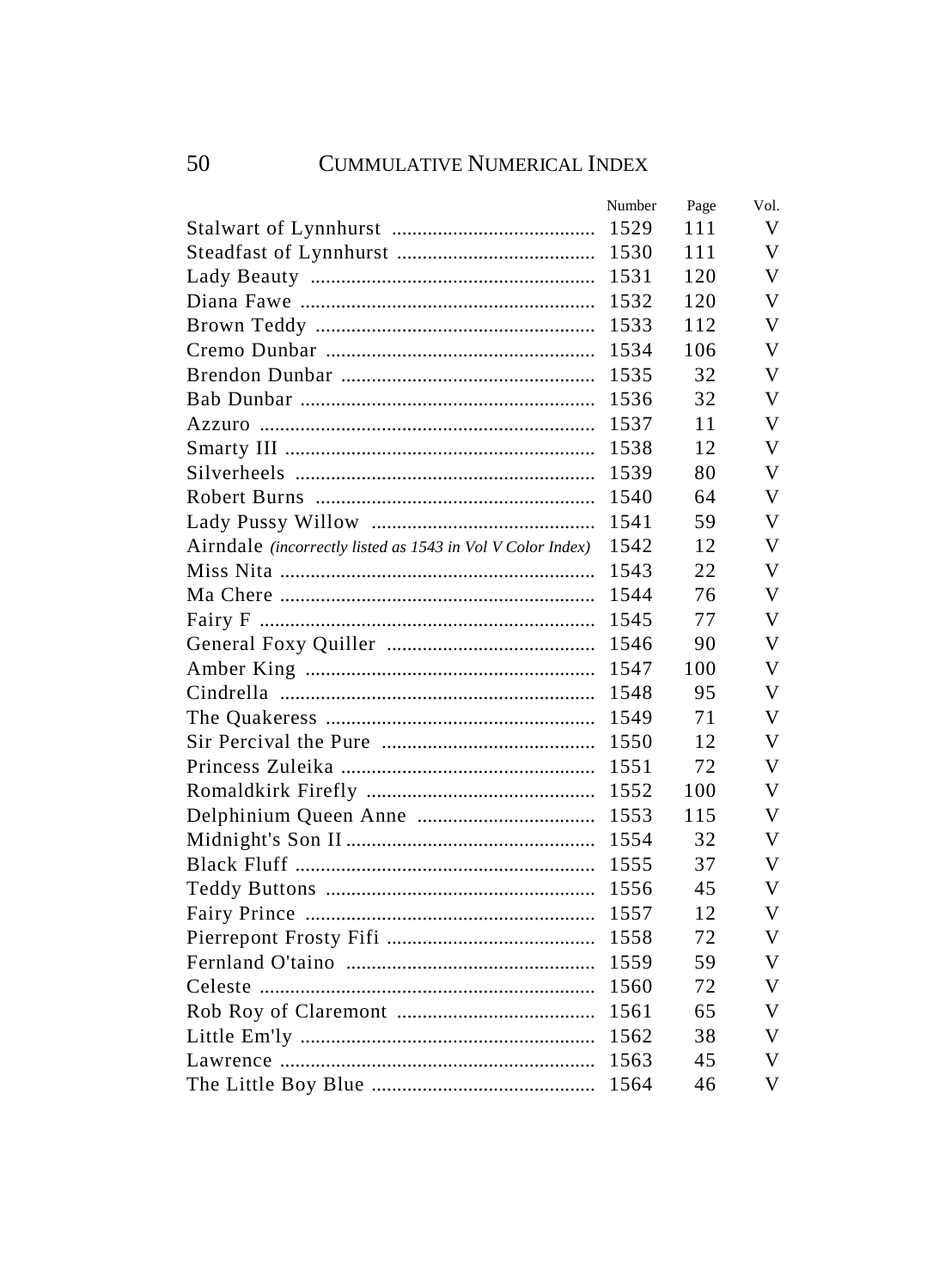| Number | Page                                 | Vol. |
|--------|--------------------------------------|------|
|        | 72                                   | V    |
|        | 59                                   | V    |
|        | 13                                   | V    |
|        | 23                                   | V    |
| 1569   | 13                                   | V    |
| 1570   | 23                                   | V    |
|        | 100                                  | V    |
| 1572   | 13                                   | V    |
| 1573   | 73                                   | V    |
| 1574   | 65                                   | V    |
|        | 65                                   | V    |
|        | 33                                   | V    |
|        | 33                                   | V    |
|        | 120                                  | V    |
|        | 33                                   | V    |
|        | 100                                  | V    |
|        | 120                                  | V    |
|        | 101                                  | V    |
|        | 107                                  | V    |
|        | 121                                  | V    |
|        | 38                                   | V    |
|        | 46                                   | V    |
|        | 128                                  | V    |
|        | 101                                  | V    |
|        | 23                                   | V    |
|        | 38                                   | V    |
|        | 59                                   | V    |
|        | 46                                   | V    |
| 1593   | 108                                  | V    |
|        | 101                                  | V    |
| 1595   | 102                                  | V    |
|        | 121                                  | V    |
|        | 39                                   | V    |
|        | 60                                   | V    |
|        | 112                                  | v    |
|        | 39                                   | V    |
|        | Westover Neila Billi of Thorpe  1592 |      |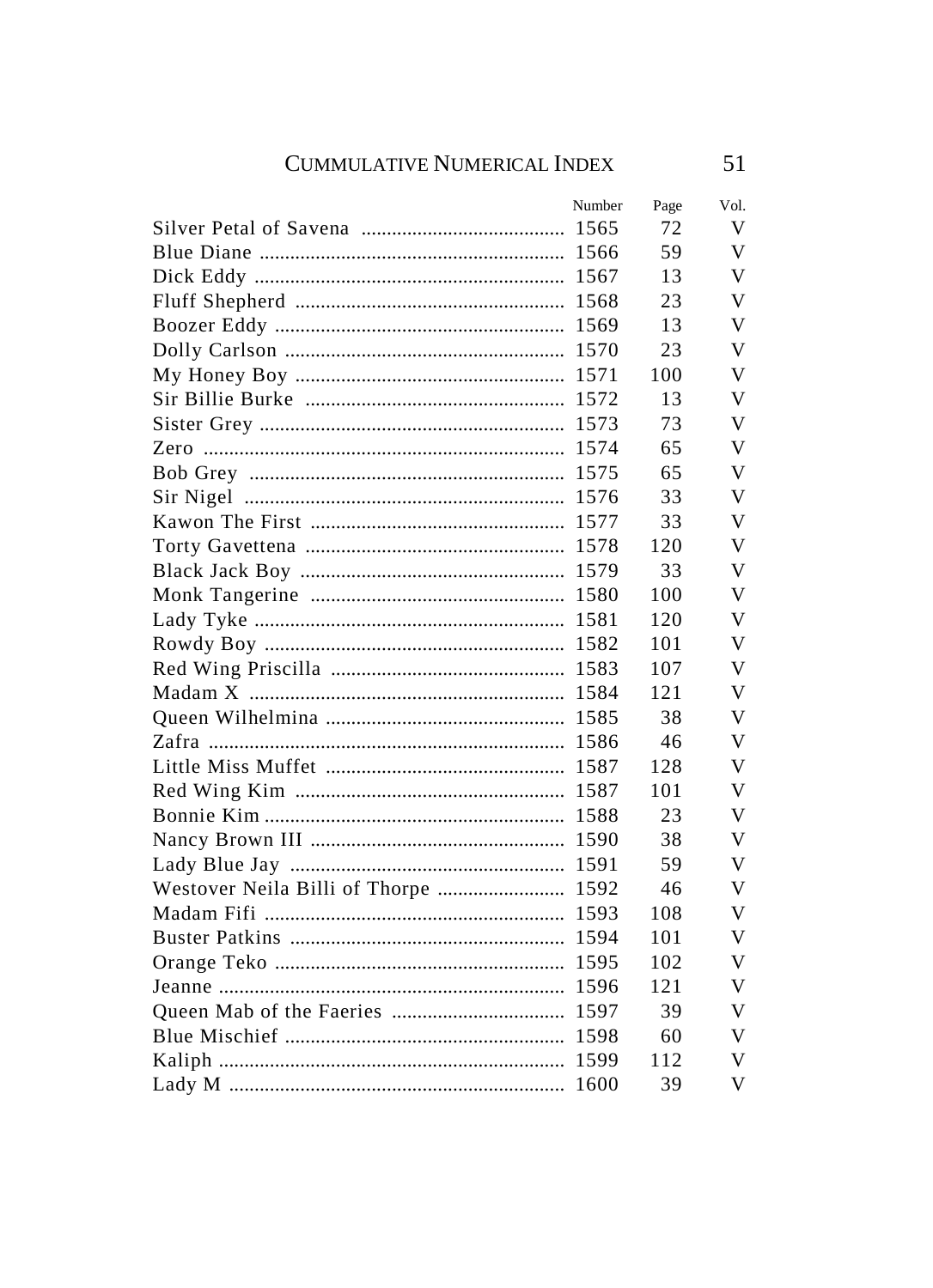| Number | Page | Vol. |
|--------|------|------|
| 1601   | 121  | V    |
| 1602   | 123  | V    |
| 1603   | 115  | V    |
| 1604   | 24   | V    |
| 1605   | 14   | V    |
| 1606   | 128  | V    |
| 1607   | 24   | V    |
| 1608   | 14   | V    |
| 1609   | 24   | V    |
| 1610   | 14   | V    |
| 1611   | 104  | V    |
| 1612   | 77   | V    |
| 1613   | 65   | V    |
| 1614   | 73   | V    |
| 1615   | 104  | V    |
| 1616   | 95   | V    |
| 1617   | 66   | V    |
| 1618   | 39   | V    |
| 1619   | 25   | V    |
| 1620   | 25   | V    |
| 1621   | 33   | V    |
| 1622   | 66   | V    |
| 1623   | 46   | V    |
| 1624   | 102  | V    |
| 1625   | 73   | V    |
| 1626   | 90   | V    |
| 1627   | 14   | V    |
| 1628   | 83   | V    |
| 1629   | 133  | V    |
| 1630   | 15   | V    |
| 1631   | 86   | V    |
| 1632   | 95   | V    |
| 1633   | 102  | V    |
| 1634   | 83   | V    |
| 1635   | 47   | V    |
| 1636   | 47   | v    |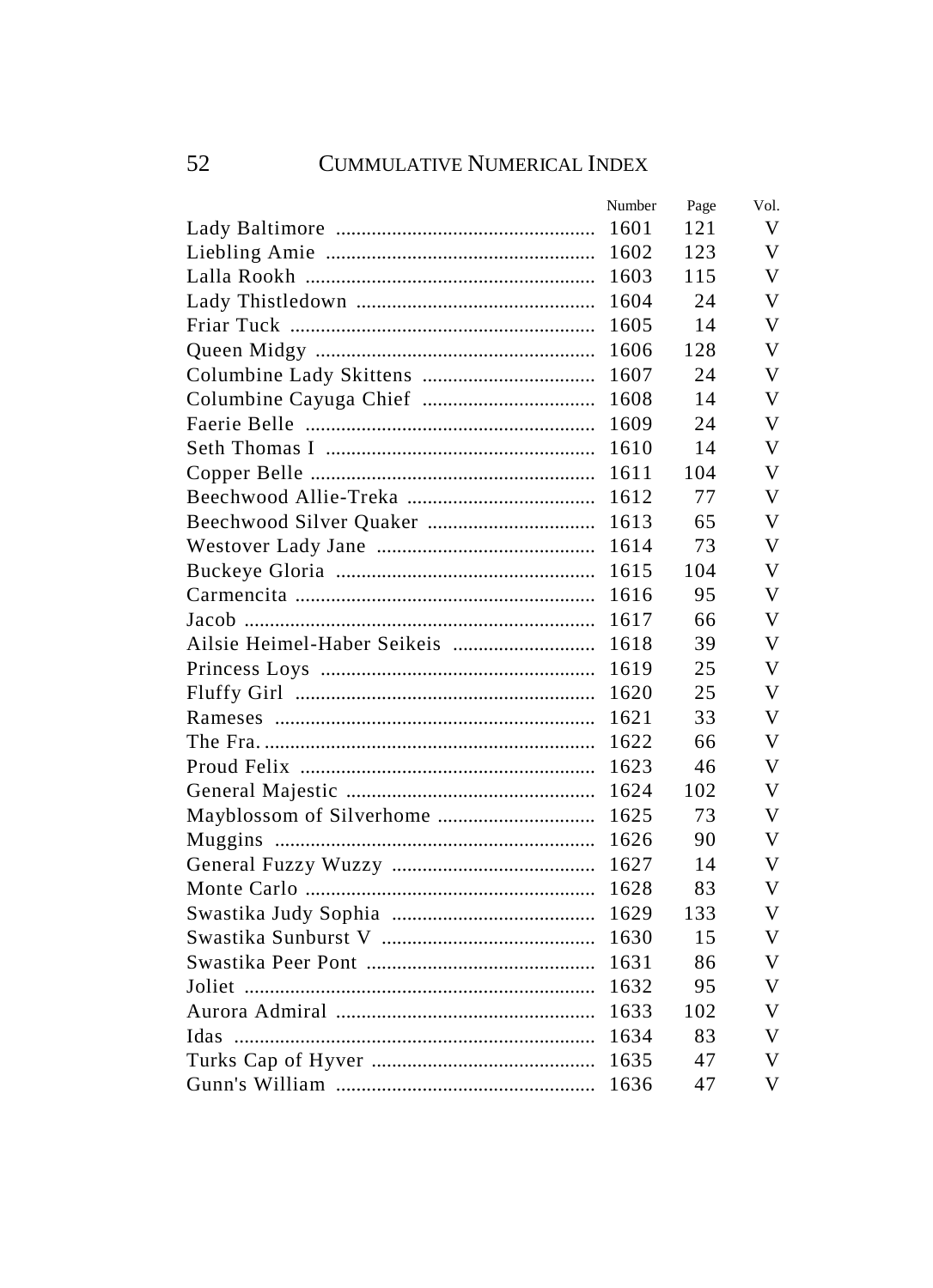|                                     | Number | Page | Vol. |
|-------------------------------------|--------|------|------|
|                                     |        | 47   | V    |
|                                     |        | 75   | V    |
|                                     | 1639   | 104  | V    |
|                                     | 1640   | 47   | V    |
|                                     |        | 48   | V    |
|                                     |        | 83   | V    |
|                                     | 1643   | 87   | V    |
|                                     | 1644   | 60   | V    |
|                                     | 1645   | 108  | v    |
|                                     |        | 60   | v    |
|                                     |        | 39   | v    |
|                                     |        | 91   | V    |
|                                     |        | 105  | V    |
|                                     |        | 48   | V    |
|                                     |        | 74   | V    |
|                                     |        | 66   | V    |
|                                     |        | 91   | V    |
|                                     |        | 25   | V    |
|                                     | 1655   | 108  | V    |
|                                     | 1656   | 105  | V    |
|                                     | 1657   | 5    | VI   |
|                                     | 1658   | 15   | V    |
|                                     | 1659   | 83   | V    |
| Prince Abdul Hamet of Dingley  1660 |        | 79   | V    |
|                                     | 1661   | 116  | V    |
|                                     | 1662   | 122  | V    |
|                                     | 1663   | 95   | V    |
|                                     | 1664   | 74   | V    |
|                                     | 1665   | 67   | V    |
|                                     | 1666   | 74   | V    |
|                                     | 1667   | 25   | v    |
|                                     |        | 15   | V    |
|                                     |        | 122  | V    |
|                                     |        | 91   | V    |
|                                     |        | 40   | V    |
|                                     |        | 40   | V    |

53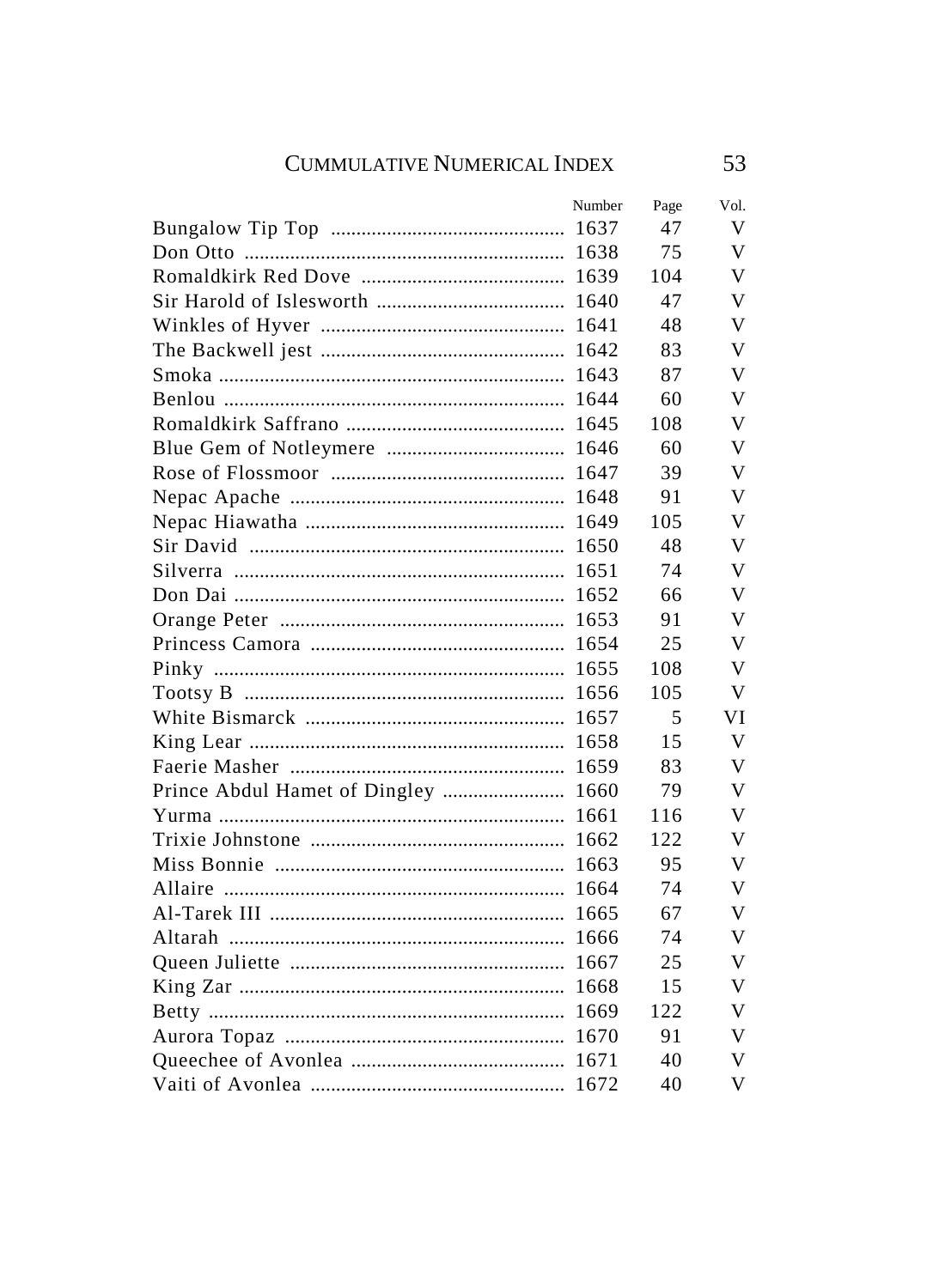| Number | Page | Vol. |
|--------|------|------|
| 1673   | 34   | V    |
| 1674   | 40   | V    |
| 1675   | 92   | V    |
| 1676   | 26   | V    |
| 1677   | 96   | V    |
| 1678   | 92   | V    |
| 1679   | 67   | V    |
| 1680   | 34   | V    |
| 1681   | 26   | V    |
| 1682   | 34   | V    |
| 1683   | 27   | V    |
| 1684   | 15   | V    |
| 1685   | 16   | V    |
| 1686   | 27   | V    |
| 1687   | 16   | V    |
| 1688   | 102  | V    |
| 1689   | 112  | V    |
| 1690   | 122  | V    |
| 1691   | 92   | V    |
| 1692   | 16   | V    |
| 1693   | 27   | V    |
| 1694   | 129  | V    |
| 1695   | 129  | V    |
| 1696   | 28   | V    |
| 1697   | 25   | VI   |
| 1698   | 116  | V    |
| 1699   | 116  | V    |
| 1700   | 72   | VI   |
| 1701   | 77   | VI   |
| 1702   | 5    | VI   |
| 1704   | 52   | VI   |
| 1705   | 52   | VI   |
| 1706   | 128  | VI   |
| 1707   | 25   | VI   |
|        | 92   |      |
| 1708   |      | VI   |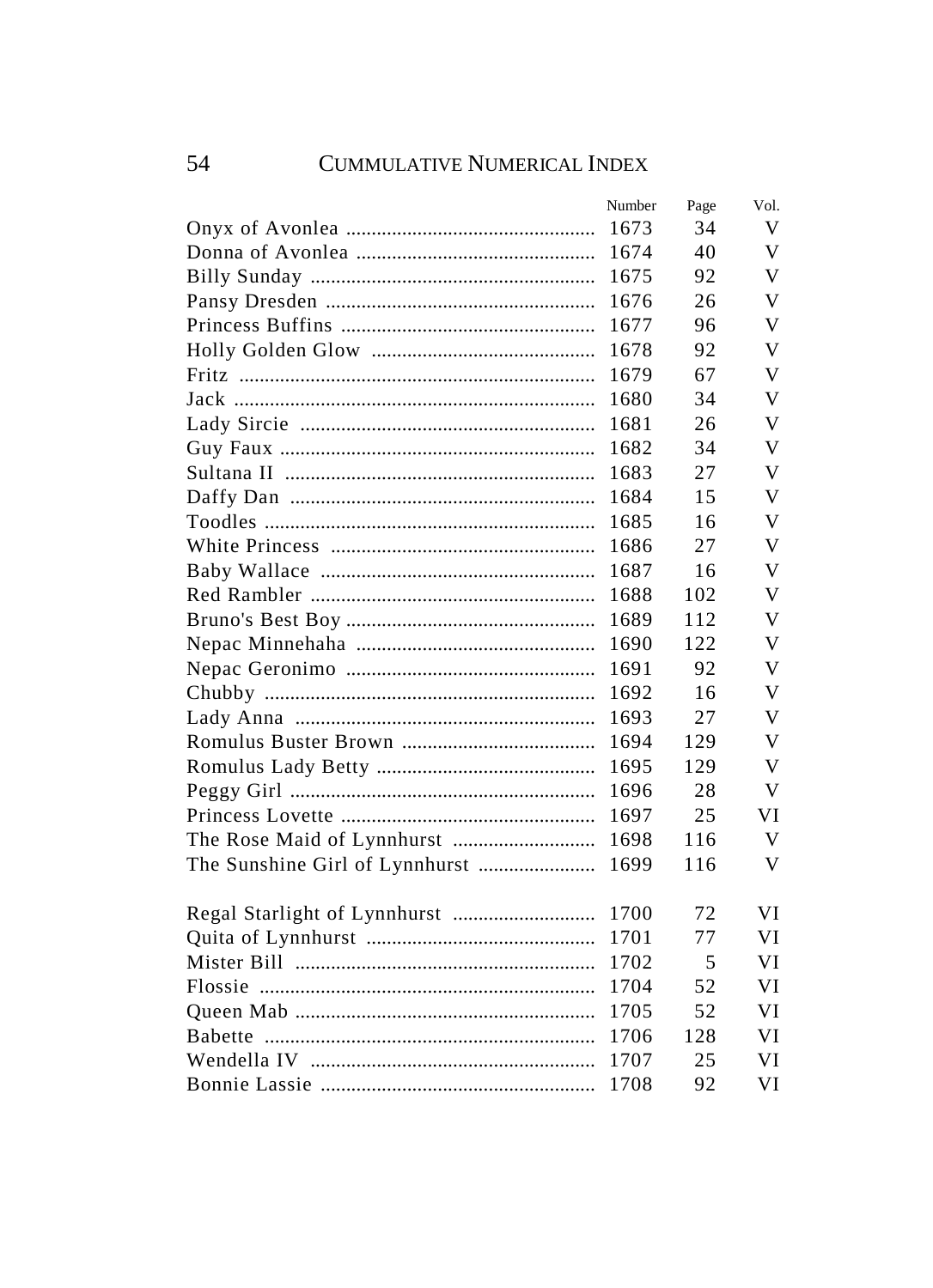|                               | Number | Page | Vol. |
|-------------------------------|--------|------|------|
|                               |        | 6    | VI   |
|                               |        | 6    | VI   |
| Woodverge Sweet William  1711 |        | 7    | VI   |
|                               | 1712   | 108  | VI   |
|                               | 1713   | 83   | VI   |
|                               | 1714   | 7    | VI   |
|                               | 1715   | 25   | VI   |
|                               | 1716   | 140  | VI   |
|                               | 1717   | 123  | VI   |
|                               |        | 26   | VI   |
|                               |        | 124  | VI   |
|                               |        | 141  | VI   |
|                               |        | 45   | VI   |
|                               |        | 109  | VI   |
|                               |        | 140  | VI   |
|                               |        | 115  | VI   |
|                               |        | 26   | VI   |
|                               |        | 72   | VI   |
|                               |        | 46   | VI   |
|                               |        | 26   | VI   |
|                               | 1729   | 143  | VI   |
|                               | 1730   | 141  | VI   |
|                               | 1731   | 135  | VI   |
|                               | 1732   | 53   | VI   |
|                               | 1733   | 46   | VI   |
|                               | 1734   | 53   | VI   |
|                               | 1735   | 129  | VI   |
|                               | 1738   | 46   | VI   |
|                               | 1739   | 27   | VI   |
|                               |        | 64   | VI   |
|                               |        | 27   | VI   |
|                               |        | 135  | VI   |
|                               |        | 27   | VI   |
|                               |        | 139  | VI   |
|                               |        | 8    | VI   |
|                               |        | 8    | VI   |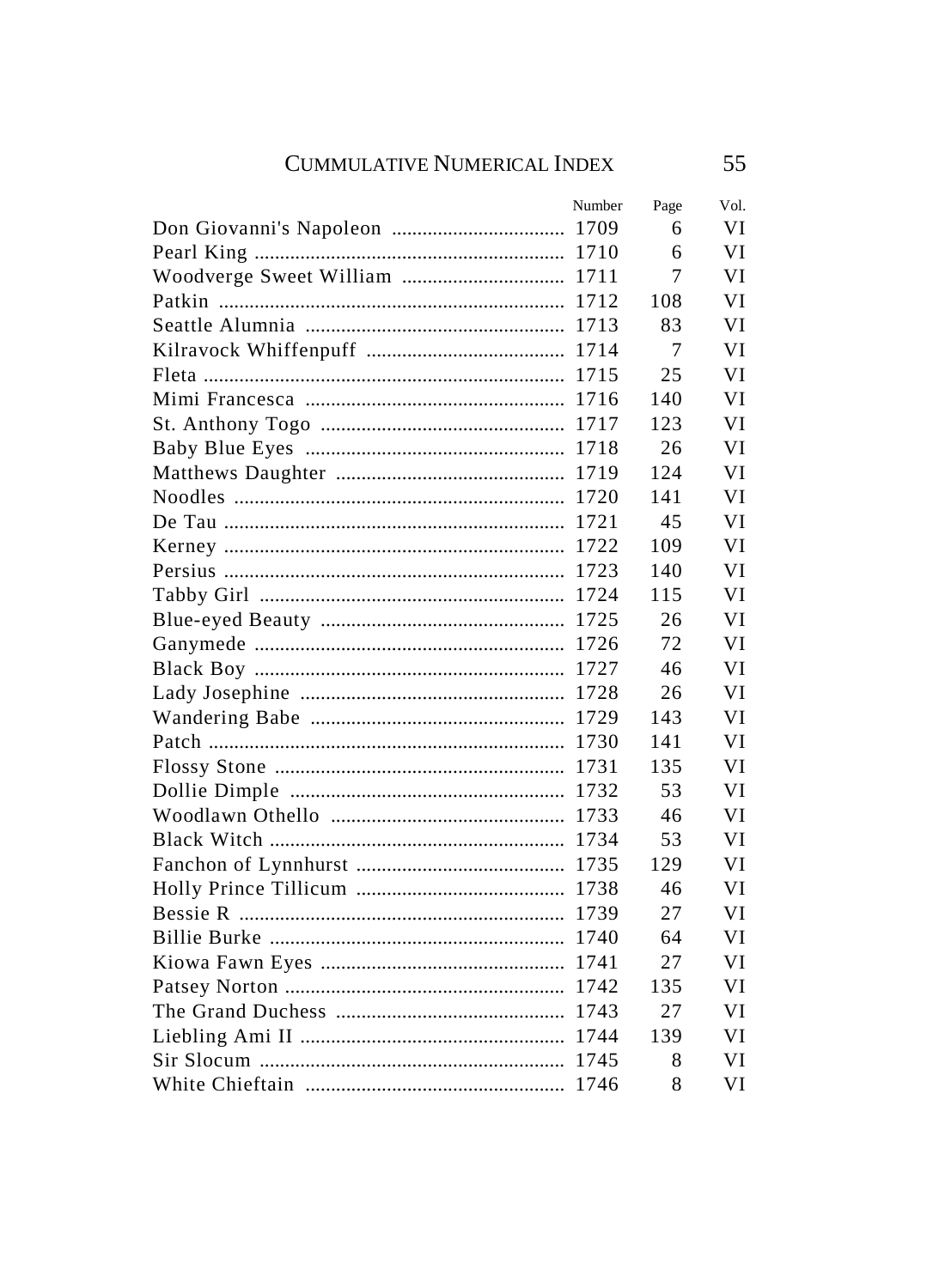| Number | Page | Vol. |
|--------|------|------|
| 1747   | 144  | VI   |
| 1748   | 28   | VI   |
| 1749   | 8    | VI   |
| 1750   | 28   | VI   |
| 1751   | 144  | VI   |
| 1752   | 28   | VI   |
| 1753   | 28   | VI   |
| 1754   | 29   | VI   |
| 1755   | 9    | VI   |
| 1756   | 135  | VI   |
| 1757   | 136  | VI   |
| 1758   | 59   | VI   |
| 1759   | 129  | VI   |
| 1760   | 82   | VI   |
| 1761   | 84   | VI   |
| 1762   | 9    | VI   |
| 1763   | 29   | VI   |
| 1764   | 9    | VI   |
| 1768   | 115  | VI   |
| 1769   | 93   | VI   |
| 1770   | 29   | VI   |
| 1771   | 90   | VI   |
| 1772   | 47   | VI   |
| 1773   | 30   | VI   |
| 1774   | 72   | VI   |
| 1775   | 116  | VI   |
| 1776   | 136  | VI   |
| 1777   | 102  | VI   |
| 1778   | 96   | VI   |
| 1779   | 145  | VI   |
| 1780   | 145  | VI   |
| 1781   | 136  | VI   |
| 1782   | 137  | VI   |
| 1783   | 116  | VI   |
| 1784   | 116  | VI   |
| 1785   | 59   | VI   |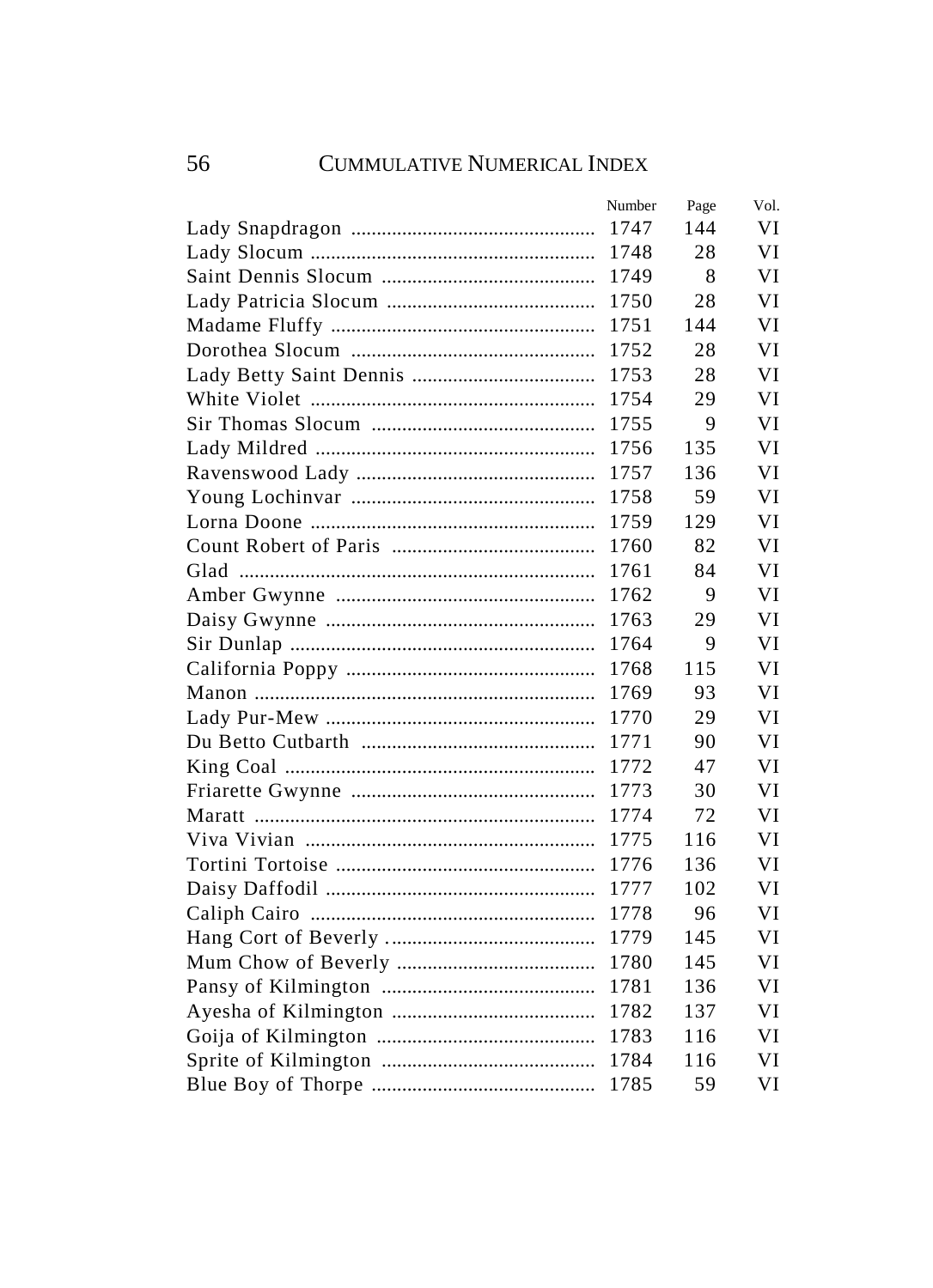| Number | Page | Vol. |
|--------|------|------|
|        | 10   | VI   |
|        | 124  | VI   |
|        | 78   | VI   |
| 1789   | 78   | VI   |
| 1790   | 64   | VI   |
| 1791   | 141  | VI   |
| 1792   | 129  | VI   |
| 1793   | 125  | VI   |
|        | 142  | VI   |
|        | 142  | VI   |
|        | 73   | VI   |
|        | 78   | VI   |
|        | 97   | VI   |
|        | 78   | VI   |
|        | 79   | VI   |
|        | 109  | VI   |
| 1802   | 30   | VI   |
| 1803   | 103  | VI   |
| 1804   | 47   | VI   |
| 1805   | 97   | VI   |
| 1806   | 84   | VI   |
| 1807   | 47   | VI   |
| 1808   | 30   | VI   |
| 1809   | 130  | VI   |
| 1810   | 53   | VI   |
| 1811   | 47   | VI   |
| 1812   | 117  | VI   |
| 1814   | 48   | VI   |
| 1815   | 109  | VI   |
|        | 10   | VI   |
| 1817   | 146  | VI   |
| 1818   | 146  | VI   |
|        | 110  | VI   |
|        | 91   | VI   |
|        | 73   | VI   |
|        | 91   | VI   |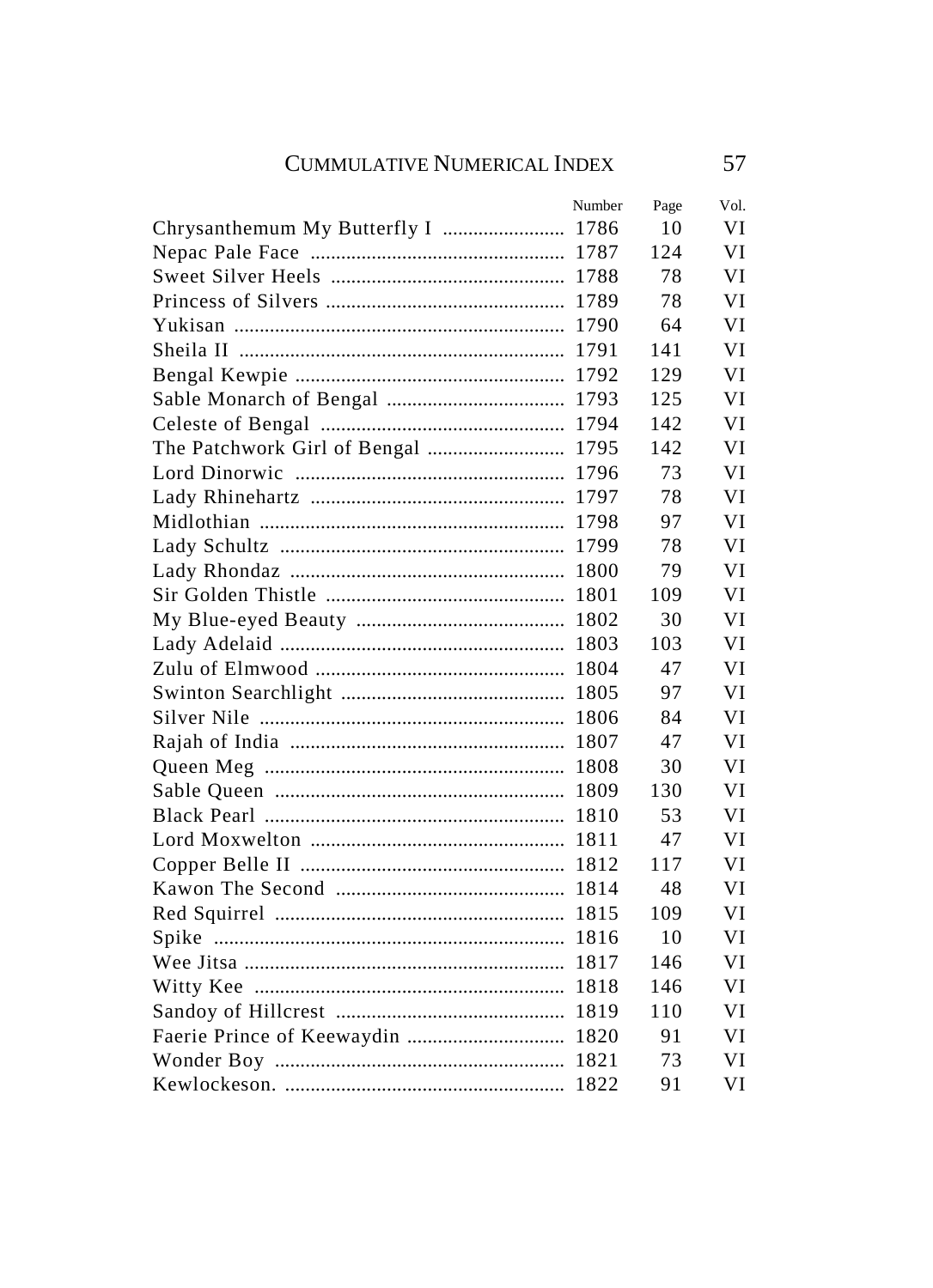| Number | Page | Vol. |
|--------|------|------|
| 1823   | 64   | VI   |
| 1824   | 130  | VI   |
| 1825   | 125  | VI   |
| 1826   | 130  | VI   |
| 1827   | 130  | VI   |
| 1828   | 79   | VI   |
| 1829   | 126  | VI   |
| 1830   | 126  | VI   |
| 1831   | 110  | VI   |
| 1832   | 48   | VI   |
| 1833   | 110  | VI   |
| 1834   | 126  | VI   |
| 1835   | 111  | VJ   |
| 1836   | 111  | VI   |
| 1837   | 30   | VI   |
| 1838   | 10   | VI   |
| 1839   | 88   | VI   |
| 1840   | 93   | VI   |
| 1841   | 93   | VI   |
| 1842   | 93   | VI   |
| 1843   | 91   | VI   |
| 1844   | 48   | VI   |
| 1845   | 117  | VI   |
| 1846   | 103  | VI   |
| 1847   | 82   | VI   |
| 1848   | 11   | VI   |
| 1849   | 65   | VI   |
| 1850   | 65   | VI   |
| 1851   | 31   | VI   |
| 1852   | 11   | VI   |
| 1853   | 31   | VI   |
| 1854   | 89   | VI   |
| 1855   | 84   | VI   |
| 1856   | 91   | VI   |
| 1857   | 103  | VI   |
| 1858   | 126  | VI   |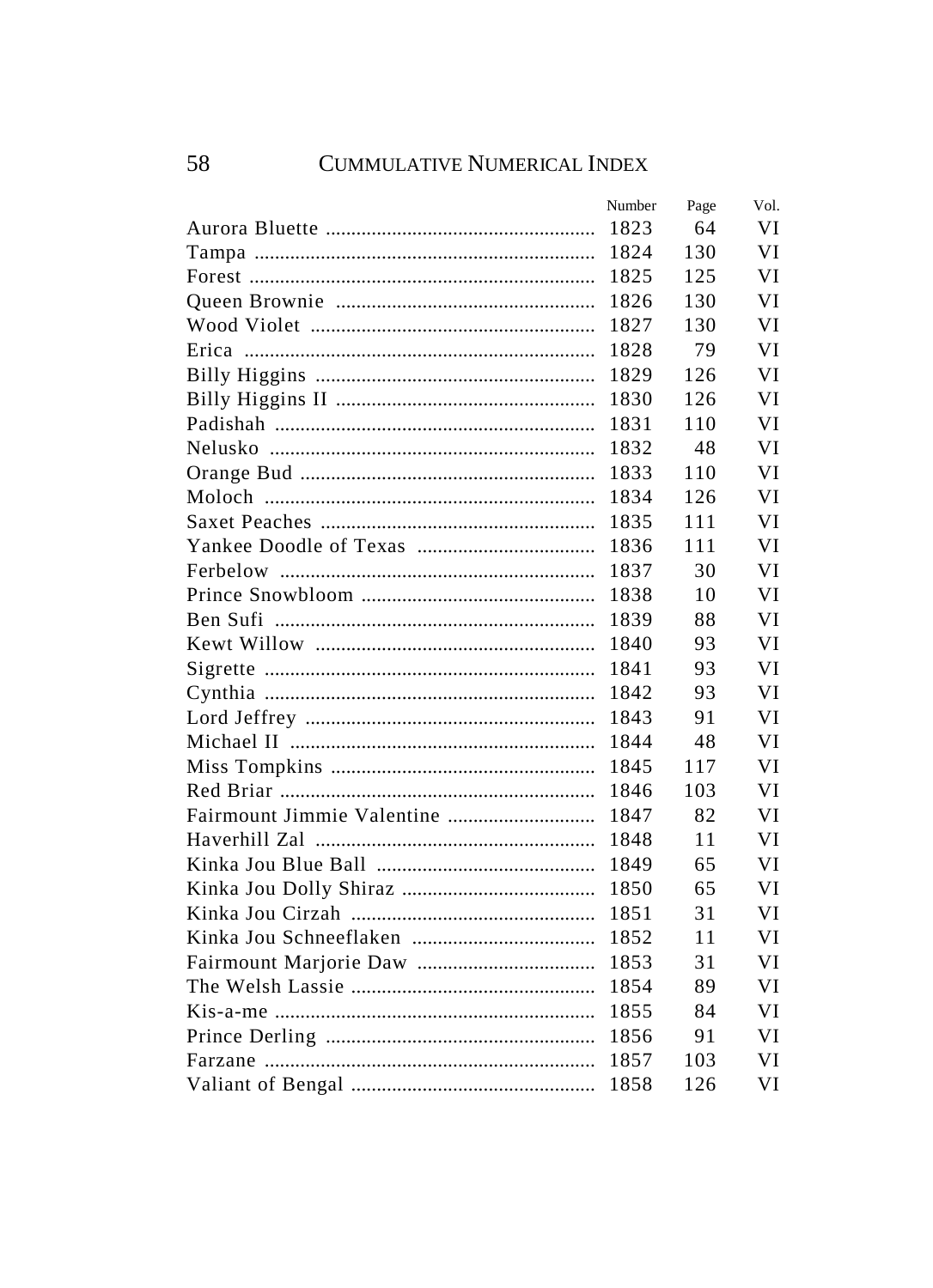| Number | Page | VOI. |
|--------|------|------|
|        | 131  | VI   |
|        | 92   | VI   |
|        | 117  | VI   |
|        | 117  | VI   |
| 1863   | 89   | VI   |
| 1864   | 118  | VI   |
| 1865   | 103  | VI   |
| 1866   | 11   | VI   |
| 1867   | 31   | VI   |
| 1868   | 65   | VI   |
| 1869   | 97   | VI   |
|        | 118  | VI   |
|        | 104  | VI   |
|        | 53   | VI   |
|        | 59   | VI   |
|        | 11   | VI   |
|        | 12   | VI   |
|        | 131  | VI   |
|        | 85   | VI   |
|        | 32   | VI   |
|        | 111  | VI   |
|        | 118  | VI   |
|        | 131  | VI   |
| 1882   | 112  | VI   |
| 1883   | 137  | VI   |
| 1884   | 123  | VI   |
| 1885   | 127  | VI   |
| 1886   | 94   | VI   |
| 1887   | 48   | VI   |
| 1888   | 104  | VI   |
| 1889   | 104  | VI   |
|        | 104  | VI   |
|        | 79   | VI   |
|        | 112  | VI   |
|        | 112  | VI   |
|        | 127  | VI   |
|        |      |      |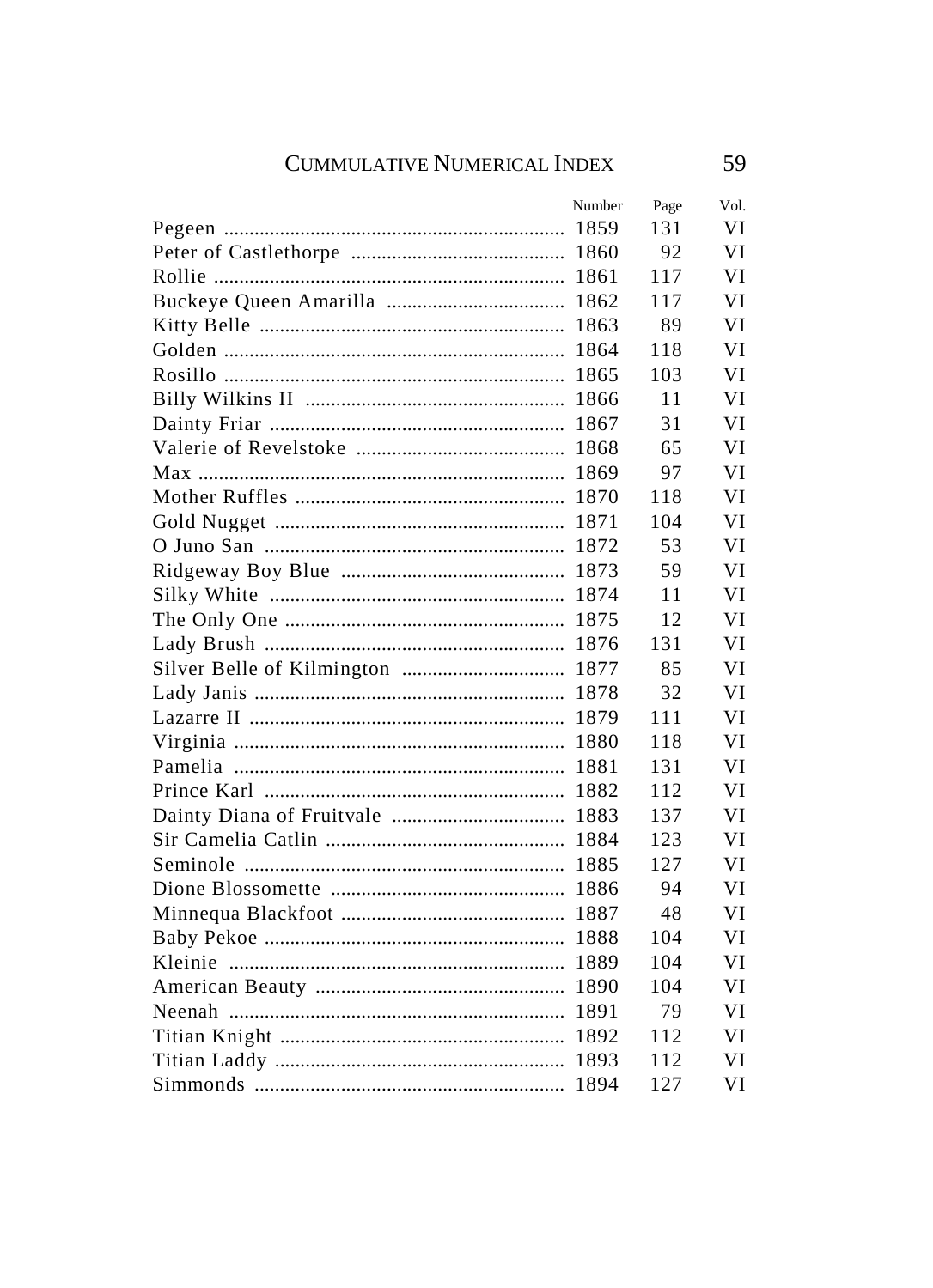|      | Page   | Vol. |
|------|--------|------|
| 1895 | 118    | VI   |
| 1896 | 98     | VI   |
| 1897 | 105    | VI   |
| 1898 | 98     | VI   |
| 1899 | 12     | VI   |
| 1900 | 54     | VI   |
| 1901 | 54     | VI   |
| 1902 | 66     | VI   |
| 1903 | 60     | VI   |
| 1904 | 94     | VI   |
| 1905 | 49     | VI   |
| 1906 | 146    | VI   |
| 1907 | 147    | VI   |
| 1908 | 147    | VI   |
| 1909 | 85     | VI   |
| 1910 | 105    | VI   |
| 1911 | 32     | VI   |
| 1912 | 73     | VI   |
| 1913 | 13     | VI   |
| 1914 | 54     | VI   |
| 1915 | 49     | VI   |
| 1916 | 55     | VI   |
| 1917 | 98     | VI   |
| 1918 | 119    | VI   |
| 1919 | 99     | VI   |
| 1920 | 119    | VI   |
| 1921 | 119    | VI   |
| 1922 | 49     | VI   |
| 1923 | 66     | VI   |
| 1925 | 99     | VI   |
| 1926 | 13     | VI   |
| 1927 | 74     | VI   |
| 1928 | 60     | VI   |
| 1929 | 120    | VI   |
| 1990 | 74     | VI   |
| 1992 | 32     | VI   |
|      | Number |      |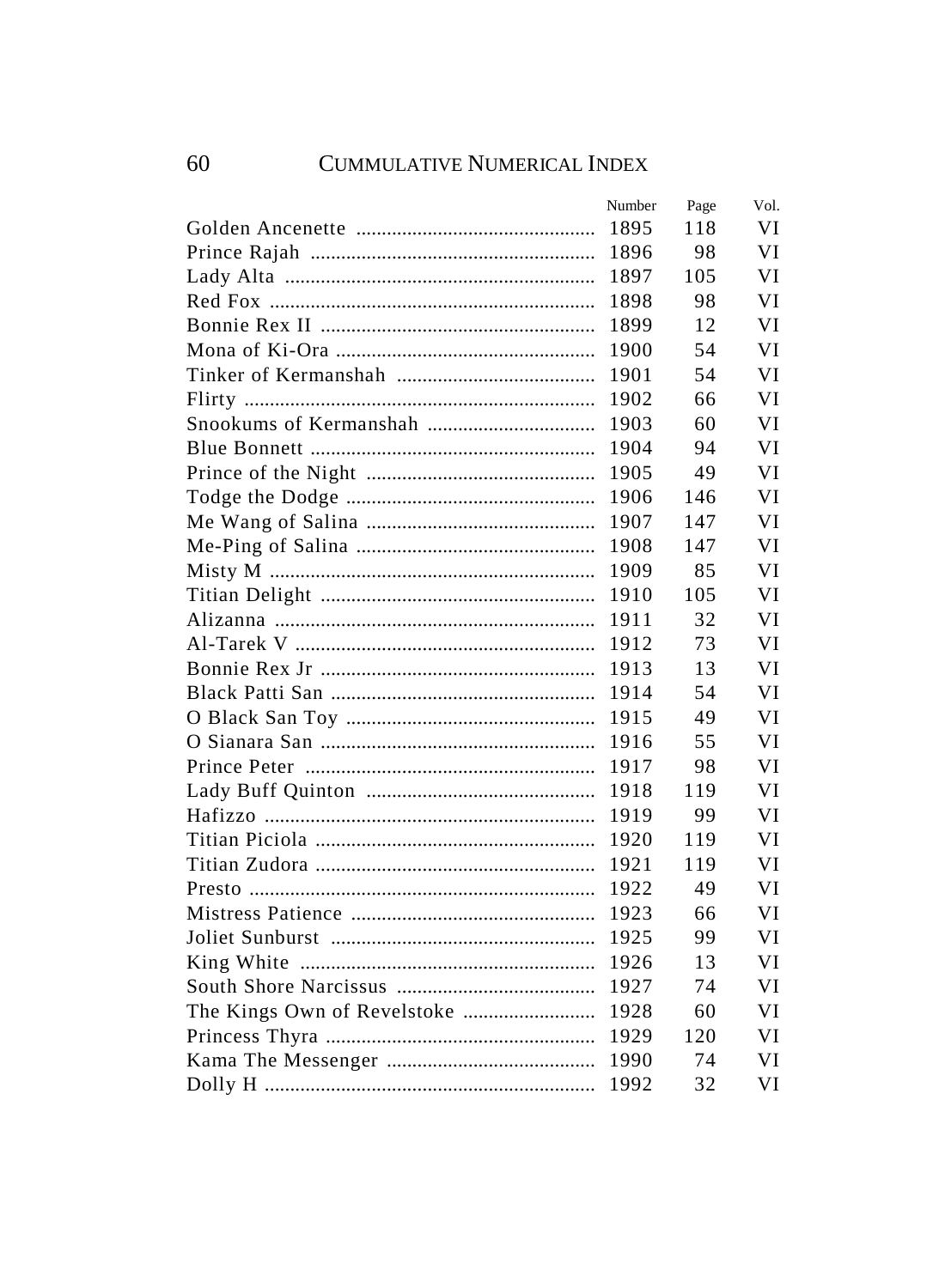| Number | Page | Vol. |
|--------|------|------|
|        | 112  | VI   |
|        | 60   | VI   |
|        | 66   | VI   |
|        | 105  | VI   |
|        | 105  | VI   |
|        | 13   | VI   |
|        | 32   | VI   |
|        | 106  | VI   |
|        | 66   | VI   |
|        | 67   | VI   |
|        | 89   | VI   |
|        | 99   | VI   |
|        | 94   | VI   |
|        | 85   | VI   |
|        | 86   | VI   |
|        | 13   | VI   |
|        | 33   | VI   |
|        | 33   | VI   |
|        | 14   | VI   |
|        | 14   | VI   |
|        | 33   | VI   |
|        | 34   | VI   |
|        | 144  | VI   |
|        | 67   | VI   |
|        | 14   | VI   |
|        | 131  | VI   |
|        | 49   | VI   |
|        | 113  | VI   |
|        | 132  | VI   |
|        | 34   | VI   |
|        | 106  | VI   |
|        | 127  | VI   |
|        | 137  | VI   |
|        | 86   | VI   |
|        | 99   | VI   |
|        | 106  | VI   |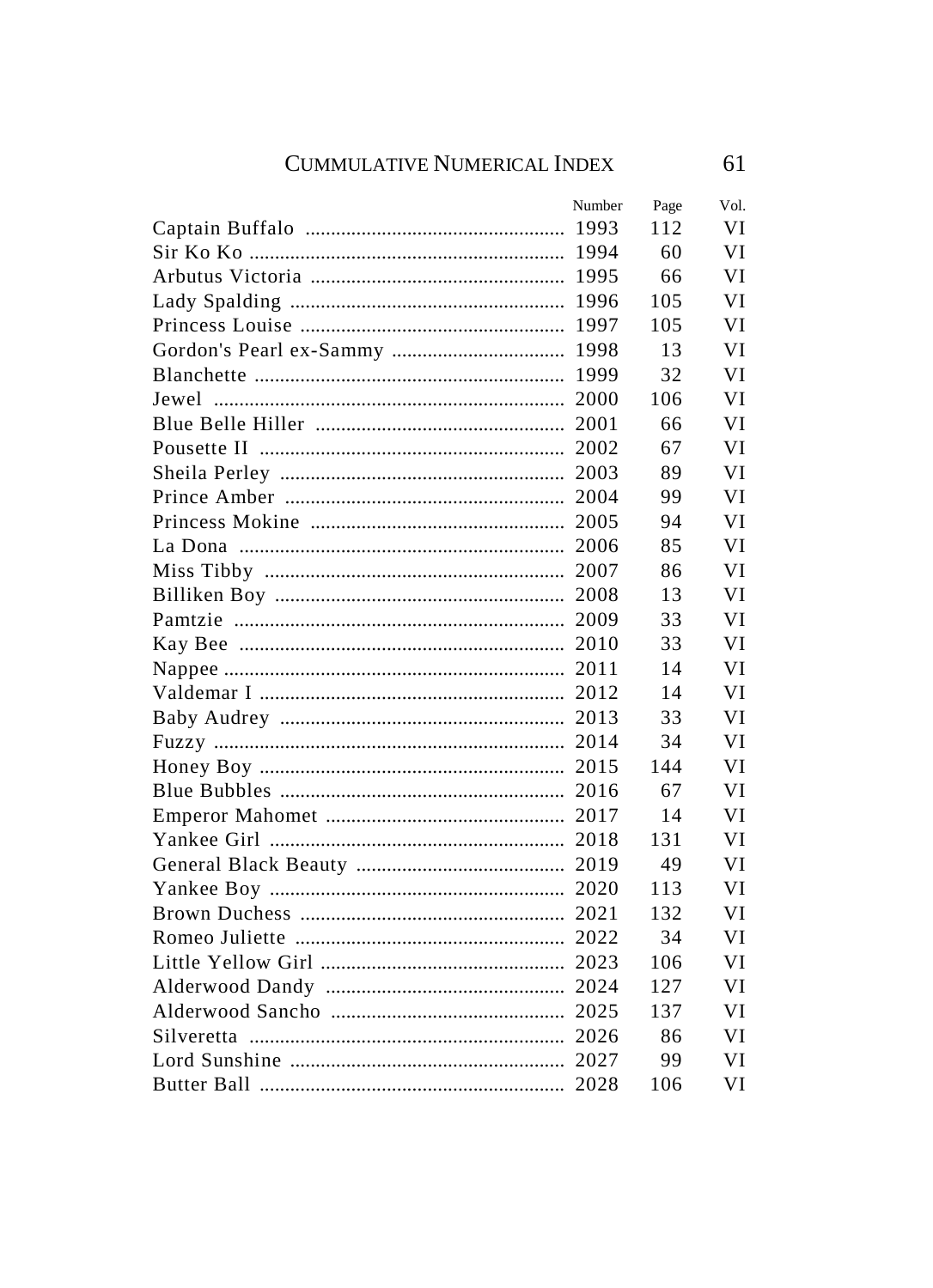|       | Number | Page | Vol. |
|-------|--------|------|------|
|       | 2029   | 55   | VI   |
|       | 2030   | 55   | VI   |
|       | 2031   | 50   | VI   |
|       | 2032   | 15   | VI   |
|       | 2033   | 132  | VI   |
|       | 2034   | 15   | VI   |
|       | 2036   | 55   | VI   |
|       | 2037   | 50   | VI   |
|       | 2037   | 86   | VI   |
|       | 2038   | 15   | VI   |
|       | 2039   | 34   | VI   |
|       | 2040   | 15   | VI   |
|       | 2041   | 61   | VI   |
|       | 2042   | 61   | VI   |
|       | 2043   | 74   | VI   |
|       | 2044   | 34   | VI   |
|       | 2045   | 100  | VI   |
|       | 2046   | 16   | VI   |
|       | 2047   | 50   | VI   |
|       | 2048   | 138  | VI   |
|       | 2049   | 142  | VI   |
|       | 2050   | 138  | VI   |
|       | 2051   | 16   | VI   |
|       | 2052   | 35   | VI   |
|       | 2053   | 75   | VI   |
|       | 2054   | 16   | VI   |
|       | 2055   | 17   | VI   |
|       | 2056   | 67   | VI   |
|       | 2057   | 95   | VI   |
|       | 2058   | 92   | VI   |
|       | 2059   | 67   | VI   |
| Sambo | 2060   | 50   | VI   |
|       | 2061   | 120  | VI   |
|       | 2062   | 113  | VI   |
|       | 2063   | 120  | VI   |
|       | 2064   | 75   | VI   |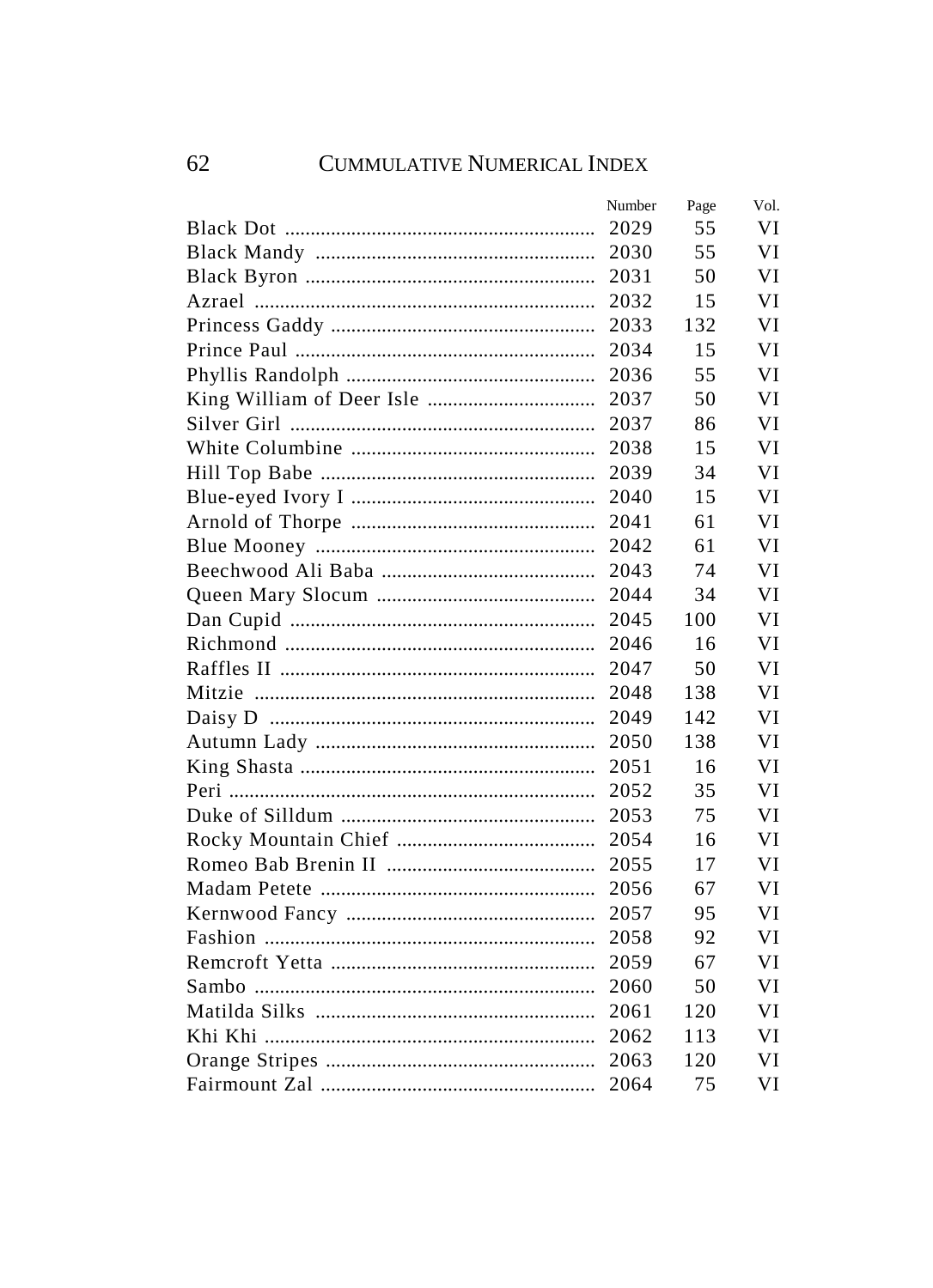|                                        | Number | Page | Vol. |
|----------------------------------------|--------|------|------|
|                                        |        | 35   | VI   |
| Fairmount La Regina Edelweiss  2066    |        | 35   | VI   |
| Fairmount Cavalirie White Tassel  2067 |        | 17   | VI   |
|                                        |        | 56   | VI   |
|                                        |        | 17   | VI   |
|                                        |        | 56   | VI   |
|                                        |        | 17   | VI   |
|                                        |        | 18   | VI   |
|                                        |        | 18   | VI   |
|                                        |        | 61   | VI   |
|                                        |        | 75   | VI   |
|                                        |        | 62   | VI   |
|                                        |        | 76   | VI   |
|                                        |        | 80   | VI   |
|                                        |        | 76   | VI   |
|                                        |        | 80   | VI   |
|                                        |        | 80   | VI   |
|                                        |        | 76   | VI   |
|                                        |        | 132  | VI   |
|                                        |        | 68   | VI   |
|                                        |        | 18   | VI   |
|                                        |        | 100  | VI   |
|                                        |        | 107  | VI   |
|                                        | 2088   | 56   | VI   |
|                                        | 2089   | 101  | VI   |
|                                        | 2090   | 107  | VI   |
|                                        |        | 35   | VI   |
|                                        |        | 36   | VI   |
|                                        |        | 51   | VI   |
|                                        |        | 57   | VI   |
|                                        |        | 36   | VI   |
|                                        |        | 18   | VI   |
|                                        |        | 36   | VI   |
|                                        |        | 37   | VI   |
|                                        |        | 37   | VI   |
|                                        |        | 113  | VI   |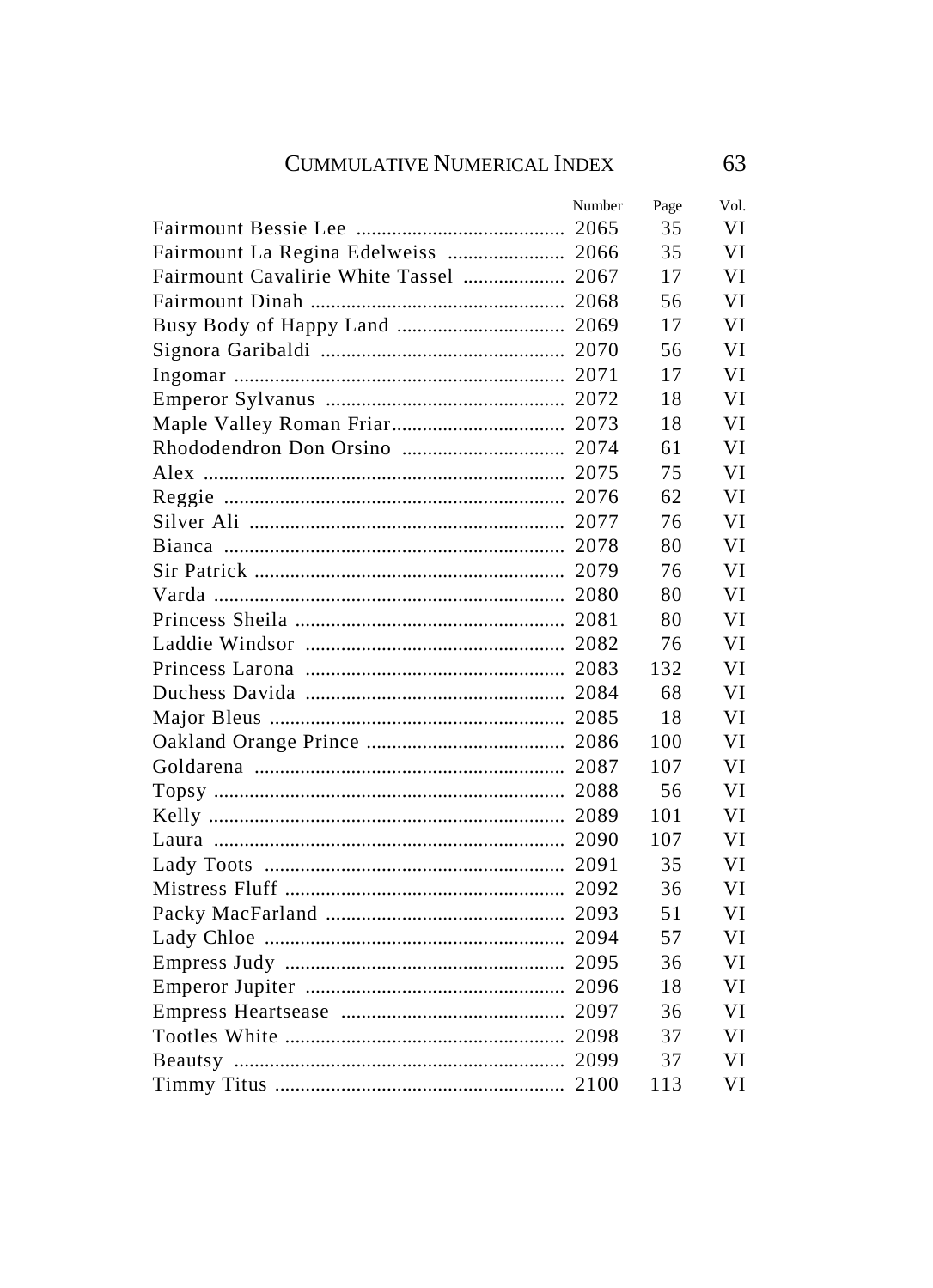| Number | Page | Vol. |
|--------|------|------|
| 2101   | 114  | VI   |
| 2102   | 37   | VI   |
| 2103   | 121  | VI   |
| 2104   | 86   | VI   |
| 2105   | 37   | VI   |
| 2106   | 133  | VI   |
| 2107   | 38   | VI   |
| 2108   | 38   | VI   |
| 2109   | 38   | VI   |
| 2110   | 62   | VI   |
| 2111   | 19   | VI   |
| 2112   | 38   | VI   |
| 2113   | 57   | VI   |
| 2114   | 19   | VI   |
| 2115   | 121  | VI   |
| 2116   | 39   | VI   |
| 2118   | 138  | VI   |
| 2119   | 39   | VI   |
| 2120   | 40   | VI   |
| 2120   | 19   | VI   |
| 2122   | 57   | VI   |
| 2123   | 114  | VI   |
| 2124   | 20   | VI   |
| 2125   | 90   | VI   |
| 2126   | 40   | VI   |
| 2127   | 68   | VI   |
| 2128   | 62   | VI   |
| 2129   | 68   | VI   |
| 2130   | 58   | VI   |
| 2132   | 40   | VI   |
| 2133   | 101  | VI   |
| 2134   | 20   | VI   |
| 2135   | 51   | VI   |
| 2135   | 20   | VI   |
| 2136   | 41   | VI   |
| 2137   | 69   | VI   |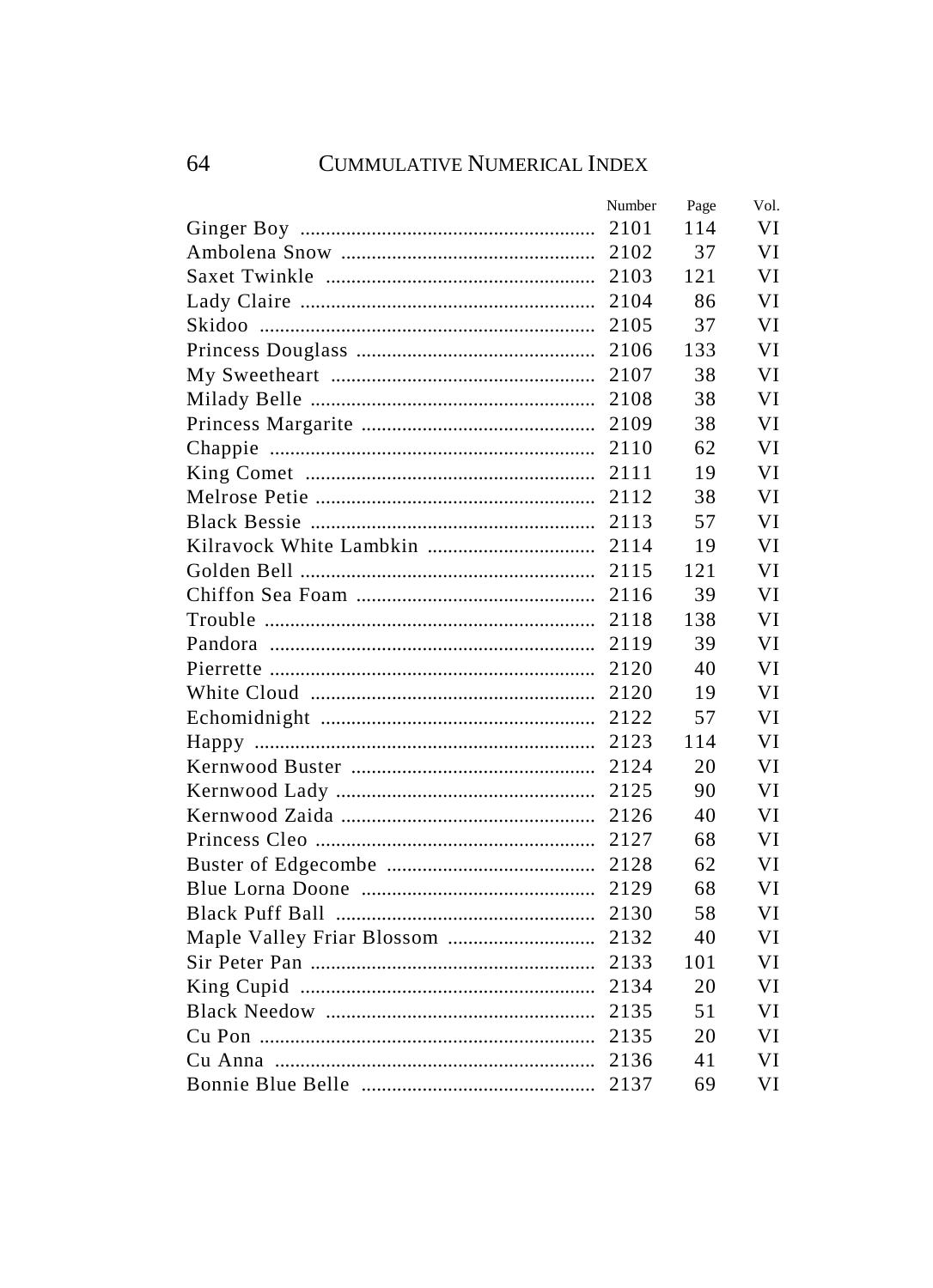| Number | Page | Vol. |
|--------|------|------|
|        | 69   | VI   |
|        | 80   | VI   |
|        | 121  | VI   |
|        | 114  | VI   |
|        | 41   | VI   |
|        | 21   | VI   |
|        | 21   | VI   |
|        | 101  | VI   |
|        | 41   | VI   |
|        | 81   | VI   |
|        | 58   | VI   |
|        | 138  | VI   |
|        | 95   | VI   |
|        | 69   | VI   |
|        | 63   | VI   |
|        | 21   | VI   |
|        | 42   | VI   |
|        | 42   | VI   |
|        | 81   | VI   |
|        | 128  | VI   |
|        | 22   | VI   |
|        | 42   | VI   |
|        | 51   | VI   |
|        | 139  | VI   |
|        | 87   | VI   |
|        | 142  | VI   |
|        | 51   | VI   |
|        | 70   | VI   |
|        | 63   | VI   |
|        | 124  | VI   |
|        | 95   | VI   |
|        | 101  | VI   |
|        | 95   | VI   |
|        | 122  | VI   |
|        | 122  | VI   |
|        | 140  | VI   |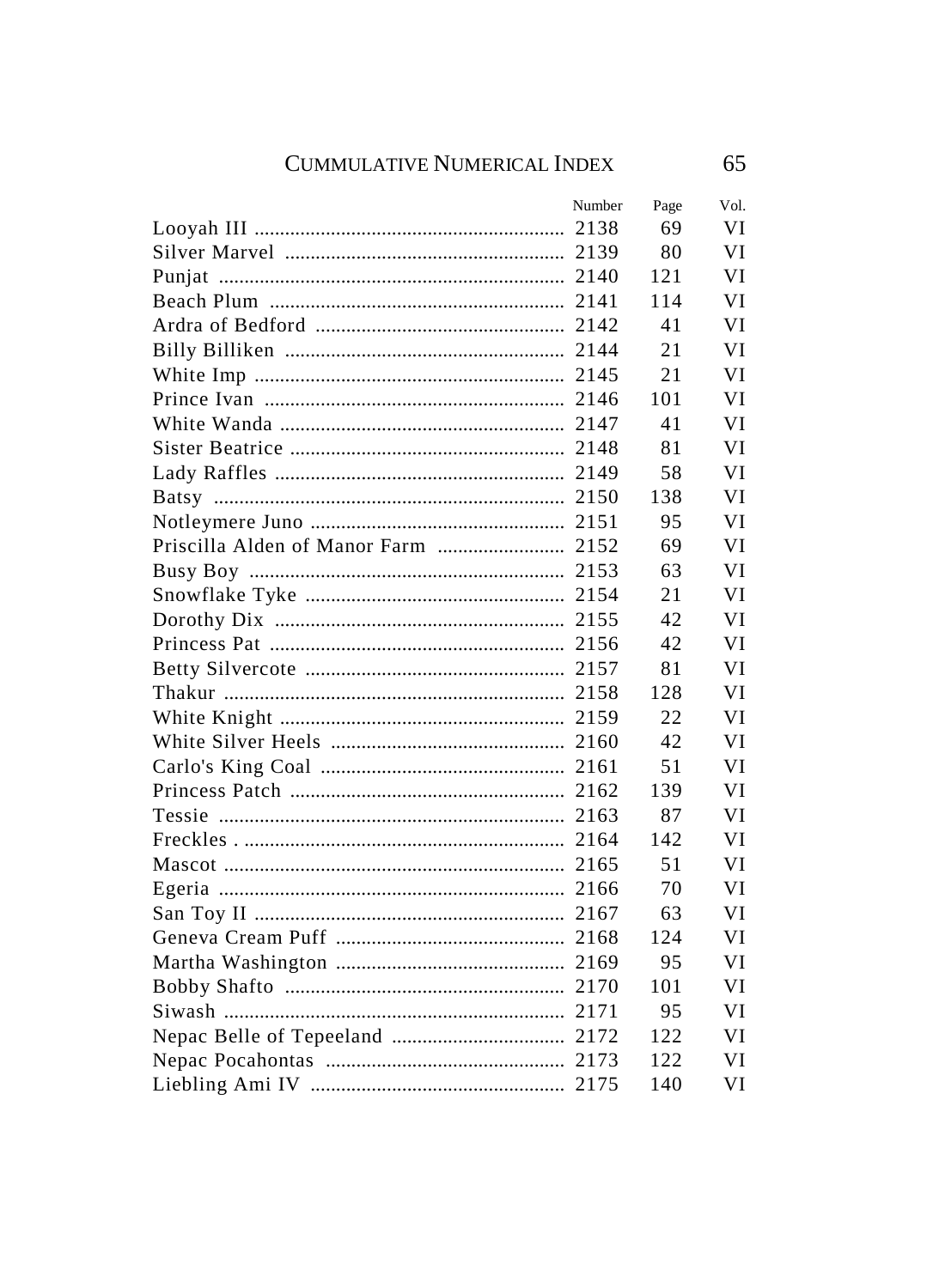| Number | Page | Vol. |
|--------|------|------|
| 2176   | 76   | VI   |
|        | 77   | VI   |
| 2178   | 145  | VI   |
| 2179   | 128  | VI   |
| 2181   | 87   | VI   |
| 2182   | 43   | VI   |
| 2183   | 22   | VI   |
| 2184   | 143  | VI   |
| 2185   | 139  | VI   |
| 2186   | 43   | VI   |
| 2187   | 83   | VI   |
| 2188   | 122  | VI   |
| 2189   | 133  | VI   |
| 2190   | 70   | VI   |
| 2191   | 22   | VI   |
| 2192   | 70   | VI   |
| 2193   | 63   | VI   |
| 2194   | 43   | VI   |
| 2195   | 102  | VI   |
| 2196   | 107  | VI   |
| 2197   | 108  | VI   |
| 2198   | 87   | VI   |
| 2199   | 44   | VI   |
| 2200   | 52   | VI   |
| 2201   | 44   | VI   |
| 2202   | 23   | VI   |
| 2203   | 23   | VI   |
| 2204   | 77   | VI   |
| 2205   | 44   | VI   |
| 2206   | 81   | VI   |
| 2207   | 81   | VI   |
| 2208   | 102  | VI   |
| 2209   | 23   | VI   |
| 2210   | 88   | VI   |
| 2211   | 23   | VI   |
| 2212   | 71   | VI   |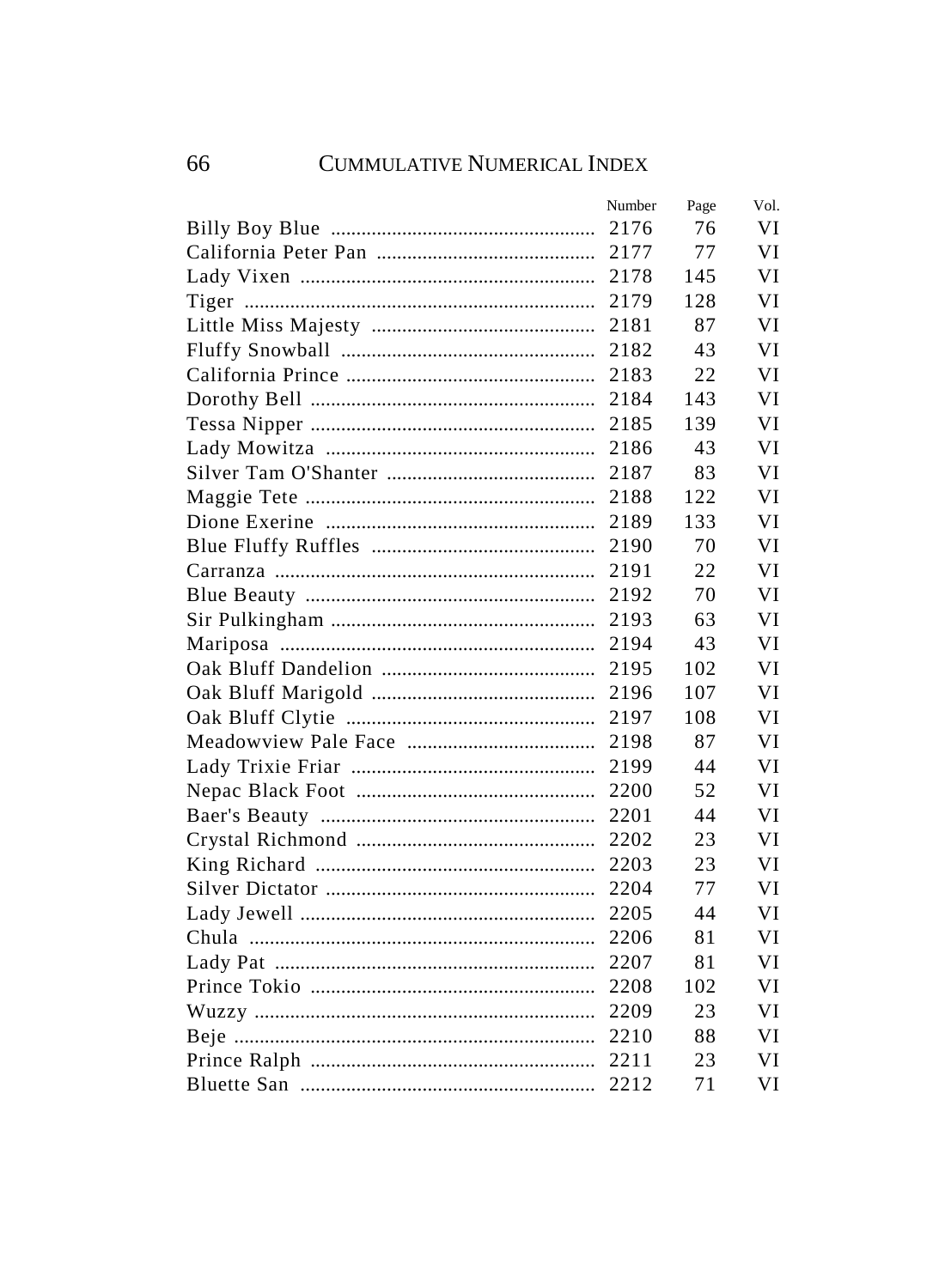|                                                      | Number | Page | Vol. |
|------------------------------------------------------|--------|------|------|
|                                                      |        | 71   | VI   |
|                                                      |        | 96   | VI   |
|                                                      |        | 82   | VI   |
|                                                      |        | 39   | VI   |
|                                                      |        | 125  | VI   |
|                                                      |        | 143  | VI   |
|                                                      |        | 44   | VI   |
| Swastika Little Miss Midnight  2220                  |        | 58   | VI   |
|                                                      |        | 71   | VI   |
|                                                      |        | 88   | VI   |
|                                                      |        | 133  | VI   |
|                                                      |        | 24   | VI   |
| Orange Si Si Dominico (sic - hyphenated in S B) 2225 |        | 115  | VI   |
|                                                      |        | 134  | VI   |
|                                                      |        | 45   | VI   |
|                                                      |        | 134  | VI   |
|                                                      |        | 134  | VI   |
|                                                      |        | 123  | VI   |
|                                                      |        | 45   | VI   |
|                                                      |        | 24   | VI   |
|                                                      |        | 24   | VI   |
|                                                      |        | 108  | VI   |
|                                                      |        | 96   | VI   |
|                                                      |        | 58   | VI   |
|                                                      |        | 152  | VH   |
|                                                      |        | 123  | VH   |
|                                                      |        | 46   | VH   |
|                                                      |        | 47   | VH   |
|                                                      |        | 133  | VH   |
|                                                      |        | 39   | VII  |
|                                                      |        | 52   | VH   |
|                                                      |        | 64   | VII  |
|                                                      |        | 47   | VH   |
|                                                      |        | 47   | VH   |
|                                                      |        | 5    | VII  |
|                                                      |        |      |      |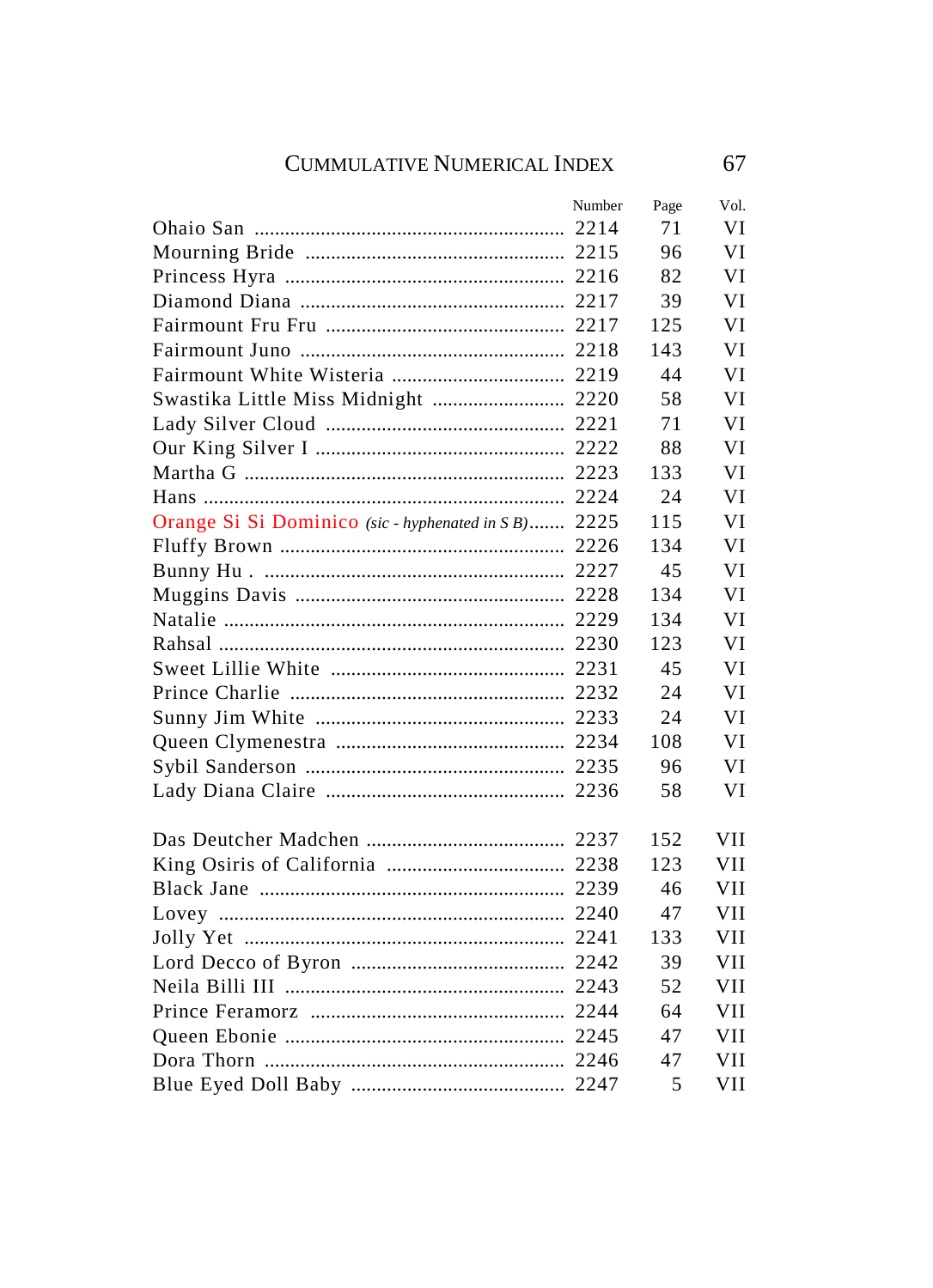| Number | Page | Vol. |
|--------|------|------|
| 2248   | 5    | VII  |
| 2249   | 87   | VII  |
| 2250   | 91   | VII  |
| 2251   | 23   | VII  |
| 2252   | 104  | VII  |
| 2253   | 73   | VII  |
| 2254   | 74   | VII  |
| 2255   | 74   | VII  |
| 2256   | 6    | VII  |
| 2257   | 52   | VII  |
| 2258   | 58   | VII  |
| 2259   | 87   | VII  |
| 2260   | 134  | VH   |
| 2261   | 124  | VH   |
| 2262   | 124  | VH   |
| 2263   | 134  | VH   |
| 2264   | 92   | VH   |
| 2265   | 100  | VH   |
| 2266   | 134  | VII  |
| 2267   | 92   | VII  |
| 2268   | 92   | VII  |
| 2269   | 124  | VII  |
| 2270   | 6    | VII  |
| 2271   | 118  | VH   |
| 2272   | 152  | VH   |
| 2273   | 74   | VII  |
| 2274   | 74   | VII  |
| 2275   | 6    | VII  |
| 2276   | 152  | VII  |
| 2277   | 6    | VII  |
| 2278   | 7    | VII  |
| 2279   | 7    | VII  |
| 2280   | 23   | VII  |
| 2281   | 23   | VII  |
| 2282   | 64   | VII  |
| 2283   | 113  | VII  |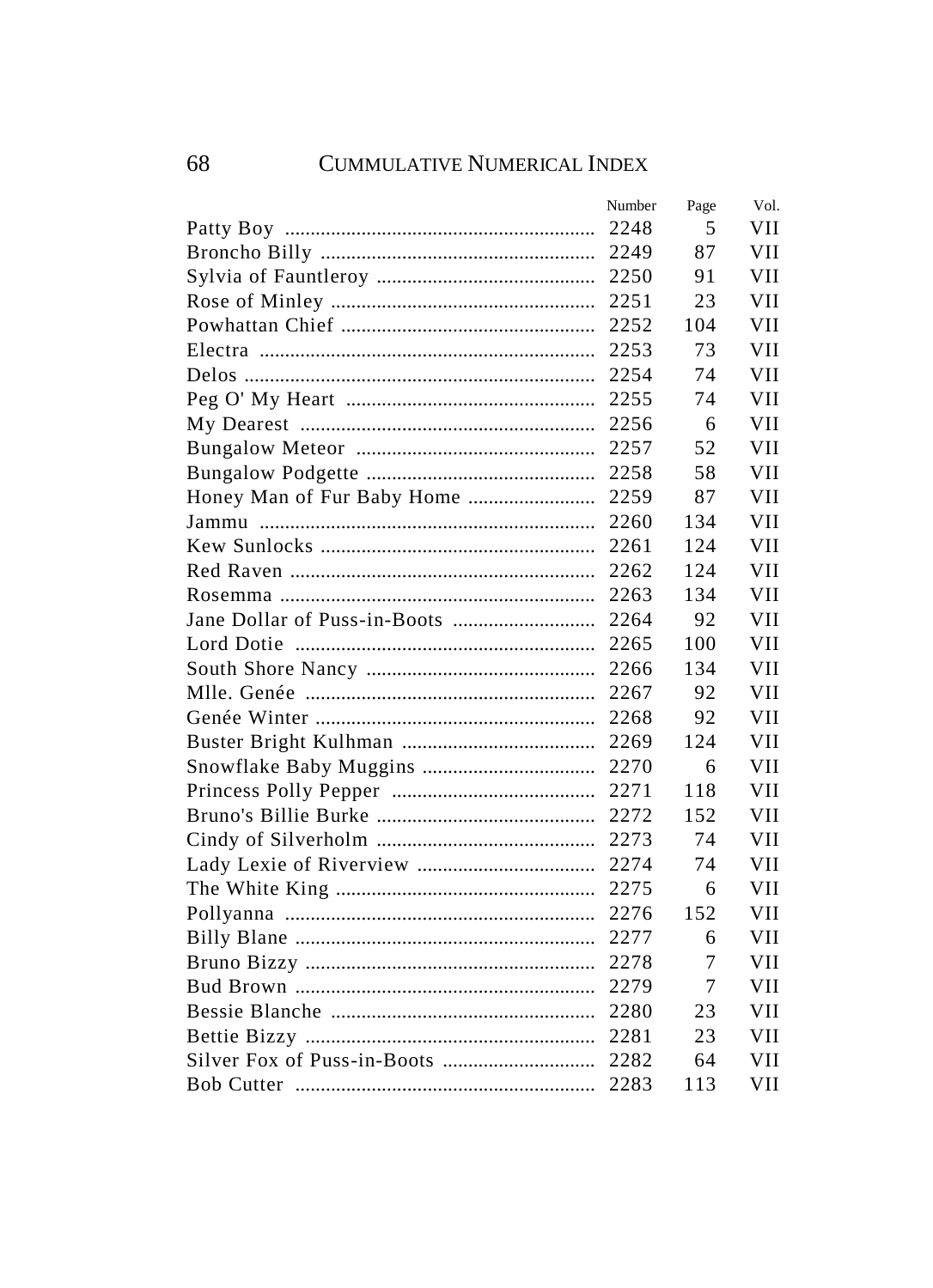| Number | Page | Vol. |
|--------|------|------|
|        | 160  | VII  |
|        | 134  | VII  |
|        | 135  | VII  |
|        | 125  | VII  |
|        | 143  | VII  |
|        | 52   | VII  |
|        | 24   | VII  |
|        | 153  | VII  |
|        | 135  | VII  |
|        | 160  | VII  |
|        | 75   | VII  |
|        | 7    | VII  |
|        | 109  | VII  |
|        | 167  | VII  |
|        | 147  | VII  |
|        | 75   | VH   |
|        | 52   | VH   |
|        | 7    | VII  |
|        | 113  | VH   |
|        | 65   | VH   |
|        | 53   | VH   |
|        | 104  | VII  |
|        | 105  | VII  |
|        | 105  | VII  |
|        | 105  | VH   |
|        | 160  | VH   |
|        | 87   | VH   |
|        | 103  | VH   |
|        | 40   | VH   |
|        | 109  | VH   |
|        | 105  | VH   |
|        | 106  | VH   |
|        | 8    | VII  |
|        | 24   | VII  |
|        | 113  | VII  |
|        | 161  | VH   |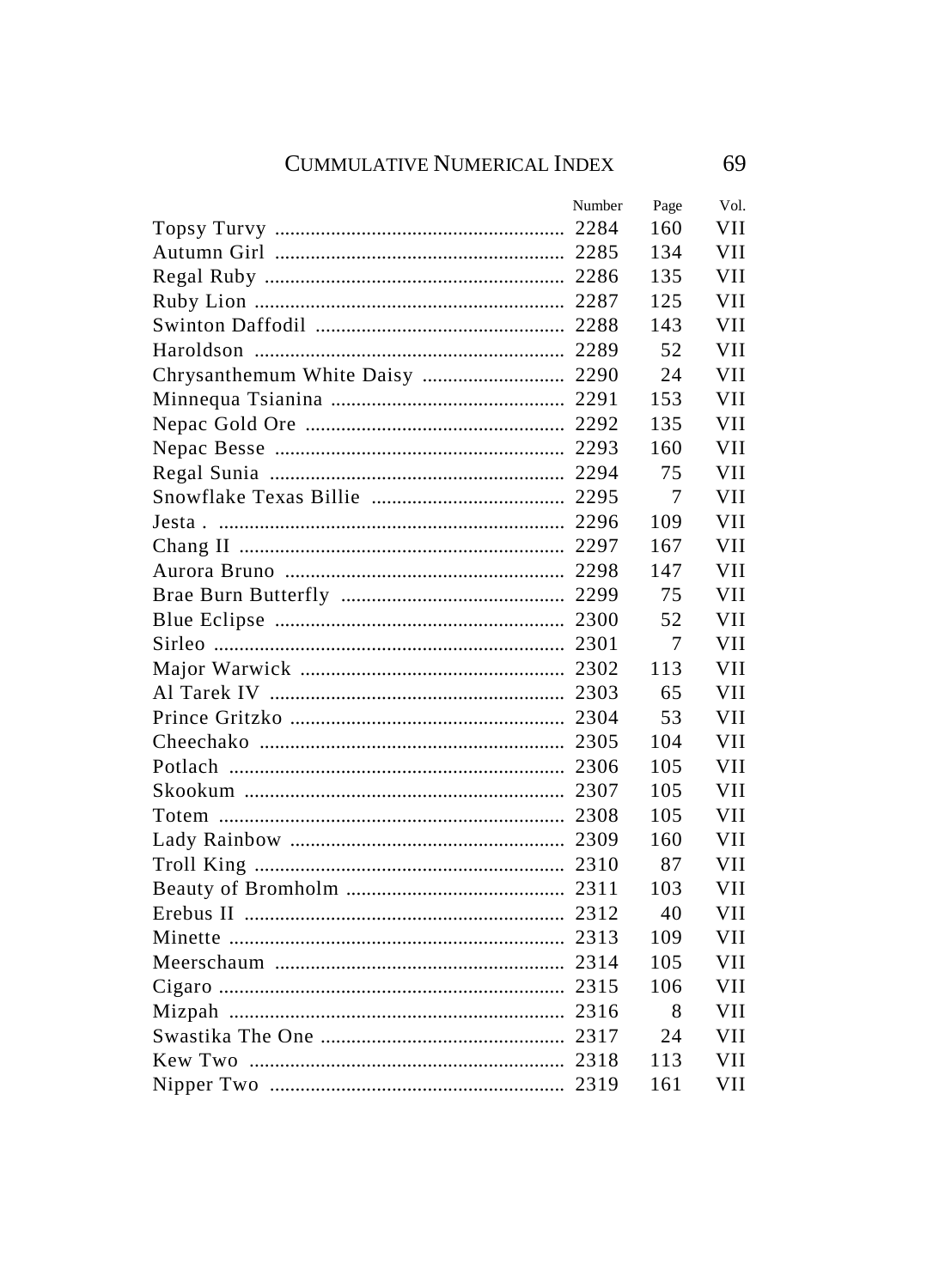| Number | Page | Vol. |
|--------|------|------|
| 2320   | 106  | VII  |
| 2321   | 88   | VII  |
| 2322   | 109  | VII  |
| 2323   | 40   | VII  |
| 2324   | 92   | VII  |
| 2325   | 65   | VII  |
| 2326   | 75   | VII  |
| 2327   | 24   | VH   |
| 2328   | 76   | VH   |
| 2329   | 65   | VII  |
| 2330   | 76   | VII  |
| 2331   | 76   | VII  |
| 2332   | 88   | VH   |
| 2333   | 76   | VH   |
| 2334   | 125  | VH   |
| 2335   | 119  | VH   |
| 2336   | 135  | VH   |
| 2337   | 161  | VH   |
| 2338   | 77   | VH   |
| 2340   | 77   | VH   |
| 2341   | 65   | VII  |
| 2342   | 145  | VII  |
| 2343   | 8    | VII  |
| 2344   | 114  | VH   |
| 2345   | 53   | VH   |
| 2346   | 47   | VII  |
| 2347   | 147  | VII  |
| 2348   | 100  | VII  |
| 2349   | 41   | VII  |
| 2350   | 153  | VII  |
| 2351   | 110  | VII  |
|        | 135  | VII  |
| 2353   | 119  | VII  |
| 2354   | 136  | VII  |
| 2355   | 48   | VII  |
| 2356   | 136  | VII  |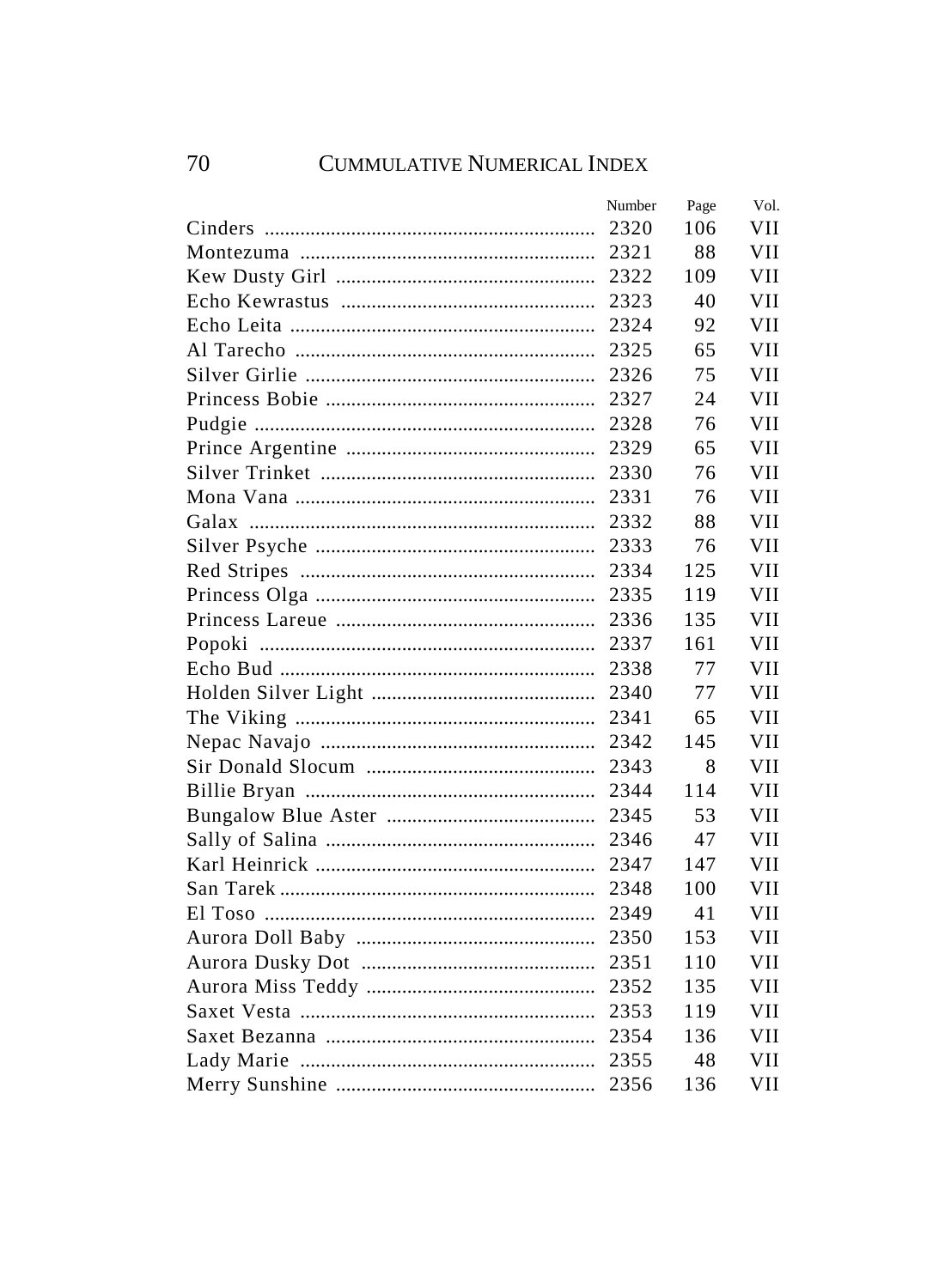| Number | Page | Vol.       |
|--------|------|------------|
|        | 147  | VH         |
|        | 8    | VII        |
|        | 114  | VII        |
|        | 114  | VII        |
|        | 53   | <b>VII</b> |
|        | 59   | VII        |
|        | 54   | <b>VII</b> |
|        | 125  | <b>VII</b> |
|        | 161  | <b>VII</b> |
|        | 136  | <b>VII</b> |
|        | 41   | <b>VII</b> |
|        | 119  | VII        |
|        | 166  | <b>VII</b> |
|        | 119  | VII        |
|        | 165  | VH         |
|        | 24   | VH         |
|        | 9    | VII        |
|        | 153  | VII        |
|        | 25   | VII        |
|        | 115  | VII        |
|        | 136  | VII        |
|        | 137  | VII        |
|        | 125  | VH         |
|        | 9    | VII        |
|        | 137  | VH         |
|        | 9    | VII        |
|        | 25   | VH         |
|        | 115  | VH         |
|        | 126  | VII        |
|        | 137  | VII        |
|        | 41   | VII        |
|        | 167  | VII        |
|        | 103  | VII        |
|        | 126  | VII        |
|        | 126  | VII        |
|        | 115  | VII        |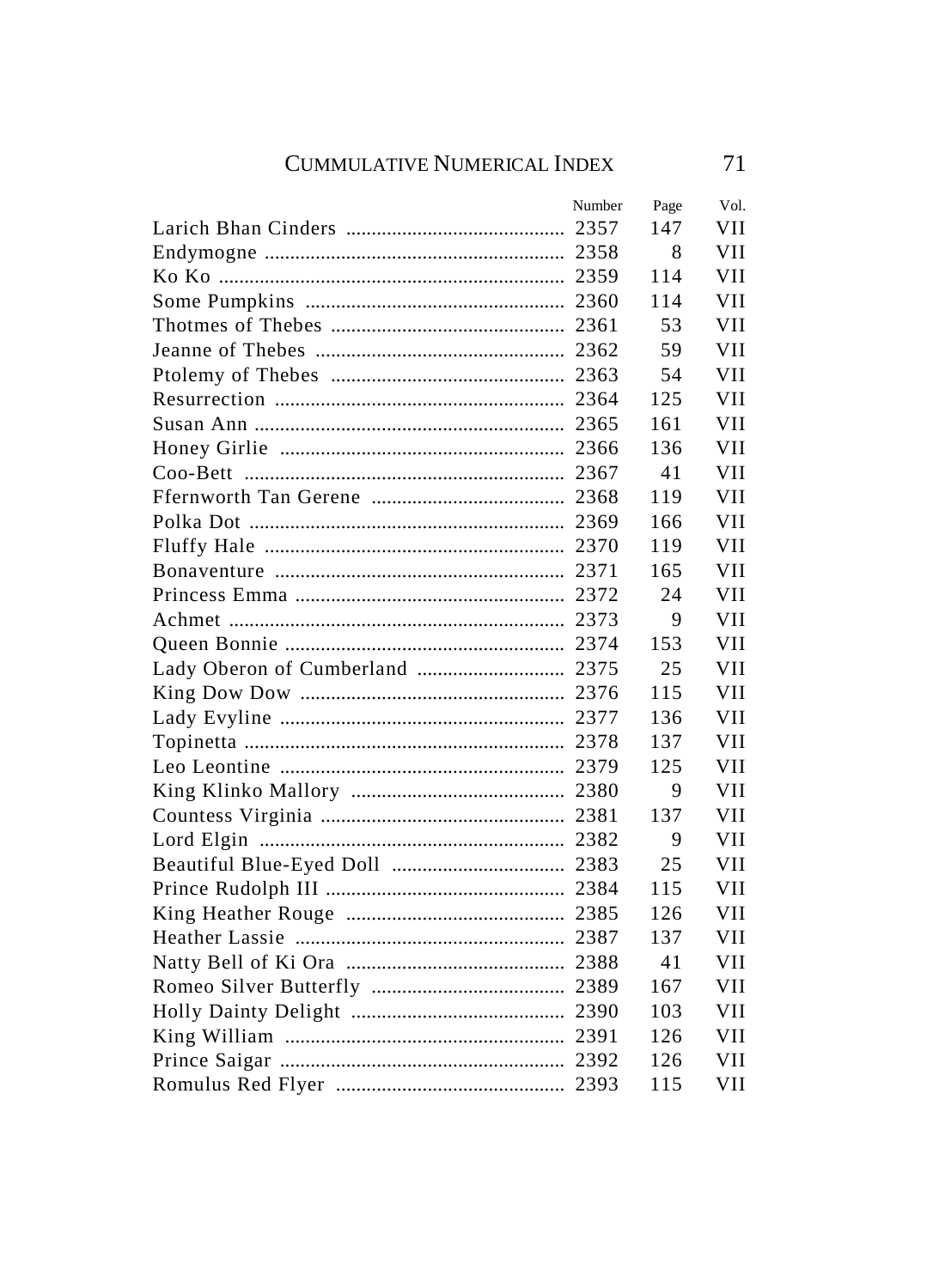| Number | Page | Vol. |
|--------|------|------|
| 2394   | 143  | VII  |
|        | 66   | VII  |
| 2396   | 10   | VII  |
| 2397   | 10   | VII  |
| 2398   | 137  | VII  |
| 2399   | 161  | VII  |
| 2400   | 88   | VII  |
| 2401   | 93   | VH   |
| 2402   | 93   | VH   |
| 2403   | 10   | VH   |
| 2404   | 148  | VH   |
| 2405   | 143  | VII  |
| 2406   | 41   | VH   |
| 2407   | 42   | VH   |
| 2408   | 54   | VH   |
| 2409   | 126  | VH   |
| 2410   | 127  | VH   |
| 2411   | 25   | VH   |
| 2412   | 66   | VH   |
| 2413   | 89   | VH   |
| 2414   | 77   | VH   |
| 2415   | 93   | VII  |
| 2416   | 94   | VH   |
| 2417   | 94   | VH   |
| 2418   | 127  | VH   |
| 2419   | 66   | VII  |
| 2420   | 66   | VII  |
| 2421   | 11   | VII  |
| 2422   | 77   | VII  |
| 2423   | 127  | VII  |
| 2424   | 42   | VII  |
| 2425   | 94   | VII  |
| 2426   | 95   | VII  |
| 2427   | 26   | VII  |
| 2428   | 11   | VII  |
| 2429   | 59   | VII  |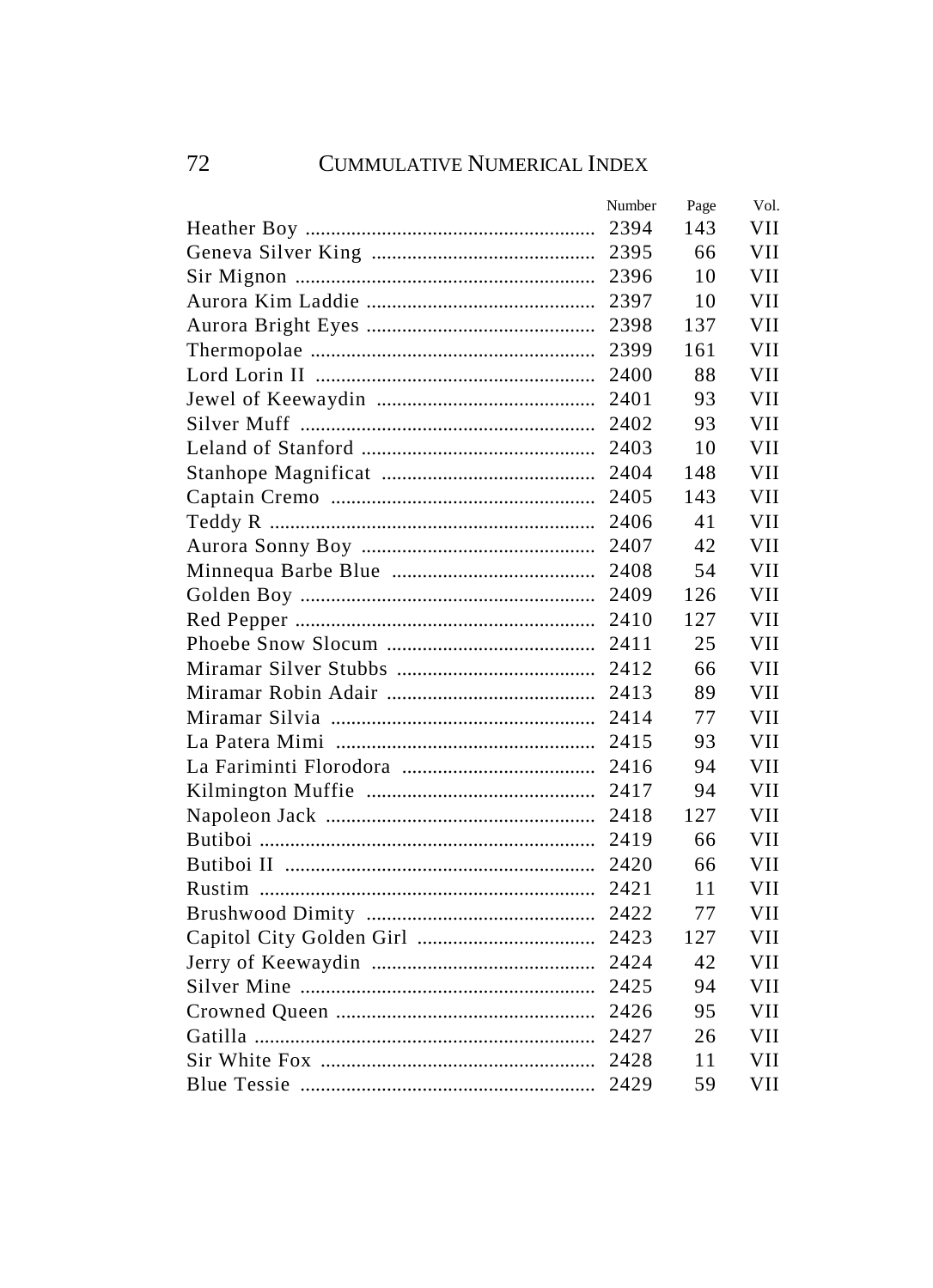|                                        | Number | Page | Vol.       |
|----------------------------------------|--------|------|------------|
|                                        |        | 54   | VH         |
|                                        |        | 89   | VII        |
| Miss Peter Henry of Castlethorpe  2432 |        | 110  | VH         |
|                                        |        | 106  | VH         |
|                                        |        | 110  | VH         |
|                                        |        | 26   | VH         |
|                                        |        | 145  | VH         |
|                                        |        | 145  | VH         |
|                                        |        | 120  | VH         |
|                                        |        | 148  | VH         |
|                                        |        | 153  | VH         |
|                                        |        | 54   | <b>VII</b> |
|                                        |        | 115  | VH         |
|                                        |        | 127  | VH         |
|                                        |        | 26   | <b>VII</b> |
|                                        |        | 59   | VH         |
|                                        |        | 48   | <b>VII</b> |
|                                        |        | 60   | <b>VII</b> |
|                                        |        | 111  | VH         |
|                                        |        | 78   | <b>VII</b> |
|                                        |        | 55   | VH         |
|                                        |        | 103  | VH         |
|                                        |        | 55   | <b>VII</b> |
|                                        |        | 48   | VH         |
|                                        |        | 12   | VH         |
|                                        |        | 12   | <b>VII</b> |
|                                        |        | 120  | VH         |
|                                        |        | 55   | VH         |
|                                        |        | 55   | VH         |
|                                        |        | 128  | VH         |
|                                        |        | 154  | <b>VII</b> |
|                                        |        | 48   | VH         |
|                                        |        | 146  | VH         |
|                                        |        | 138  | VH         |
|                                        |        | 138  | VH         |
|                                        |        | 26   | VH         |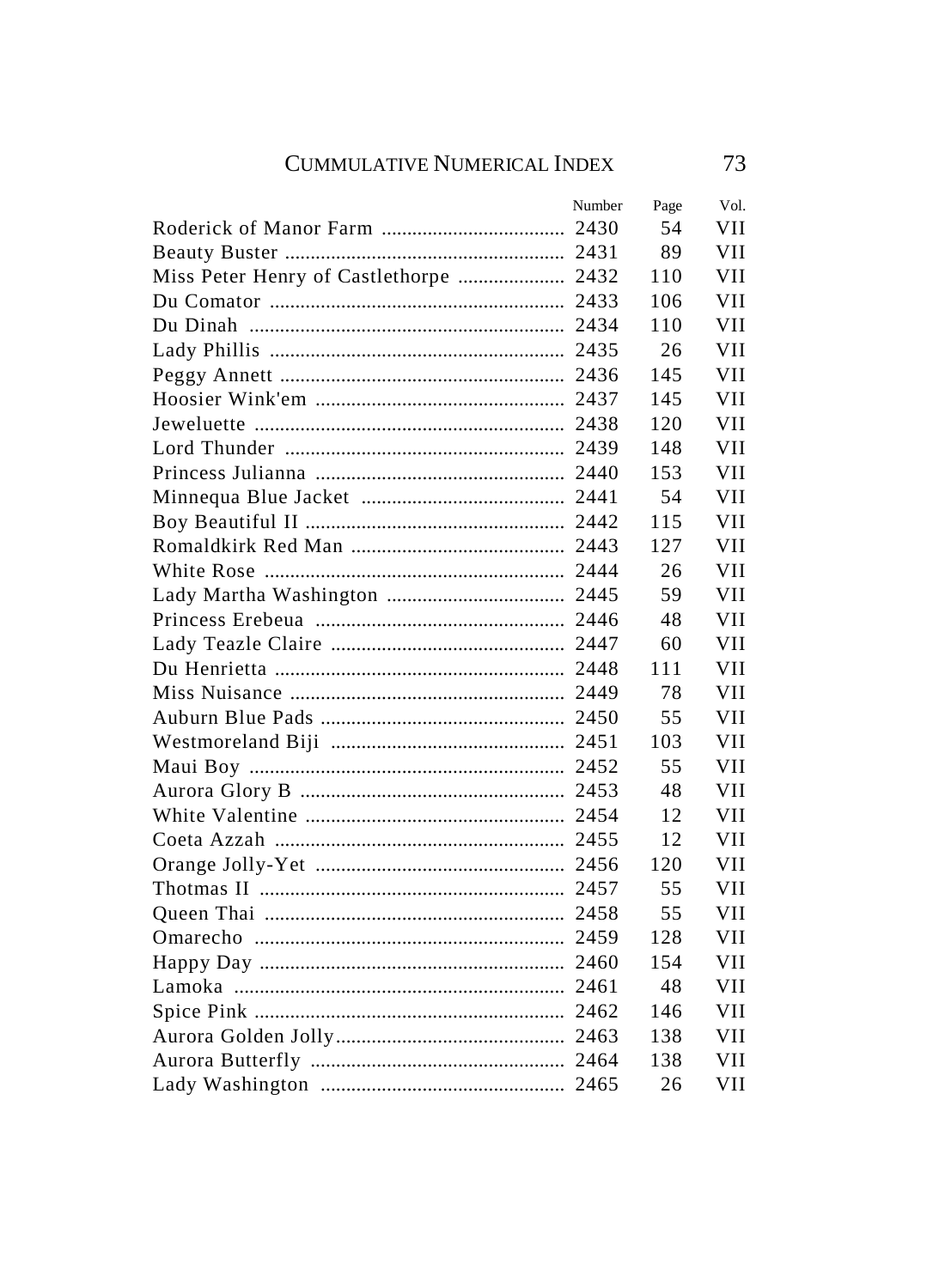|                                             | Number | Page | Vol.       |
|---------------------------------------------|--------|------|------------|
|                                             | 2466   | 42   | VII        |
|                                             | 2467   | 49   | VII        |
|                                             | 2468   | 43   | VII        |
|                                             | 2469   | 56   | VII        |
|                                             | 2470   | 60   | VH         |
|                                             | 2471   | 27   | VII        |
|                                             | 2472   | 95   | <b>VII</b> |
|                                             | 2473   | 56   | <b>VII</b> |
|                                             | 2474   | 78   | <b>VII</b> |
|                                             | 2475   | 101  | <b>VII</b> |
|                                             | 2476   | 60   | <b>VII</b> |
|                                             | 2477   | 120  | VII        |
|                                             | 2478   | 12   | VH         |
|                                             | 2479   | 67   | VII        |
|                                             | 2480   | 106  | VH         |
|                                             |        | 116  | VH         |
|                                             | 2482   | 107  | VII        |
|                                             | 2483   | 67   | VH         |
| Torrington Garboldisham Bullet of Gertsdale | 2484   | 144  | VII        |
|                                             | 2485   | 138  | VII        |
|                                             | 2486   | 165  | VII        |
|                                             | 2487   | 67   | VII        |
|                                             | 2488   | 154  | VII        |
|                                             | 2489   | 154  | VH         |
|                                             | 2490   | 148  | VH         |
|                                             | 2491   | 154  | VH         |
|                                             | 2492   | 95   | VII        |
|                                             | 2493   | 95   | VII        |
|                                             | 2494   | 60   | VII        |
|                                             | 2495   | 13   | VII        |
|                                             | 2496   | 96   | VII        |
|                                             | 2497   | 27   | VII        |
|                                             | 2498   | 13   | VII        |
|                                             | 2499   | 67   | VII        |
|                                             | 2500   | 149  | VII        |
|                                             | 2501   | 61   | VII        |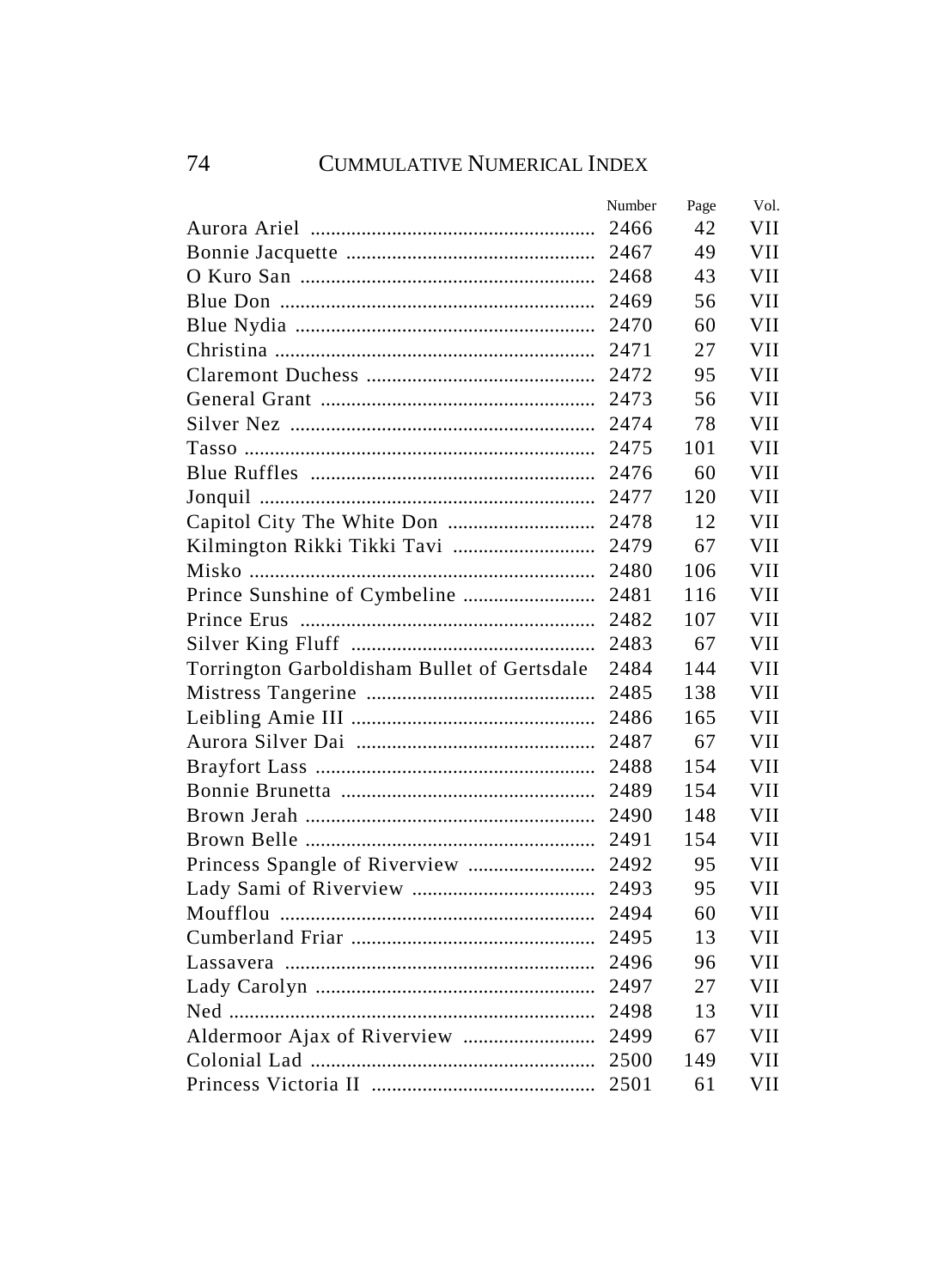|                                         | Number | Page | Vol.       |
|-----------------------------------------|--------|------|------------|
|                                         |        | 155  | VH         |
|                                         |        | 155  | VII        |
|                                         |        | 128  | VII        |
|                                         |        | 149  | VII        |
|                                         |        | 56   | VII        |
|                                         |        | 13   | VII        |
|                                         |        | 28   | VII        |
|                                         |        | 43   | VII        |
|                                         |        | 14   | VII        |
|                                         |        | 28   | <b>VII</b> |
|                                         |        | 28   | VII        |
|                                         |        | 14   | VII        |
|                                         |        | 120  | VII        |
|                                         |        | 155  | VII        |
|                                         |        | 14   | VII        |
|                                         |        | 14   | VII        |
|                                         |        | 155  | VII        |
|                                         |        | 156  | VII        |
|                                         |        | 149  | VII        |
|                                         |        | 156  | VII        |
|                                         |        | 138  | VII        |
|                                         |        | 29   | VII        |
|                                         |        | 139  | VII        |
|                                         |        | 139  | VII        |
|                                         |        | 139  | VII        |
|                                         |        | 29   | VII        |
|                                         |        | 101  | VII        |
|                                         |        | 96   | VII.       |
|                                         |        | 146  | VII        |
|                                         |        | 156  | VII        |
|                                         |        | 111  | VII        |
| Capitol City Blue-Eyed White Rose  2533 |        | 29   | VII        |
|                                         |        | 149  | VII        |
|                                         |        | 156  | VII        |
|                                         |        | 61   | VII        |
|                                         |        | 96   | VII        |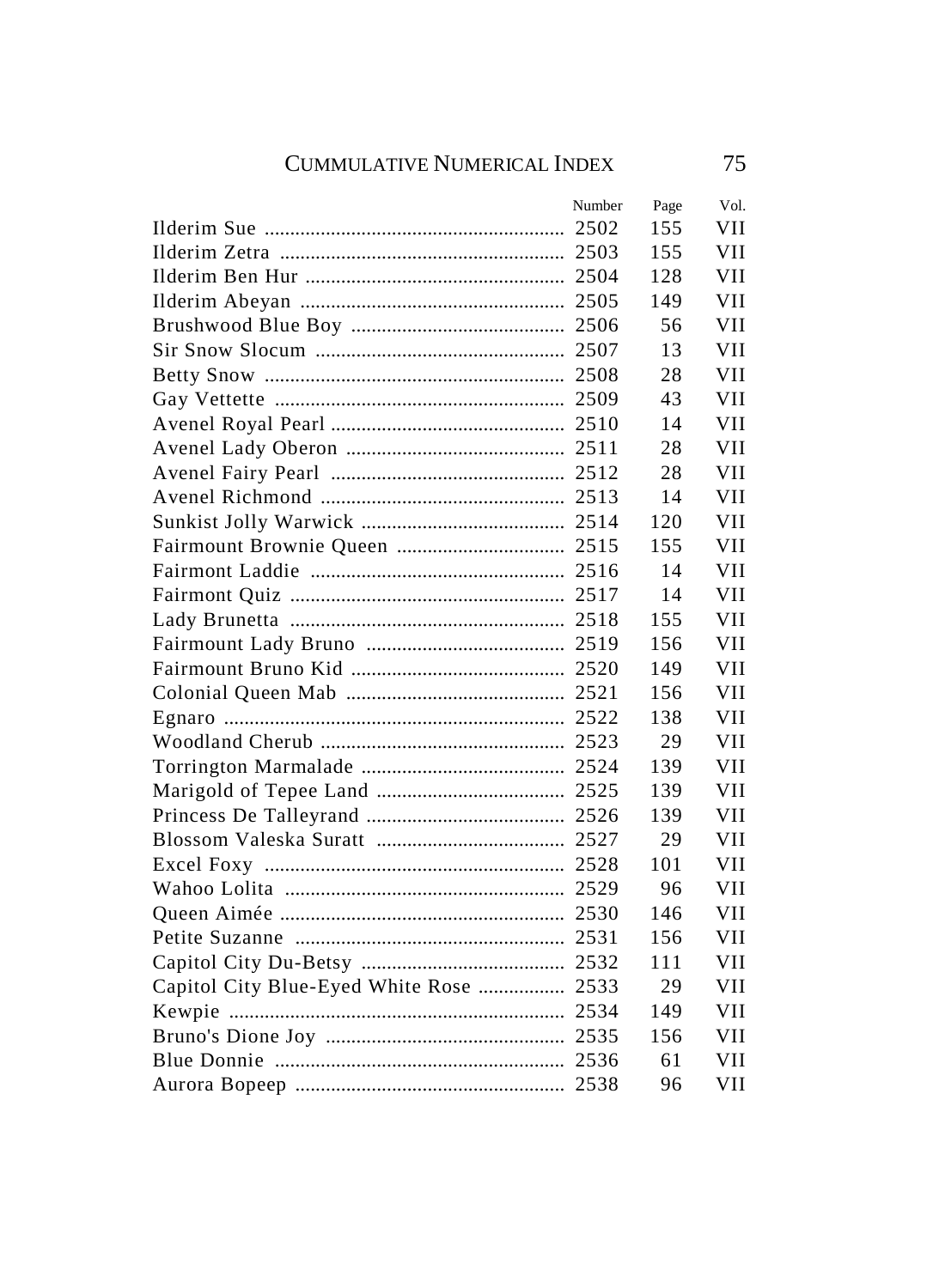| Number | Page | Vol.       |
|--------|------|------------|
| 2539   | 166  | VH         |
| 2539   | 107  | VII        |
| 2540   | 29   | VII        |
| 2541   | 78   | VII        |
| 2542   | 78   | VH         |
| 2543   | 43   | VH         |
| 2544   | 15   | VH         |
| 2545   | 30   | VH         |
| 2546   | 121  | <b>VII</b> |
| 2547   | 129  | VH         |
| 2548   | 129  | VII        |
| 2549   | 121  | VII        |
| 2550   | 15   | VH         |
| 2551   | 30   | VH         |
| 2552   | 139  | VH         |
| 2553   | 44   | VH         |
| 2554   | 150  | VH         |
| 2555   | 129  | VH         |
| 2556   | 15   | VII        |
| 2557   | 150  | VH         |
| 2558   | 97   | VII        |
| 2559   | 144  | VII        |
| 2560   | 116  | VII        |
| 2561   | 140  | VII        |
| 2562   | 15   | VII        |
| 2563   | 16   | VII        |
| 2564   | 157  | VII        |
| 2565   | 16   | VII        |
| 2566   | 30   | VH         |
| 2567   | 17   | VH         |
| 2568   | 79   | VII        |
| 2569   | 68   | VII        |
| 2570   | 116  | VII        |
| 2571   | 31   | VII        |
| 2572   | 89   | VII        |
| 2573   | 17   | VII        |
|        |      |            |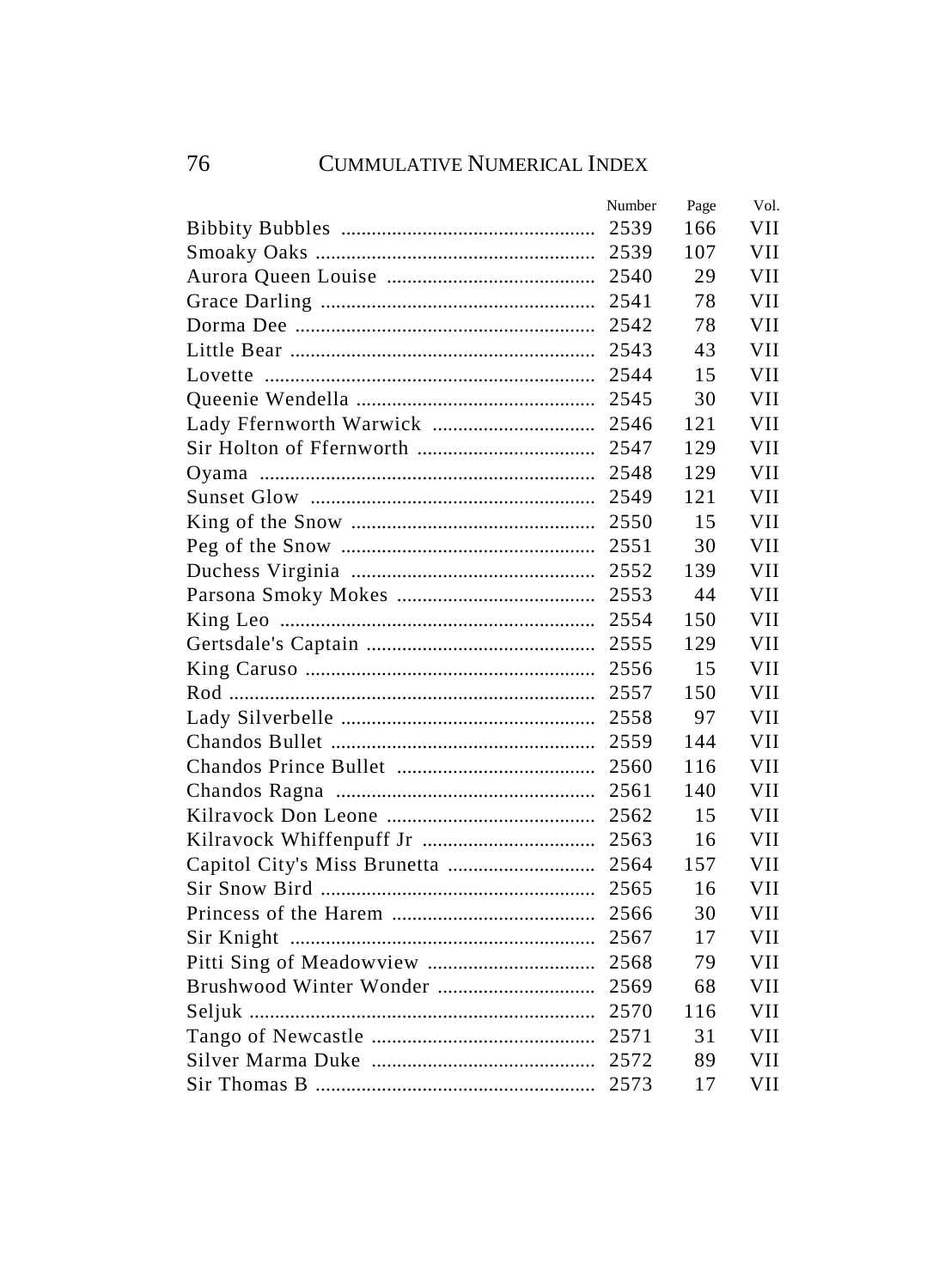| Number | Page | VOI.       |
|--------|------|------------|
|        | 68   | VH         |
|        | 79   | VII        |
|        | 97   | VII        |
|        | 162  | VII        |
|        | 121  | VH         |
|        | 17   | VH         |
|        | 17   | VH         |
|        | 140  | <b>VII</b> |
|        | 61   | VII        |
|        | 31   | <b>VII</b> |
|        | 146  | VII        |
|        | 150  | VII        |
|        | 151  | <b>VII</b> |
|        | 56   | <b>VII</b> |
|        | 31   | <b>VII</b> |
|        | 90   | VH         |
|        | 68   | VH         |
|        | 61   | VH         |
|        | 44   | VII        |
|        | 157  | VII        |
|        | 162  | VH         |
|        | 49   | VII        |
|        | 140  | VH         |
|        | 140  | VH         |
|        | 166  | VH         |
|        | 111  | VH         |
|        | 90   | VH         |
|        | 130  | <b>VII</b> |
|        | 31   | <b>VII</b> |
|        | 68   | <b>VII</b> |
|        | 32   | <b>VII</b> |
|        | 32   | <b>VII</b> |
|        | 32   | VH         |
|        | 18   | VII        |
|        | 32   | VII        |
|        | 130  | VII        |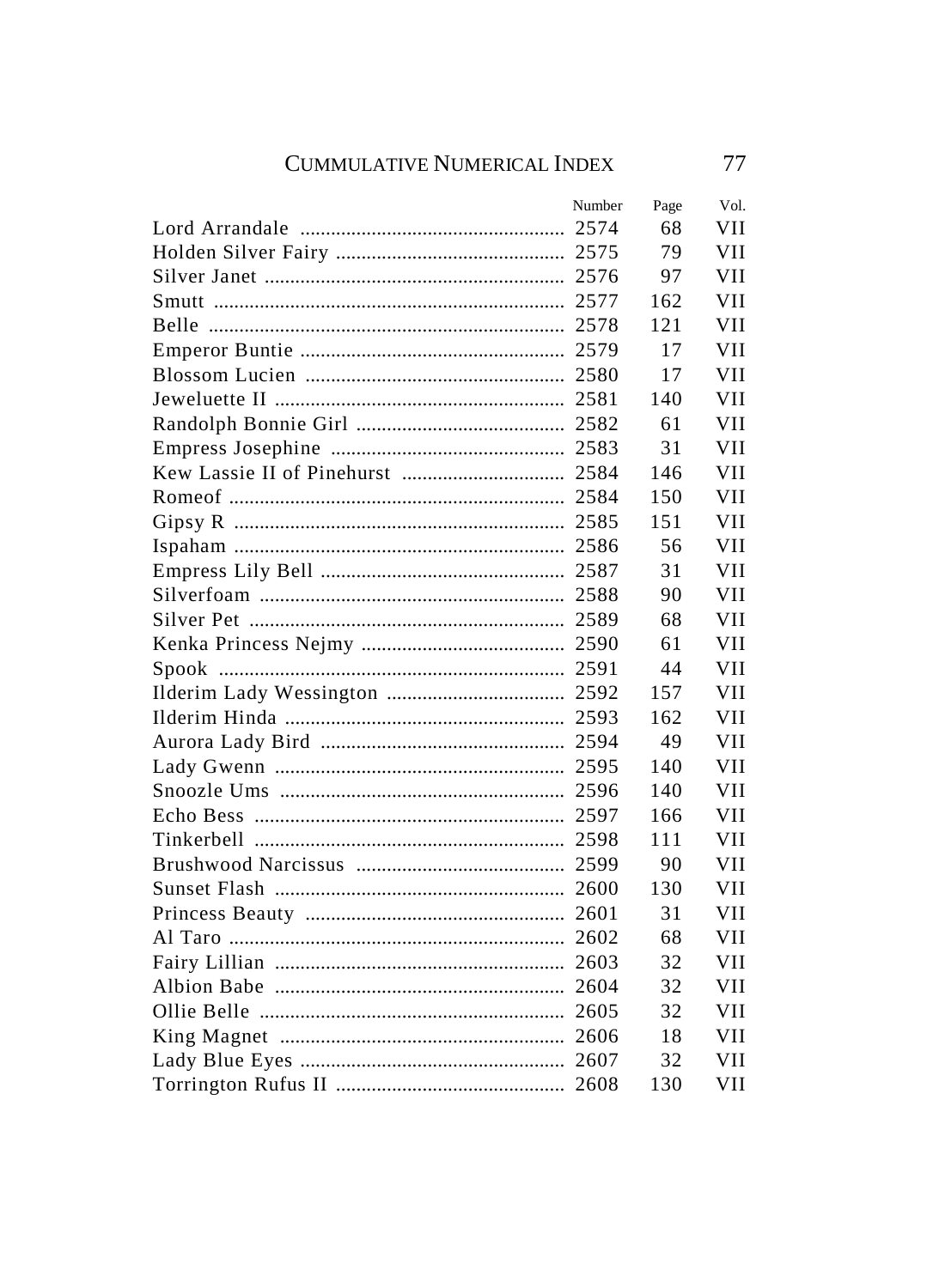| Number | Page | Vol. |
|--------|------|------|
| 2609   | 62   | VII  |
| 2610   | 151  | VII  |
| 2611   | 157  | VII  |
| 2612   | 151  | VII  |
| 2613   | 107  | VII  |
| 2614   | 116  | VII  |
| 2615   | 49   | VII  |
| 2616   | 69   | VII  |
| 2617   | 69   | VII  |
| 2618   | 97   | VII  |
| 2619   | 97   | VII  |
| 2620   | 98   | VII  |
| 2621   | 151  | VH   |
| 2622   | 33   | VH   |
| 2623   | 69   | VH   |
| 2624   | 69   | VH   |
| 2625   | 33   | VH   |
| 2626   | 79   | VH   |
| 2627   | 33   | VII  |
| 2627   | 141  | VII  |
| 2628   | 80   | VII  |
| 2629   | 98   | VII  |
| 2630   | 33   | VII  |
| 2632   | 162  | VH   |
| 2633   | 44   | VH   |
| 2634   | 80   | VII  |
| 2634   | 98   | VII  |
| 2635   | 121  | VII  |
| 2636   | 18   | VII  |
| 2637   | 141  | VII  |
| 2638   | 117  | VII  |
| 2639   | 130  | VII  |
| 2640   | 117  | VII  |
| 2641   | 45   | VII  |
| 2642   | 45   | VII  |
| 2643   | 62   | VII  |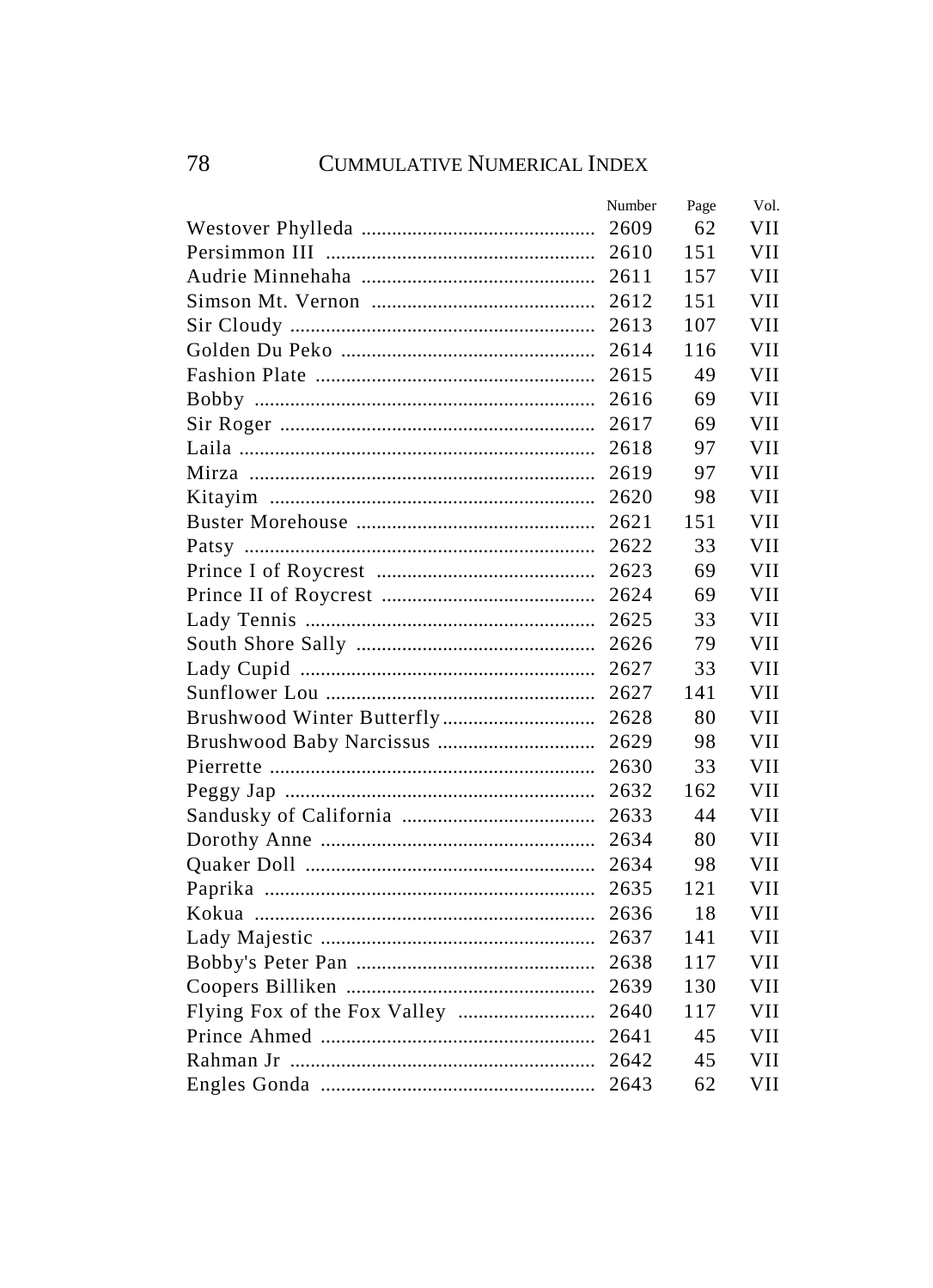| Number | Page | Vol.       |
|--------|------|------------|
|        | 18   | VH         |
|        | 34   | VH         |
|        | 130  | VH         |
|        | 80   | VH         |
|        | 81   | VH         |
|        | 70   | VH         |
|        | 50   | VH         |
|        | 81   | VH         |
|        | 157  | VH         |
|        | 34   | <b>VII</b> |
|        | 34   | VH         |
|        | 81   | <b>VII</b> |
|        | 19   | VH         |
|        | 19   | <b>VII</b> |
|        | 90   | <b>VII</b> |
|        | 98   | VH         |
|        | 90   | <b>VII</b> |
|        | 70   | VH         |
|        | 82   | VH         |
|        | 131  | VH         |
|        | 45   | VH         |
|        | 62   | VH         |
|        | 45   | VH         |
|        | 122  | VH         |
|        | 131  | VH         |
|        | 141  | VH         |
|        | 166  | VH         |
|        | 57   | VH         |
|        | 108  | VH         |
|        | 35   | VH         |
|        | 19   | VII        |
|        | 57   | VH         |
|        | 70   | VII        |
|        | 71   | VH         |
|        | 82   | VII        |
|        | 50   | VII        |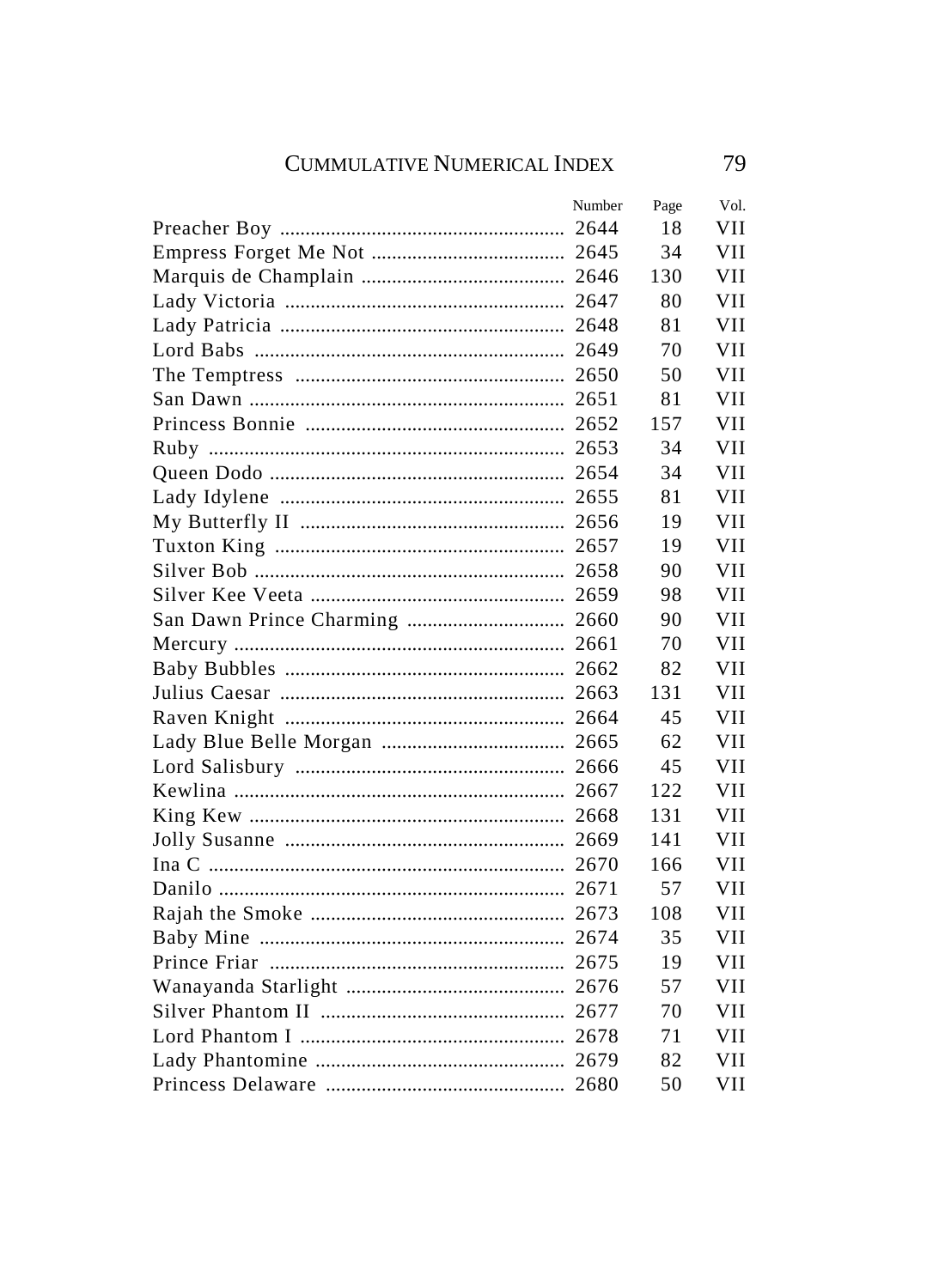| Number | Page | Vol. |
|--------|------|------|
| 2681   | 71   | VH   |
| 2682   | 46   | VII  |
| 2683   | 82   | VII  |
| 2684   | 82   | VII  |
| 2685   | 122  | VII  |
| 2686   | 71   | VH   |
| 2687   | 99   | VH   |
| 2688   | 83   | VH   |
| 2689   | 50   | VH   |
| 2690   | 63   | VH   |
| 2691   | 83   | VH   |
| 2692   | 131  | VH   |
| 2693   | 112  | VH   |
| 2694   | 83   | VII  |
| 2695   | 83   | VH   |
| 2696   | 72   | VII  |
| 2697   | 84   | VII  |
| 2698   | 35   | VII  |
| 2699   | 117  | VII  |
| 2700   | 165  | VII  |
| 2701   | 35   | VII  |
| 2702   | 99   | VII  |
| 2703   | 20   | VII  |
| 2704   | 35   | VH   |
| 2705   | 84   | VH   |
| 2706   | 91   | VH   |
| 2707   | 122  | VH   |
| 2708   | 46   | VH   |
| 2709   | 50   | VH   |
| 2710   | 51   | VH   |
| 2711   | 36   | VII  |
| 2712   | 36   | VII  |
| 2713   | 20   | VII  |
| 2714   | 163  | VII  |
| 2715   | 20   | VII  |
| 2716   | 36   | VII  |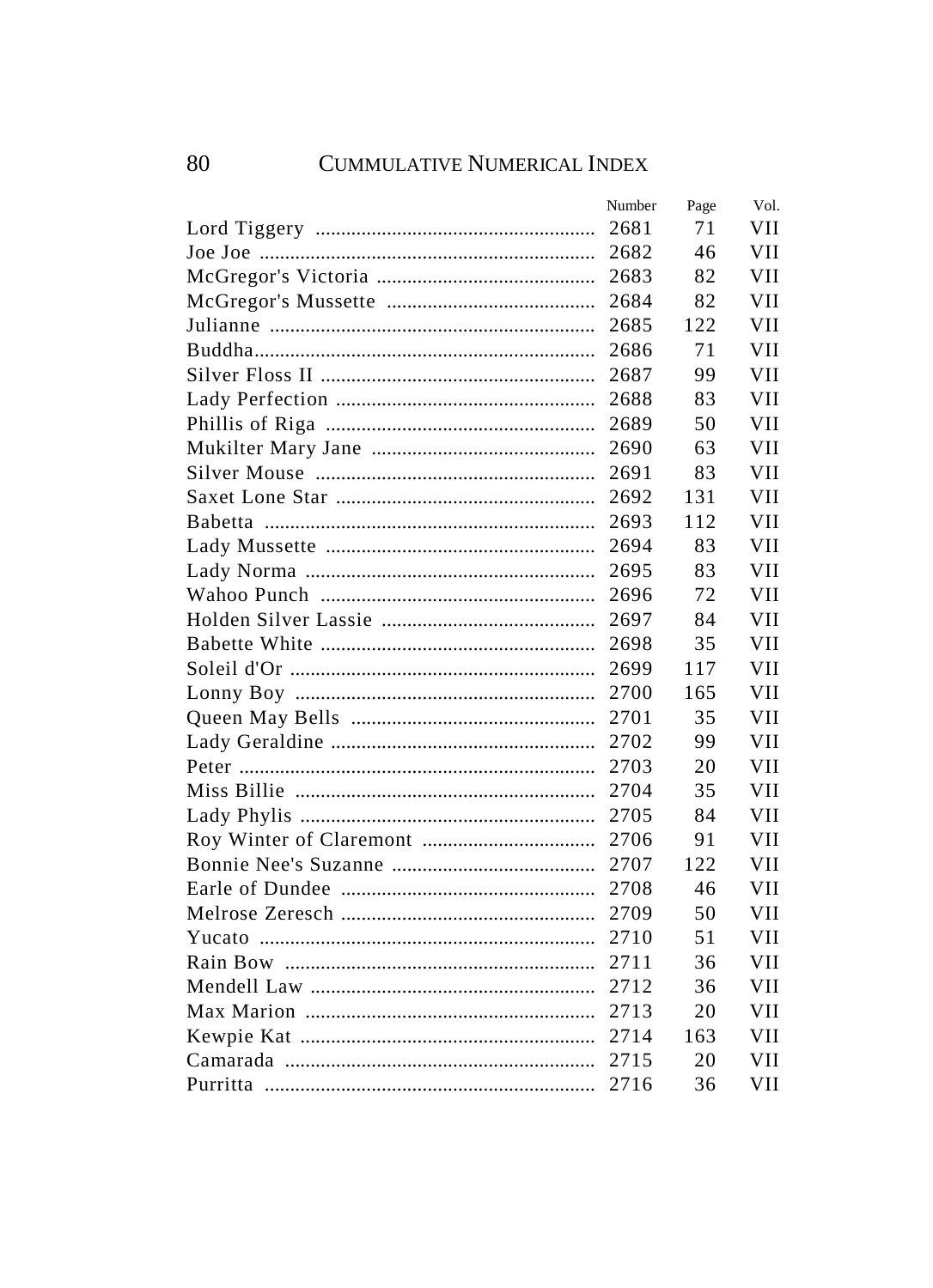| Number | Page | Vol.       |
|--------|------|------------|
|        | 72   | VH         |
|        | 84   | VII        |
|        | 108  | VII        |
|        | 99   | VII        |
|        | 100  | VII        |
|        | 91   | VII        |
|        | 51   | VII        |
|        | 158  | VII        |
|        | 57   | VII        |
|        | 84   | <b>VII</b> |
|        | 37   | VII        |
|        | 158  | VII        |
|        | 158  | VH         |
|        | 37   | VH         |
|        | 85   | VH         |
|        | 144  | VII        |
|        | 20   | <b>VII</b> |
|        | 141  | VII        |
|        | 123  | VII        |
|        | 131  | VII        |
|        | 142  | VII        |
|        | 101  | VII        |
|        | 112  | VII        |
|        | 85   | VH         |
|        | 37   | VH         |
|        | 21   | VH         |
|        | 72   | VH         |
|        | 117  | VII        |
|        | 163  | VII        |
|        | 132  | VII        |
|        | 158  | VII        |
|        | 159  | VII        |
|        | 132  | VII        |
|        | 104  | VII        |
|        | 63   | VII        |
|        | 63   | VII        |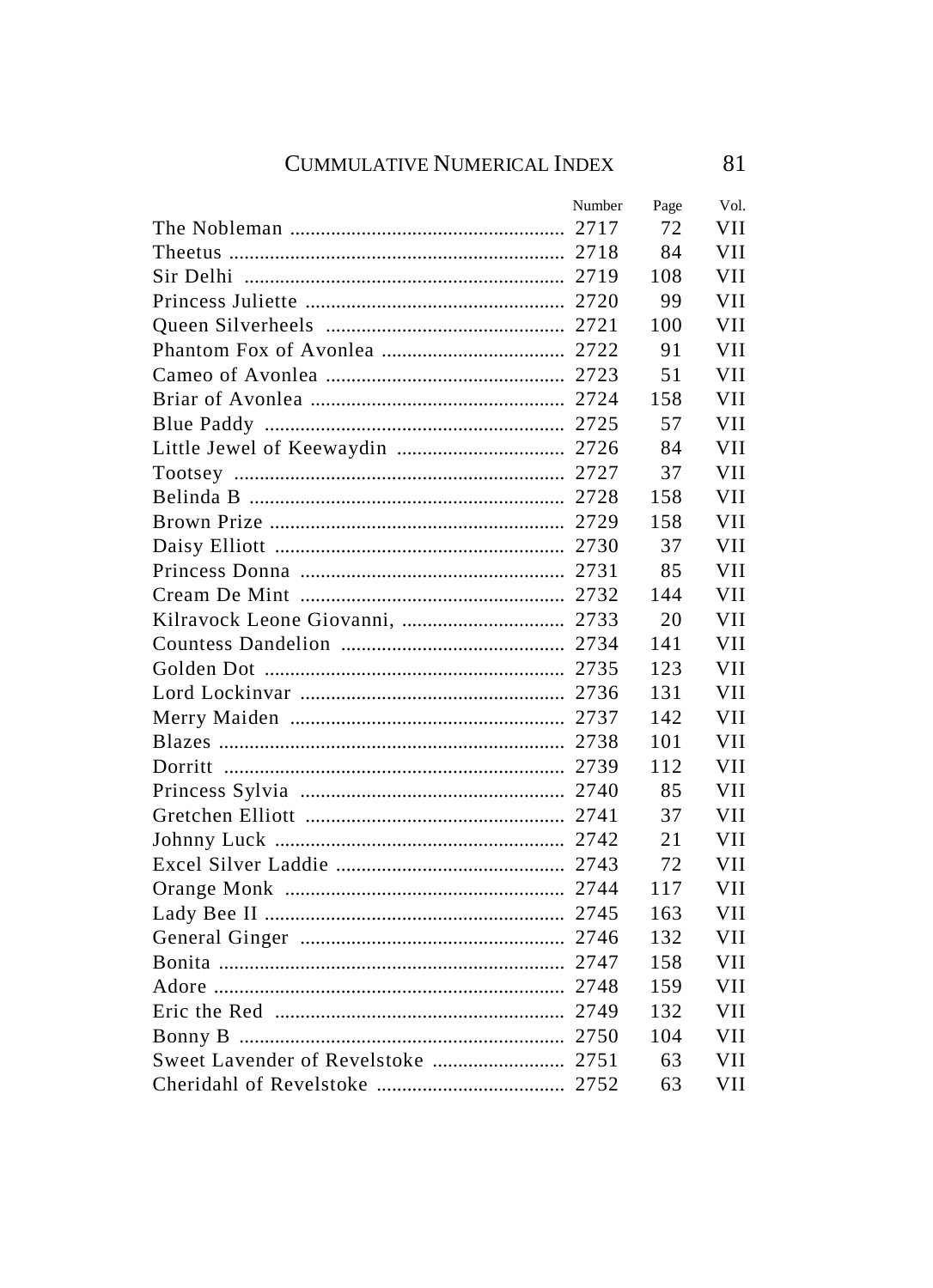| Number | Page | Vol. |
|--------|------|------|
| 2753   | 63   | VH   |
| 2754   | 57   | VII  |
| 2755   | 64   | VII  |
| 2757   | 58   | VII  |
| 2758   | 37   | VH   |
| 2759   | 38   | VH   |
| 2760   | 132  | VH   |
| 2761   | 132  | VH   |
| 2762   | 133  | VH   |
| 2763   | 142  | VH   |
| 2764   | 85   | VII  |
| 2765   | 85   | VII  |
| 2766   | 108  | VH   |
| 2767   | 86   | VH   |
| 2768   | 86   | VH   |
| 2769   | 159  | VII  |
| 2770   | 102  | VH   |
| 2771   | 159  | VH   |
| 2772   | 38   | VH   |
| 2773   | 21   | VH   |
| 2774   | 133  | VII  |
| 2775   | 38   | VII  |
| 2776   | 123  | VII  |
| 2777   | 118  | VII  |
| 2778   | 39   | VII  |
| 2779   | 163  | VH   |
| 2780   | 118  | VII  |
| 2781   | 164  | VII  |
| 2782   | 21   | VH   |
| 2783   | 21   | VH   |
| 2784   | 39   | VII  |
| 2785   | 142  | VII  |
| 2786   | 51   | VII  |
| 2787   | 73   | VII  |
| 2788   | 164  | VII  |
| 2789   | 22   | VII  |
|        |      |      |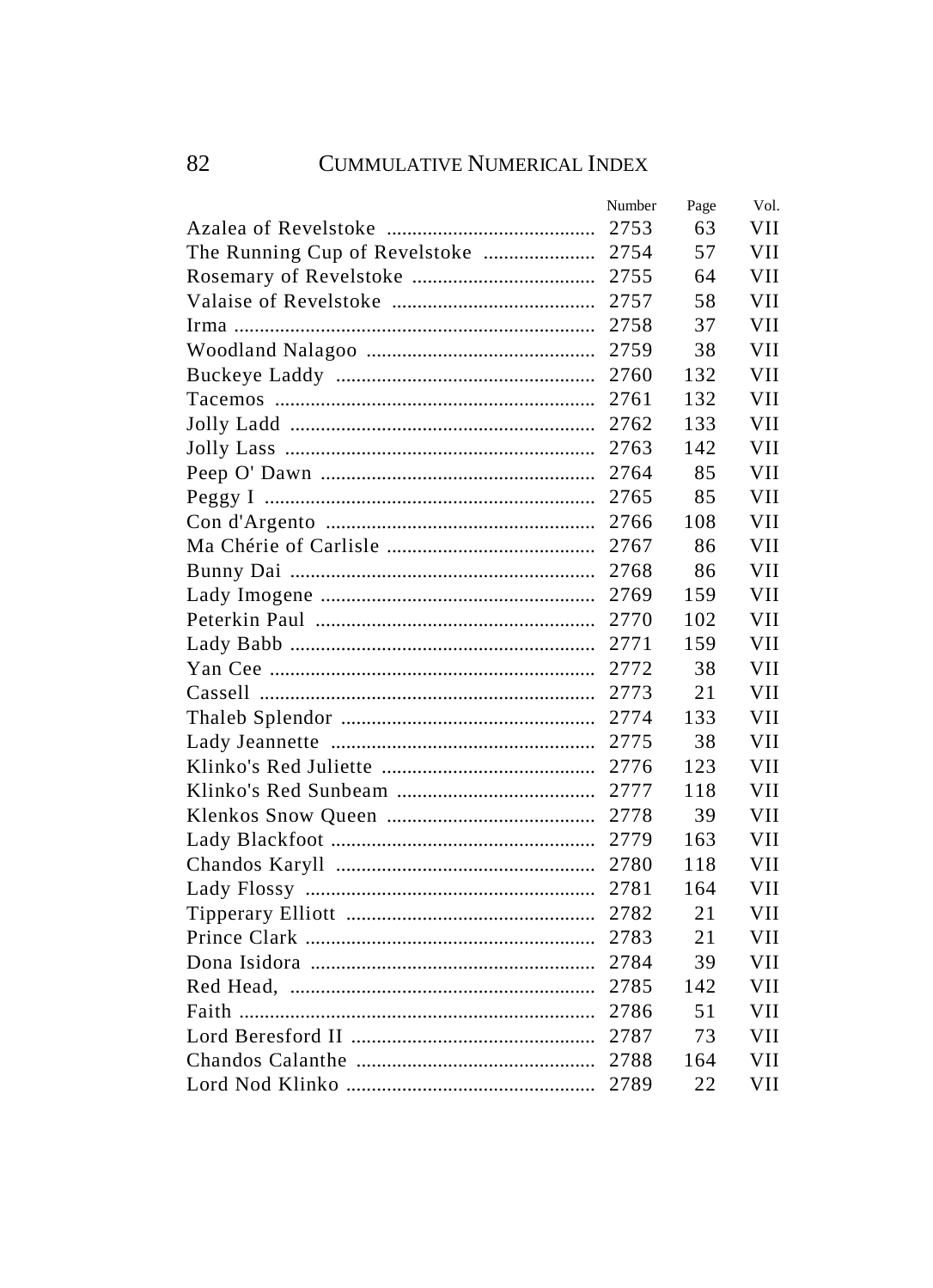| Number | Page | Vol.        |
|--------|------|-------------|
|        | 58   | VH          |
|        | 112  | VII         |
|        | 86   | <b>VII</b>  |
|        | 73   | VII         |
|        | 159  | <b>VII</b>  |
|        | 22   | <b>VII</b>  |
|        | 142  | <b>VII</b>  |
|        | 164  | <b>VII</b>  |
|        | 112  | VII         |
|        | 22   | VH          |
|        | 71   | <b>VIII</b> |
|        | 72   | <b>VIII</b> |
|        | 5    | <b>VIII</b> |
|        | 119  | <b>VIII</b> |
|        | 146  | <b>VIII</b> |
|        | 105  | <b>VIII</b> |
|        | 120  | <b>VIII</b> |
|        | 5    | <b>VIII</b> |
|        | 18   | <b>VIII</b> |
|        | 63   | VIII        |
|        | 93   | VIII        |
|        | 64   | VIII        |
|        | 105  | <b>VIII</b> |
|        | 47   | <b>VIII</b> |
|        | 94   | <b>VIII</b> |
|        | 99   | <b>VIII</b> |
|        | 95   | <b>VIII</b> |
|        | 95   | <b>VIII</b> |
|        | 6    | <b>VIII</b> |
|        | 18   | <b>VIII</b> |
|        | 35   | VIII        |
|        | 138  | VIII        |
|        | 92   | VIII        |
|        | 19   | VIII        |
|        | 19   | <b>VIII</b> |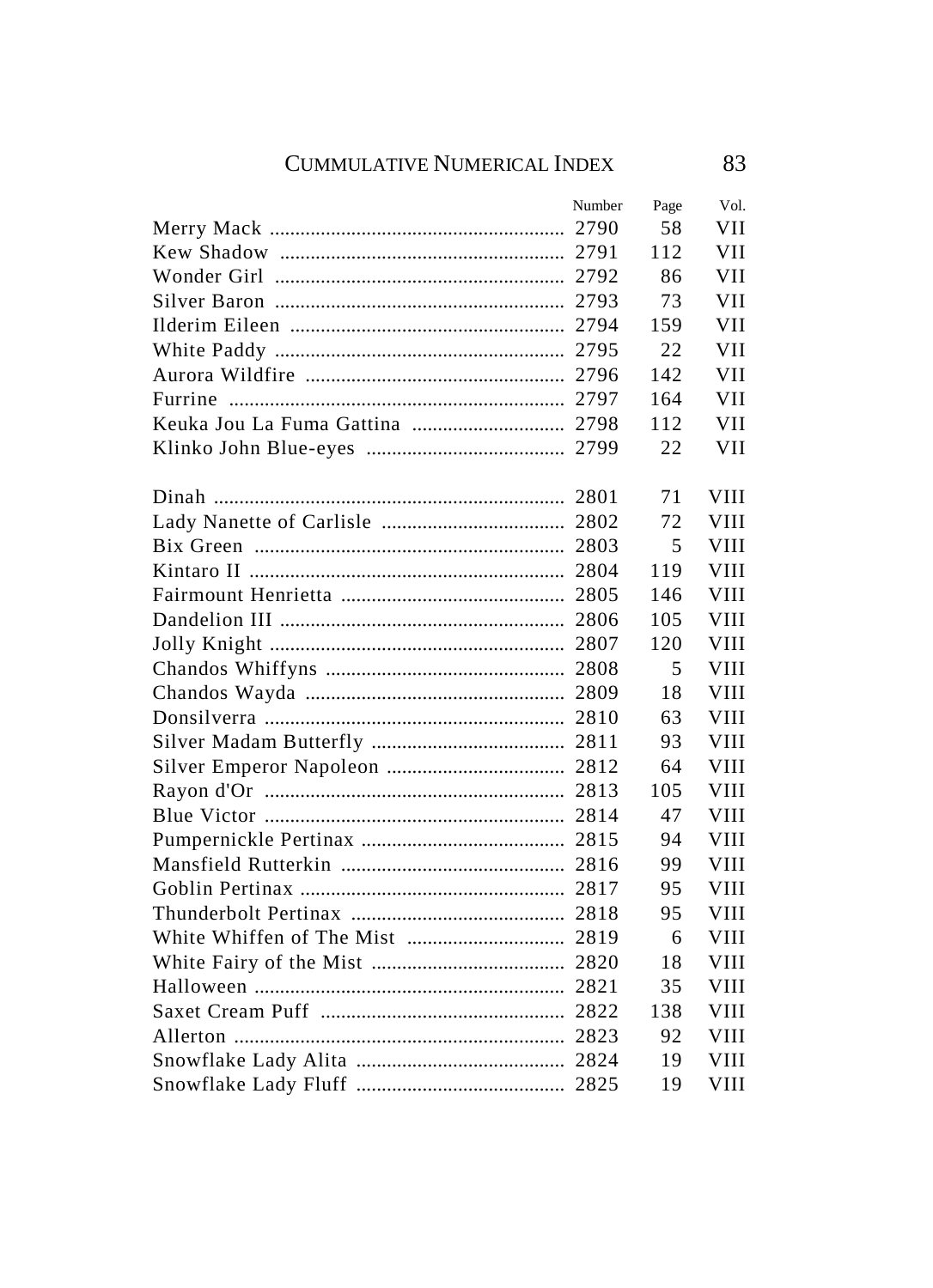| Number | Page | Vol.        |
|--------|------|-------------|
| 2826   | 128  | VIII        |
| 2827   | 6    | VIII        |
| 2828   | 55   | VIII        |
| 2829   | 55   | VIII        |
| 2830   | 129  | VIII        |
| 2831   | 6    | VIII        |
| 2832   | 6    | VIII        |
| 2833   | 129  | <b>VIII</b> |
| 2834   | 64   | <b>VIII</b> |
| 2835   | 7    | <b>VIII</b> |
| 2836   | 19   | <b>VIII</b> |
| 2837   | 35   | <b>VIII</b> |
| 2838   | 92   | <b>VIII</b> |
| 2839   | 72   | VIII        |
| 2840   | 41   | <b>VIII</b> |
| 2841   | 156  | VIII        |
| 2842   | 156  | <b>VIII</b> |
| 2843   | 78   | VIII        |
| 2844   | 48   | VIII        |
| 2845   | 64   | VIII        |
| 2846   | 83   | VIII        |
| 2847   | 72   | <b>VIII</b> |
| 2848   | 64   | VIII        |
| 2849   | 65   | <b>VIII</b> |
| 2850   | 55   | <b>VIII</b> |
| 2851   | 56   | VIII        |
| 2852   | 20   | VIII        |
| 2853   | 156  | <b>VIII</b> |
| 2854   | 72   | <b>VIII</b> |
| 2855   | 73   | <b>VIII</b> |
| 2856   | 42   | VIII        |
| 2857   | 112  | VIII        |
| 2858   | 99   | VIII        |
| 2859   | 120  | VIII        |
| 2860   | 136  | VIII        |
| 2861   | 48   | <b>VIII</b> |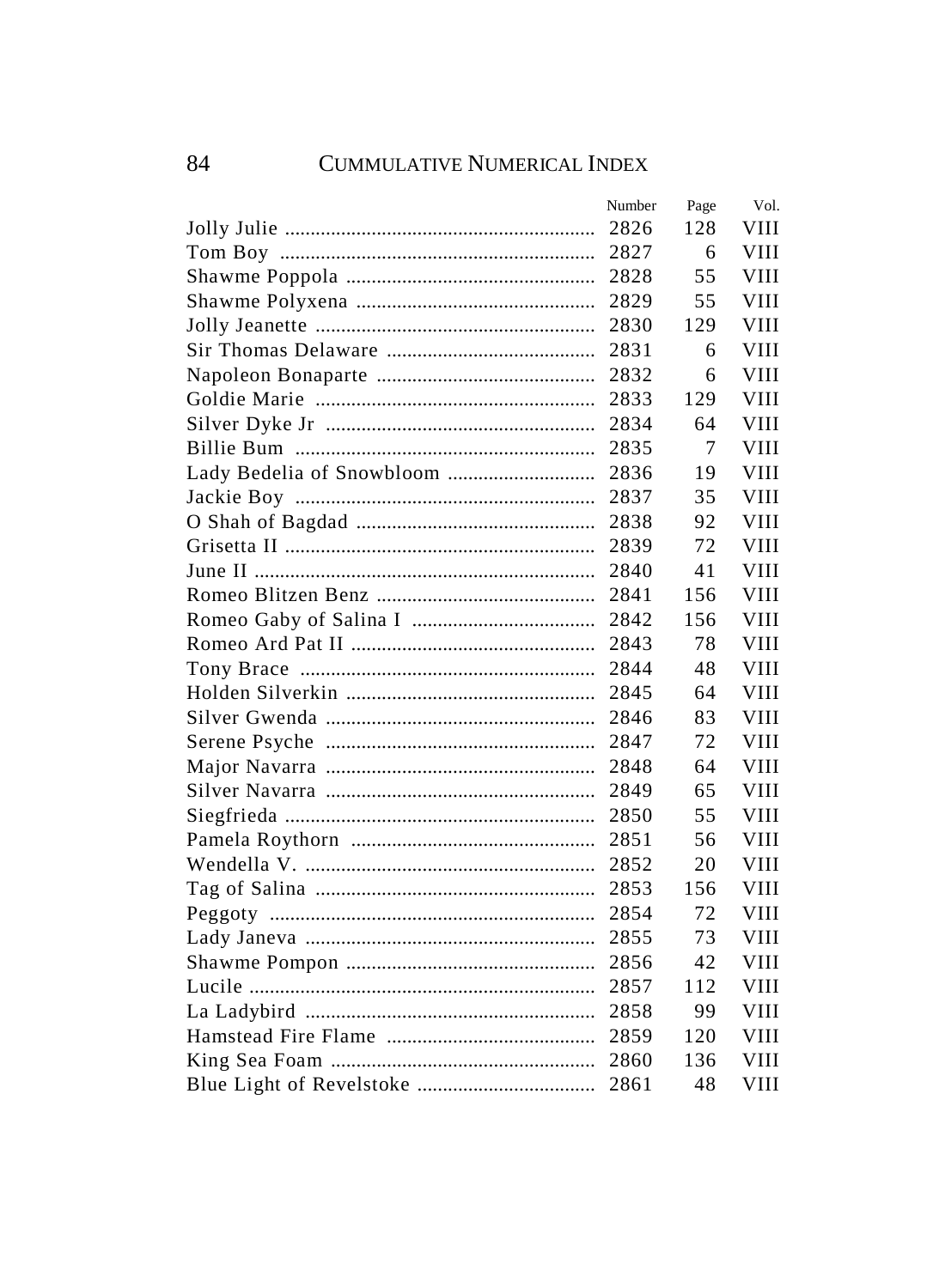| Number | Page | Vol.        |
|--------|------|-------------|
|        | 120  | VIII        |
|        | 121  | VIII        |
|        | 155  | VIII        |
|        | 7    | VIII        |
|        | 20   | <b>VIII</b> |
|        | 7    | VIII        |
|        | 94   | <b>VIII</b> |
|        | 84   | <b>VIII</b> |
|        | 20   | <b>VIII</b> |
|        | 21   | <b>VIII</b> |
|        | 7    | VIII        |
|        | 21   | VIII        |
|        | 99   | VIII        |
|        | 21   | VIII        |
|        | 42   | VIII        |
|        | 100  | <b>VIII</b> |
|        | 100  | VIII        |
|        | 129  | VIII        |
|        | 121  | VIII        |
|        | 8    | VIII        |
|        | 22   | VIII        |
|        | 130  | VIII        |
|        | 130  | VIII        |
|        | 95   | VIII        |
|        | 96   | VIII        |
|        | 96   | VIII        |
|        | 78   | VIII        |
|        | 8    | VIII        |
|        | 84   | VIII        |
|        | 79   | VIII        |
|        | 84   | VIII        |
|        | 105  | VIII        |
|        | 113  | VIII        |
|        | 35   | VIII        |
|        | 84   | VIII        |
|        | 85   | <b>VIII</b> |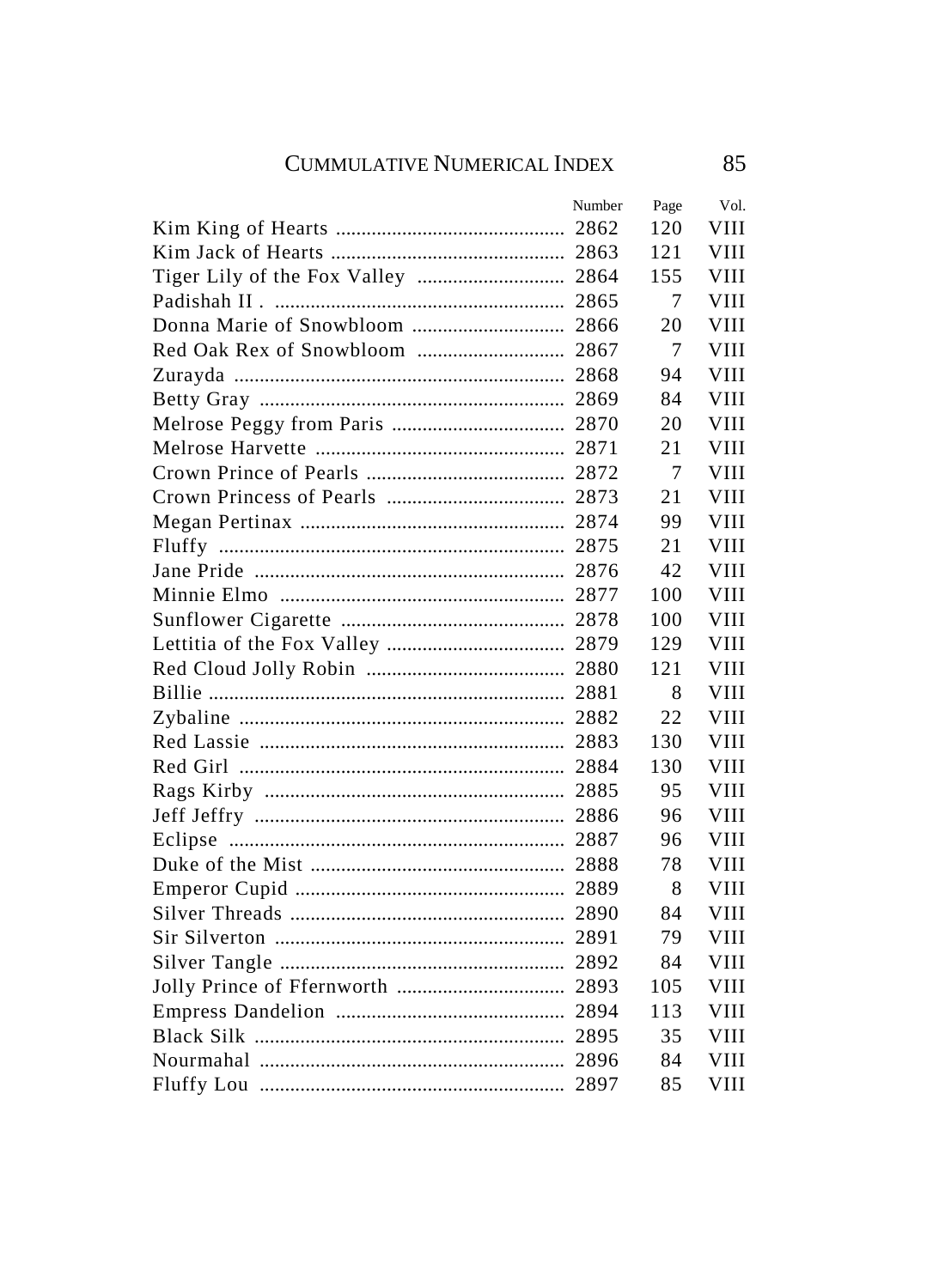|                                  | Number | Page | Vol.        |
|----------------------------------|--------|------|-------------|
|                                  | 2898   | 85   | VIII        |
|                                  | 2899   | 36   | VIII        |
|                                  | 2900   | 8    | VIII        |
|                                  | 2901   | 48   | VIII        |
|                                  | 2902   | 65   | VIII        |
|                                  | 2903   | 49   | VIII        |
|                                  | 2904   | 56   | VIII        |
|                                  | 2905   | 130  | VIII        |
| Fulmer Silver Lavender of Athole | 2906   | 65   | VIII        |
|                                  | 2907   | 85   | VIII        |
|                                  | 2908   | 42   | VIII        |
|                                  | 2909   | 100  | <b>VIII</b> |
|                                  | 2910   | 9    | <b>VIII</b> |
|                                  | 2911   | 121  | <b>VIII</b> |
|                                  | 2912   | 79   | <b>VIII</b> |
|                                  | 2913   | 42   | <b>VIII</b> |
|                                  | 2914   | 36   | <b>VIII</b> |
|                                  | 2915   | 22   | <b>VIII</b> |
|                                  | 2916   | 56   | VIII        |
|                                  | 2917   | 106  | VIII        |
|                                  | 2918   | 149  | VIII        |
|                                  | 2919   | 149  | <b>VIII</b> |
|                                  | 2920   | 155  | <b>VIII</b> |
|                                  | 2921   | 22   | VIII        |
|                                  | 2922   | 113  | <b>VIII</b> |
|                                  | 2923   | 9    | <b>VIII</b> |
|                                  | 2924   | 36   | <b>VIII</b> |
|                                  | 2925   | 36   | <b>VIII</b> |
|                                  | 2926   | 101  | <b>VIII</b> |
|                                  | 2927   | 23   | <b>VIII</b> |
|                                  | 2928   | 43   | VIII        |
|                                  | 2929   | 37   | VIII        |
|                                  | 2930   | 150  | VIII        |
|                                  | 2931   | 73   | VIII        |
|                                  | 2932   | 43   | VIII        |
|                                  | 2933   | 101  | VIII        |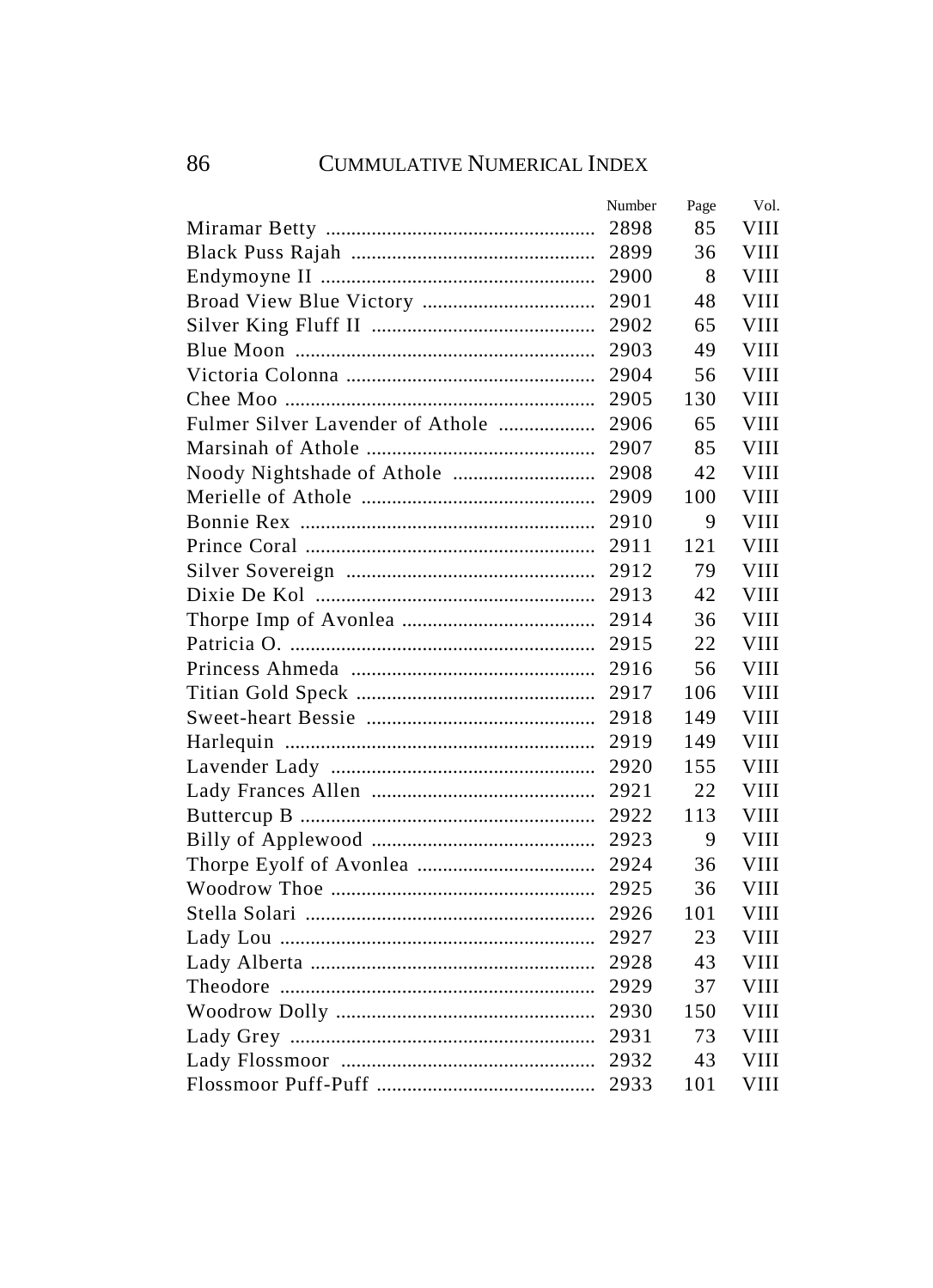| Number | Page | Vol.        |
|--------|------|-------------|
|        | 43   | <b>VIII</b> |
|        | 49   | VIII        |
|        | 9    | VIII        |
|        | 43   | VIII        |
|        | 37   | <b>VIII</b> |
|        | 106  | <b>VIII</b> |
|        | 150  | VIII        |
|        | 50   | <b>VIII</b> |
|        | 23   | VIII        |
|        | 85   | <b>VIII</b> |
|        | 86   | <b>VIII</b> |
|        | 23   | VIII        |
|        | 131  | VIII        |
|        | 150  | <b>VIII</b> |
|        | 79   | VIII        |
|        | 73   | VIII        |
|        | 66   | <b>VIII</b> |
|        | 96   | VIII        |
|        | 23   | VIII        |
|        | 24   | <b>VIII</b> |
|        | 131  | VIII        |
|        | 24   | VIII        |
|        | 56   | VIII        |
|        | 138  | <b>VIII</b> |
|        | 150  | VIII        |
|        | 121  | VIII        |
|        | 106  | VIII        |
|        | 10   | VIII        |
|        | 10   | VIII        |
|        | 24   | VIII        |
|        | 140  | VIII        |
|        | 24   | VIII        |
|        | 101  | VIII        |
|        | 57   | VIII        |
|        | 57   | VIII        |
|        | 154  | VIII        |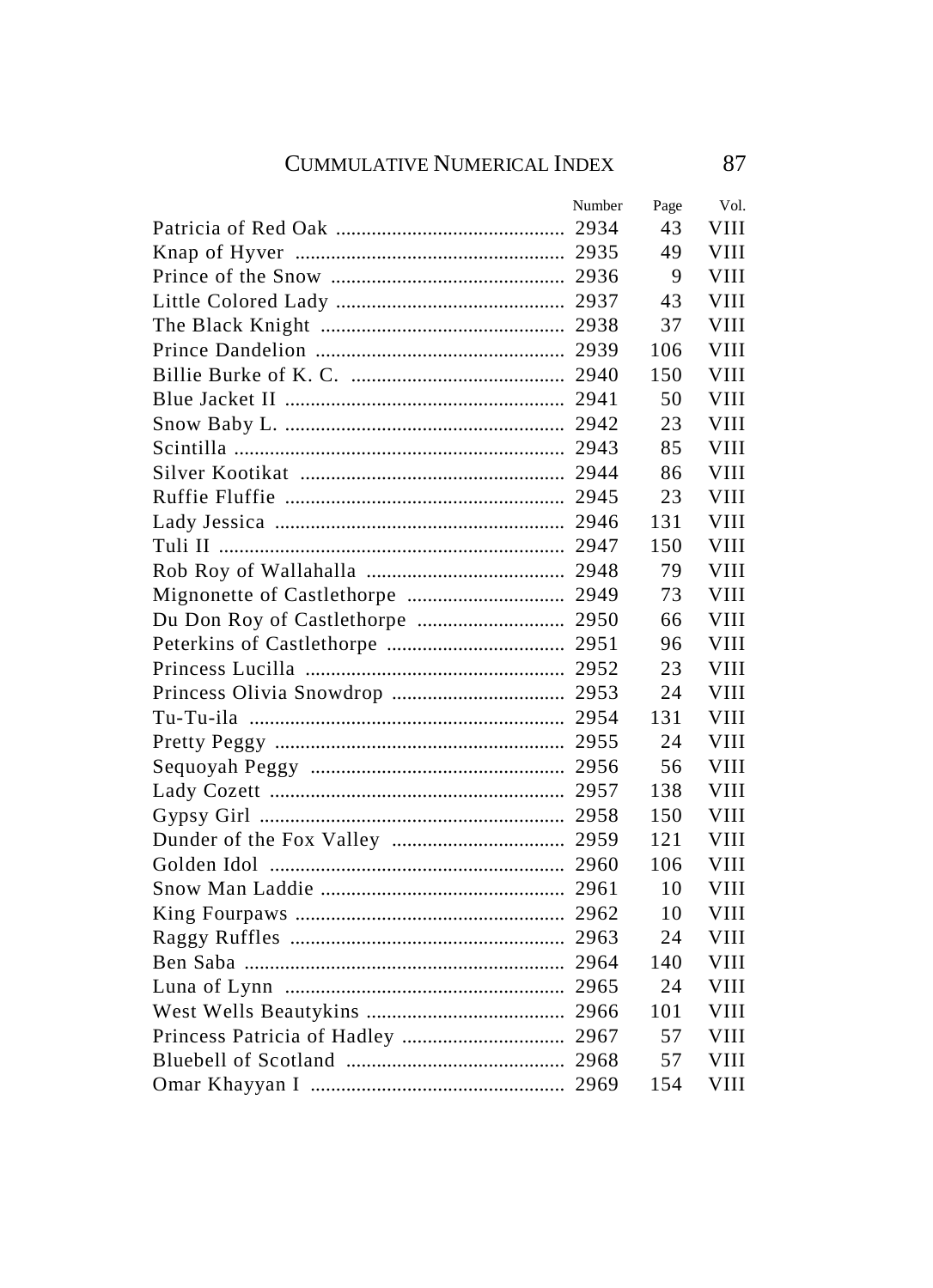|                                      | Number | Page | Vol.        |
|--------------------------------------|--------|------|-------------|
|                                      | 2970   | 37   | VIII        |
|                                      | 2971   | 50   | VIII        |
|                                      | 2972   | 131  | VIII        |
|                                      | 2973   | 146  | VIII        |
|                                      | 2974   | 107  | VIII        |
|                                      | 2975   | 44   | VIII        |
|                                      | 2976   | 25   | VIII        |
|                                      | 2977   | 10   | VIII        |
|                                      | 2978   | 66   | VIII        |
|                                      | 2979   | 10   | VIII        |
|                                      | 2980   | 122  | VIII        |
|                                      | 2981   | 113  | <b>VIII</b> |
| West Wells Bettykins of Castlethorpe | 2982   | 102  | <b>VIII</b> |
|                                      | 2983   | 102  | <b>VIII</b> |
|                                      | 2984   | 44   | VIII        |
|                                      | 2985   | 11   | <b>VIII</b> |
|                                      | 2986   | 25   | <b>VIII</b> |
|                                      | 2987   | 25   | VIII        |
|                                      | 2988   | 37   | VIII        |
|                                      | 2989   | 66   | VIII        |
|                                      | 2990   | 11   | VIII        |
|                                      | 2991   | 146  | VIII        |
|                                      | 2992   | 147  | VIII        |
|                                      | 2993   | 141  | VIII        |
|                                      | 2994   | 147  | <b>VIII</b> |
|                                      | 2995   | 26   | <b>VIII</b> |
|                                      | 2996   | 12   | <b>VIII</b> |
|                                      | 2997   | 26   | <b>VIII</b> |
|                                      | 2998   | 12   | <b>VIII</b> |
|                                      | 2999   | 12   | <b>VIII</b> |
|                                      | 3000   | 12   | VIII        |
|                                      | 3001   | 79   | VIII        |
|                                      | 3002   | 44   | VIII        |
|                                      | 3003   | 107  | VIII        |
|                                      | 3004   | 138  | VIII        |
|                                      | 3005   | 67   | VIII        |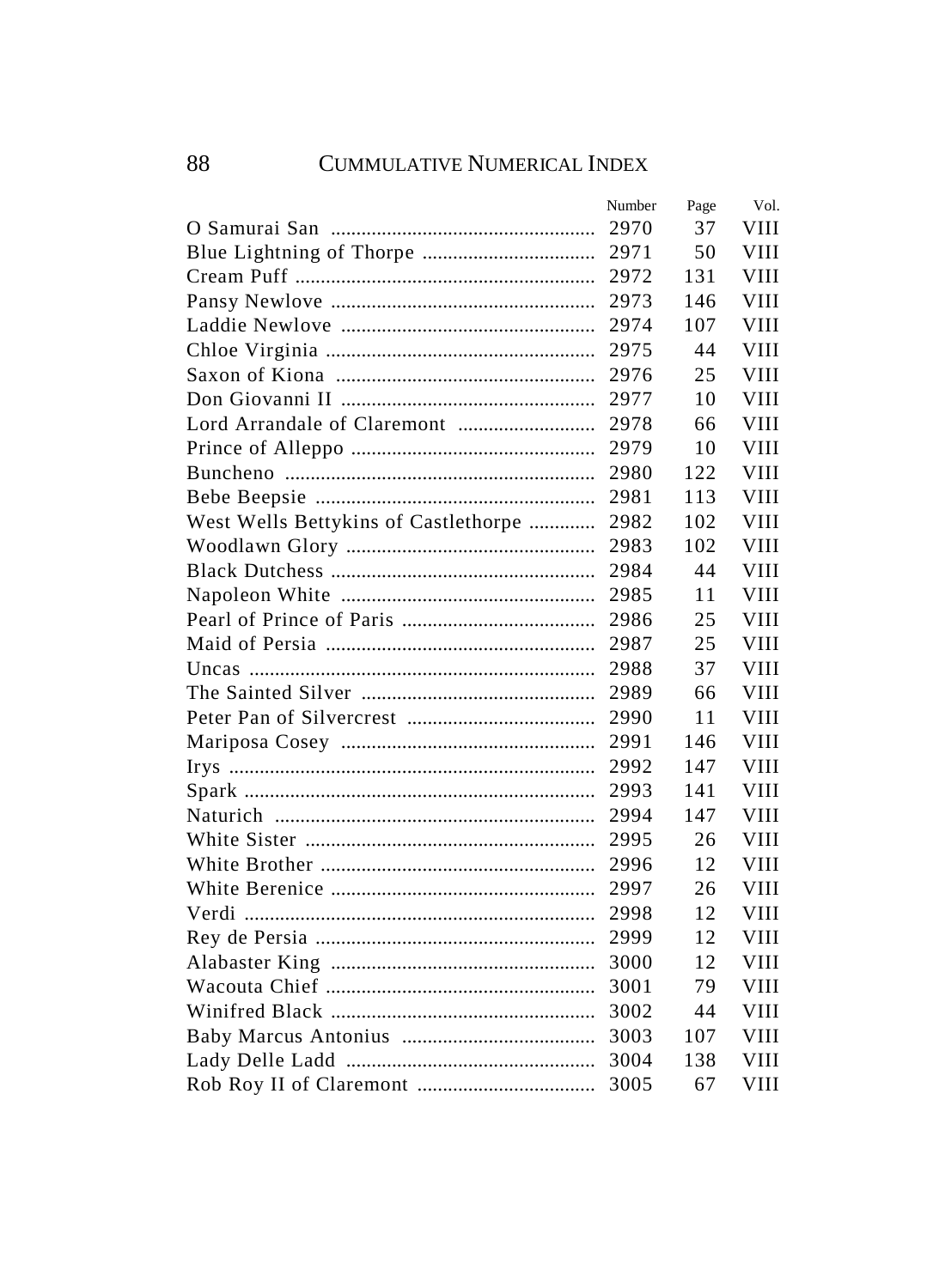|                                     | Number | Page | Vol. |
|-------------------------------------|--------|------|------|
|                                     |        | 92   | VIII |
|                                     |        | 44   | VIII |
|                                     |        | 13   | VIII |
|                                     |        | 151  | VIII |
|                                     |        | 141  | VIII |
|                                     |        | 141  | VIII |
|                                     |        | 131  | VIII |
|                                     |        | 137  | VIII |
|                                     |        | 113  | VIII |
|                                     |        | 107  | VIII |
|                                     |        | 45   | VIII |
|                                     |        | 38   | VIII |
|                                     |        | 67   | VIII |
|                                     |        | 73   | VIII |
|                                     |        | 80   | VIII |
|                                     |        | 13   | VIII |
|                                     |        | 14   | VIII |
|                                     |        | 26   | VIII |
|                                     |        | 67   | VIII |
|                                     |        | 151  | VIII |
|                                     |        | 27   | VIII |
| Garfield's Duke of Cumberland  3027 |        | 14   | VIII |
|                                     |        | 151  | VIII |
|                                     |        | 38   | VIII |
|                                     |        | 152  | VIII |
|                                     |        | 27   | VIII |
|                                     |        | 27   | VIII |
|                                     |        | 132  | VIII |
|                                     |        | 102  | VIII |
|                                     |        | 122  | VIII |
|                                     |        | 122  | VIII |
|                                     |        | 132  | VIII |
|                                     |        | 155  | VIII |
|                                     |        | 142  | VIII |
|                                     |        | 132  | VIII |
|                                     |        | 14   | VIII |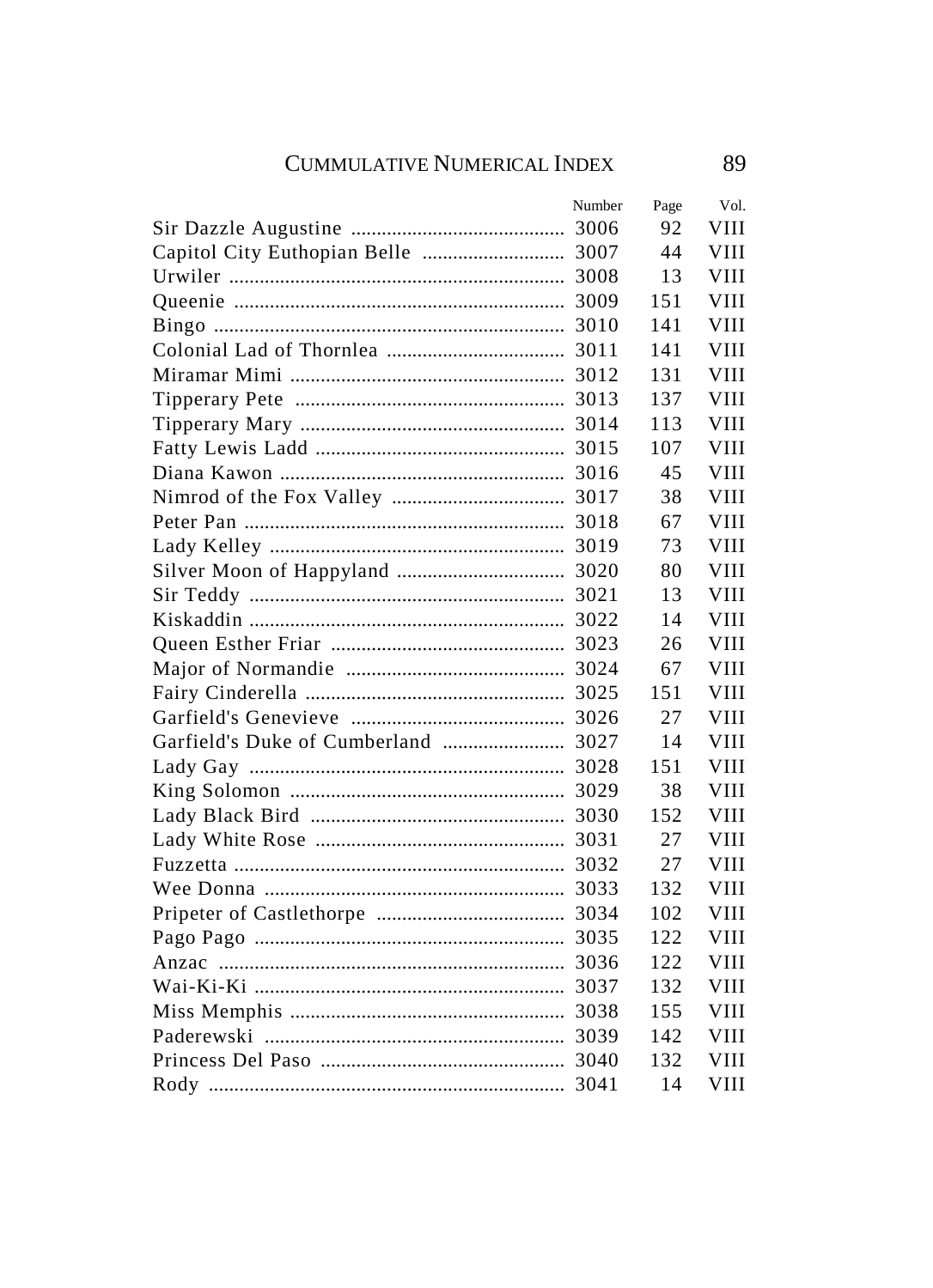| Number | Page | Vol.        |
|--------|------|-------------|
| 3042   | 86   | VIII        |
| 3043   | 74   | VIII        |
| 3044   | 67   | VIII        |
| 3045   | 74   | VIII        |
| 3046   | 86   | VIII        |
| 3047   | 58   | VIII        |
| 3048   | 51   | <b>VIII</b> |
| 3049   | 58   | VIII        |
| 3050   | 28   | VIII        |
| 3051   | 132  | VIII        |
| 3052   | 108  | VIII        |
| 3053   | 28   | VIII        |
| 3054   | 103  | VIII        |
| 3055   | 97   | VIII        |
| 3056   | 68   | VIII        |
| 3057   | 152  | VIII        |
| 3058   | 114  | VIII        |
| 3059   | 139  | VIII        |
| 3060   | 68   | VIII        |
| 3061   | 123  | VIII        |
| 3062   | 28   | VIII        |
| 3063   | 86   | VIII        |
| 3064   | 97   | VIII        |
| 3065   | 103  | VIII        |
| 3066   | 133  | <b>VIII</b> |
| 3067   | 123  | VIII        |
| 3068   | 108  | VIII        |
| 3069   | 38   | <b>VIII</b> |
| 3070   | 59   | <b>VIII</b> |
| 3071   | 51   | <b>VIII</b> |
| 3072   | 152  | VIII        |
| 3073   | 114  | VIII        |
| 3074   | 123  | VIII        |
| 3075   | 68   | VIII        |
| 3076   | 74   | VIII        |
| 3077   | 87   | VIII        |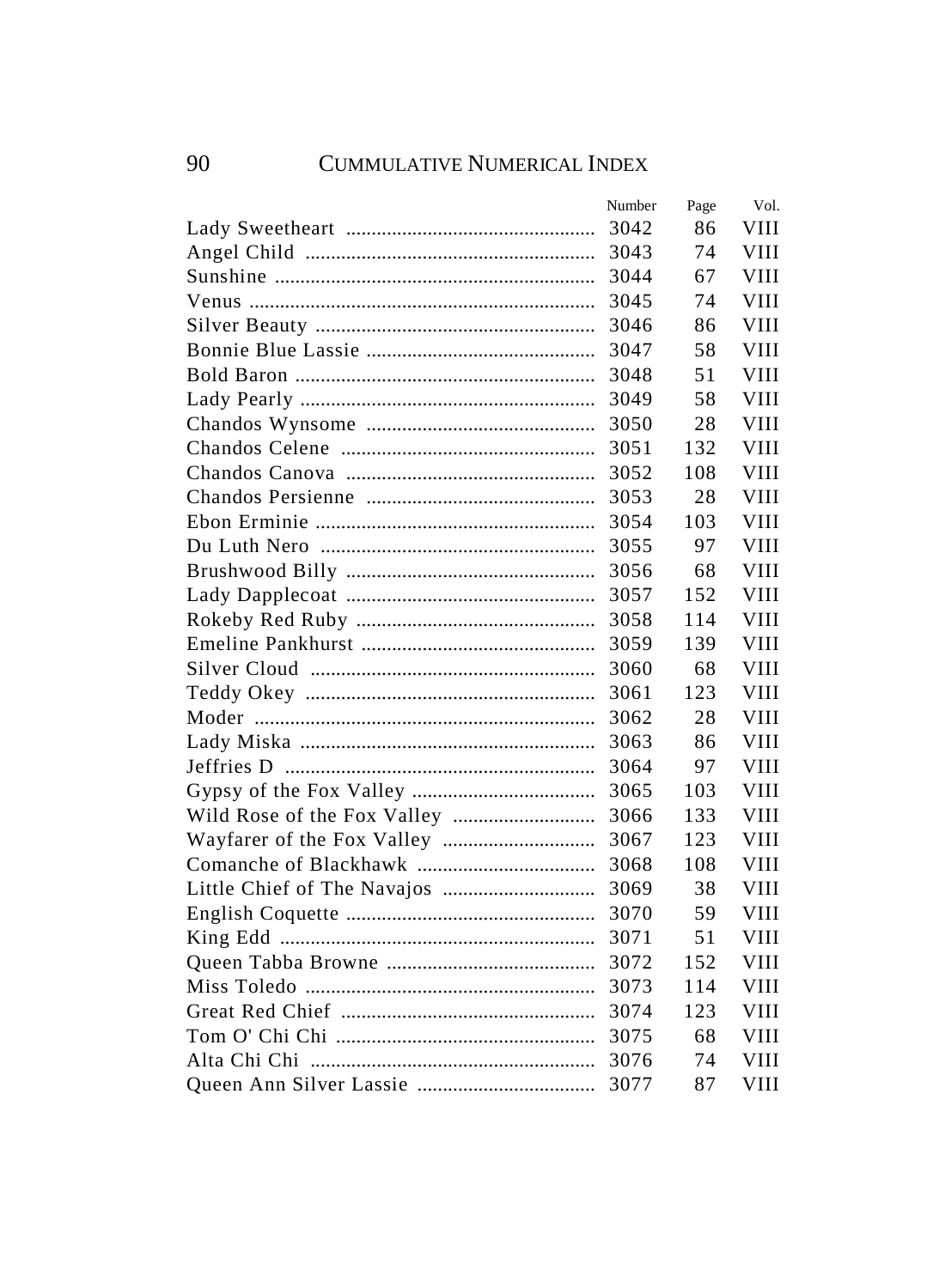|                                           | Number | Page | Vol.        |
|-------------------------------------------|--------|------|-------------|
|                                           |        | 51   | VIII        |
|                                           |        | 52   | VIII        |
|                                           |        | 124  | VIII        |
|                                           |        | 74   | <b>VIII</b> |
|                                           |        | 124  | <b>VIII</b> |
|                                           |        | 15   | <b>VIII</b> |
|                                           |        | 15   | <b>VIII</b> |
|                                           |        | 29   | <b>VIII</b> |
|                                           |        | 124  | <b>VIII</b> |
|                                           |        | 114  | <b>VIII</b> |
|                                           |        | 124  | <b>VIII</b> |
| Hampton Shining Light of Revelstoke  3089 |        | 52   | <b>VIII</b> |
|                                           |        | 75   | VIII        |
|                                           |        | 75   | VIII        |
|                                           |        | 38   | VIII        |
|                                           |        | 52   | VIII        |
|                                           |        | 87   | VIII        |
|                                           |        | 68   | VIII        |
|                                           |        | 93   | <b>VIII</b> |
|                                           |        | 87   | VIII        |
| Black Thorn of the Fox Valley  3098       |        | 39   | VIII        |
|                                           |        | 133  | VIII        |
|                                           |        | 115  | VIII        |
|                                           |        | 75   | VIII        |
|                                           |        | 29   | VIII        |
|                                           |        | 69   | VIII        |
|                                           |        | 133  | VIII        |
|                                           |        | 80   | VIII        |
|                                           |        | 125  | VIII        |
|                                           |        | 59   | VIII        |
|                                           |        | 103  | VIII        |
|                                           |        | 108  | VIII        |
|                                           |        | 142  | VIII        |
|                                           |        | 125  | VIII        |
|                                           |        | 143  | VIII        |
|                                           |        | 143  | <b>VIII</b> |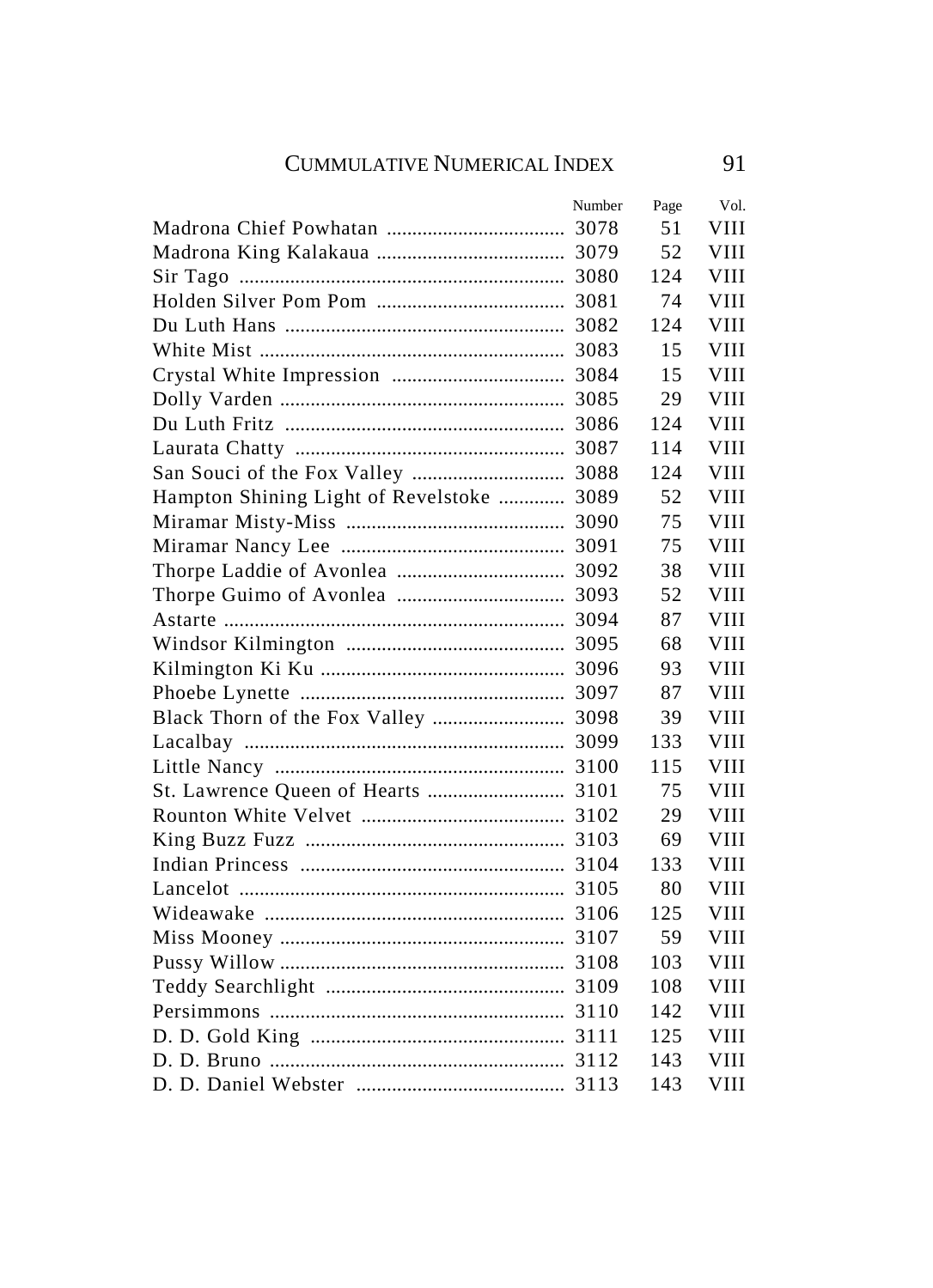|                                | Number | Page | Vol.        |
|--------------------------------|--------|------|-------------|
|                                | 3114   | 125  | VIII        |
|                                |        | 143  | VIII        |
|                                | 3116   | 144  | VIII        |
|                                | 3117   | 87   | VIII        |
|                                | 3118   | 104  | VIII        |
|                                | 3119   | 109  | VIII        |
|                                | 3120   | 115  | VIII        |
|                                | 3121   | 109  | VIII        |
| Hampton Roseleaf of Revelstoke | 3122   | 59   | VIII        |
|                                | 3123   | 29   | VIII        |
|                                | 3124   | 30   | VIII        |
|                                | 3125   | 76   | VIII        |
|                                | 3126   | 104  | <b>VIII</b> |
|                                | 3127   | 97   | VIII        |
|                                | 3128   | 39   | VIII        |
|                                | 3129   | 139  | VIII        |
|                                | 3130   | 125  | <b>VIII</b> |
|                                | 3131   | 109  | <b>VIII</b> |
|                                | 3132   | 133  | VIII        |
|                                | 3133   | 134  | VIII        |
|                                | 3134   | 88   | VIII        |
|                                | 3135   | 88   | VIII        |
|                                | 3136   | 110  | VIII        |
|                                | 3137   | 115  | VIII        |
|                                | 3138   | 116  | <b>VIII</b> |
|                                | 3139   | 116  | <b>VIII</b> |
|                                | 3140   | 134  | <b>VIII</b> |
|                                | 3141   | 30   | <b>VIII</b> |
|                                | 3142   | 30   | <b>VIII</b> |
|                                | 3143   | 31   | <b>VIII</b> |
|                                | 3144   | 88   | VIII        |
|                                |        | 53   | VIII        |
|                                | 3146   | 60   | VIII        |
|                                | 3147   | 60   | VIII        |
|                                |        | 31   | VIII        |
|                                | 3149   | 139  | VIII        |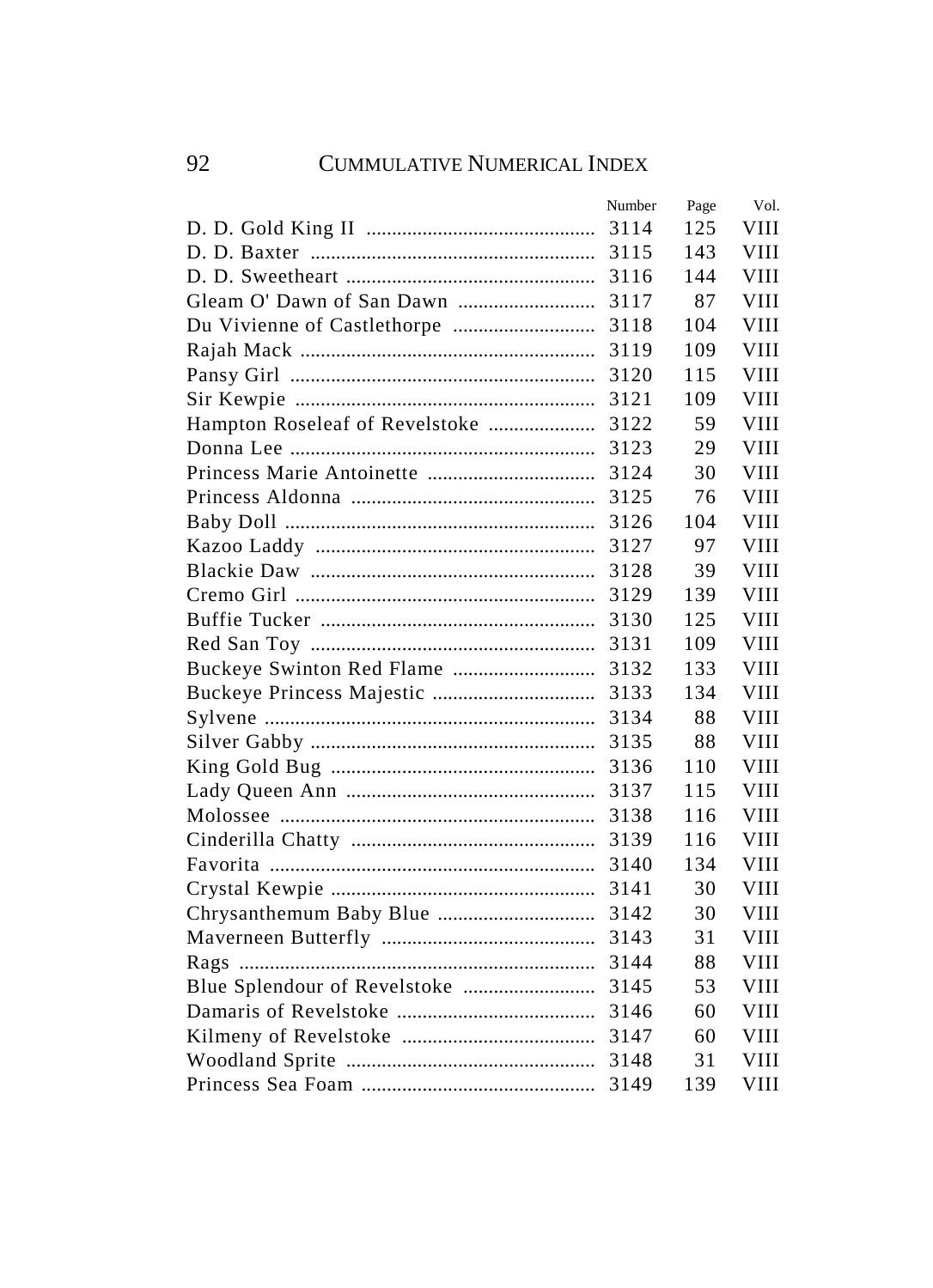| Number | Page | Vol. |
|--------|------|------|
|        | 80   | VIII |
|        | 60   | VIII |
|        | 80   | VIII |
|        | 97   | VIII |
|        | 98   | VIII |
|        | 60   | VIII |
|        | 98   | VIII |
|        | 126  | VIII |
|        | 134  | VIII |
|        | 126  | VIII |
|        | 134  | VIII |
|        | 94   | VIII |
|        | 76   | VIII |
|        | 147  | VIII |
|        | 81   | VIII |
|        | 31   | VIII |
|        | 15   | VIII |
|        | 116  | VIII |
|        | 45   | VIII |
|        | 45   | VIII |
|        | 45   | VIII |
|        | 126  | VIII |
|        | 110  | VIII |
|        | 116  | VIII |
|        | 148  | VIII |
|        | 88   | VIII |
|        | 89   | VIII |
|        | 117  | VIII |
|        | 117  | VIII |
|        | 144  | VIII |
|        | 117  | VIII |
|        | 89   | VIII |
|        | 53   | VIII |
|        | 153  | VIII |
|        | 117  | VIII |
|        | 89   | VIII |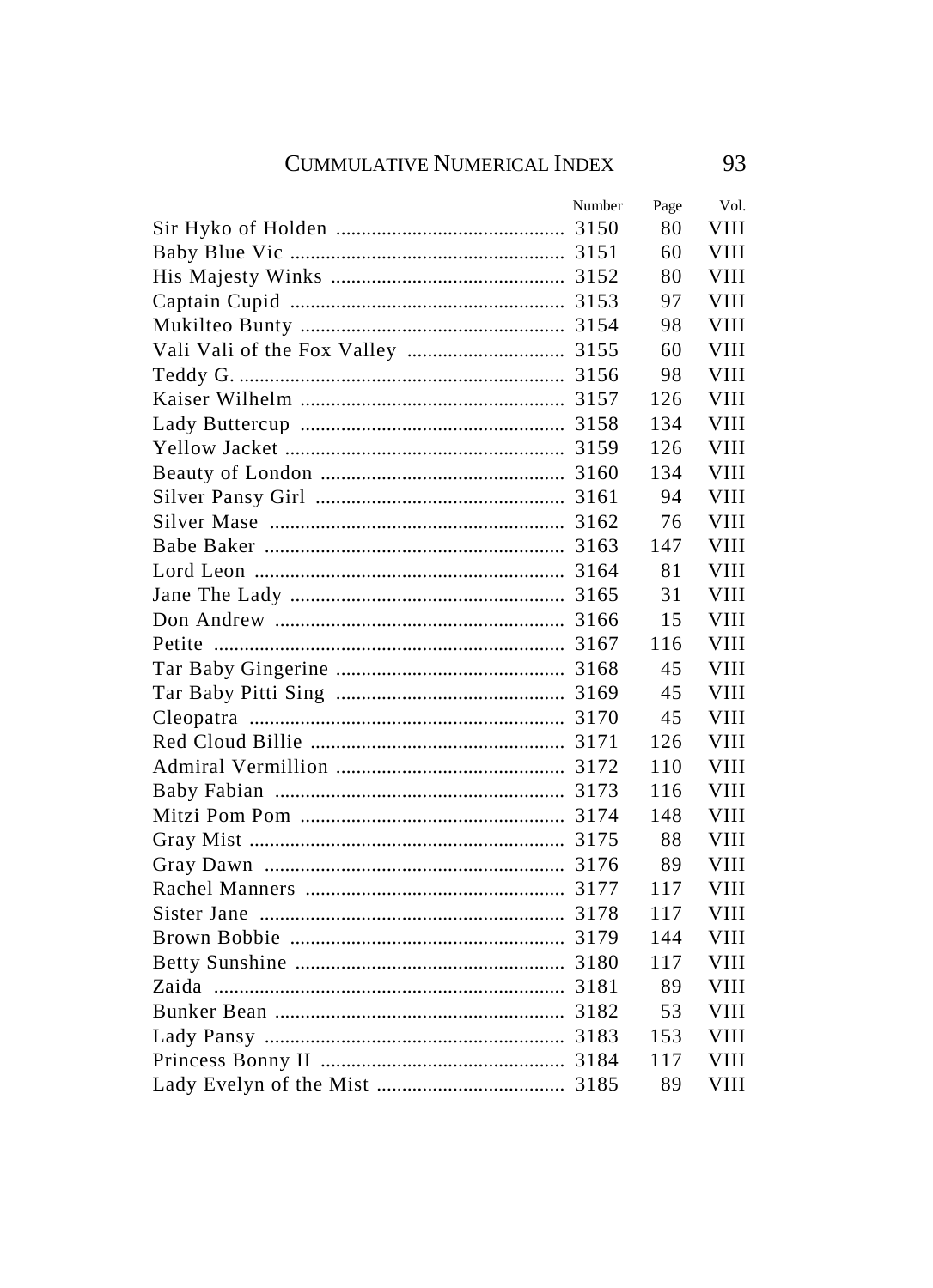| Number | Page | Vol.        |
|--------|------|-------------|
| 3186   | 153  | VIII        |
| 3187   | 153  | VIII        |
| 3188   | 126  | VIII        |
| 3189   | 135  | VIII        |
| 3190   | 135  | <b>VIII</b> |
| 3191   | 148  | <b>VIII</b> |
| 3192   | 110  | VIII        |
| 3193   | 118  | VIII        |
| 3194   | 81   | VIII        |
| 3195   | 89   | VIII        |
| 3196   | 61   | VIII        |
| 3197   | 144  | <b>VIII</b> |
| 3198   | 76   | VIII        |
| 3199   | 135  | VIII        |
| 3200   | 76   | <b>VIII</b> |
| 3201   | 39   | <b>VIII</b> |
| 3202   | 110  | VIII        |
| 3203   | 111  | <b>VIII</b> |
| 3204   | 118  | <b>VIII</b> |
| 3205   | 69   | VIII        |
| 3206   | 90   | <b>VIII</b> |
| 3207   | 145  | <b>VIII</b> |
| 3208   | 70   | <b>VIII</b> |
| 3209   | 70   | VIII        |
| 3210   | 145  | VIII        |
| 3211   | 70   | VIII        |
| 3212   | 46   | VIII        |
| 3213   | is   | <b>VIII</b> |
| 3214   | 31   | <b>VIII</b> |
| 3215   | 32   | <b>VIII</b> |
| 3216   | 104  | VIII        |
| 3217   | 98   | VIII        |
| 3218   | 135  | VIII        |
| 3219   | 127  | VIII        |
| 3220   | 90   | VIII        |
| 3221   | 81   | VIII        |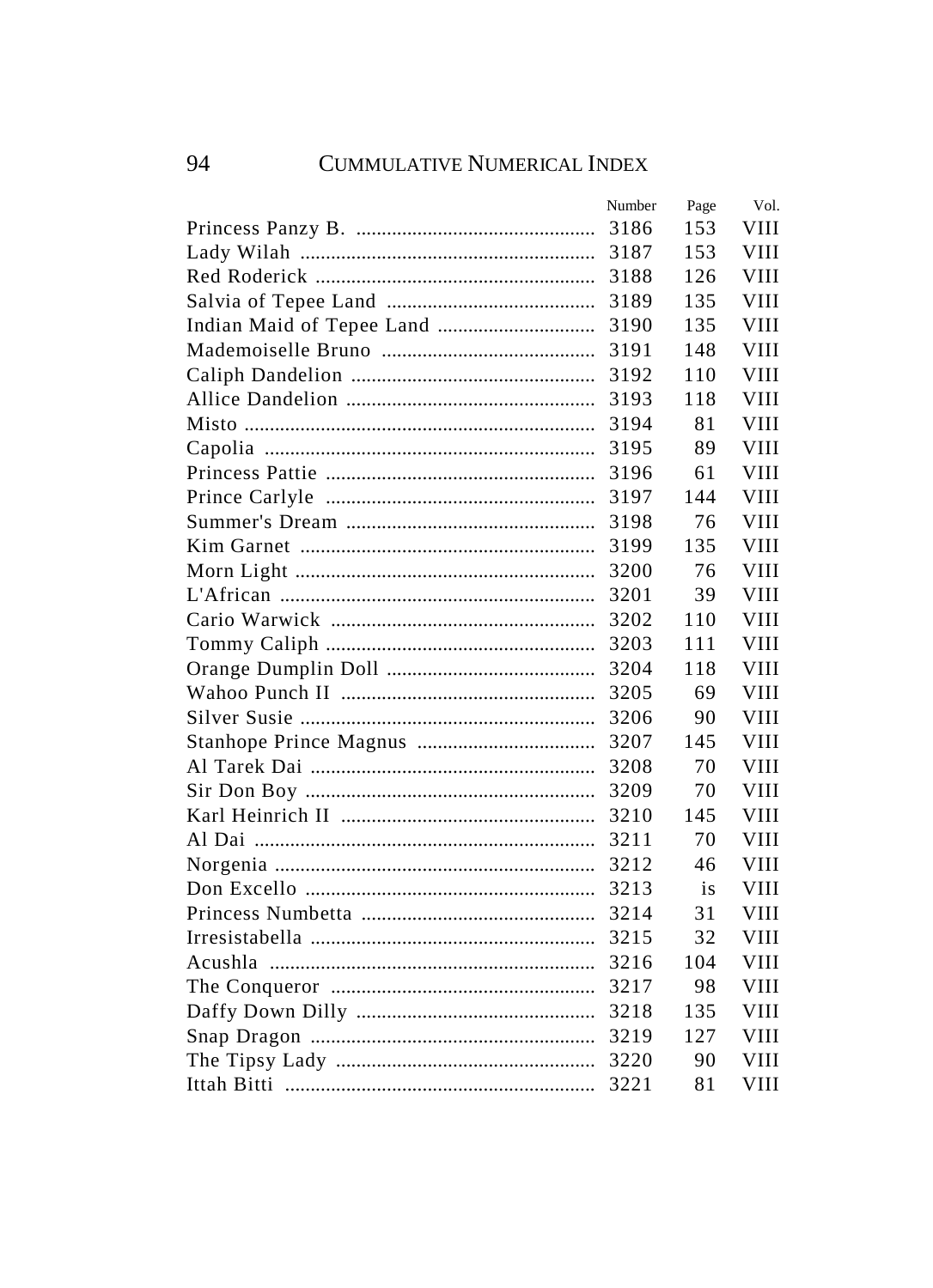|                                             | Number | Page | Vol.        |
|---------------------------------------------|--------|------|-------------|
|                                             |        | 111  | VIII        |
|                                             |        | 46   | VIII        |
|                                             |        | 111  | VIII        |
|                                             |        | 16   | <b>VIII</b> |
|                                             |        | 46   | VIII        |
|                                             |        | 82   | VIII        |
|                                             |        | 82   | VIII        |
|                                             |        | 90   | VIII        |
|                                             |        | 77   | VIII        |
|                                             |        | 139  | VIII        |
|                                             |        | 40   | VIII        |
|                                             |        | 118  | VIII        |
|                                             |        | 61   | VIII        |
|                                             |        | 40   | VIII        |
|                                             |        | 137  | VIII        |
|                                             |        | 118  | VIII        |
|                                             |        | 61   | VIII        |
|                                             |        | 46   | VIII        |
|                                             |        | 41   | VIII        |
|                                             |        | 154  | VIII        |
|                                             |        | 82   | VIII        |
|                                             |        | 153  | VIII        |
|                                             |        | 154  | VIII        |
| Kinka Jou Countess Iolanda Margherite  3245 |        | 32   | VIII        |
|                                             |        | 16   | VIII        |
|                                             |        | 16   | VIII        |
|                                             |        | 127  | VIII        |
|                                             |        | 32   | VIII        |
|                                             |        | 16   | VIII        |
|                                             |        | 136  | VIII        |
| Kinka Jou The Golden Gringo  3252           |        | 127  | VIII        |
|                                             |        | 17   | VIII        |
|                                             |        | 32   | VIII        |
|                                             |        | 119  | VIII        |
|                                             |        | 111  | VIII        |
|                                             |        | 33   | VIII        |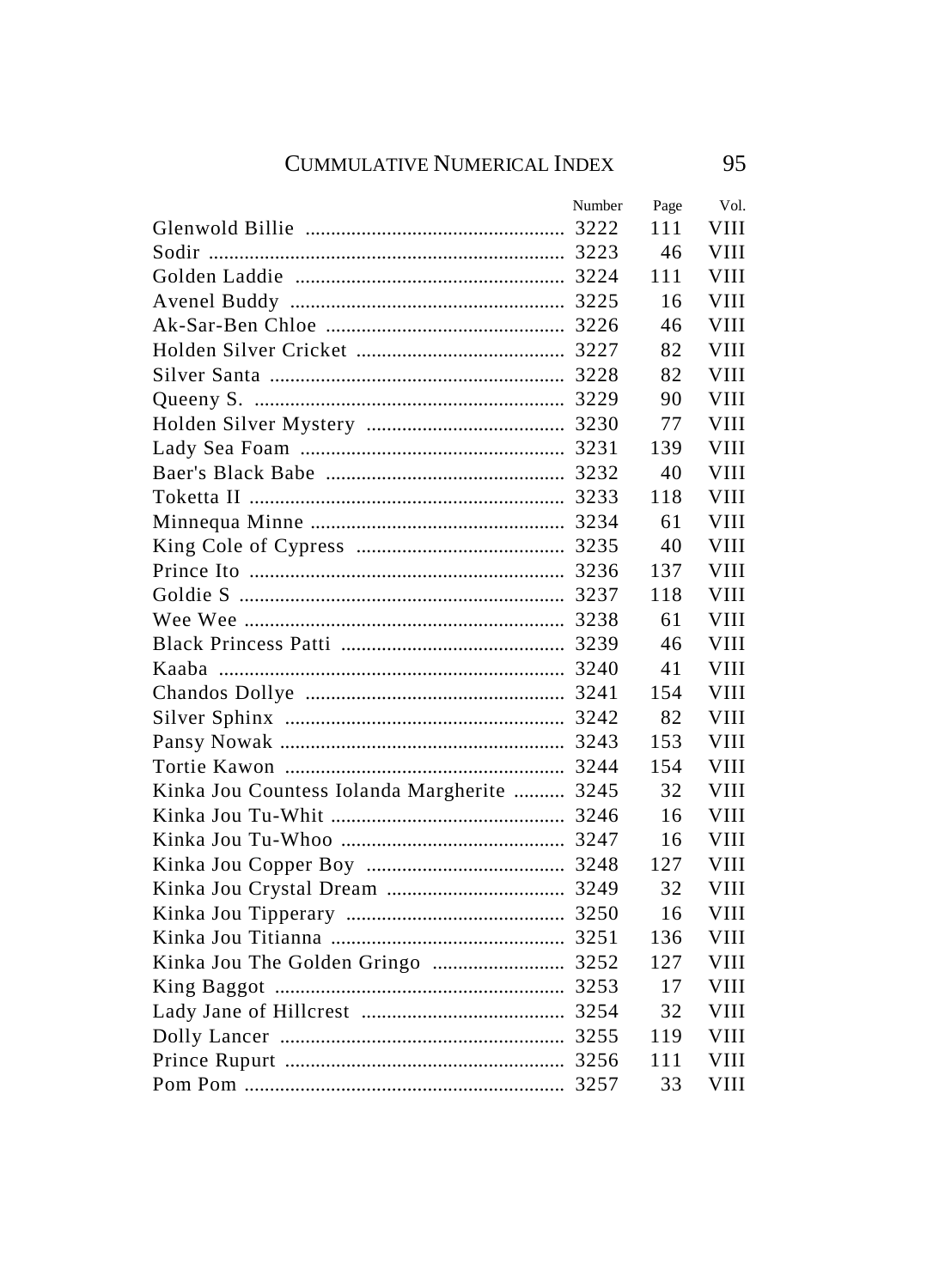| Number | Page | Vol.        |
|--------|------|-------------|
| 3258   | 128  | VIII        |
|        | 17   | VIII        |
| 3260   | 91   | VIII        |
| 3261   | 82   | VIII        |
| 3262   | 148  | VIII        |
| 3263   | 145  | VIII        |
| 3264   | 33   | VIII        |
| 3265   | 33   | VIII        |
| 3266   | 54   | VIII        |
| 3267   | 61   | VIII        |
| 3268   | 119  | VIII        |
| 3269   | 47   | VIII        |
| 3270   | 112  | VIII        |
| 3271   | 83   | VIII        |
| 3272   | 98   | VIII        |
| 3273   | 104  | <b>VIII</b> |
|        | 112  | <b>VIII</b> |
|        | 91   | <b>VIII</b> |
|        | 128  | <b>VIII</b> |
| 3277   | 17   | VIII        |
| 3278   | 148  | VIII        |
| 3279   | 91   | <b>VIII</b> |
| 3280   | 41   | VIII        |
| 3281   | 62   | VIII        |
| 3282   | 62   | VIII        |
| 3283   | 63   | VIII        |
| 3284   | 17   | VIII        |
| 3285   | 77   | <b>VIII</b> |
| 3286   | 83   | <b>VIII</b> |
| 3287   | 77   | <b>VIII</b> |
| 3288   | 140  | VIII        |
|        | 34   | VIII        |
| 3290   | 47   | VIII        |
| 3291   | 34   | VIII        |
| 3292   | 137  | VIII        |
| 3293   | 34   | VIII        |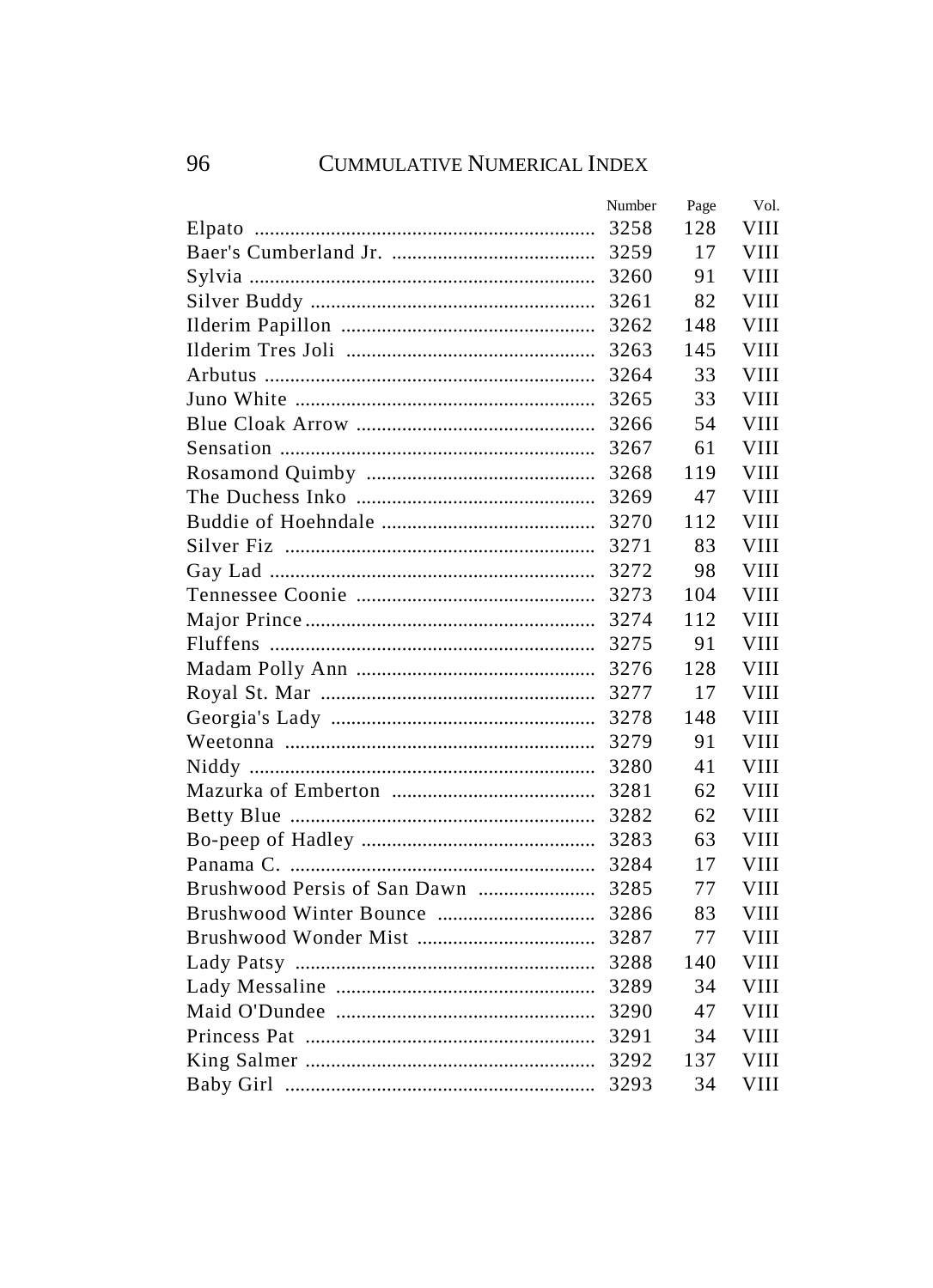| Number | Page | Vol.        |
|--------|------|-------------|
|        | 18   | VIII        |
|        | 54   | VIII        |
|        | 71   | VIII        |
|        | 78   | VIII        |
|        | 136  | <b>VIII</b> |
|        | 91   | VIII        |
| 3300   | 93   | <b>VIII</b> |
|        | 87   | IX          |
|        | 49   | IX          |
|        | 54   | IX          |
|        | 43   | IX          |
|        | 138  | IX          |
|        | 44   | IX          |
|        | 108  | IX          |
|        | 5    | IX          |
|        | 20   | IX          |
|        | 20   | IX          |
|        | 44   | IX          |
|        | 86   | IX          |
|        | 21   | IX          |
|        | 44   | IX          |
|        | 99   | IX          |
|        | 92   | IX          |
|        | 49   | IX          |
|        | 34   | IX          |
|        | 100  | IX          |
|        | 100  | IX          |
|        | 35   | IX          |
|        | 144  | IX          |
|        | 82   | IX          |
|        | 86   | IX          |
|        | 92   | IX          |
|        | 108  | IX          |
|        | 21   | IX          |
|        | 5    | IX          |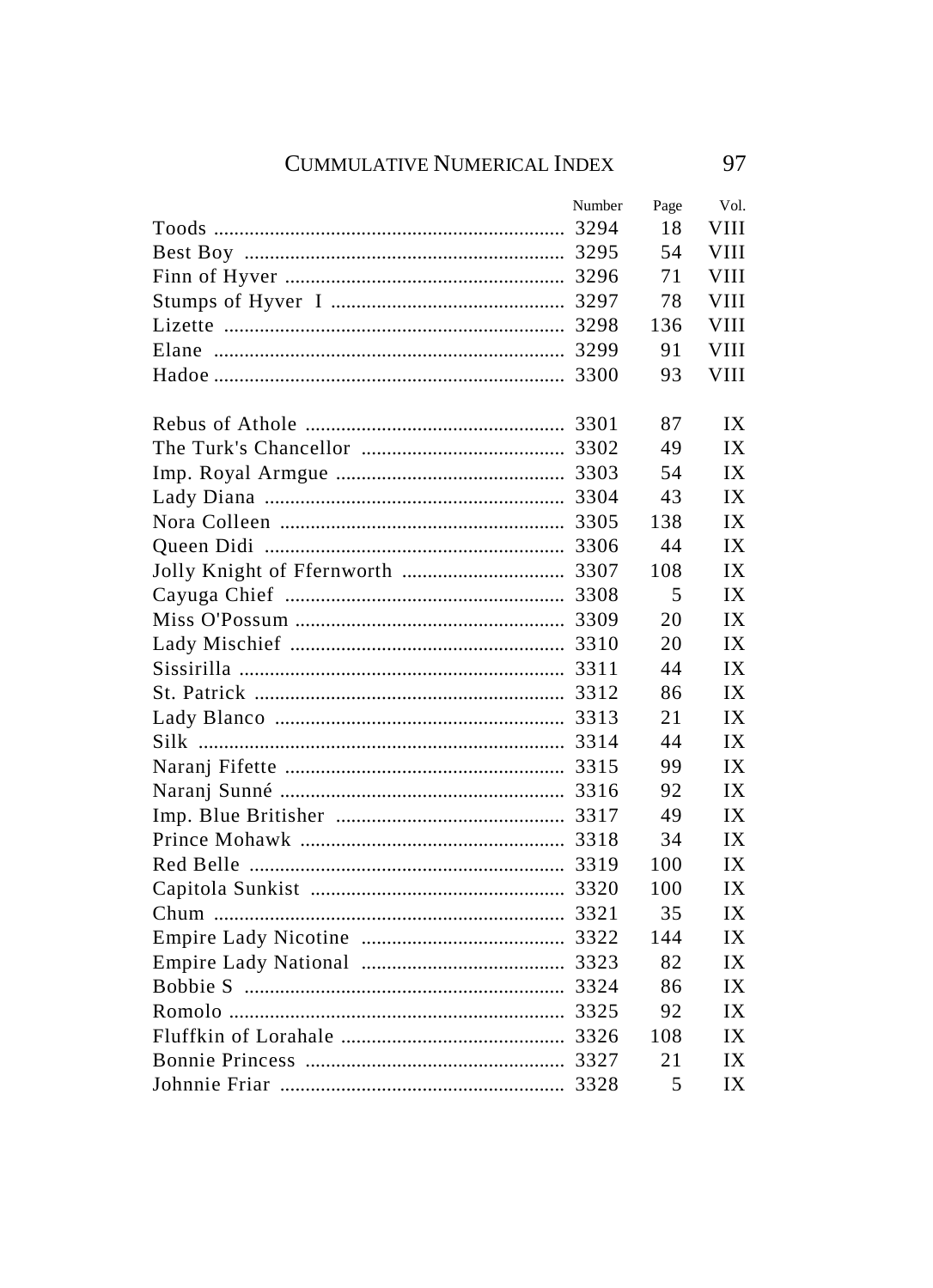| Number | Page | Vol. |
|--------|------|------|
| 3329   | 21   | IX   |
| 3330   | 6    | IX   |
| 3331   | 54   | IX   |
| 3332   | 93   | IX   |
| 3333   | 6    | IX   |
| 3334   | 54   | IX   |
| 3335   | 120  | IX   |
| 3336   | 120  | IX   |
| 3337   | 76   | IX   |
| 3338   | 144  | IX   |
| 3339   | 93   | IX   |
| 3340   | 148  | IX   |
| 3341   | 134  | IX   |
| 3342   | 6    | IX   |
| 3343   | 21   | IX   |
| 3344   | 109  | IX   |
| 3345   | 109  | IX   |
| 3346   | 120  | IX   |
| 3347   | 148  | IX   |
| 3348   | 68   | IX   |
| 3349   | 76   | IX   |
| 3350   | 121  | IX   |
| 3351   | 22   | IX   |
| 3352   | 55   | IX   |
| 3353   | 134  | IX   |
| 3354   | 6    | IX   |
| 3355   | 133  | IX   |
| 3356   | 130  | IX   |
| 3357   | 139  | IX   |
| 3358   | 134  | IX   |
| 3359   | 60   | IX   |
| 3360   | 109  | IX   |
| 3361   | 100  | IX   |
| 3362   | 82   | IX   |
| 3363   | 151  | IX   |
| 3364   | 22   | IX   |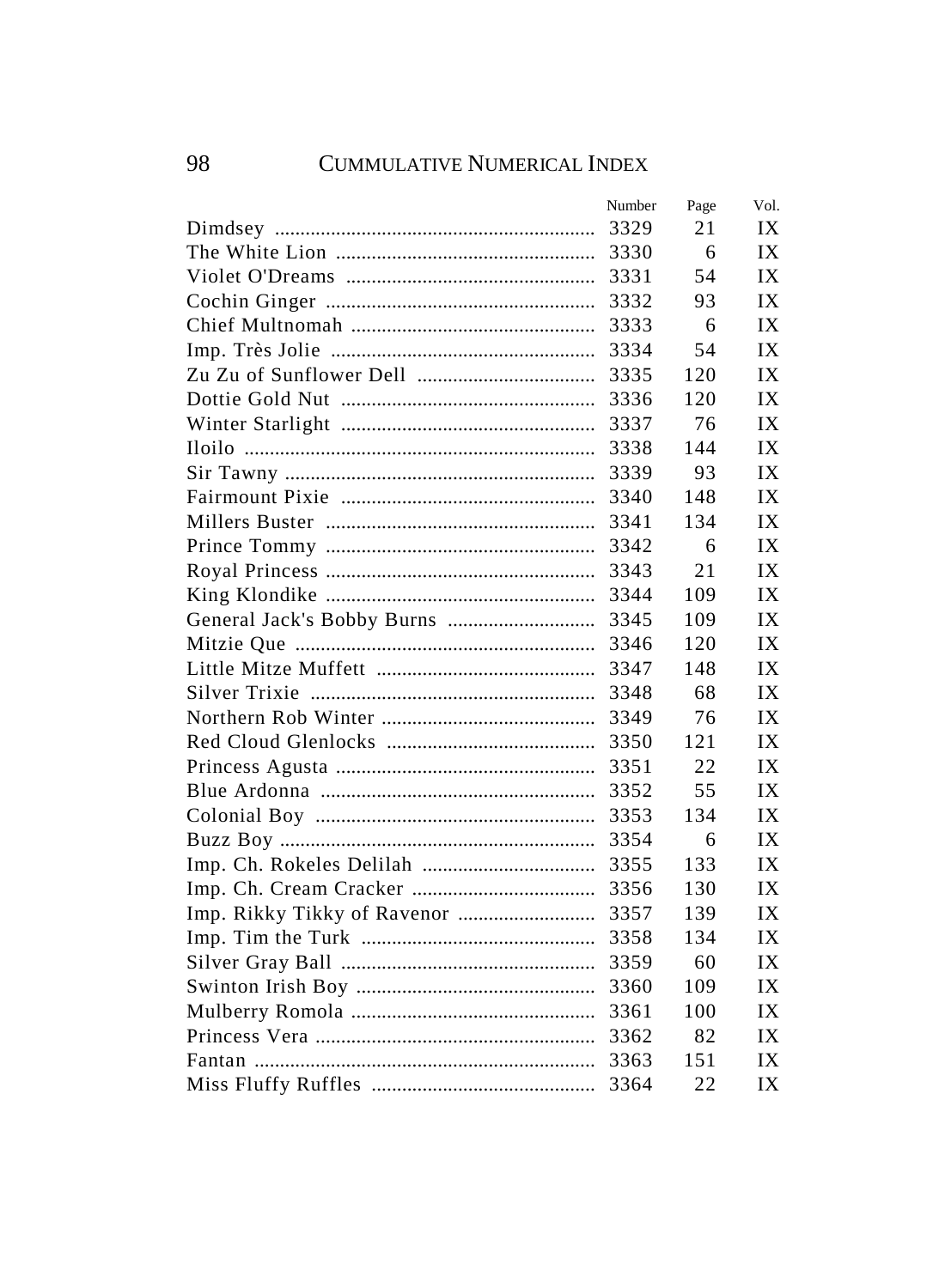| Number | Page | Vol. |
|--------|------|------|
|        | 89   | IX   |
|        | 87   | IX   |
|        | 121  | IX   |
|        | 50   | IX   |
|        | 55   | IX   |
|        | 87   | IX   |
|        | 68   | IX   |
|        | 100  | IX   |
|        | 149  | IX   |
|        | 88   | IX   |
|        | 93   | IX   |
|        | 93   | IX   |
|        | 65   | IX   |
|        | 109  | IX   |
|        | 55   | IX   |
|        | 7    | IX   |
|        | 77   | IX   |
|        | 7    | IX   |
|        | 68   | IX   |
|        | 65   | IX   |
|        | 90   | IX   |
|        | 69   | IX   |
|        | 139  | IX   |
|        | 121  | IX   |
|        | 22   | IX   |
|        | 82   | IX   |
|        | 69   | IX   |
|        | 44   | IX   |
|        | 45   | IX   |
|        | 110  | IX   |
|        | 7    | IX   |
|        | 45   | IX   |
|        | 55   | IX   |
|        | 90   | IX   |
|        | 45   | IX   |
|        | 110  | IX   |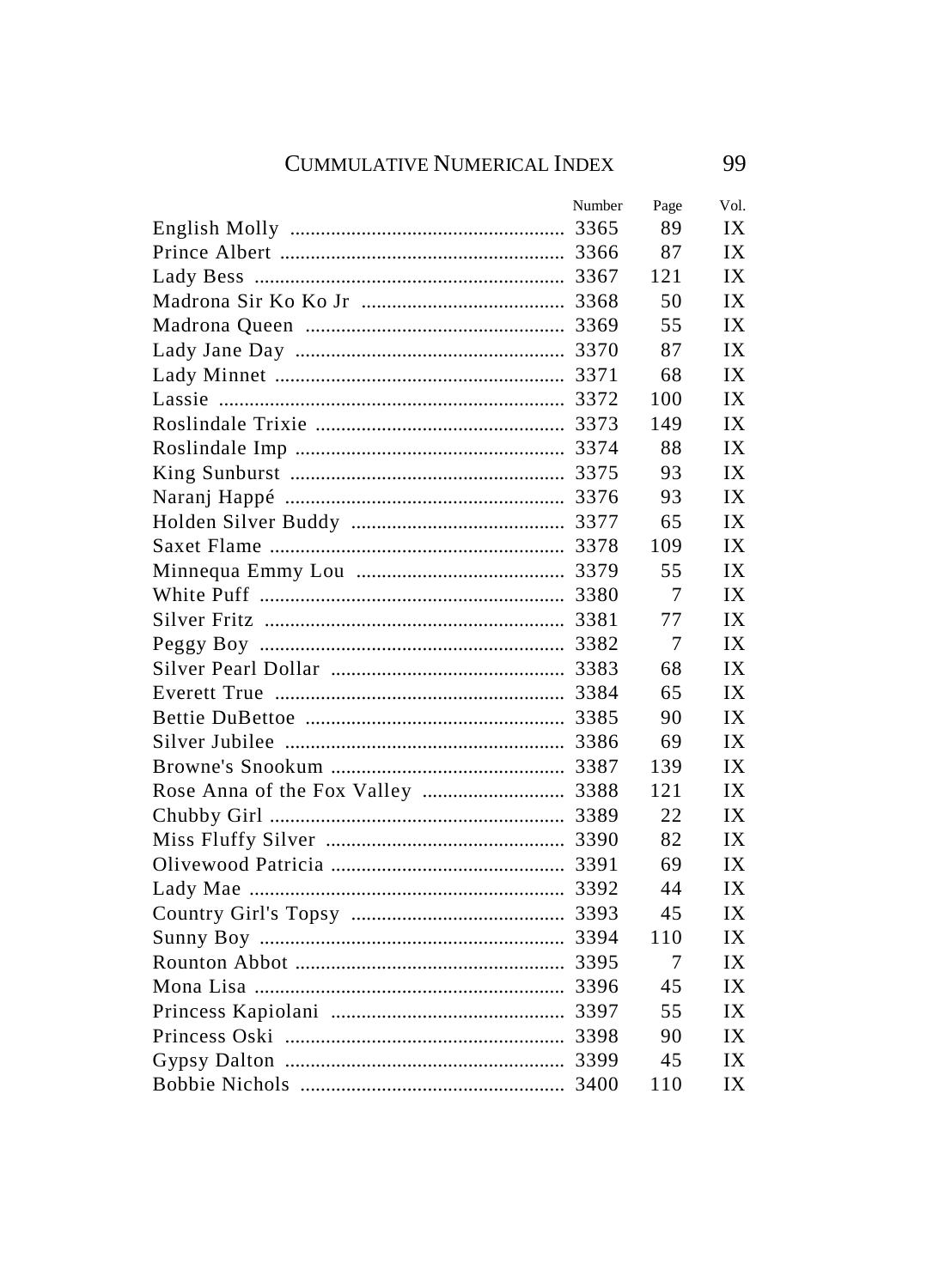|                                   | Number | Page | Vol. |
|-----------------------------------|--------|------|------|
|                                   | 3401   | 88   | IX   |
|                                   | 3402   | 110  | IX   |
|                                   | 3403   | 61   | IX   |
|                                   | 3404   | 8    | IX   |
|                                   | 3405   | 8    | IX   |
|                                   | 3406   | 111  | IX   |
|                                   | 3407   | 101  | IX   |
|                                   | 3408   | 122  | IX   |
|                                   | 3409   | 35   | IX   |
|                                   | 3410   | 61   | IX   |
|                                   | 3411   | 122  | IX   |
|                                   | 3412   | 135  | IX   |
|                                   | 3413   | 139  | IX   |
|                                   | 3414   | 83   | IX   |
|                                   | 3415   | 22   | IX   |
|                                   | 3416   | 144  | IX   |
|                                   | 3417   | 111  | IX   |
|                                   | 3418   | 23   | IX   |
|                                   | 3419   | 149  | IX   |
| Little Boy Blue of the Fox Valley | 3420   | 50   | IX   |
|                                   | 3421   | 101  | IX   |
|                                   | 3422   | 122  | IX   |
|                                   | 3423   | 148  | IX   |
|                                   | 3424   | 94   | IX   |
|                                   | 3425   | 50   | IX   |
|                                   | 3426   | 61   | IX   |
|                                   | 3427   | 90   | IX   |
|                                   | 3428   | 94   | IX   |
|                                   | 3429   | 101  | IX   |
|                                   | 3430   | 77   | IX   |
|                                   | 3431   | 83   | IX   |
|                                   | 3432   | 35   | IX   |
|                                   | 3433   | 8    | IX   |
|                                   | 3434   | 9    | IX   |
|                                   | 3435   | 9    | IX   |
|                                   | 3436   | 9    | IX   |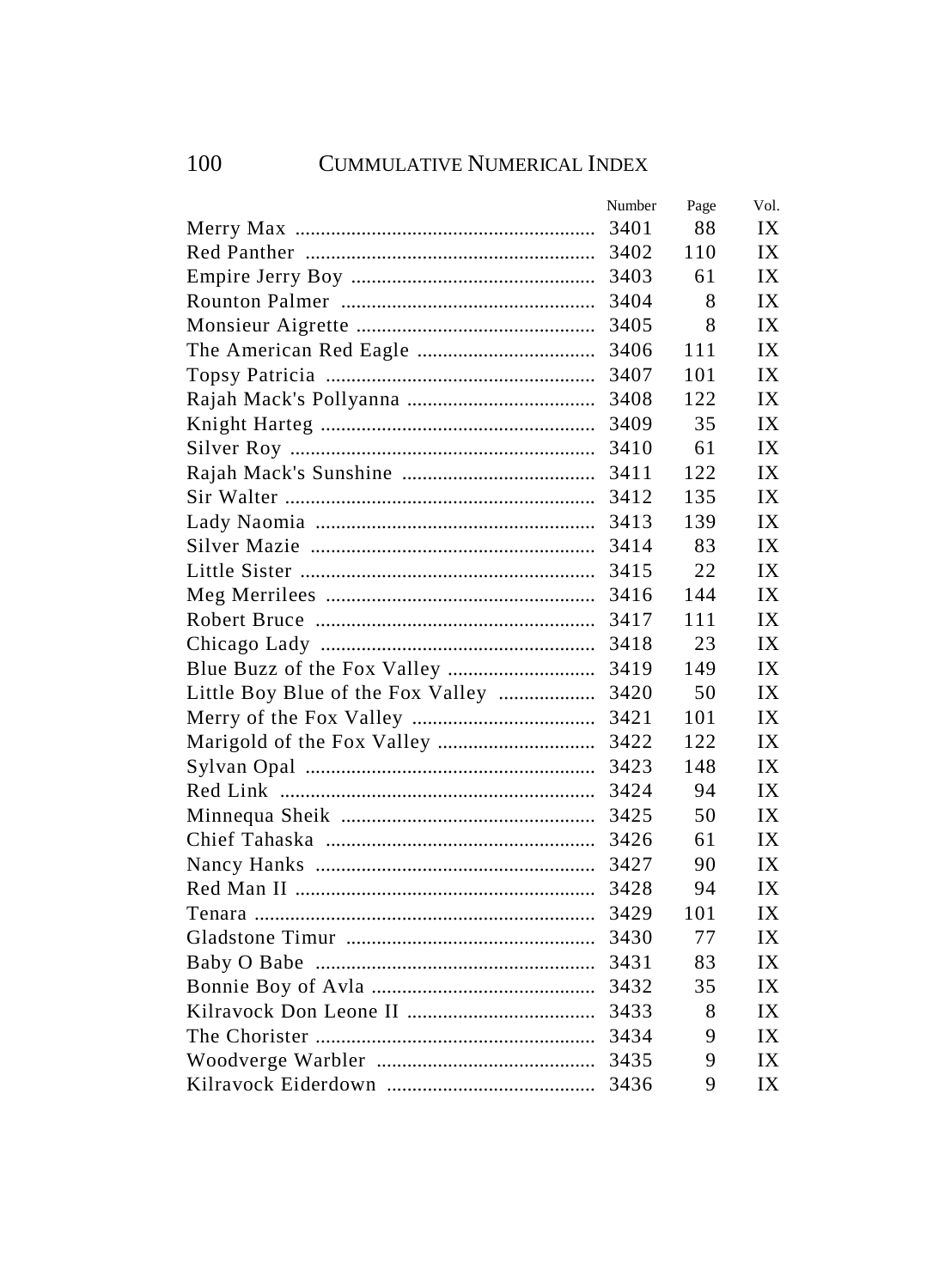| Number | Page | Vol. |
|--------|------|------|
|        | 10   | IX   |
|        | 94   | IX   |
|        | 123  | IX   |
|        | 77   | IX   |
|        | 88   | IX   |
|        | 23   | IX   |
|        | 149  | IX   |
|        | 23   | IX   |
|        | 10   | IX   |
|        | 140  | IX   |
|        | 95   | IX   |
|        | 111  | IX   |
|        | 56   | IX   |
|        | 10   | IX   |
|        | 78   | IX   |
|        | 123  | IX   |
|        | 11   | IX   |
|        | 111  | IX   |
|        | 50   | IX   |
|        | 95   | IX   |
|        | 11   | IX   |
|        | 24   | IX   |
|        | 78   | IX   |
|        | 123  | IX   |
|        | 69   | IX   |
|        | 83   | IX   |
|        | 61   | IX   |
|        | 56   | IX   |
|        | 45   | IX   |
|        | 36   | IX   |
|        | 24   | IX   |
|        | 11   | IX   |
|        | 11   | IX   |
|        | 46   | IX   |
|        | 36   | IX   |
|        | 24   | IX   |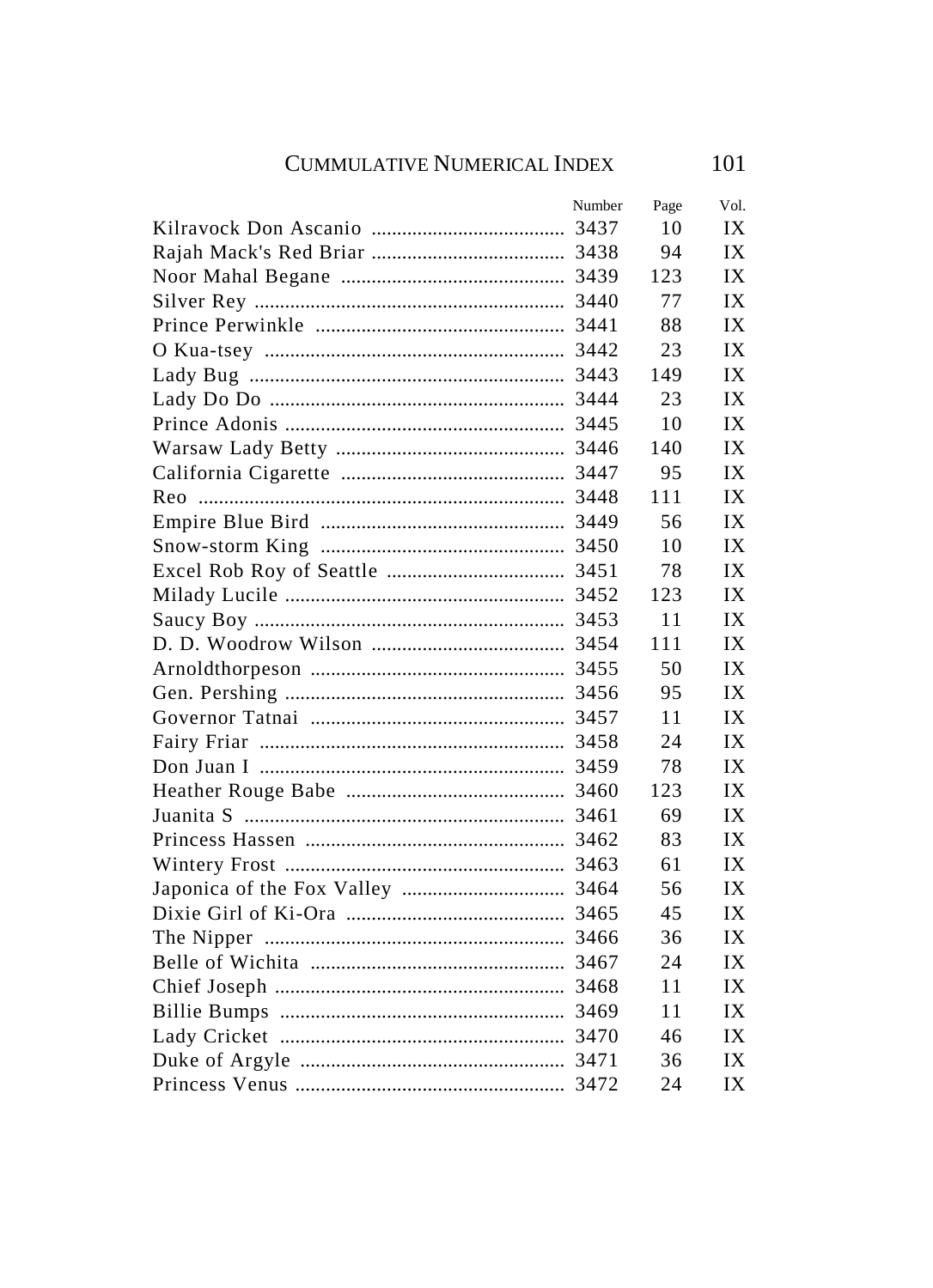| Number | Page | Vol. |
|--------|------|------|
| 3473   | 69   | IX   |
| 3474   | 70   | IX   |
| 3475   | 12   | IX   |
| 3476   | 51   | IX   |
| 3477   | 135  | IX   |
| 3478   | 91   | IX   |
| 3479   | 135  | IX   |
| 3480   | 37   | IX   |
| 3481   | 95   | IX   |
| 3482   | 102  | IX   |
| 3483   | 95   | IX   |
| 3484   | 12   | IX   |
| 3485   | 37   | IX   |
| 3485   | 25   | IX   |
| 3486   | 12   | IX   |
| 3487   | 112  | IX   |
| 3488   | 62   | IX   |
| 3489   | 25   | IX   |
| 3490   | 13   | IX   |
| 3491   | 25   | IX   |
| 3492   | 96   | IX   |
| 3493   | 102  | IX   |
| 3494   | 102  | IX   |
| 3495   | 123  | IX   |
| 3496   | 13   | IX   |
| 3497   | 112  | IX   |
| 3498   | 112  | IX   |
| 3499   | 124  | IX   |
| 3500   | 124  | IX   |
| 3501   | 102  | IX   |
| 3502   | 124  | IX   |
| 3503   | 103  | IX   |
| 3504   | 124  | IX   |
| 3505   | 112  | IX   |
| 3506   | 25   | IX   |
| 3508   | 62   | IX   |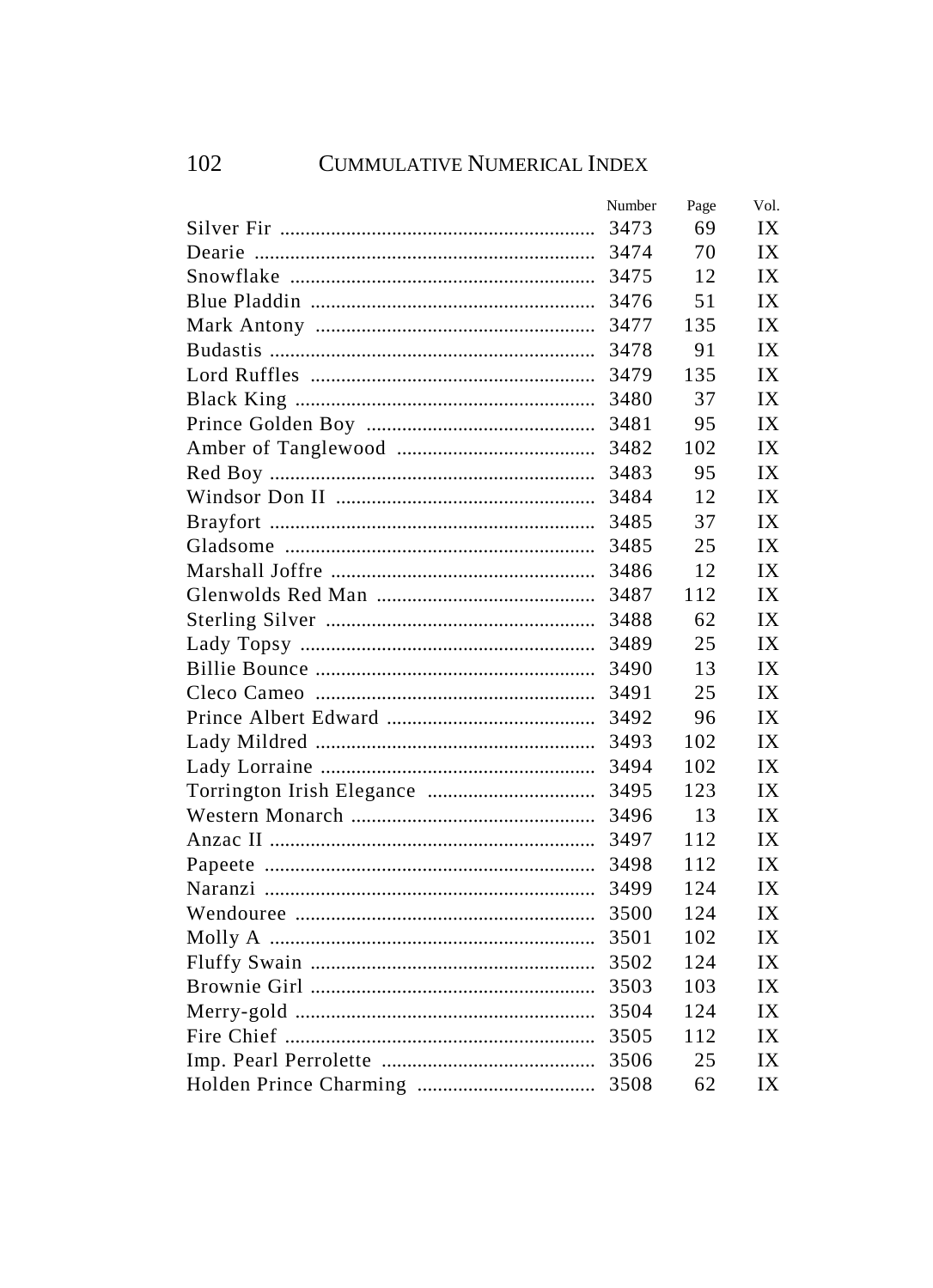| Number | Page | Vol. |
|--------|------|------|
|        | 14   | IX   |
|        | 103  | IX   |
|        | 96   | IX   |
|        | 125  | IX   |
|        | 113  | IX   |
|        | 70   | IX   |
|        | 113  | IX   |
|        | 78   | IX   |
|        | 62   | IX   |
|        | 70   | IX   |
|        | 62   | IX   |
|        | 56   | IX   |
|        | 51   | IX   |
|        | 57   | IX   |
|        | 51   | IX   |
|        | 26   | IX   |
|        | 140  | IX   |
|        | 70   | IX   |
|        | 26   | IX   |
|        | 71   | IX   |
|        | 113  | IX   |
|        | 136  | IX   |
|        | 14   | IX   |
|        | 26   | IX   |
|        | 27   | IX   |
|        | 103  | IX   |
|        | 27   | IX   |
|        | 133  | IX   |
|        | 89   | IX   |
|        | 63   | IX   |
|        | 150  | IX   |
|        | 125  | IX   |
|        | 71   | IX   |
|        | 63   | IX   |
|        | 63   | IX   |
|        | 37   | IX   |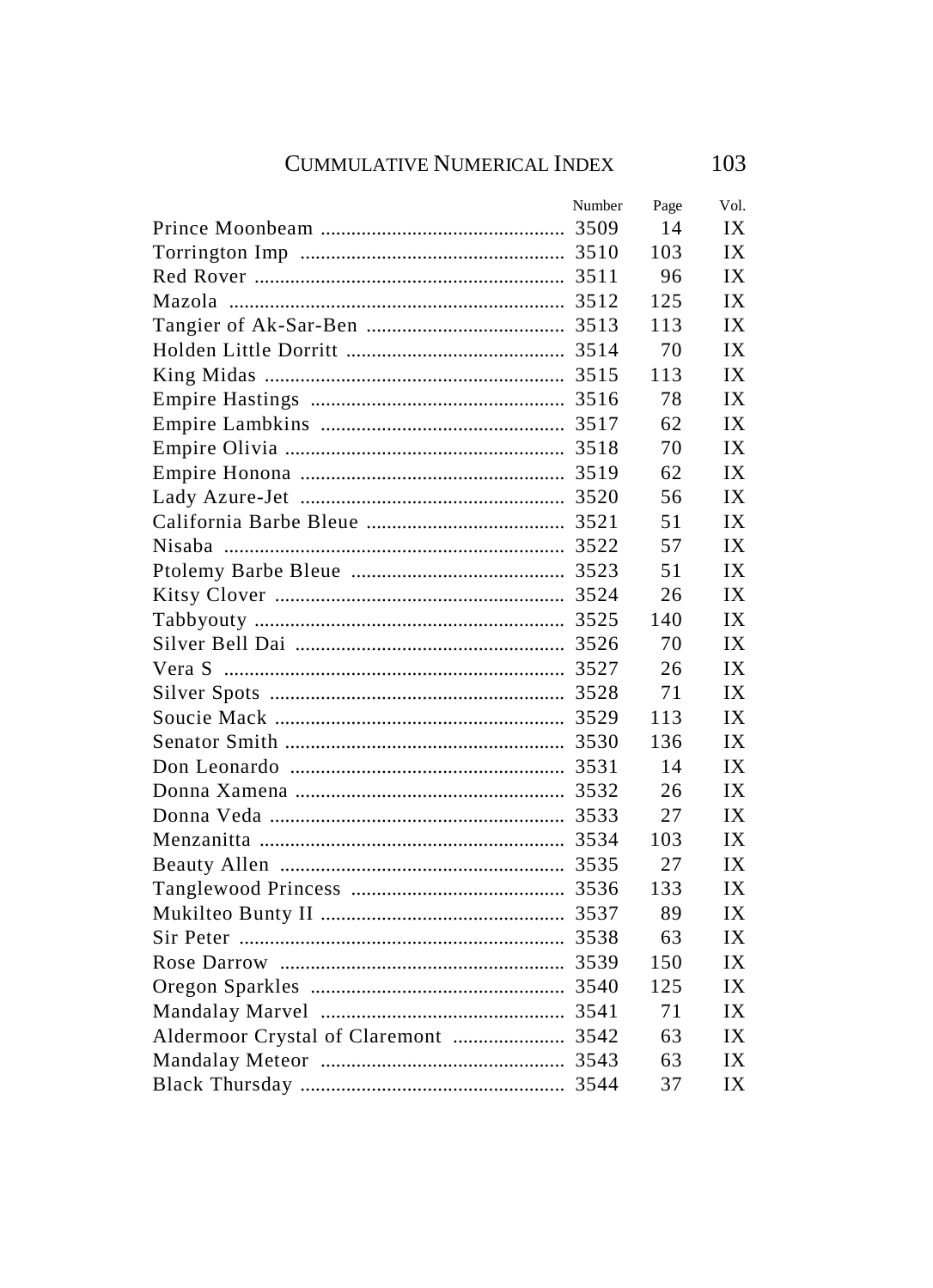| Number | Page | Vol. |
|--------|------|------|
| 3545   | 57   | IX   |
| 3546   | 57   | IX   |
| 3547   | 57   | IX   |
| 3548   | 58   | IX   |
| 3549   | 145  | IX   |
| 3550   | 58   | IX   |
| 3551   | 140  | IX   |
| 3552   | 46   | IX   |
| 3553   | 140  | IX   |
| 3554   | 46   | IX   |
| 3555   | 104  | IX   |
| 3556   | 96   | IX   |
| 3557   | 83   | IX   |
| 3558   | 63   | IX   |
| 3559   | 131  | IX   |
| 3560   | 64   | IX   |
| 3561   | 71   | IX   |
| 3562   | 125  | IX   |
| 3563   | 141  | IX   |
| 3564   | 141  | IX   |
| 3565   | 141  | IX   |
| 3566   | 125  | IX   |
| 3567   | 113  | IX   |
| 3568   | 64   | IX   |
| 3569   | 52   | IX   |
| 3570   | 114  | IX   |
| 3571   | 38   | IX   |
| 3572   | 64   | IX   |
| 3573   | 114  | IX   |
| 3574   | 27   | IX   |
| 3575   | 145  | IX   |
| 3576   | 136  | IX   |
| 3577   | 114  | IX   |
| 3578   | 38   | IX   |
| 3579   | 27   | IX   |
| 3580   | 71   | IX   |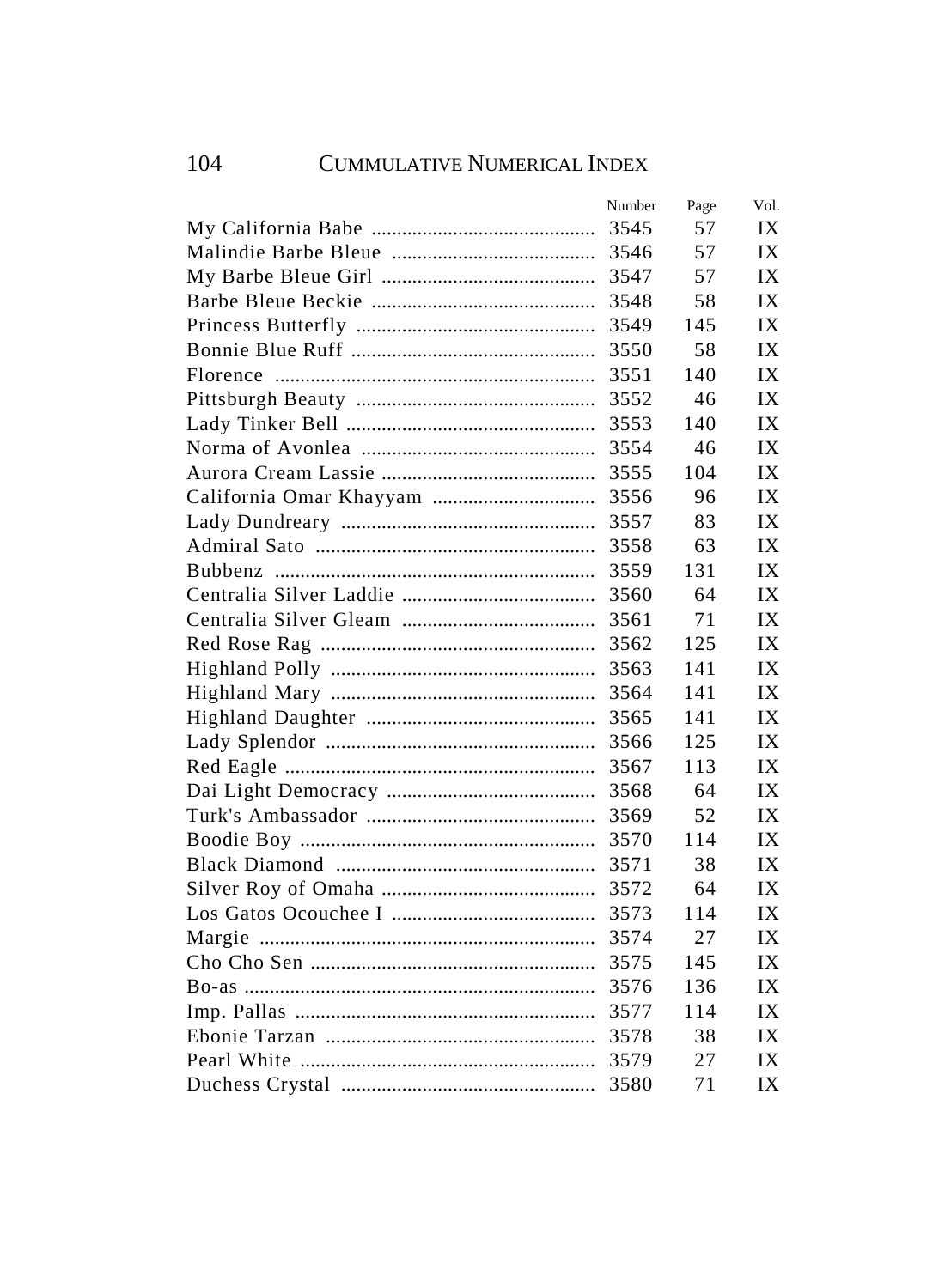|                                       | Number | Page | Vol. |
|---------------------------------------|--------|------|------|
|                                       |        | 115  | IX   |
|                                       |        | 38   | IX   |
|                                       |        | 14   | IX   |
|                                       |        | 65   | IX   |
|                                       |        | 28   | IX   |
|                                       |        | 136  | IX   |
|                                       |        | 46   | IX   |
|                                       |        | 142  | IX   |
|                                       |        | 145  | IX   |
|                                       |        | 47   | IX   |
|                                       |        | 28   | IX   |
|                                       |        | 14   | IX   |
|                                       |        | 79   | IX   |
|                                       |        | 72   | IX   |
|                                       |        | 84   | IX   |
|                                       |        | 38   | IX   |
|                                       |        | 126  | IX   |
|                                       |        | 52   | IX   |
|                                       |        | 146  | IX   |
|                                       |        | 58   | IX   |
|                                       |        | 97   | IX   |
|                                       |        | 79   | IX   |
|                                       |        | 137  | IX   |
| Imp. Ch. Catalillar of Delamere  3605 |        | 91   | IX   |
|                                       |        | 115  | IX   |
|                                       |        | 104  | IX   |
|                                       | 3608   | 72   | IX   |
|                                       | 3609   | 142  | IX   |
|                                       |        | 91   | IX   |
|                                       |        | 47   | IX   |
|                                       |        | 39   | IX   |
|                                       |        | 126  | IX   |
|                                       |        | 28   | IX   |
|                                       |        | 104  | IX   |
|                                       |        | 65   | IX   |
|                                       |        | 72   | IX   |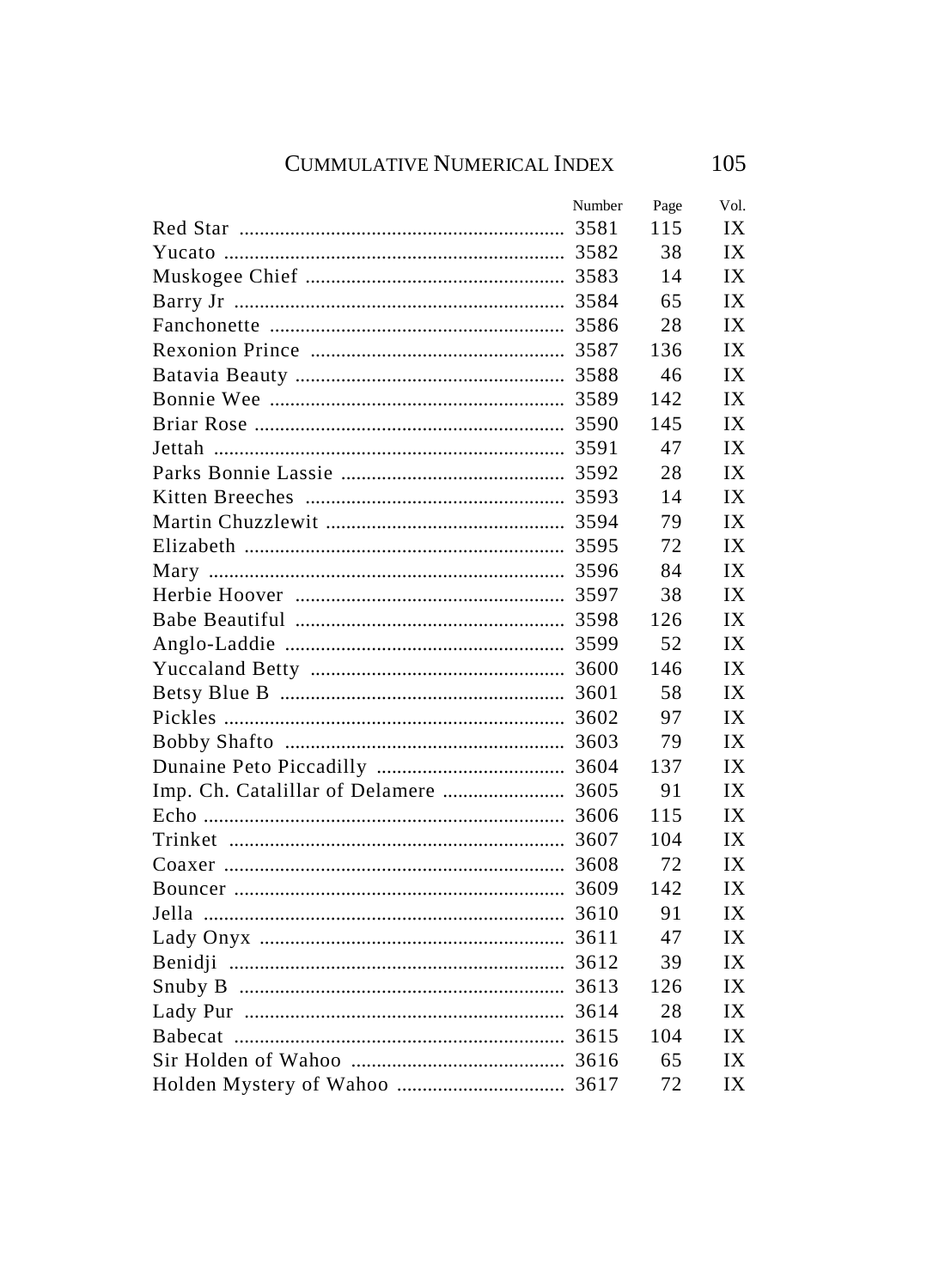| Number | Page | Vol. |
|--------|------|------|
| 3618   | 115  | IX   |
| 3619   | 126  | IX   |
| 3620   | 126  | IX   |
| 3621   | 58   | IX   |
| 3622   | 131  | IX   |
| 3623   | 133  | IX   |
| 3624   | 116  | IX   |
| 3625   | 97   | IX   |
| 3626   | 105  | IX   |
| 3627   | 15   | IX   |
| 3628   | 72   | IX   |
| 3629   | 105  | IX   |
| 3630   | 52   | IX   |
| 3631   | 52   | IX   |
| 3632   | 79   | IX   |
| 3633   | 15   | IX   |
| 3634   | 80   | IX   |
| 3635   | 73   | IX   |
| 3636   | 116  | IX   |
| 3637   | 127  | IX   |
| 3638   | 91   | IX   |
| 3639   | 116  | IX   |
| 3640   | 29   | IX   |
| 3641   | 39   | IX   |
| 3642   | 142  | IX   |
| 3643   | 15   | IX   |
| 3644   | 29   | IX   |
| 3645   | 15   | IX   |
| 3646   | 16   | IX   |
| 3647   | 73   | IX   |
| 3648   | 116  | IX   |
| 3649   | 127  | IX   |
| 3650   | 80   | IX   |
| 3651   | 39   | IX   |
| 3652   | 29   | IX   |
| 3653   | 59   | IX   |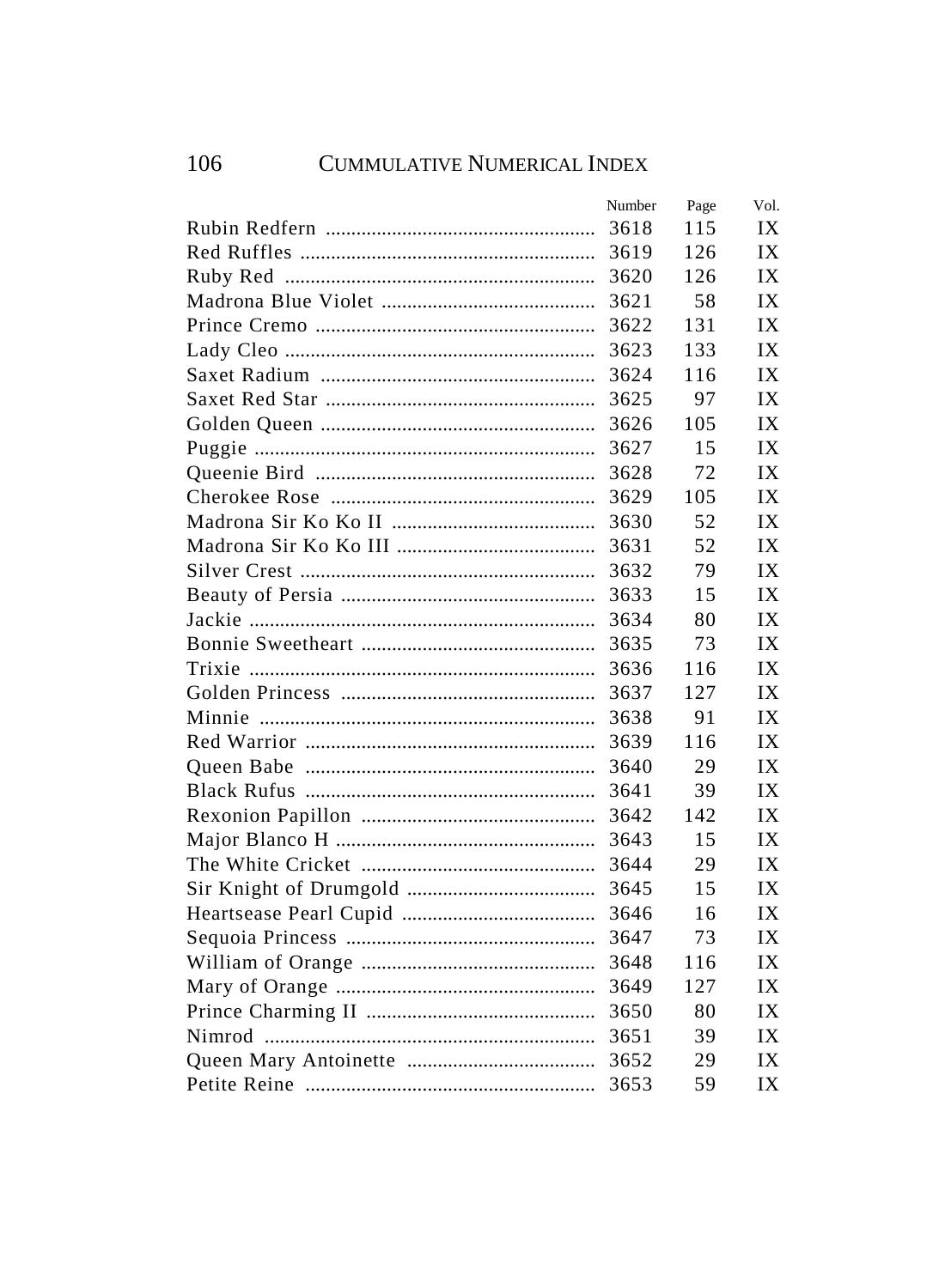|                                       | Number | Page | Vol. |
|---------------------------------------|--------|------|------|
|                                       |        | 97   | IX   |
|                                       |        | 47   | IX   |
|                                       |        | 39   | IX   |
|                                       |        | 47   | IX   |
|                                       |        | 117  | IX   |
|                                       |        | 53   | IX   |
|                                       | 3661   | 117  | IX   |
|                                       |        | 150  | IX   |
|                                       |        | 16   | IX   |
|                                       |        | 127  | IX   |
|                                       |        | 53   | IX   |
|                                       |        | 48   | IX   |
| Copper Knight of the Fox Valley  3667 |        | 117  | IX   |
|                                       |        | 73   | IX   |
|                                       |        | 137  | IX   |
|                                       |        | 29   | IX   |
|                                       |        | 73   | IX   |
|                                       |        | 128  | IX   |
|                                       |        | 59   | IX   |
|                                       |        | 84   | IX   |
|                                       |        | 74   | IX   |
|                                       |        | 16   | IX   |
|                                       |        | 59   | IX   |
|                                       |        | 40   | IX   |
|                                       |        | 85   | IX   |
|                                       |        | 74   | IX   |
|                                       |        | 117  | IX   |
|                                       |        | 137  | IX   |
|                                       |        | 137  | IX   |
|                                       |        | 132  | IX   |
|                                       |        | 128  | IX   |
|                                       |        | 17   | IX   |
|                                       |        | 66   | IX   |
|                                       |        | 66   | IX   |
|                                       |        | 132  | IX   |
|                                       |        | 30   | IX   |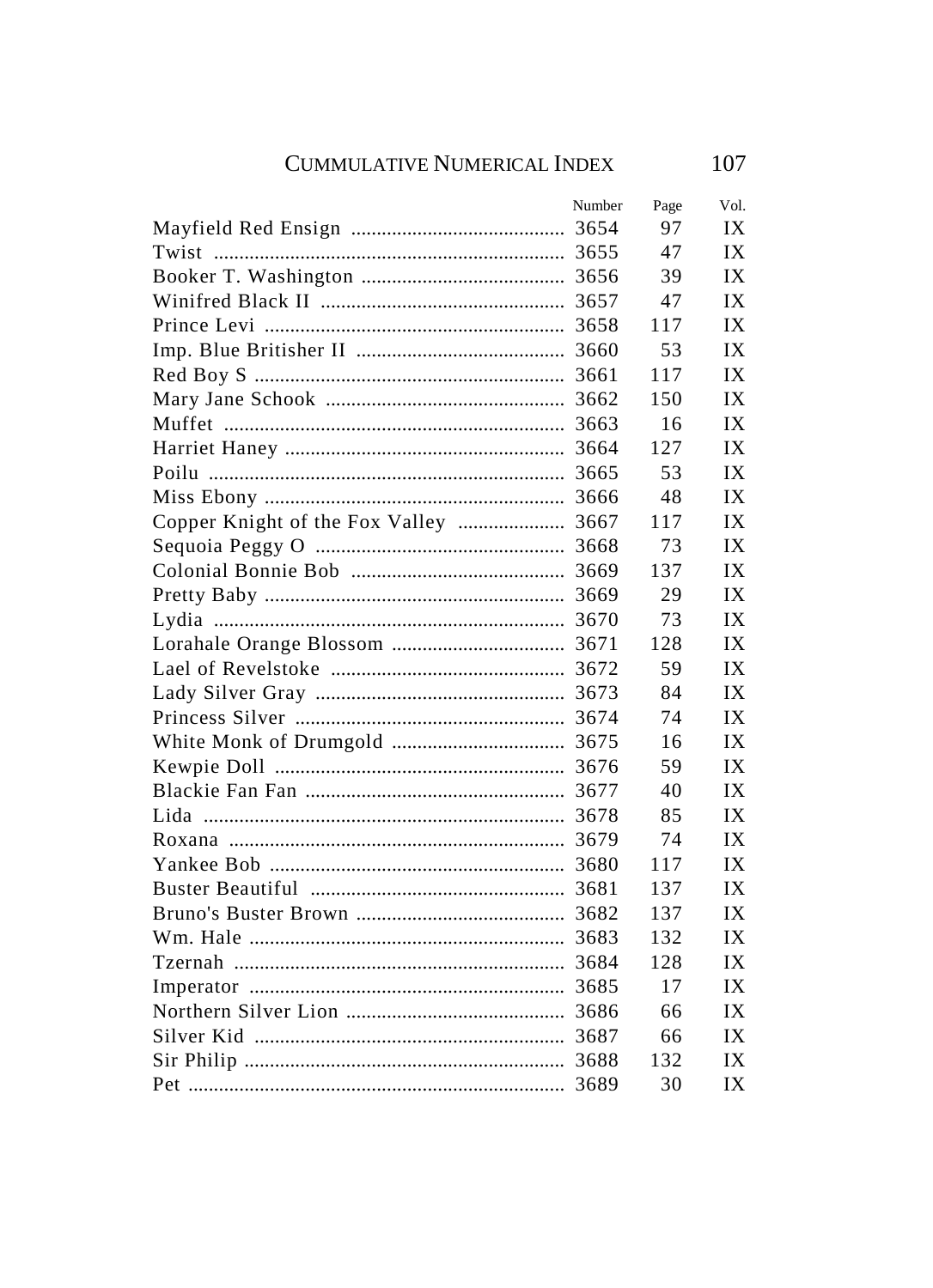|                                       | Number | Page | Vol. |
|---------------------------------------|--------|------|------|
|                                       | 3690   | 74   | IX   |
|                                       | 3691   | 105  | IX   |
|                                       | 3692   | 74   | IX   |
|                                       | 3693   | 151  | IX   |
|                                       | 3694   | 118  | IX   |
|                                       | 3695   | 48   | IX   |
|                                       | 3696   | 80   | IX   |
|                                       | 3697   | 107  | IX   |
|                                       | 3698   | 34   | IX   |
|                                       | 3699   | 98   | IX   |
|                                       | 3700   | 30   | IX   |
|                                       | 3701   | 17   | IX   |
|                                       | 3702   | 118  | IX   |
|                                       | 3703   | 40   | IX   |
|                                       | 3704   | 98   | IX   |
|                                       | 3705   | 138  | IX   |
|                                       | 3706   | 138  | IX   |
|                                       | 3707   | 105  | IX   |
|                                       | 3707   | 13   | IX   |
| Lady Norton of the Fox Valley         | 3708   | 128  | IX   |
|                                       | 3709   | 128  | IX   |
|                                       | 3710   | 17   | IX   |
|                                       | 3711   | 150  | IX   |
|                                       | 3712   | 66   | IX   |
|                                       | 3713   | 80   | IX   |
|                                       | 3714   | 143  | IX   |
|                                       | 3715   | 75   | IX   |
|                                       | 3716   | 143  | IX   |
|                                       | 3717   | 75   | IX   |
|                                       | 3718   | 30   | IX   |
|                                       | 3719   | 53   | IX   |
|                                       | 3720   | 85   | IX   |
|                                       | 3721   | 41   | IX   |
|                                       | 3722   | 31   | IX   |
| Queen of the Midnight Sun of Walworth | 3723   | 146  | IX   |
|                                       | 3724   | 17   | IX   |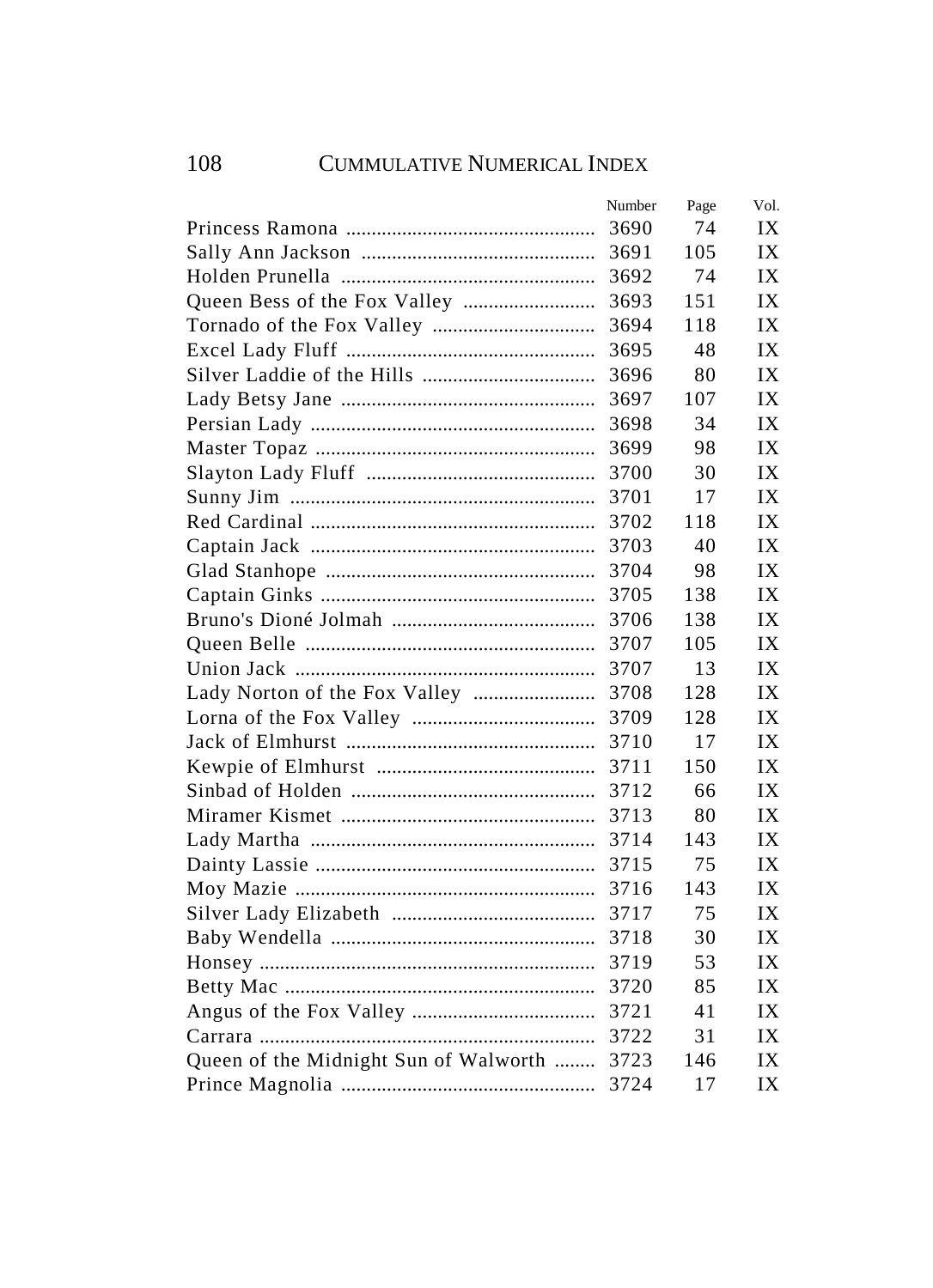## CUMMULATIVE NUMERICAL INDEX 109

|                                               | Number | Page | Vol. |
|-----------------------------------------------|--------|------|------|
|                                               |        | 18   | IX   |
|                                               |        | 67   | IX   |
|                                               |        | 31   | IX   |
|                                               |        | 18   | IX   |
|                                               |        | 31   | IX   |
|                                               |        | 118  | IX   |
|                                               |        | 129  | IX   |
|                                               |        | 48   | IX   |
|                                               |        | 31   | IX   |
|                                               |        | 119  | IX   |
|                                               |        | 106  | IX   |
|                                               |        | 59.  | IX   |
|                                               |        | 60   | IX   |
|                                               |        | 41   | IX   |
|                                               |        | 48   | IX   |
|                                               |        | 98   | IX   |
|                                               |        | 32   | IX   |
|                                               |        | 32   | IX   |
|                                               |        | 32   | IX   |
|                                               |        | 18   | IX   |
|                                               |        | 19   | IX   |
|                                               |        | 81   | IX   |
|                                               |        | 119  | IX   |
|                                               |        | 146  | IX   |
|                                               |        | 146  | IX   |
|                                               |        | 129  | IX   |
| Golden Sundras Laddie of the Fox Valley  3751 |        | 119  | IX   |
|                                               |        | 129  | IX   |
|                                               |        | 89   | IX   |
|                                               |        | 41   | IX   |
|                                               |        | 41   | IX   |
|                                               |        | 42   | IX   |
|                                               |        | 42   | IX   |
|                                               |        | 42   | IX   |
|                                               |        | 147  | IX   |
|                                               |        | 106  | IX   |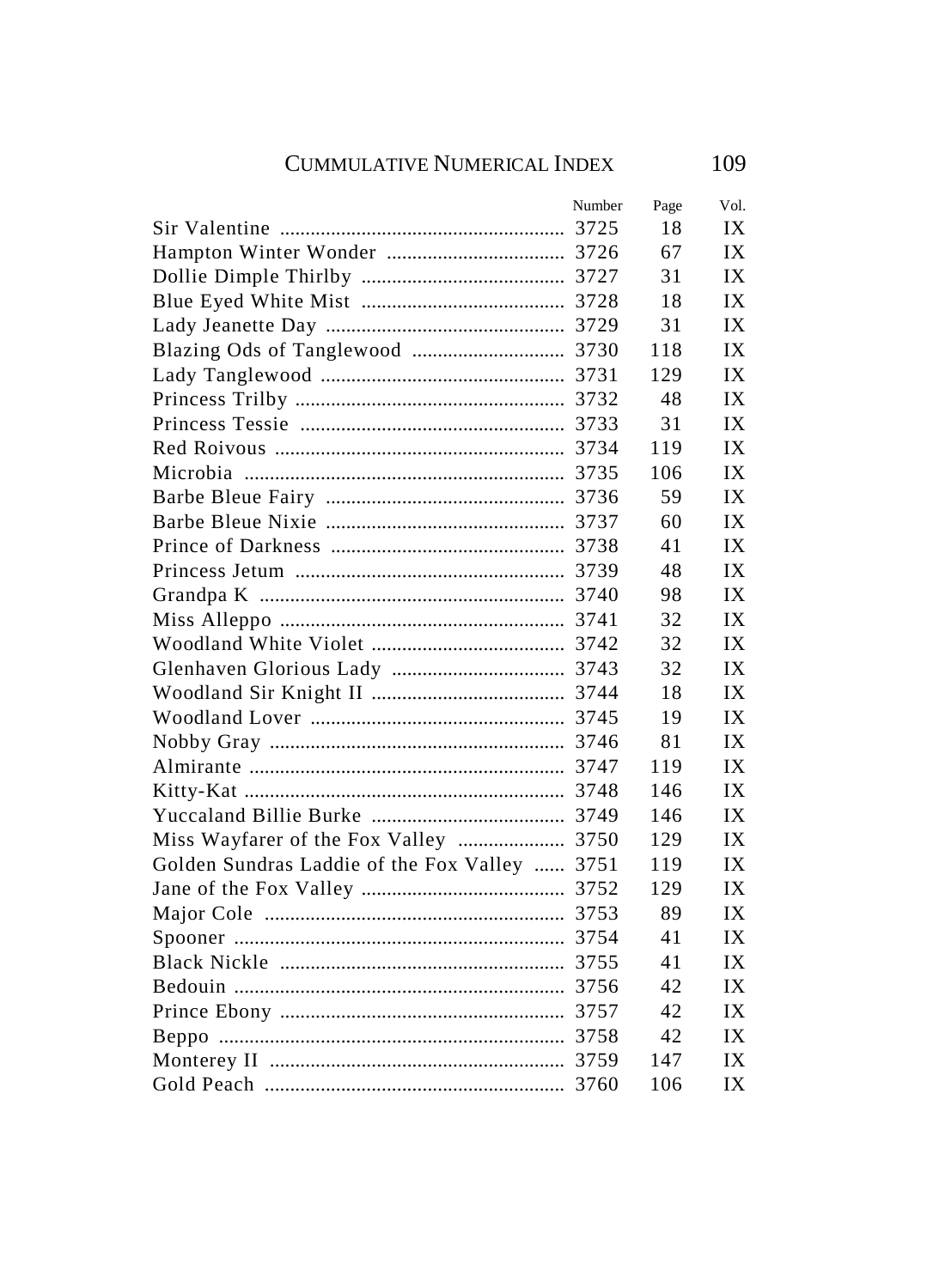## 110 CUMMULATIVE NUMERICAL INDEX

| Number | Page | Vol. |
|--------|------|------|
| 3761   | 147  | IX   |
| 3762   | 86   | IX   |
| 3763   | 81   | IX   |
| 3764   | 106  | IX   |
| 3765   | 129  | IX   |
| 3766   | 106  | IX   |
| 3767   | 107  | IX   |
| 3768   | 98   | IX   |
| 3769   | 132  | IX   |
| 3770   | 81   | IX   |
| 3771   | 33   | IX   |
| 3772   | 67   | IX   |
| 3773   | 130  | IX   |
| 3774   | 75   | IX   |
| 3775   | 147  | IX   |
| 3776   | 99   | IX   |
| 3777   | 107  | IX   |
| 3778   | 33   | IX   |
| 3779   | 19   | IX   |
| 3780   | 33   | IX   |
| 3781   | 19   | IX   |
| 3782   | 19   | IX   |
| 3783   | 92   | IX   |
| 3784   | 76   | IX   |
| 3785   | 43   | IX   |
| 3786   | 85   | IX   |
| 3787   | 143  | IX   |
| 3788   | 143  | IX   |
| 3789   | 130  | IX   |
| 3790   | 75   | IX   |
| 3791   | 60   | IX   |
| 3792   | 43   | IX   |
| 3793   | 34   | IX   |
| 3794   | 119  | IX   |
| 3795   | 67   | IX   |
| 3796   | 20   | IX   |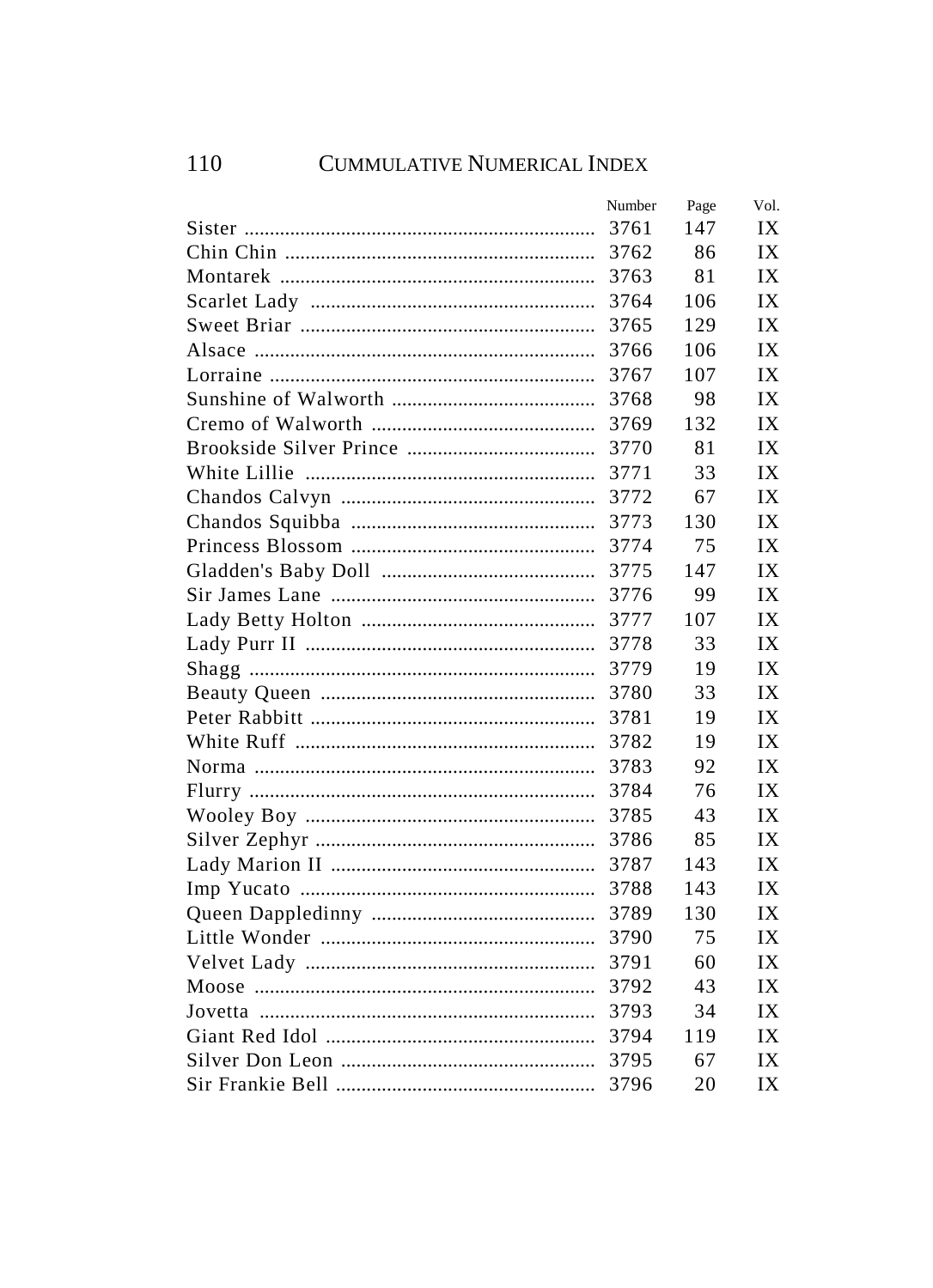## CUMMULATIVE NUMERICAL INDEX 111

|  | Number Page Vol. |  |
|--|------------------|--|
|  |                  |  |
|  |                  |  |
|  |                  |  |

————————